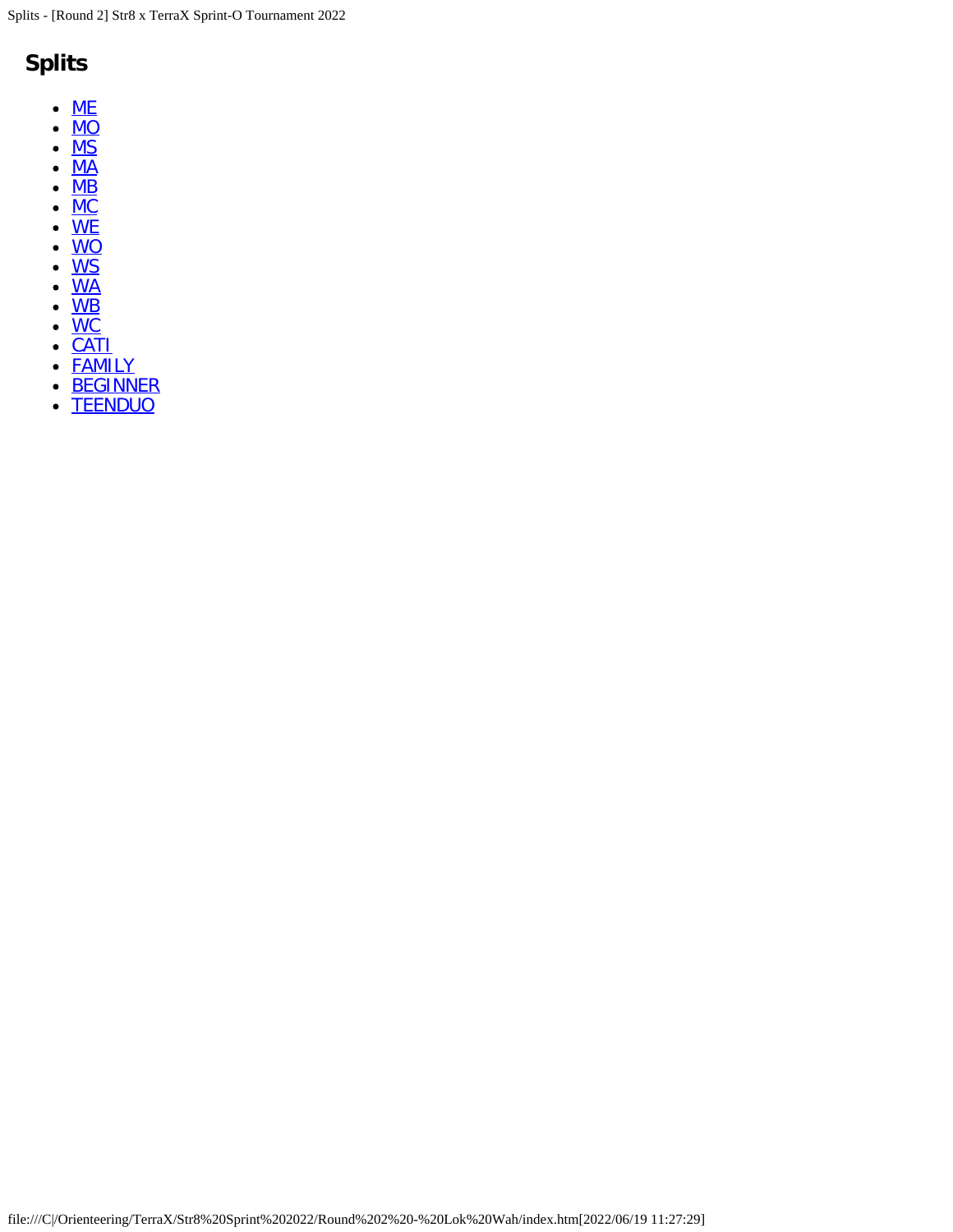#### **ME**

<span id="page-1-0"></span>

|                            | name Chan Chun Hei           |                                  | Yu Tsz Wai                                               | Wong Cheuk<br>Wang                                                | Hong Tam              | Tam Wing Chung Jeremy Leung  |                                      | Gerald Yip                           | Aby Lam            | Man Chi Kin                     | Chov Kwok Wai Daniel Pereira                          |                                | Au Bing Wing                    | Wong Tsz Fung                               | Cheong Kung                    | Ng Kok Hei                     | Chung Wai Nang Chu Hing Shing  |                                             | Chan Pui Yin                              | Yu Shin Ho                       | Lee Ming Chak              |
|----------------------------|------------------------------|----------------------------------|----------------------------------------------------------|-------------------------------------------------------------------|-----------------------|------------------------------|--------------------------------------|--------------------------------------|--------------------|---------------------------------|-------------------------------------------------------|--------------------------------|---------------------------------|---------------------------------------------|--------------------------------|--------------------------------|--------------------------------|---------------------------------------------|-------------------------------------------|----------------------------------|----------------------------|
| club                       |                              |                                  |                                                          |                                                                   |                       |                              |                                      |                                      |                    |                                 |                                                       |                                |                                 |                                             |                                |                                |                                |                                             |                                           |                                  |                            |
| result                     |                              | 0:14:56                          | 0:15:04                                                  | 0:15:27                                                           | 0:15:36               | 0:15:40                      | 0:15:52                              | 0:16:12                              | 0:16:39            | 0:18:08                         | 0:18:09<br>10                                         | 0:19:42<br>11                  | 0:20:19<br>12                   | 0:20:46<br>13                               | 0:21:29<br>14                  | 0:22:04<br>15                  | 0:22:31                        | 0:24:46<br>17                               | 0:25:24<br>18                             | 0:26:46<br>19                    | 0:29:35<br>20              |
| place<br>Lap time          |                              |                                  |                                                          |                                                                   |                       |                              |                                      |                                      |                    |                                 |                                                       |                                |                                 |                                             |                                |                                |                                |                                             |                                           |                                  |                            |
| $S - 1$                    | 0:01:11                      | 8                                | 0:01:00                                                  | 0:01:07<br>6 <sup>1</sup>                                         | 0:01:02<br>3          | 0:01:06                      | 0:01:00                              | 0:01:10<br>7                         | 0:01:11<br>- 8     | 0:01:15<br>10                   | 0:01:15<br>10                                         | 0:01:15<br>10                  | $0:01:22$ 14                    | 0:01:04<br>4                                | 0:01:32<br>16                  | $0:01:15$ 10                   | 0:01:47<br>18                  | 0:02:00<br>20                               | 0:01:39<br>17                             | 0:01:52<br>19                    | $0:01:31$ 15               |
| $1 - 2$                    | 0:00:34                      | $\vert$ 3<br>-11                 | 0:00:36<br>0:00:12                                       | 0:00:34<br>6<br>$\vert$ 3<br>0:00:12                              | 0:00:29               | 0:00:38                      | 0:00:33<br>$\overline{2}$<br>0:00:12 | 0:00:34<br>$\vert$ 3<br>$\vert$ 3    | 0:00:38            | 0:00:44<br>11<br>10             | 0:00:47<br>14<br>0:00:13<br>8                         | 0:00:46<br>13<br>14            | 0:00:49<br>15<br>0:00:15<br>14  | 0:00:36<br>6<br>10                          | 0:00:50<br>17<br>17            | 0:00:39<br>10 <sup>1</sup>     | 0:00:52<br>18<br>0:00:19<br>18 | 0:00:49<br>15 <sup>1</sup><br>0:00:20<br>19 | 0:00:44<br>11<br>10                       | 0:00:58<br>-20<br>0:00:20<br>19  | 0:00:53<br>0:00:14         |
| $2 - 3$<br>$3 - 4$         | 0:00:11<br>0:00:39           | $\overline{2}$                   | 0:00:40                                                  | 31<br>0:00:41                                                     | 0:00:11<br>0:00:36    | 0:00:13<br>0:00:43           | 0:00:44                              | 0:00:12<br>0:00:41<br>4 <sup>1</sup> | 0:00:16<br>0:00:42 | 0:00:14<br>0:00:47<br>- 9       | 0:00:47<br>-91                                        | 0:00:15<br>0:00:50<br>12       | 0:00:50<br>-12                  | 0:00:14<br>0:00:49<br>11                    | 0:00:17<br>0:00:55<br>14       | 0:00:12<br>0:01:03<br>17       | 0:01:01                        | 0:01:29<br>20                               | 0:00:14<br>0:00:56<br>15                  | 0:01:06<br>-18                   | 0:01:13                    |
| $4 - 5$                    | 0:00:27                      |                                  | 0:00:25                                                  | 0:00:27                                                           | 0:00:26               | 0:00:26                      | 0:00:28                              | 0:00:27                              | 0:00:29            | 0:00:30<br>10                   | 0:00:26                                               | 0:00:31<br>12                  | 0:00:38                         | 0:00:32                                     | 0:00:35                        | 0:00:30                        | 0:00:36                        | 0:00:41<br>18                               | 0:00:32<br>13                             | 0:00:42                          | 0:00:52                    |
| $5 - 6$                    | 0:00:29                      |                                  | 0:00:32                                                  | 0:00:31                                                           | 0:00:29               | 0:00:30                      | 0:00:31                              | 0:00:31                              | 0:00:33            | 0:00:35                         | 0:00:34                                               | 0:00:37<br>13                  | 0:00:36<br>12                   | 0:00:39                                     | 0:00:39<br>14                  | 0:02:02<br>20                  | 0:00:43                        | 0:00:49<br>18                               | 0:00:35<br>10                             | 0:00:51                          | 0:00:47                    |
| $6 - 7$<br>$7 - 8$         | 0:01:23<br>0:00:48           | 6                                | 0:01:24<br>0:00:45                                       | 0:01:19<br>0:00:44                                                | 0:01:22<br>0:00:48    | 0:01:10<br>0:00:46           | 0:01:22<br>0:00:47<br>5              | 0:01:23<br>0:00:45<br>$\overline{2}$ | 0:01:36<br>0:00:53 | 0:01:47<br>12<br>0:00:58<br>10  | 0:01:41<br>10 <sup>1</sup><br>0:00:49<br>$\mathbf{8}$ | 0:01:43<br>11<br>0:01:05<br>12 | 0:02:02<br>-15<br>0:01:10<br>15 | 0:01:54<br>13<br>0:00:58<br>10              | 0:01:58<br>14<br>0:01:13<br>18 | 0:01:23<br>0:01:05<br>12       | 0:02:13<br>0:01:05<br>12       | 0:02:13<br>16<br>0:01:10<br>15 <sup>1</sup> | 0:02:40<br>19<br>0:01:59<br>20            | 0:02:29<br>-18<br>0:01:13<br>-18 | 0:02:48<br>- 20<br>0:01:11 |
| $8 - 9$                    | 0:00:36                      | $\vert$ 3                        | 0:00:35                                                  | 0:00:37<br>$\left 4\right $                                       | 0:00:35               | 0:00:39                      | 0:00:39                              | 0:00:39<br>5 <sub>l</sub>            | 0:00:41            | 0:00:47<br>10                   | 0:00:42<br>9                                          | 0:00:48<br>13                  | 0:00:47<br>10                   | 0:00:47<br>10                               | 0:00:54<br>16                  | 0:00:48<br>13                  | 0:00:55<br>17                  | 0:00:53<br>15                               | 0:01:16<br>20                             | 0:01:10<br>18                    | 0:01:13                    |
| $9 - 10$                   | 0:01:05                      | $\overline{\mathbf{3}}$          | 0:01:01                                                  | 0:01:02<br>$\overline{2}$                                         | 0:01:18               | 0:01:07                      | 0:01:11<br>-6                        | 0:01:32<br>12                        | 0:01:10            | 0:01:22<br>8                    | 0:01:23<br>10 <sub>1</sub>                            | 0:01:36<br>14                  | 0:01:33<br>13                   | 0:01:29<br>11                               | 0:01:36<br>14                  | 0:01:22<br>8                   | 0:01:48<br>16                  | 0:01:59<br>18                               | 0:01:53<br>17                             | 0:02:38<br>19                    | 0:02:52                    |
| $10 - 11$<br>$11 - 12$     | 0:00:57<br>0:00:50           | $\overline{2}$<br>$\overline{2}$ | 0:01:01<br>0:00:47                                       | 0:01:01<br>51<br>0:00:52                                          | 0:01:02<br>0:00:56    | 0:00:55<br>0:00:54           | 0:00:58<br>0:00:53                   | 0:01:04<br>-9<br>0:00:52             | 0:00:58<br>0:00:59 | 0:01:05<br>10<br>0:01:05<br>-11 | 0:01:02<br>-71<br>0:00:55                             | 0:01:13<br>11<br>0:01:06<br>13 | 0:01:20<br>-13<br>0:00:57       | 0:01:26<br>18<br>0:01:05<br>11              | 0:01:17<br>12<br>0:01:07       | 0:01:23<br>14<br>0:01:16<br>17 | 0:01:24<br>16<br>0:01:12       | 0:01:23<br>14<br>0:01:08<br>15              | 0:01:25<br>17<br>0:01:36<br>18            | 0:01:38<br>- 20<br>0:01:36       | 0:01:37<br>0:02:16         |
| $12 - 13$                  | 0:00:57                      |                                  | 0:01:01                                                  | 0:00:58                                                           | 0:01:18<br>12         | 0:00:59                      | 0:01:04                              | 0:01:03                              | 0:01:16            | 0:01:06                         | 0:01:52<br>19                                         | 0:01:15                        | 0:01:15                         | 0:01:15                                     | 0:01:19                        | 0:01:58<br>20                  | 0:01:22                        | 0:01:41<br>16                               | 0:01:40                                   | 0:01:44                          | 0:01:44                    |
| $13 - 14$                  | 0:00:59                      | $\overline{2}$                   | 0:01:03                                                  | 0:01:02                                                           | 0:00:57               | 0:01:05                      | 0:01:08                              | 0:01:09                              | 0:01:05            | 0:01:14                         | 0:01:06                                               | 0:01:18                        | 0:01:27<br>13                   | 0:01:35<br>14                               | 0:01:38                        | 0:01:44<br>17                  | 0:01:19                        | 0:01:45<br>18                               | 0:01:40<br>16                             | 0:01:54                          | 0:02:09                    |
| $14 - 15$<br>$15 - 16$     | 0:00:46<br>0:01:16           | -31                              | 0:00:47<br>0:01:21                                       | 0:00:56<br>4 <sup>1</sup><br>10<br>0:01:25                        | 0:00:43<br>0:01:38    | 0:00:52<br>0:01:44           | 0:00:50<br>0:01:31                   | 0:00:52<br>6<br>0:01:22              | 0:00:45<br>0:01:25 | 0:00:53<br>0:01:33              | 0:00:54<br>-91<br>0:01:26<br>6                        | 0:00:57<br>11<br>0:01:43<br>10 | 0:00:59<br>12<br>0:01:44<br>12  | 0:01:00<br>13<br>0:02:40<br>20              | 0:01:06<br>14<br>0:02:00<br>15 | 0:01:10<br>16<br>0:01:43<br>10 | 0:01:06<br>14<br>0:02:02<br>16 | 0:01:10<br>16<br>0:02:12<br>17              | 0:01:42<br>20<br>0:01:51<br>14            | 0:01:19<br>0:02:20<br>18         | 0:01:16<br>0:02:34         |
| $16 - 17$                  | 0:00:57                      |                                  | 0:01:10                                                  | 0:01:05<br>8                                                      | 0:00:57               | 0:01:05                      | 0:01:05                              | 0:01:08                              | 0:01:07            | 0:01:10                         | 0:01:21<br>10                                         | 0:01:28<br>11                  | 0:01:34<br>13                   | 0:01:35<br>15                               | 0:01:29<br>12                  | 0:01:34<br>13                  | 0:01:37<br>16                  | 0:01:46<br>18                               | 0:01:49<br>19                             | 0:01:39<br>17                    | 0:03:10<br>20              |
| $17 - 18$                  | 0:00:42                      | - 5                              | 0:00:34                                                  | 0:00:44                                                           | 0:00:40               | 0:00:38                      | 0:00:45                              | 0:00:39                              | 0:00:45            | 0:00:52<br>-12                  | 0:00:45<br>7                                          | 0:00:57<br>15                  | 0:00:51<br>11                   | 0:00:57<br>15                               | 0:00:52<br>12                  | 0:00:47<br>10                  | 0:00:54<br>14                  | 0:01:04<br>20                               | 0:01:03<br>17                             | 0:01:03<br>17                    | 0:01:03                    |
| $18 - F$                   | 0:00:09                      |                                  | 0:00:10                                                  | 0:00:10<br>4 <sup>1</sup><br>Wong Cheuk                           | 0:00:09               | 0:00:10                      | $0:00:11$ 11                         | 0:00:09                              | 0:00:10            | 0:00:11<br>11                   | 0:00:11<br>-111                                       | $0:00:19$ 20                   | 0:00:10                         | $0:00:11$ 11                                | 0:00:12<br>15<br>Cheong Kung   | 0:00:10<br>4 <sup>1</sup>      | $0:00:16$ 19                   | 0:00:14<br>17                               | 0:00:10<br>$\overline{4}$<br>Chan Pui Yin | $0:00:14$ 17<br>Yu Shin Ho       | 0:00:12                    |
| name                       | Chan Chun Hei                |                                  | Yu Tsz Wai                                               | Wang                                                              | Hong Tam              | am Wing Chung                | Jeremy Leung                         | Gerald Yip                           | Aby Lam            | Man Chi Kin                     | Choy Kwok Wai                                         | Daniel Pereira                 | Au Bing Wing                    | Wong Tsz Fung                               |                                | Ng Kok Hei                     | Chung Wai Nang Chu Hing Shing  |                                             |                                           |                                  | ee Ming Chak               |
| <b>Elapse time</b><br>$-1$ | 0:01:11                      | 8 <sup>1</sup>                   | 0:01:00                                                  | 0:01:07<br>-61                                                    | 0:01:02               | 0:01:06                      | 0:01:00                              | 0:01:10<br>7                         | 0:01:11            | 0:01:15<br>- 10                 | 0:01:15<br>10 <sup>1</sup>                            | 0:01:15<br>10                  | $0:01:22$ 14                    | 0:01:04<br>-41                              | 0:01:32<br><b>16</b>           | $0:01:15$ 10                   | 0:01:47<br>18                  | 0:02:00<br>-20                              | 0:01:39<br>17                             | 0:01:52<br>19                    | 0:01:31                    |
| $-2$                       | 0:01:45                      | $\mathbf{R}$                     | 0:01:36                                                  | 0:01:41                                                           | 0:01:31               | 0:01:44                      | 0:01:33                              | 0:01:44<br>6                         | 0:01:49            | 0:01:59<br>11                   | 0:02:02<br>13 <sup>1</sup>                            | 0:02:01<br>12                  | 0:02:11<br>14                   | 0:01:40<br>$\vert$                          | 0:02:22<br>15                  | 0:01:54<br>10                  | 0:02:39<br>18                  | 0:02:49<br>19                               | 0:02:23<br>16                             | 0:02:50<br>20                    | 0:02:24                    |
| $-3$                       | 0:01:56                      | 6                                | 0:01:48                                                  | 0:01:53                                                           | 0:01:42               | 0:01:57                      | 0:01:45                              | 0:01:56                              | 0:02:05            | 0:02:13                         | 0:02:15<br>12 <sub>1</sub>                            | 0:02:16<br>13                  | 0:02:26<br>-14                  | 0:01:54<br>-51                              | 0:02:39<br>17                  | 0:02:06<br>10                  | 0:02:58<br>18                  | 0:03:09<br>19                               | 0:02:37<br>15                             | 0:03:10<br>-20                   | 0:02:38                    |
| $-4$<br>$-5$               | 0:02:35<br>0:03:02           | -51                              | 0:02:28<br>0:02:53                                       | 0:02:34<br>0:03:01                                                | 0:02:18<br>0:02:44    | 0:02:40<br>0:03:06           | 0:02:29<br>0:02:57                   | 0:02:37<br>0:03:04                   | 0:02:47<br>0:03:16 | 0:03:00<br>0:03:30<br>11        | 0:03:02<br>0:03:28<br>10 <sup>1</sup>                 | 0:03:06<br>0:03:37<br>12       | 0:03:16<br>0:03:54<br>14        | 0:02:43<br>0:03:15                          | 0:03:34<br>0:04:09<br>16       | 0:03:09<br>0:03:39<br>13       | 0:03:59<br>0:04:35             | 0:04:38<br>20<br>0:05:19<br>20              | 0:03:33<br>0:04:05<br>15                  | 0:04:16<br>0:04:58               | 0:03:51<br>0:04:43         |
| $-6$                       | 0:03:31                      |                                  | 0:03:25                                                  | 0:03:32                                                           | 0:03:13               | 0:03:36                      | 0:03:28                              | 0:03:35                              | 0:03:49            | 0:04:05                         | 0:04:02<br>10 <sub>1</sub>                            | 0:04:14<br>-12                 | 0:04:30<br>-13                  | 0:03:54                                     | 0:04:48<br>15                  | 0:05:41                        | 0:05:18                        | 0:06:08<br>20                               | 0:04:40<br>14                             | 0:05:49                          | 0:05:30                    |
| $-7$                       | 0:04:54                      |                                  | 0:04:49                                                  | 0:04:51                                                           | 0:04:35               | 0:04:46                      | 0:04:50                              | 0:04:58                              | 0:05:25            | 0:05:52<br>-11                  | 0:05:43<br>-9                                         | 0:05:57<br>12                  | 0:06:32<br>13                   | 0:05:48<br>10                               | 0:06:46<br>14                  | 0:07:04<br>15                  | 0:07:31                        | 0:08:21<br>20                               | 0:07:20<br>16                             | 0:08:18<br>-19                   | 0:08:18                    |
| $-8$<br>$-9$               | 0:05:42<br>0:06:18           | 6<br>6                           | 0:05:34<br>0:06:09                                       | 0:05:35<br>0:06:12<br>-41                                         | 0:05:23<br>0:05:58    | 0:05:32<br>0:06:11           | 0:05:37<br>0:06:16<br>-5             | 0:05:43<br>0:06:22<br>7              | 0:06:18<br>0:06:59 | 0:06:50<br>11<br>0:07:37<br>11  | 0:06:32<br>9<br>0:07:14<br>9                          | 0:07:02<br>12<br>0:07:50<br>12 | 0:07:42<br>13<br>0:08:29<br>13  | 0:06:46<br>10<br>0:07:33<br>10 <sup>1</sup> | 0:07:59<br>14<br>0:08:53<br>14 | 0:08:09<br>15<br>0:08:57<br>15 | 0:08:36<br>0:09:31<br>16       | 0:09:31<br>19<br>0:10:24<br>17              | 0:09:19<br>17<br>0:10:35<br>18            | 0:09:31<br>-19<br>0:10:41<br>-19 | 0:09:29<br>0:10:42         |
| $-10$                      | 0:07:23                      | - 5                              | 0:07:10                                                  | 0:07:14                                                           | 0:07:16               | 0:07:18                      | 0:07:27<br>-6                        | 0:07:54                              | 0:08:09            | 0:08:59<br>10                   | 0:08:37<br>-91                                        | 0:09:26<br>12                  | 0:10:02<br>-13                  | 0:09:02<br>11                               | 0:10:29<br>15                  | 0:10:19<br>14                  | 0:11:19<br>16                  | 0:12:23<br>17                               | 0:12:28<br>18                             | 0:13:19<br>-19                   | 0:13:34                    |
| $-11$                      | 0:08:20                      | - 5                              | 0:08:11                                                  | 0:08:15                                                           | 0:08:18               | 0:08:13                      | 0:08:25                              | 0:08:58                              | 0:09:07            | 0:10:04<br>10                   | 0:09:39<br>-91                                        | 0:10:39<br>12                  | 0:11:22<br>13                   | 0:10:28                                     | 0:11:46<br>15                  | 0:11:42<br>14                  | 0:12:43                        | 0:13:46<br>17                               | 0:13:53<br>18                             | 0:14:57                          | 0:15:11                    |
| $-12$<br>$-13$             | 0:09:10<br>0:10:07           |                                  | 0:08:58<br>0:09:59                                       | 0:09:07<br>0:10:05                                                | 0:09:14<br>0:10:32    | 0:09:07<br>0:10:06           | 0:09:18<br>0:10:22                   | 0:09:50<br>0:10:53                   | 0:10:06<br>0:11:22 | 0:11:09<br>10<br>0:12:15        | 0:10:34<br>0:12:26<br>10                              | 0:11:45<br>0:13:00<br>12       | 0:12:19<br>-13<br>0:13:34<br>13 | 0:11:33<br>0:12:48                          | 0:12:53<br>0:14:12             | 0:12:58<br>0:14:56<br>15       | 0:13:55<br>0:15:17             | 0:14:54<br>0:16:35<br>17                    | 0:15:29<br>18<br>0:17:09<br>18            | 0:16:33<br>0:18:17               | 0:19:11                    |
| $-14$                      | 0:11:06                      | $\overline{2}$                   | 0:11:02                                                  | 0:11:07                                                           | 0:11:29               | 0:11:11                      | 0:11:30<br>6                         | 0:12:02                              | 0:12:27            | 0:13:29                         | 0:13:32<br>10 <sup>1</sup>                            | 0:14:18<br>11                  | 0:15:01<br>13                   | 0:14:23<br>12                               | 0:15:50<br>14                  | 0:16:40<br>16                  | 0:16:36<br>15                  | 0:18:20<br>17                               | 0:18:49<br>18                             | 0:20:11                          | 0:21:20                    |
| $-15$                      | 0:11:52                      |                                  | 0:11:49                                                  | 0:12:03                                                           | 0:12:12               | 0:12:03                      | 0:12:20                              | 0:12:54                              | 0:13:12            | 0:14:22                         | 0:14:26<br>10 <sup>1</sup>                            | 0:15:15<br>-11                 | 0:16:00<br>13                   | 0:15:23<br> 12                              | 0:16:56<br>14                  | 0:17:50<br>16                  | 0:17:42<br>15                  | 0:19:30<br>17                               | 0:20:31<br>18                             | 0:21:30                          | 0:22:36                    |
| $-16$<br>$-17$             | 0:13:08<br>0:14:05           |                                  | 0:13:10<br>0:14:20                                       | 0:13:28<br>0:14:33                                                | 0:13:50<br>0:14:47    | 0:13:47<br>0:14:52           | 0:13:51<br>0:14:56<br>6              | 0:14:16<br>0:15:24                   | 0:14:37<br>0:15:44 | 0:15:55<br>0:17:05              | 0:15:52<br>-91<br>0:17:13<br>10                       | 0:16:58<br>11<br>0:18:26<br>11 | 0:17:44<br>12<br>0:19:18<br>12  | 0:18:03<br>13<br>0:19:38<br>13              | 0:18:56<br>14<br>0:20:25<br>14 | 0:19:33<br>15<br>0:21:07<br>15 | 0:19:44<br>16<br>0:21:21<br>16 | 0:21:42<br>17<br>0:23:28<br>17              | 0:22:22<br>18<br>0:24:11<br>18            | 0:23:50<br>0:25:29<br>19         | 0:25:10<br>- 20<br>0:28:20 |
| $-18$                      | 0:14:47                      |                                  | 0:14:54                                                  | 0:15:17<br>21                                                     | 0:15:27               | 0:15:30                      | 0:15:41<br>6                         | 0:16:03                              | 0:16:29            | 0:17:57                         | 0:17:58<br>10 <sup>1</sup>                            | 0:19:23<br>11                  | 0:20:09<br>12                   | 0:20:35<br>13                               | 0:21:17<br>14                  | 0:21:54<br>15                  | 0:22:15<br>16                  | 0:24:32<br>17                               | 0:25:14<br>18                             | 0:26:32<br>19                    | 0:29:23                    |
| $-F$                       | 0:14:56                      |                                  | 0:15:04                                                  | 0:15:27                                                           | 0:15:36               | 0:15:40                      | 0:15:52                              | 0:16:12                              | 0:16:39            | 0:18:08                         | 0:18:09<br>10 <sub>1</sub>                            | 0:19:42<br>11                  | $0:20:19$ 12                    | $0:20:46$ 13                                | 0:21:29<br><b>14</b>           | $0:22:04$ 15                   | 0:22:31<br>16                  | 0:24:46<br>17                               | 0:25:24<br>18                             | 0:26:46<br>- 19                  | 0:29:35                    |
|                            | name Chan Chun Hei           |                                  | Yu Tsz Wai                                               | Wong Cheuk<br>Wang                                                | Hong Tam              | Tam Wing Chung Jeremy Leung  |                                      | Gerald Yip                           | Aby Lam            | Man Chi Kin                     | Choy Kwok Wai                                         | Daniel Pereira                 | Au Bing Wing                    | Wong Tsz Fung                               | Cheong Kung<br>Pan             | Ng Kok Hei                     | Chung Wai Nang Chu Hing Shing  |                                             | Chan Pui Yin                              | Yu Shin Ho                       | ee Ming Chak               |
|                            | Cruising speed index<br>98.4 |                                  | 99.5                                                     | 102.3                                                             | 98.7                  | 101.0                        | 105.0                                | 105.4                                | 108.1              | 118.2                           | 111.6                                                 | 128.0                          | 129.4                           | 125.4                                       | 141.9                          | 125.1                          | 145.0                          | 157.5                                       | 147.8                                     | 170.9                            | 170.5                      |
| <b>Mistake ratio</b>       |                              |                                  |                                                          |                                                                   |                       |                              |                                      |                                      |                    |                                 |                                                       |                                |                                 |                                             |                                |                                |                                |                                             |                                           |                                  |                            |
|                            | 4.8                          |                                  | 5.0                                                      | 4.4                                                               | 9.2                   | 7.5                          | 4.6                                  | 6.1                                  | 6.5                | 6.0                             | 11.5                                                  | 6.2                            | 8.5                             | 13.7                                        | 5.4                            | 19.3                           | 7.3                            | 9.1                                         | 17.6                                      | 8.0                              | 18.1                       |
|                            | name Chan Chun Hei           |                                  | Yu Tsz Wai                                               | Wong Cheuk<br>Wang                                                | Hong Tam              | Tam Wing Chung  Jeremy Leung |                                      | Gerald Yip                           | Aby Lam            | Man Chi Kin                     | Choy Kwok Wai                                         | Daniel Pereira                 | Au Bing Wing                    | Wong Tsz Fung                               | Cheong Kung<br>Pan             | Ng Kok Hei                     | Chung Wai Nang Chu Hing Shing  |                                             | Chan Pui Yin                              | Yu Shin Ho                       | Lee Ming Chak              |
|                            | 117.0                        |                                  |                                                          | Leg speed index evaluated from best 3 laps (100=average of best3) |                       | 108.8                        | 98.9                                 |                                      | 117.0              |                                 |                                                       | 123.6                          |                                 |                                             |                                |                                |                                | 197.8                                       |                                           | 184.6                            | 150.0                      |
| $S - 1$<br>$1 - 2$         | 106.3                        |                                  | 98.9<br>112.5                                            | 110.4<br>106.3                                                    | 102.2<br>90.6         | 118.8                        | 103.1                                | 115.4<br>106.3                       | 118.8              | 123.6<br>137.5                  | 123.6<br>146.9                                        | 143.8                          | 135.2<br>153.1                  | 105.5<br>112.5                              | 151.6<br>156.3                 | 123.6<br>121.9                 | 176.4<br>162.5                 | 153.1                                       | 163.2<br>137.5                            | 181.3                            | 165.6                      |
| $2 - 3$                    | 97.1                         |                                  | 105.9                                                    | 105.9                                                             | 97.1                  | 114.7                        | 105.9                                | 105.9                                | 141.2              | 123.5                           | 114.7                                                 | 132.4                          | 132.4                           | 123.5                                       | 150.0                          | 105.9                          | 167.6                          | 176.5                                       | 123.5                                     | 176.5                            | 123.5                      |
| $3 - 4$<br>$4 - 5$         | 101.7<br>105.2               |                                  | 104.3<br>97.4                                            | 107.0<br>105.2                                                    | 93.9<br>101.3         | 112.2<br>101.3               | 114.8<br>109.1                       | 107.0<br>105.2                       | 109.6<br>113.0     | 122.6<br>116.9                  | 122.6<br>101.3                                        | 130.4<br>120.8                 | 130.4<br>148.1                  | 127.8<br>124.7                              | 143.5<br>136.4                 | 164.3<br>116.9                 | 159.1<br>140.3                 | 232.2<br>159.7                              | 146.1<br>124.7                            | 172.2<br>163.6                   | 190.4<br>202.6             |
| $5 - 6$                    | 98.9                         |                                  | 109.1                                                    | 105.7                                                             | 98.9                  | 102.3                        | 105.7                                | 105.7                                | 112.5              | 119.3                           | 115.9                                                 | 126.1                          | 122.7                           | 133.0                                       | 133.0                          | 415.9                          | 146.6                          | 167.0                                       | 119.3                                     | 173.9                            | 160.2                      |
| $6 - 7$                    | 107.8                        |                                  | 109.1                                                    | 102.6                                                             | 106.5                 | 90.9                         | 106.5                                | 107.8                                | 124.7              | 139.0                           | 131.2                                                 | 133.8                          | 158.4                           | 148.1                                       | 153.2                          | 107.8                          | 172.7                          | 172.7                                       | 207.8                                     | 193.5                            | 218.2                      |
| $7 - 8$<br>$8 - 9$         | 107.5<br>101.9               |                                  | 100.7<br>99.1                                            | 98.5<br>104.7                                                     | 107.5<br>99.1         | 103.0<br>110.4               | 105.2<br>110.4                       | 100.7<br>110.4                       | 118.7<br>116.0     | 129.9<br>133.0                  | 109.7<br>118.9                                        | 145.5<br>135.8                 | 156.7<br>133.0                  | 129.9<br>133.0                              | 163.4<br>152.8                 | 145.5<br>135.8                 | 145.5<br>155.7                 | 156.7<br>150.0                              | 266.4<br>215.1                            | 163.4<br>198.1                   | 159.0<br>206.6             |
| $9 - 10$                   | 103.7                        |                                  | 97.3                                                     | 98.9                                                              | 124.5                 | 106.9                        | 113.3                                | 146.8                                | 111.7              | 130.9                           | 132.4                                                 | 153.2                          | 148.4                           | 142.0                                       | 153.2                          | 130.9                          | 172.3                          | 189.9                                       | 180.3                                     | 252.1                            | 274.5                      |
| $10 - 11$                  | 100.6                        |                                  | 107.6                                                    | 107.6                                                             | 109.4                 | 97.1                         | 102.4                                | 112.9                                | 102.4              | 114.7                           | 109.4                                                 | 128.8                          | 141.2                           | 151.8                                       | 135.9                          | 146.5                          | 148.2                          | 146.5                                       | 150.0                                     | 172.9                            | 171.2                      |
| $11 - 12$<br>12 - 13       | 100.7<br>98.3                |                                  | 94.6<br>105.2                                            | 104.7<br>100.0                                                    | 112.8<br>134.5        | 108.7<br>101.7               | 106.7<br>110.3                       | 104.7<br>108.6                       | 118.8<br>131.0     | 130.9<br>113.8                  | 110.7<br>193.1                                        | 132.9<br>129.3                 | 114.8<br>129.3                  | 130.9<br>129.3                              | 134.9<br>136.2                 | 153.0<br>203.4                 | 145.0<br>141.4                 | 136.9<br>174.1                              | 193.3<br>172.4                            | 193.3<br>179.3                   | 273.8<br>179.3             |
| 13 - 14                    | 99.4                         |                                  | 106.2                                                    | 104.5                                                             | 96.1                  | 109.6                        | 114.6                                | 116.3                                | 109.6              | 124.7                           | 111.2                                                 | 131.5                          | 146.6                           | 160.1                                       | 165.2                          | 175.3                          | 133.1                          | 177.0                                       | 168.5                                     | 192.1                            | 217.4                      |
| 14 - 15                    | 103.0                        |                                  | 105.2                                                    | 125.4                                                             | 96.3                  | 116.4                        | 111.9                                | 116.4                                | 100.7              | 118.7                           | 120.9                                                 | 127.6                          | 132.1                           | 134.3                                       | 147.8                          | 156.7                          | 147.8                          | 156.7                                       | 228.4                                     | 176.9                            | 170.1                      |
| 15 - 16<br>$16 - 17$       | 95.4<br>95.5                 |                                  | 101.7<br>117.3                                           | 106.7<br>108.9                                                    | 123.0<br>95.5         | 130.5<br>108.9               | 114.2<br>108.9                       | 102.9<br>114.0                       | 106.7<br>112.3     | 116.7<br>117.3                  | 107.9<br>135.8                                        | 129.3<br>147.5                 | 130.5<br>157.5                  | 200.8<br>159.2                              | 150.6<br>149.2                 | 129.3<br>157.5                 | 153.1<br>162.6                 | 165.7<br>177.7                              | 139.3<br>182.7                            | 1/5.7<br>165.9                   | 193.3<br>318.4             |
| $17 - 18$                  | 113.5                        |                                  | 91.9                                                     | 118.9                                                             | 108.1                 | 102.7                        | 121.6                                | 105.4                                | 121.6              | 140.5                           | 121.6                                                 | 154.1                          | 137.8                           | 154.1                                       | 140.5                          | 127.0                          | 145.9                          | 173.0                                       | 170.3                                     | 170.3                            | 170.3                      |
| $18 - F$                   | 100.0                        |                                  | 111.1                                                    | 111.1                                                             | 100.0                 | 111.1                        | 122.2                                | 100.0                                | 111.1              | 122.2                           | 122.2                                                 | 211.1                          | 111.1                           | 122.2                                       | 133.3                          | 111.1                          | 177.8                          | 155.6                                       | 111.1                                     | 155.6                            | 133.3                      |
| average                    | 102.9                        |                                  | 103.8                                                    | 106.5<br>Wong Cheuk                                               | 107.5                 | 108.0                        | 109.3                                | 111.6                                | 114.7              | 125.0                           | 125.1                                                 | 135.8                          | 140.0                           | 143.1                                       | 148.0                          | 152.1                          | 155.2                          | 170.7                                       | 175.0<br>Chan Pui Yin                     | 184.5                            | 203.9                      |
|                            | name Chan Chun Hei           |                                  | Yu Tsz Wai                                               | Wang                                                              | Hong Tam              | Tam Wing Chung Jeremy Leung  |                                      | Gerald Yip                           | Aby Lam            | Man Chi Kin                     | Choy Kwok Wai                                         | Daniel Pereira                 | Au Bing Wing                    | Wong Tsz Fung                               | Cheong Kung<br>Pan             | Ng Kok Hei                     | Chung Wai Nang Chu Hing Shing  |                                             | Dave                                      | Yu Shin Ho                       | Lee Ming Chak              |
| $S - 1$                    | 0:00:11                      |                                  | * Leg mistake time (negative value=very good)<br>0:00:00 | 0:00:05                                                           | 0:00:02               | 0:00:05                      | $-0:00:04$                           | 0:00:06                              | 0:00:05            | 0:00:03                         | 0:00:07                                               | $-0:00:03$                     | 0:00:04                         | $-0:00:12$                                  | 0:00:06                        | 0:00:01                        | 0:00:19                        | 0:00:24                                     | 0:00:09                                   | 0:00:08                          | $-0:00:12$                 |
| $1 - 2$                    | 0:00:02                      |                                  | 0:00:04                                                  | 0:00:01                                                           | $-0:00:03$            | 0:00:06                      | 0:00:01                              | 0:00:00                              | 0:00:03            | 0:00:06                         | 0:00:11                                               | 0:00:05                        | 0:00:08                         | $-0:00:04$                                  | 0:00:05                        | $-0:00:01$                     | 0:00:06                        | $-0:00:01$                                  | $-0:00:03$                                | 0:00:03                          | $-0:00:02$                 |
| $2 - 3$                    | 0:00:00                      |                                  | 0:00:01                                                  | 0:00:00                                                           | 0:00:00               | 0:00:02                      | 0:00:00                              | 0:00:00                              | 0:00:04            | 0:00:01                         | 0:00:00                                               | 0:00:00                        | 0:00:00                         | 0:00:00                                     | 0:00:01                        | $-0:00:02$                     | 0:00:03                        | 0:00:02                                     | $-0:00:03$                                | 0:00:01                          | $-0:00:05$                 |
| $3 - 4$<br>$4 - 5$         | 0:00:01<br>0:00:02           |                                  | 0:00:02<br>0:00:01                                       | 0:00:02<br>0:00:01                                                | $-0:00:02$<br>0:00:01 | 0:00:04<br>0:00:00           | 0:00:04<br>0:00:01                   | 0:00:01<br>0:00:00                   | 0:00:01<br>0:00:01 | 0:00:02<br>0:00:00              | 0:00:04<br>$-0:00:03$                                 | 0:00:01<br>$-0:00:02$          | 0:00:00<br>0:00:05              | 0:00:01<br>0:00:00                          | 0:00:01<br>$-0:00:01$          | 0:00:15<br>$-0:00:02$          | 0:00:05<br>$-0:00:01$          | 0:00:29<br>0:00:01                          | 0:00:01<br>$-0:00:06$                     | 0:00:00<br>$-0:00:02$            | 0:00:08<br>0:00:08         |
| $5 - 6$                    | 0:00:00                      |                                  | 0:00:03                                                  | 0:00:01                                                           | 0:00:00               | 0:00:00                      | 0:00:00                              | 0:00:00                              | 0:00:01            | 0:00:00                         | 0:00:01                                               | 0:00:01                        | $-0:00:02$                      | 0:00:02                                     | $-0:00:03$                     | 0:01:25                        | 0:00:00                        | 0:00:03                                     | $-0:00:08$                                | 0:00:01                          | $-0:00:03$                 |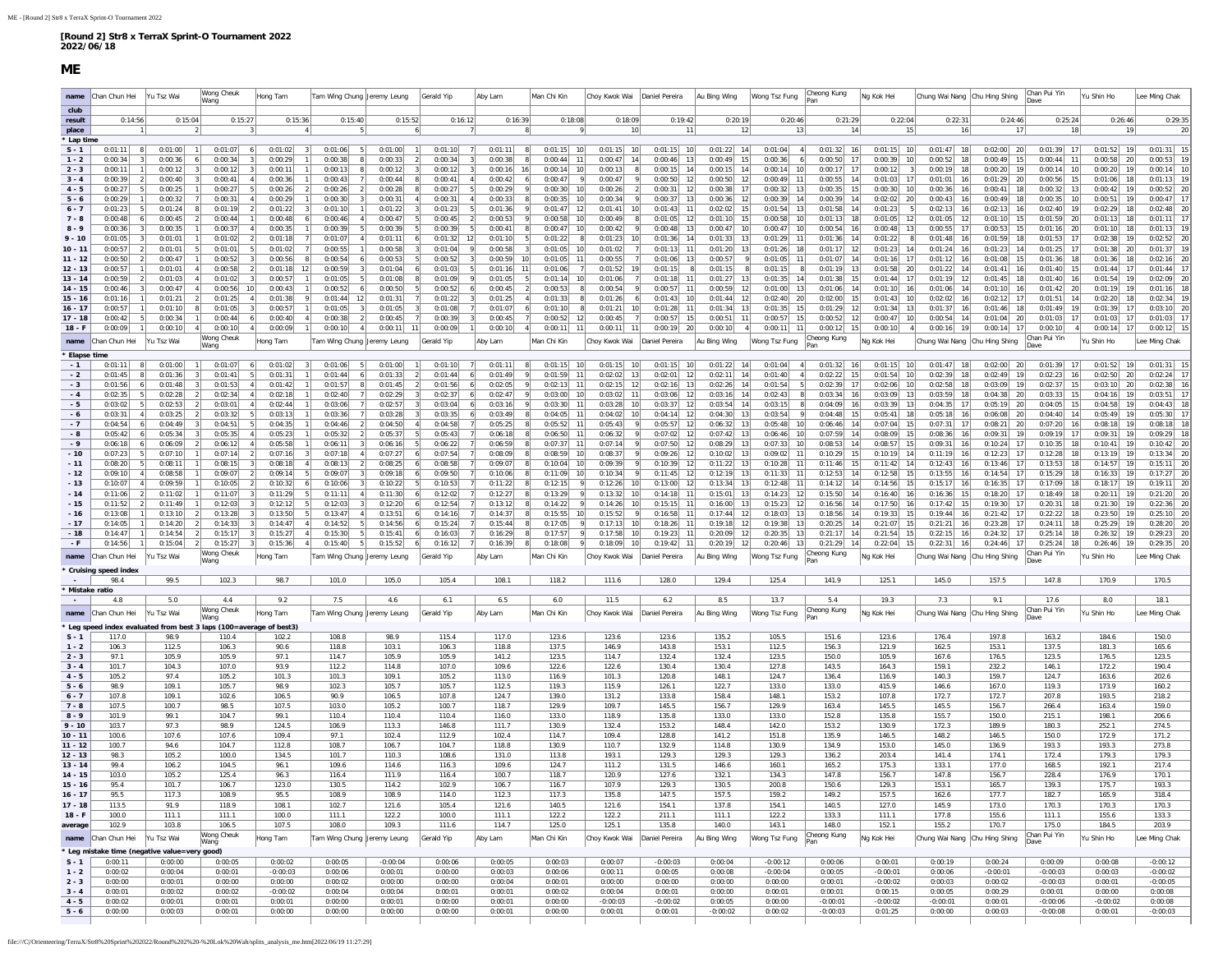| $6 - 7$   | 0:00:07                                | 0:00:07    | 0:00:00            | 0:00:06    | $-0:00:08$                   | 0:00:01    | 0:00:02    | 0:00:13    | 0:00:16     | 0:00:15         | 0:00:04        | 0:00:22      | 0:00:17       | 0:00:09     | $-0:00:13$      | 0:00:21                       | 0:00:12    | 0:00:46      | 0:00:17    | 0:00:37       |
|-----------|----------------------------------------|------------|--------------------|------------|------------------------------|------------|------------|------------|-------------|-----------------|----------------|--------------|---------------|-------------|-----------------|-------------------------------|------------|--------------|------------|---------------|
| $7 - 8$   | 0:00:04                                | 0:00:01    | $-0:00:02$         | 0:00:04    | 0:00:01                      | 0:00:00    | $-0:00:02$ | 0:00:05    | 0:00:05     | 0:00:01         | 0:00:08        | 0:00:12      | 0:00:02       | 0:00:10     | 0:00:09         | 0:00:00                       | 0:00:00    | 0:00:53      | $-0:00:03$ | $-0:00:05$    |
| $8 - 9$   | 0:00:01                                | 0:00:00    | 0:00:01            | 0:00:00    | 0:00:03                      | 0:00:02    | 0:00:02    | 0:00:03    | 0:00:05     | 0:00:03         | 0:00:03        | 0:00:01      | 0:00:03       | 0:00:04     | 0:00:04         | 0:00:04                       | $-0:00:03$ | 0:00:24      | 0:00:10    | 0:00:13       |
| $9 - 10$  | 0:00:03                                | $-0:00:01$ | $-0:00:02$         | 0:00:16    | 0:00:04                      | 0:00:05    | 0:00:26    | 0:00:02    | 0:00:08     | 0:00:13         | 0:00:16        | 0:00:12      | 0:00:10       | 0:00:07     | 0:00:04         | 0:00:17                       | 0:00:20    | 0:00:20      | 0:00:51    | 0:01:05       |
| $10 - 11$ | 0:00:01                                | 0:00:05    | 0:00:03            | 0:00:06    | $-0:00:02$                   | $-0:00:01$ | 0:00:04    | $-0:00:03$ | $-0:00:02$  | $-0:00:01$      | 0:00:00        | 0:00:07      | 0:00:15       | $-0:00:03$  | 0:00:12         | 0:00:02                       | $-0:00:06$ | 0:00:01      | 0:00:01    | 0:00:00       |
| $11 - 12$ | 0:00:01                                | $-0:00:02$ | 0:00:01            | 0:00:07    | 0:00:04                      | 0:00:01    | 0:00:00    | 0:00:05    | 0:00:06     | 0:00:00         | 0:00:02        | $-0:00:07$   | 0:00:03       | $-0:00:03$  | 0:00:14         | 0:00:00                       | $-0:00:10$ | 0:00:23      | 0:00:11    | 0:00:51       |
| $12 - 13$ | 0:00:00                                | 0:00:03    | $-0:00:01$         | 0:00:21    | 0:00:00                      | 0:00:03    | 0:00:02    | 0:00:13    | $-0:00:03$  | 0:00:47         | 0:00:01        | 0:00:00      | 0:00:02       | $-0:00:03$  | 0:00:45         | $-0:00:02$                    | 0:00:10    | 0:00:14      | 0:00:05    | 0:00:05       |
| $13 - 14$ | 0:00:01                                | 0:00:04    | 0:00:01            | $-0:00:02$ | 0:00:05                      | 0:00:06    | 0:00:06    | 0:00:01    | 0:00:04     | 0:00:00         | 0:00:02        | 0:00:10      | 0:00:21       | 0:00:14     | 0:00:30         | $-0:00:07$                    | 0:00:12    | 0:00:12      | 0:00:13    | 0:00:28       |
| $14 - 15$ | 0:00:02                                | 0:00:03    | 0:00:10            | $-0:00:01$ | 0:00:07                      | 0:00:03    | 0:00:05    | $-0:00:03$ | 0:00:00     | 0:00:04         | 0:00:00        | 0:00:01      | 0:00:04       | 0:00:03     | 0:00:14         | 0:00:01                       | 0:00:00    | 0:00:36      | 0:00:03    | 0:00:00       |
| $15 - 16$ | $-0:00:02$                             | 0:00:02    | 0:00:03            | 0:00:19    | 0:00:24                      | 0:00:07    | $-0:00:02$ | $-0:00:01$ | $-0:00:01$  | $-0:00:03$      | 0:00:01        | 0:00:01      | 0:01:00       | 0:00:07     | 0:00:03         | 0:00:06                       | 0:00:06    | $-0:00:07$   | 0:00:04    | 0:00:18       |
| $16 - 17$ | $-0:00:02$                             | 0:00:11    | 0:00:04            | $-0:00:02$ | 0:00:05                      | 0:00:02    | 0:00:05    | 0:00:02    | 0:00:01     | 0:00:14         | 0:00:12        | 0:00:17      | 0:00:20       | 0:00:04     | 0:00:19         | 0:00:10                       | 0:00:12    | 0:00:21      | $-0:00:03$ | 0:01:28       |
| $17 - 18$ | 0:00:06                                | $-0:00:03$ | 0:00:06            | 0:00:03    | 0:00:01                      | 0:00:06    | 0:00:00    | 0:00:05    | 0:00:08     | 0:00:04         | 0:00:10        | 0:00:03      | 0:00:11       | 0:00:00     | 0:00:01         | 0:00:00                       | 0:00:06    | 0:00:08      | 0:00:00    | 0:00:00       |
| $18 - F$  | 0:00:00                                | 0:00:01    | 0:00:01            | 0:00:00    | 0:00:01                      | 0:00:02    | 0:00:00    | 0:00:00    | 0:00:00     | 0:00:01         | 0:00:07        | $-0:00:02$   | 0:00:00       | 0:00:01     | $-0:00:01$      | 0:00:03                       | 0:00:00    | $-0:00:03$   | $-0:00:01$ | $-0:00:03$    |
| total     | 0:00:43                                | 0:00:46    | 0:00:41            | 0:01:26    | 0:01:11                      | 0:00:44    | 0:01:00    | 0:01:05    | 0:01:06     | 0:02:06         | 0:01:13        | 0:01:44      | 0:02:51       | 0:01:09     | 0:04:16         | 0:01:39                       | 0:02:16    | 0:04:28      | 0:02:08    | 0:05:21       |
|           | * Ideal finishing time without mistake |            |                    |            |                              |            |            |            |             |                 |                |              |               |             |                 |                               |            |              |            |               |
| $\sim$    | 0:14:13                                | 0:14:18    | 0:14:46            | 0:14:10    | 0:14:29                      | 0:15:08    | 0:15:12    | 0:15:34    | 0:17:02     | 0:16:03         | 0:18:29        | 0:18:35      | 0:17:55       | 0:20:20     | 0:17:48         | 0:20:52                       | 0:22:30    | 0:20:56      | 0:24:38    | 0:24:14       |
| name      | Chan Chun Hei                          | Yu Tsz Wai | Wong Cheuk<br>Wang | Hong Tam   | Tam Wing Chung  Jeremy Leung |            | Gerald Yip | Aby Lam    | Man Chi Kin | Choy Kwok Wai   | Daniel Pereira | Au Bing Wing | Wong Tsz Fung | Cheong Kung | Ng Kok Hei      | Chung Wai Nang Chu Hing Shing |            | Chan Pui Yin | Yu Shin Ho | Lee Ming Chak |
| club      |                                        |            |                    |            |                              |            |            |            |             |                 |                |              |               |             |                 |                               |            |              |            |               |
| result    | 0:14:56                                | 0:15:04    | 0:15:27            | 0:15:36    | 0:15:40                      | 0:15:52    | 0:16:12    | 0:16:39    | 0:18:08     | 0:18:09         | 0:19:42        | 0:20:19      | 0:20:46       | 0:21:29     | 0:22:04         | 0:22:31                       | 0:24:46    | 0:25:24      | 0:26:46    | 0:29:35       |
| place     |                                        |            |                    |            |                              |            |            |            |             | 10 <sup>1</sup> |                | 12           |               | 141         | 15 <sub>1</sub> | 16                            | 17         | 18           | 19         | 20            |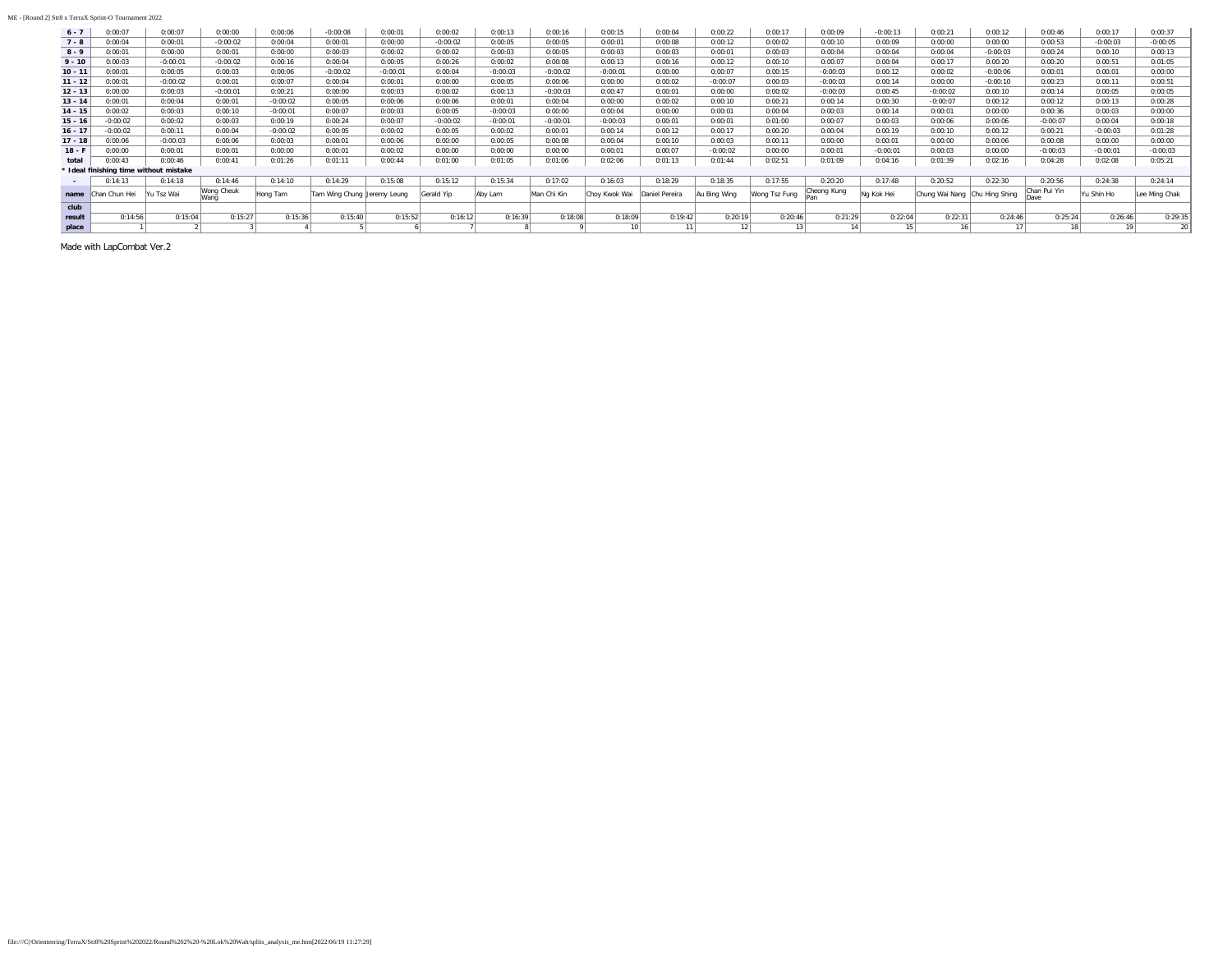### **WE**

<span id="page-3-0"></span>

| name                     | Harmony Lam                                                       | Chan Pui Fung             | Iris Lui                                | Yiu Yiu                                     | Liu Ka Man                                  | Lee Wing Sze<br>Vivian      | Violet Lui                     | Tang Pui Yi             | Mok Wai Yee               | Tse Lui                        | Ng Wing Si                           | Cheung Bo Ling                 | Fung Kit Ling                  | Chiu Konie                     | Chui Lai Kuen<br>Candy           |
|--------------------------|-------------------------------------------------------------------|---------------------------|-----------------------------------------|---------------------------------------------|---------------------------------------------|-----------------------------|--------------------------------|-------------------------|---------------------------|--------------------------------|--------------------------------------|--------------------------------|--------------------------------|--------------------------------|----------------------------------|
| club                     |                                                                   |                           |                                         |                                             |                                             |                             |                                |                         |                           |                                |                                      |                                |                                |                                |                                  |
| result                   | 0:17:19                                                           | 0:19:51                   | 0:20:37                                 | 0:20:53                                     | 0:22:21                                     | 0:22:38                     | 0:25:49                        | 0:26:24                 | 0:27:38                   | 0:29:06                        | 0:29:47                              | 0:31:53                        | 0:33:05                        | 0:36:20                        | 0:48:59                          |
| place                    |                                                                   |                           | 3                                       |                                             | 5                                           | 6                           |                                | 8                       | 9                         | 10                             | 11                                   | 12                             | 13                             | 14                             | 15                               |
| Lap time<br>$S - 1$      | 0:01:07                                                           | 0:01:25                   | 0:01:24<br>$\vert$ 2                    | 6<br>0:01:44                                | 8<br>0:01:54                                | 0:01:49<br>7                | 0:02:02<br>-9                  | 0:01:42<br>5            | 0:02:07<br>10             | 12<br>0:02:22                  | 0:01:31<br>4                         | 0:03:59<br>15                  | 11<br>0:02:17                  | 13<br>0:02:40                  | 0:02:43<br>14                    |
| $1 - 2$                  | 0:00:39<br>$\mathbf{1}$                                           | 0:00:43<br>$\mathbf{A}$   | 0:00:43<br>$\overline{4}$               | 0:00:42<br>3                                | 0:00:47<br>6 <sup>1</sup>                   | 0:00:39<br>1                | 0:01:02<br>11                  | 0:00:57<br>9            | 0:00:50<br>8 <sup>1</sup> | 0:01:04<br>12                  | 0:00:59<br>10 <sup>1</sup>           | 0:00:49<br>$\overline{7}$      | 13<br>0:01:08                  | 15<br>0:01:24                  | 0:01:17<br>14                    |
| $2 - 3$                  | 0:00:15<br>3                                                      | 0:00:12                   | 0:00:16<br>6                            | 0:00:15<br>3                                | 0:00:16<br>6                                | 0:00:14<br>$\overline{2}$   | 0:00:19<br>11                  | 0:00:17<br>8            | 0:00:18<br>$\vert$        | 0:00:21<br>13                  | 0:00:15<br>3                         | 0:00:19<br>11                  | 0:00:18<br>9                   | 0:00:25<br>14                  | 0:00:29<br>15                    |
| $3 - 4$                  | 0:00:49<br>2                                                      | 0:00:48                   | 0:00:55<br>$\overline{4}$               | 0:01:03<br>6                                | 0:00:57<br>5                                | 0:00:51<br>3                | 0:01:05                        | 0:01:12<br>9            | 0:01:11<br>8 <sup>1</sup> | 0:01:20<br>11                  | 0:01:19<br>10                        | 0:02:02<br>15                  | 13<br>0:01:33                  | 0:01:47<br>14                  | 12<br>0:01:31                    |
| $4 - 5$                  | 0:00:36<br>$\overline{4}$                                         | 0:00:34                   | 0:00:33                                 | 0:00:36<br>$\overline{4}$                   | 0:00:35<br>3                                | 0:01:18<br>14               | 0:00:38                        | 0:00:39<br>8            | 0:00:38<br>$6 \mid$       | 0:00:48<br>11                  | 0:00:42<br>9                         | 0:00:52<br>12                  | 0:00:44<br>10                  | 0:01:01<br>13                  | 15<br>0:02:48                    |
| $5 - 6$                  | 0:00:33                                                           | 0:00:40                   | 0:00:38<br>$\overline{2}$               | 0:00:41<br>$\overline{4}$                   | 0:00:44                                     | 5<br>0:00:43                | 0:00:47                        | 0:00:48                 | 7<br>0:00:47              | 10<br>0:00:51                  | 0:03:09<br>15                        | 0:00:56<br>11                  | 0:01:03<br>12                  | 13<br>0:01:13                  | $14\,$<br>0:01:25                |
| $6 - 7$                  | 0:01:25                                                           | 0:01:50<br>$\mathcal{P}$  | 0:02:07<br>5                            | 0:01:59<br>3                                | 0:02:07<br>5                                | 0:02:06<br>$\vert$          | 0:02:21<br>9                   | 0:02:27<br>10           | 7<br>0:02:16              | 12<br>0:02:56                  | 0:02:17<br>$\mathbf{8}$              | 0:02:42<br>11                  | 0:03:08<br>14                  | 0:03:02<br>13                  | 15<br>0:03:12                    |
| $7 - 8$                  | 0:00:55                                                           | 0:01:01                   | 0:01:02<br>$\boldsymbol{\Lambda}$       | 0:01:07                                     | 5 <sup>2</sup><br>0:01:14<br>$\overline{7}$ | 0:01:00<br>$\mathcal{D}$    | 0:01:17                        | 0:01:29<br>11           | 0:01:37<br>13             | 0:01:18<br>9                   | 0:01:10<br>6 <sup>1</sup>            | 0:01:36<br>12                  | 0:01:19<br>10                  | 0:01:39<br>14                  | 0:01:47<br>15                    |
| $8 - 9$                  | 0:00:44                                                           | 0:00:48                   | 0:00:47<br>3                            | 0:00:49<br>5                                | 0:00:50<br>6                                | 0:00:45<br>$\overline{2}$   | 0:01:03<br>11                  | 0:00:53                 | 0:00:56<br>8              | 0:01:00<br>9                   | 0:01:01<br>10                        | 0:01:38<br>15                  | 0:01:19<br>12                  | 0:01:37<br>14                  | 13<br>0:01:30                    |
| $9 - 10$                 | 0:01:18                                                           | 0:01:27                   | 0:01:36<br>$\overline{4}$               | 0:01:32<br>$\vert$ 3                        | 0:01:40<br>5                                | 0:01:57<br>8                | 0:01:50                        | 0:02:07<br>-9           | 0:02:47<br>10             | 0:02:50<br>11                  | 0:02:56<br>13                        | 0:01:54                        | 0:02:50<br>11                  | 0:03:15<br>14                  | 15<br>0:11:44                    |
| $10 - 11$                | 0:01:06                                                           | 0:01:15                   | 0:01:10<br>$\overline{2}$               | 0:01:18<br>6                                | 3<br>0:01:13                                | 5<br>0:01:17                | 0:01:34                        | 0:01:25                 | 0:01:18<br>6              | 10 <sup>1</sup><br>0:01:36     | 0:02:59<br>15                        | 0:01:49<br>12                  | 11<br>0:01:41                  | 0:02:04<br>13                  | $14\,$<br>0:02:36                |
| $11 - 12$                | 0:01:00                                                           | 0:01:13                   | 0:01:08<br>5                            | 0:01:03<br>$\vert$ 3                        | 0:01:07<br>$\overline{4}$                   | 0:01:02<br>$\left  \right $ | 0:01:30<br>10                  | 0:01:22<br>8            | 0:01:09<br>6 <sup>1</sup> | 0:01:32<br>11                  | 0:01:25<br>9                         | 0:01:33<br>12                  | 0:01:35<br>13                  | 0:01:46<br>14                  | 0:02:00<br>15                    |
| $12 - 13$                | 0:01:06                                                           | 0:01:16                   | 0:01:19<br>5                            | 0:01:18<br>$\Delta$                         | 0:01:13<br>$\overline{2}$                   | 0:01:21<br>6                | 0:01:49<br>10                  | 0:01:34                 | 0:02:27<br>13             | 0:01:36<br>8                   | 0:01:36<br>8                         | 0:02:45<br>15                  | 0:02:13<br>11                  | 0:02:41<br>14                  | 0:02:23<br>12                    |
| $13 - 14$                | 0:01:08                                                           | 0:01:26                   | 0:01:27<br>$\overline{4}$               | 0:01:21<br>$\overline{2}$                   | 0:01:33<br>6                                | 0:01:30<br>5                | 0:01:53                        | 0:01:44<br>8            | 0:02:01<br>10             | 0:02:06<br>11                  | 0:01:33<br>6                         | 0:02:09<br>13                  | 0:02:08<br>12                  | 0:02:22<br>14                  | 15<br>0:02:36                    |
| $14 - 15$                | 0:00:59                                                           | 0:01:01<br>$\overline{2}$ | 0:01:02<br>-3                           | 0:01:02<br>$\vert$ 3                        | 0:01:04<br>5                                | 0:01:15<br>$\overline{7}$   | 0:01:15                        | 0:01:19<br>9            | 11<br>0:01:24             | 0:01:32<br>13                  | 0:01:23<br>10                        | 0:01:14                        | 0:01:28<br>12                  | 0:01:48<br>15                  | 14<br>0:01:47                    |
| $15 - 16$                | 0:01:35                                                           | 0:01:49                   | 0:01:51                                 | $\mathfrak{p}$<br>0:01:49                   | 0:02:12                                     | 0:02:06<br>5                | 0:02:21                        | 0:02:25                 | 0:02:33<br>11             | 0:02:25<br>8                   | 0:02:27<br>10                        | 0:02:33<br>11                  | 15<br>0:04:25                  | 13<br>0:03:02                  | $14$<br>0:03:12                  |
| $16 - 17$                | 0:01:11                                                           | 0:01:24<br>$\overline{2}$ | 0:01:35<br>6                            | 0:01:28<br>$\lceil$                         | 0:01:32<br>$\overline{4}$                   | 0:01:32<br>$\vert$          | 0:01:41<br>8                   | 0:02:31<br>13           | 0:01:58<br>11             | 0:01:55<br>10                  | 0:01:37                              | 0:01:52<br>q                   | 0:02:08<br>12                  | 0:02:41<br>14                  | 0:04:08<br>15                    |
| $17 - 18$                | 0:00:43                                                           | 0:00:49                   | 0:00:53<br>3                            | 0:00:54<br>$\Delta$                         | 0:01:09<br>8                                | 0:01:02<br>6                | 0:01:09                        | 12<br>0:01:20           | 0:01:09<br>8              | 0:01:18<br>11                  | 0:01:07<br>7                         | 0:00:59                        | 0:01:34<br>14                  | 0:01:39<br>15                  | 13<br>0:01:30                    |
| $18 - F$                 | 0:00:10                                                           | 0:00:10                   | 0:00:11<br>$\vert$ 3                    | 0:00:12<br>5                                | 10<br>0:00:14                               | 0:00:11<br>3<br>ee Wing Sze | 0:00:13                        | 0:00:13<br>8            | 5<br>0:00:12              | 0:00:16<br>13                  | 0:00:21<br>14                        | 0:00:12<br>5                   | 0:00:14<br>10 <sup>1</sup>     | 10<br>0:00:14                  | 14<br>0:00:21<br>Chui Lai Kuen   |
| name                     | Harmony Lam                                                       | Chan Pui Fung             | Iris Lui                                | Yiu Yiu                                     | Liu Ka Man                                  | Vivian                      | Violet Lui                     | Tang Pui Yi             | Mok Wai Yee               | Tse Lui                        | Ng Wing Si                           | Cheung Bo Ling                 | ung Kit Ling                   | Chiu Konie                     | Candy                            |
| Elapse time              |                                                                   |                           |                                         |                                             |                                             |                             |                                |                         |                           |                                |                                      |                                |                                |                                |                                  |
| $-1$                     | 0:01:07                                                           | 0:01:25                   | 0:01:24<br>$\vert$ 2                    | 0:01:44<br>6                                | 0:01:54<br>8                                | 0:01:49                     | 0:02:02                        | 0:01:42<br>5            | 0:02:07<br>10             | 0:02:22<br>12                  | 0:01:31                              | 0:03:59<br>15                  | 0:02:17<br>11                  | 0:02:40<br>13                  | 0:02:43<br>14                    |
| - 2                      | 0:01:46                                                           | 0:02:08<br>3              | 0:02:07<br>$\overline{2}$               | 0:02:26<br>$\overline{4}$<br>$\overline{4}$ | 0:02:41<br>8                                | 0:02:28<br>5                | 0:03:04<br>10                  | 0:02:39                 | 0:02:57<br>9<br>9         | 0:03:26<br>12                  | 0:02:30<br>6 <sup>1</sup>            | 0:04:48<br>15                  | 0:03:25<br>11                  | 0:04:04<br>14                  | 0:04:00<br>13                    |
| $-3$<br>$-4$             | 0:02:01<br>0:02:50                                                | 0:02:20<br>0:03:08        | 0:02:23<br>3<br>0:03:18<br>$\mathbf{3}$ | 0:02:41<br>0:03:44<br>5                     | 0:02:57<br>8<br>0:03:54<br>6                | 0:02:42<br>5<br>0:03:33     | 0:03:23<br>10<br>0:04:28<br>10 | 0:02:56<br>0:04:08<br>8 | 0:03:15<br>0:04:26<br>9   | 0:03:47<br>12<br>0:05:07<br>11 | 0:02:45<br>6 <sup>1</sup><br>0:04:04 | 0:05:07<br>15<br>0:07:09<br>15 | 0:03:43<br>11<br>0:05:16<br>12 | 0:04:29<br>13<br>0:06:16<br>14 | 13<br>0:04:29<br>$13$<br>0:06:00 |
| $-5$                     | 0:03:26                                                           | 0:03:42                   | 0:03:51<br>3                            | 0:04:20<br>$\Delta$                         | 0:04:29<br>5                                | 0:04:51<br>$\mathsf{R}$     | 0:05:06<br>10                  | 0:04:47                 | 0:05:04<br>9              | 0:05:55<br>11                  | 0:04:46<br>6                         | 0:08:01<br>14                  | 12<br>0:06:00                  | 0:07:17<br>13                  | 0:08:48<br>15                    |
| - 6                      | 0:03:59                                                           | 0:04:22<br>$\overline{2}$ | 0:04:29<br>3                            | 0:05:01<br>$\Delta$                         | 5<br>0:05:13                                | 0:05:34<br>6                | 0:05:53                        | 0:05:35                 | 8<br>0:05:51              | 10<br>0:06:46                  | 0:07:55<br>12                        | 0:08:57<br>14                  | 0:07:03<br>11                  | 0:08:30<br>13                  | 15<br>0:10:13                    |
| $-7$                     | 0:05:24                                                           | 0:06:12<br>$\mathcal{P}$  | 0:06:36<br>3                            | 0:07:00<br>$\overline{4}$                   | 0:07:20<br>5                                | 0:07:40<br>6                | 0:08:14                        | 0:08:02                 | 0:08:07<br>8              | 0:09:42<br>10 <sup>1</sup>     | 0:10:12<br>12                        | 0:11:39<br>14                  | 0:10:11<br>11                  | 13<br>0:11:32                  | 15<br>0:13:25                    |
| $-8$                     | 0:06:19                                                           | 0:07:13                   | 0:07:38<br>3                            | 0:08:07<br>$\overline{4}$                   | 5<br>0:08:34                                | 0:08:40<br>6                | 0:09:31                        | 0:09:31                 | 0:09:44<br>$\vert$        | 0:11:00<br>10                  | 0:11:22<br>11                        | 0:13:15<br>14                  | 0:11:30<br>12                  | 0:13:11<br>13                  | 15<br>0:15:12                    |
| $-9$                     | 0:07:03                                                           | 0:08:01                   | 0:08:25<br>3                            | 0:08:56<br>$\overline{4}$                   | 0:09:24<br>5                                | 0:09:25<br>6                | 0:10:34                        | 0:10:24                 | 0:10:40<br>9              | 0:12:00<br>10 <sup>1</sup>     | 0:12:23<br>11                        | 0:14:53<br>14                  | 0:12:49<br>12                  | 0:14:48<br>13                  | 15<br>0:16:42                    |
| - 10                     | 0:08:21                                                           | 0:09:28                   | 0:10:01<br>$\mathbf{3}$                 | 0:10:28<br>$\overline{4}$                   | 0:11:04<br>5                                | 0:11:22<br>6                | 0:12:24                        | 0:12:31<br>8            | 0:13:27<br>9              | 0:14:50<br>10                  | 0:15:19<br>11                        | 0:16:47<br>13                  | 0:15:39<br>12                  | 14<br>0:18:03                  | 15<br>0:28:26                    |
| $-11$                    | 0:09:27                                                           | 0:10:43                   | 0:11:11<br>3                            | 0:11:46<br>$\Delta$                         | 5<br>0:12:17                                | 0:12:39                     | 0:13:58                        | 0:13:56                 | 9<br>0:14:45              | 0:16:26<br>10                  | 0:18:18<br>12                        | 0:18:36<br>13                  | 0:17:20<br>11                  | 0:20:07<br>14                  | 15<br>0:31:02                    |
| $-12$                    | 0:10:27                                                           | 0:11:56<br>$\mathcal{P}$  | 0:12:19<br>3                            | 0:12:49<br>$\overline{4}$                   | 0:13:24<br>5                                | 0:13:41<br>6                | 0:15:28                        | 0:15:18                 | 0:15:54<br>9              | 0:17:58<br>10 <sup>1</sup>     | 0:19:43<br>12                        | 0:20:09<br>13                  | 0:18:55<br>11                  | 0:21:53<br>14                  | 15<br>0:33:02                    |
| $-13$                    | 0:11:33                                                           | 0:13:12                   | 0:13:38<br>3                            | 0:14:07<br>$\overline{4}$                   | 5<br>0:14:37                                | 0:15:02<br>6                | 0:17:17                        | 0:16:52                 | 0:18:21<br>9              | 10<br>0:19:34                  | 0:21:19<br>12                        | 0:22:54<br>13                  | 0:21:08<br>11                  | 0:24:34<br>14                  | 15<br>0:35:25                    |
| $-14$                    | 0:12:41                                                           | 0:14:38                   | 0:15:05<br>-3                           | 0:15:28<br>$\overline{4}$                   | 0:16:10<br>5                                | 0:16:32<br>6                | 0:19:10                        | 0:18:36                 | 0:20:22<br>9              | 0:21:40<br>10 <sup>1</sup>     | 0:22:52<br>11                        | 0:25:03<br>13                  | 0:23:16<br>12                  | 0:26:56<br>14                  | 15<br>0:38:01                    |
| $-15$                    | 0:13:40                                                           | 0:15:39                   | 0:16:07<br>3                            | 0:16:30<br>$\overline{4}$                   | 0:17:14<br>5                                | 0:17:47<br>$\overline{6}$   | 0:20:25                        | 0:19:55                 | 0:21:46<br>9              | 0:23:12<br>10                  | 0:24:15<br>11                        | 0:26:17<br>13                  | 0:24:44<br>12                  | 0:28:44<br>14                  | 15<br>0:39:48                    |
| - 16                     | 0:15:15                                                           | 0:17:28                   | 0:17:58<br>3                            | 0:18:19<br>$\Delta$                         | 5<br>0:19:26                                | 0:19:53                     | 0:22:46                        | 0:22:20                 | 9<br>0:24:19              | 10<br>0:25:37                  | 0:26:42<br>11                        | 0:28:50<br>12                  | 13<br>0:29:09                  | 0:31:46<br>14                  | 15<br>0:43:00                    |
| - 17                     | 0:16:26                                                           | 0:18:52<br>$\mathcal{P}$  | 0:19:33<br>3                            | 0:19:47<br>$\overline{4}$                   | 0:20:58<br>5                                | 0:21:25<br>6                | 0:24:27                        | 0:24:51<br>8            | 0:26:17<br>9              | 0:27:32<br>10 <sup>1</sup>     | 0:28:19<br>11                        | 0:30:42<br>12                  | 0:31:17<br>13                  | 14<br>0:34:27                  | 15<br>0:47:08                    |
| - 18                     | 0:17:09                                                           | 0:19:41                   | 0:20:26<br>3                            | 0:20:41<br>$\overline{4}$                   | 0:22:07<br>5                                | 0:22:27<br>6                | 0:25:36                        | 0:26:11                 | 0:27:26<br>$\vert$        | 10<br>0:28:50                  | 0:29:26<br>11                        | 0:31:41<br>12                  | 0:32:51<br>13                  | 14<br>0:36:06                  | 15<br>0:48:38                    |
| - F                      | 0:17:19                                                           | 0:19:51<br>$\overline{2}$ | 0:20:37<br>3                            | 0:20:53<br>4                                | 0:22:21<br>5                                | 0:22:38<br>6                | 0:25:49                        | 0:26:24<br>8            | 0:27:38<br>9              | 10<br>0:29:06                  | 0:29:47<br>11                        | 0:31:53<br>12                  | 0:33:05<br>13                  | 0:36:20<br>14                  | 15<br>0:48:59                    |
| name                     | Harmony Lam                                                       | Chan Pui Fung             | Iris Lui                                | Yiu Yiu                                     | Liu Ka Man                                  | Lee Wing Sze<br>Vivian      | Violet Lui                     | Tang Pui Yi             | Mok Wai Yee               | Tse Lui                        | Ng Wing Si                           | Cheung Bo Ling                 | ung Kit Ling                   | Chiu Konie                     | Chui Lai Kuen<br>Candy           |
|                          | <b>Cruising speed index</b>                                       |                           |                                         |                                             |                                             |                             |                                |                         |                           |                                |                                      |                                |                                |                                |                                  |
| $\overline{\phantom{a}}$ | 87.4                                                              | 102.2                     | 104.6                                   | 105.2                                       | 109.5                                       | 107.3                       | 128.8                          | 129.4                   | 126.7                     | 139.9                          | 125.3                                | 137.5                          | 154.4                          | 174.8                          | 186.0                            |
| Mistake ratio            |                                                                   |                           |                                         |                                             |                                             |                             |                                |                         |                           |                                |                                      |                                |                                |                                |                                  |
|                          | 5.5                                                               | 3.4                       | 4.8                                     | 5.3                                         | 8.5                                         | 11.8                        | 6.7                            | 8.5                     | 15.1                      | 10.1                           | 21.9                                 | 20.1                           | 13.8                           | 9.6                            | 28.7                             |
| name                     | Harmony Lam                                                       | Chan Pui Fung             | Iris Lui                                | Yiu Yiu                                     | Liu Ka Man                                  | Lee Wing Sze<br>Vivian      | Violet Lui                     | Tang Pui Yi             | Mok Wai Yee               | Tse Lui                        | Ng Wing Si                           | Cheung Bo Ling                 | Fung Kit Ling                  | Chiu Konie                     | Chui Lai Kuen<br>Candy           |
|                          | Leg speed index evaluated from best 3 laps (100=average of best3) |                           |                                         |                                             |                                             |                             |                                |                         |                           |                                |                                      |                                |                                |                                |                                  |
| $S - 1$                  | 85.2                                                              | 108.1                     | 106.8                                   | 132.2                                       | 144.9                                       | 138.6                       | 155.1                          | 129.7                   | 161.4                     | 180.5                          | 115.7                                | 303.8                          | 174.2                          | 203.4                          | 207.2                            |
| $1 - 2$                  | 97.5                                                              | 107.5                     | 107.5                                   | 105.0                                       | 117.5                                       | 97.5                        | 155.0                          | 142.5                   | 125.0                     | 160.0                          | 147.5                                | 122.5                          | 170.0                          | 210.0                          | 192.5                            |
| $2 - 3$                  | 109.8                                                             | 87.8                      | 117.1                                   | 109.8                                       | 117.1                                       | 102.4                       | 139.0                          | 124.4                   | 131.7                     | 153.7                          | 109.8                                | 139.0                          | 131.7                          | 182.9                          | 212.2                            |
| $3 - 4$                  | 99.3                                                              | 97.3                      | 111.5                                   | 127.7                                       | 115.5                                       | 103.4                       | 131.8                          | 145.9                   | 143.9                     | 162.2                          | 160.1                                | 247.3                          | 188.5                          | 216.9                          | 184.5                            |
| $4 - 5$                  | 105.9                                                             | 100.0                     | 97.1                                    | 105.9                                       | 102.9                                       | 229.4                       | 111.8                          | 114.7                   | 111.8                     | 141.2                          | 123.5                                | 152.9                          | 129.4                          | 179.4                          | 494.1                            |
| $5 - 6$                  | 89.2                                                              | 108.1                     | 102.7                                   | 110.8                                       | 118.9                                       | 116.2                       | 127.0                          | 129.7                   | 127.0                     | 137.8                          | 510.8                                | 151.4                          | 170.3                          | 197.3                          | 229.7                            |
| $6 - 7$                  | 81.2                                                              | 105.1                     | 121.3                                   | 113.7                                       | 121.3                                       | 120.4                       | 134.7                          | 140.4                   | 129.9                     | 168.2                          | 130.9                                | 154.8                          | 179.6                          | 173.9                          | 183.4                            |
|                          |                                                                   |                           |                                         |                                             |                                             |                             |                                |                         |                           |                                |                                      |                                |                                |                                |                                  |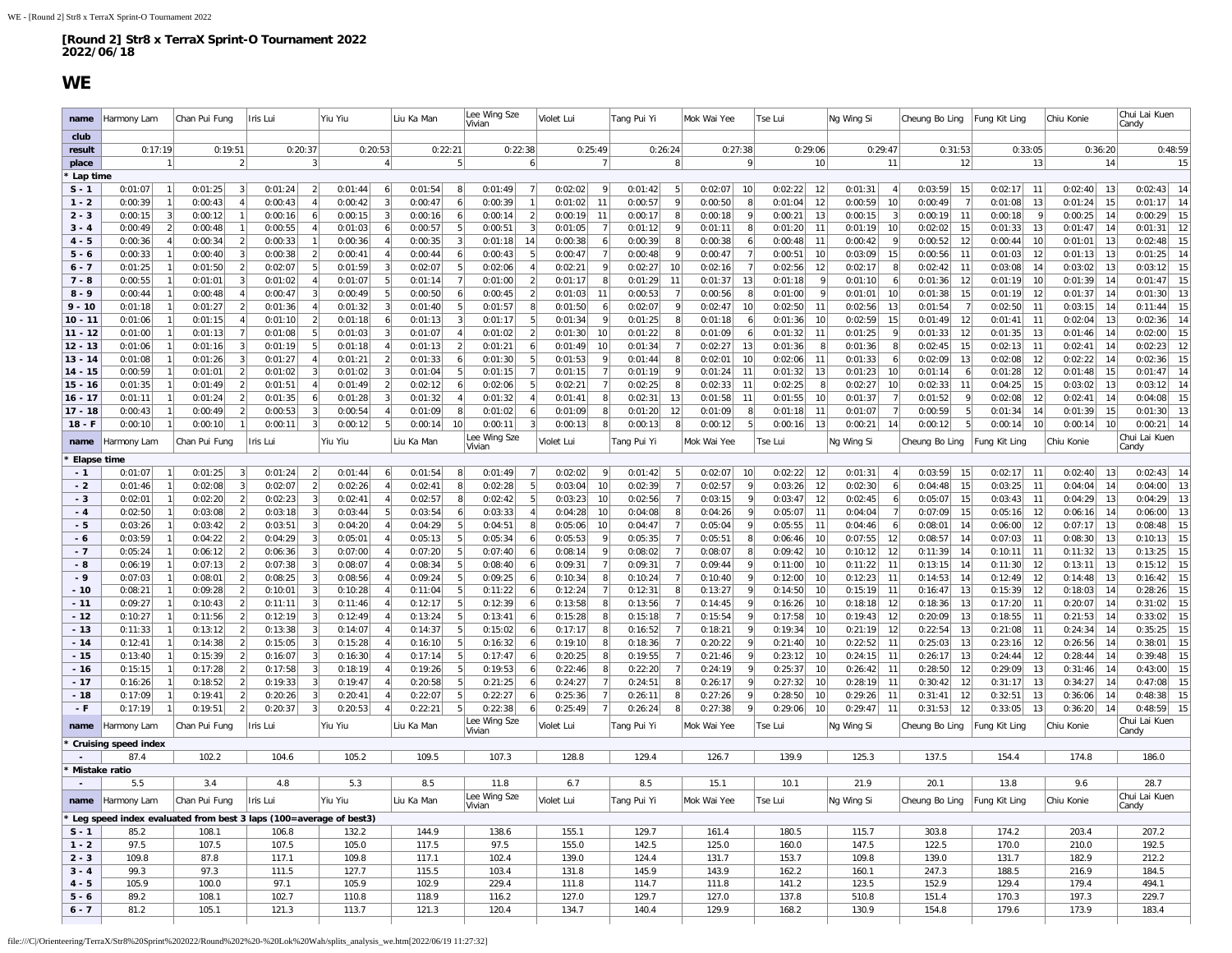| WE - [Round 2] Str8 x TerraX Sprint-O Tournament 2022 |
|-------------------------------------------------------|
|-------------------------------------------------------|

| $7 - 8$   | 93.8                                          | 104.0          | 105.7        | 114.2      | 126.1      | 102.3                  | 131.3          | 151.7        | 165.3        | 133.0      | 119.3      | 163.6          | 134.7         | 168.8      | 182.4                  |
|-----------|-----------------------------------------------|----------------|--------------|------------|------------|------------------------|----------------|--------------|--------------|------------|------------|----------------|---------------|------------|------------------------|
| $8 - 9$   | 97.1                                          | 105.9          | 103.7        | 108.1      | 110.3      | 99.3                   | 139.0          | 116.9        | 123.5        | 132.4      | 134.6      | 216.2          | 174.3         | 214.0      | 198.5                  |
| $9 - 10$  | 91.1                                          | 101.6          | 112.1        | 107.4      | 116.7      | 136.6                  | 128.4          | 148.2        | 194.9        | 198.4      | 205.4      | 133.1          | 198.4         | 227.6      | 821.8                  |
| $10 - 11$ | 94.7                                          | 107.7          | 100.5        | 112.0      | 104.8      | 110.5                  | 134.9          | 122.0        | 112.0        | 137.8      | 256.9      | 156.5          | 145.0         | 178.0      | 223.9                  |
| $11 - 12$ | 97.3                                          | 118.4          | 110.3        | 102.2      | 108.6      | 100.5                  | 145.9          | 133.0        | 111.9        | 149.2      | 137.8      | 150.8          | 154.1         | 171.9      | 194.6                  |
| $12 - 13$ | 92.1                                          | 106.0          | 110.2        | 108.8      | 101.9      | 113.0                  | 152.1          | 131.2        | 205.1        | 134.0      | 134.0      | 230.2          | 185.6         | 224.7      | 199.5                  |
| $13 - 14$ | 86.8                                          | 109.8          | 111.1        | 103.4      | 118.7      | 114.9                  | 144.3          | 132.8        | 154.5        | 160.9      | 118.7      | 164.7          | 163.4         | 181.3      | 199.1                  |
| $14 - 15$ | 97.3                                          | 100.5          | 102.2        | 102.2      | 105.5      | 123.6                  | 123.6          | 130.2        | 138.5        | 151.6      | 136.8      | 122.0          | 145.1         | 178.0      | 176.4                  |
| $15 - 16$ | 91.1                                          | 104.5          | 106.4        | 104.5      | 126.5      | 120.8                  | 135.1          | 139.0        | 146.6        | 139.0      | 140.9      | 146.6          | 254.0         | 174.4      | 184.0                  |
| $16 - 17$ | 87.7                                          | 103.7          | 117.3        | 108.6      | 113.6      | 113.6                  | 124.7          | 186.4        | 145.7        | 142.0      | 119.8      | 138.3          | 158.0         | 198.8      | 306.2                  |
| $17 - 18$ | 89.0                                          | 101.4          | 109.7        | 111.7      | 142.8      | 128.3                  | 142.8          | 165.5        | 142.8        | 161.4      | 138.6      | 122.1          | 194.5         | 204.8      | 186.2                  |
| $18 - F$  | 96.8                                          | 96.8           | 106.5        | 116.1      | 135.5      | 106.5                  | 125.8          | 125.8        | 116.1        | 154.8      | 203.2      | 116.1          | 135.5         | 135.5      | 203.2                  |
| average   | 91.7                                          | 105.1          | 109.2        | 110.6      | 118.4      | 119.9                  | 136.7          | 139.8        | 146.3        | 154.1      | 157.7      | 168.8          | 175.2         | 192.4      | 259.4                  |
| name      | Harmony Lam                                   | Chan Pui Fung  | Iris Lui     | Yiu Yiu    | Liu Ka Man | Lee Wing Sze<br>Vivian | Violet Lui     | Tang Pui Yi  | Mok Wai Yee  | Tse Lui    | Ng Wing Si | Cheung Bo Ling | Fung Kit Ling | Chiu Konie | Chui Lai Kuen<br>Candy |
|           | * Leg mistake time (negative value=very good) |                |              |            |            |                        |                |              |              |            |            |                |               |            |                        |
| $S - 1$   | $-0:00:02$                                    | 0:00:05        | 0:00:02      | 0:00:21    | 0:00:28    | 0:00:25                | 0:00:21        | 0:00:00      | 0:00:27      | 0:00:32    | $-0:00:08$ | 0:02:11        | 0:00:16       | 0:00:22    | 0:00:17                |
| $1 - 2$   | 0:00:04                                       | 0:00:02        | 0:00:01      | 0:00:00    | 0:00:03    | $-0:00:04$             | 0:00:10        | 0:00:05      | 0:00:01      | 0:00:08    | 0:00:09    | $-0:00:06$     | 0:00:06       | 0:00:14    | 0:00:03                |
| $2 - 3$   | 0:00:03                                       | $-0:00:02$     | 0:00:02      | 0:00:01    | 0:00:01    | 0:00:01                | 0:00:01        | 0:00:01      | 0:00:01      | 0:00:02    | $-0:00:02$ | 0:00:00        | $-0:00:03$    | 0:00:01    | 0:00:04                |
| $3 - 4$   | 0:00:06                                       | $-0:00:02$     | 0:00:03      | 0:00:11    | 0:00:03    | $-0:00:02$             | 0:00:01        | 0:00:08      | 0:00:09      | 0:00:11    | 0:00:17    | 0:00:54        | 0:00:17       | 0:00:21    | 0:00:01                |
| $4 - 5$   | 0:00:06                                       | 0:00:01        | $-0:00:03$   | 0:00:00    | $-0:00:02$ | 0:00:42                | $-0:00:06$     | $-0:00:05$   | $-0:00:05$   | 0:00:00    | 0:00:01    | 0:00:05        | $-0:00:08$    | 0:00:02    | 0:01:45                |
| $5 - 6$   | 0:00:01                                       | 0:00:02        | 0:00:01      | 0:00:02    | 0:00:03    | 0:00:03                | 0:00:01        | 0:00:00      | 0:00:00      | 0:00:01    | 0:02:23    | 0:00:05        | 0:00:06       | 0:00:08    | 0:00:16                |
| $6 - 7$   | $-0:00:06$                                    | 0:00:03        | 0:00:18      | 0:00:09    | 0:00:12    | 0:00:14                | 0:00:06        | 0:00:12      | 0:00:03      | 0:00:30    | 0:00:06    | 0:00:18        | 0:00:26       | 0:00:01    | $-0:00:03$             |
| $7 - 8$   | 0:00:04                                       | 0:00:01        | 0:00:01      | 0:00:05    | 0:00:10    | $-0:00:03$             | 0:00:01        | 0:00:13      | 0:00:23      | $-0:00:04$ | $-0:00:03$ | 0:00:15        | $-0:00:12$    | $-0:00:04$ | $-0:00:02$             |
| $8 - 9$   | 0:00:04                                       | 0:00:02        | 0:00:00      | 0:00:01    | 0:00:00    | $-0:00:04$             | 0:00:05        | $-0:00:06$   | $-0:00:01$   | $-0:00:03$ | 0:00:04    | 0:00:36        | 0:00:09       | 0:00:18    | 0:00:06                |
| $9 - 10$  | 0:00:03                                       | 0:00:01        | 0:00:06      | 0:00:02    | 0:00:06    | 0:00:25                | 0:00:00        | 0:00:16      | 0:00:58      | 0:00:50    | 0:01:09    | $-0:00:04$     | 0:00:38       | 0:00:45    | 0:09:05                |
| 10 - 11   | 0:00:05                                       | 0:00:04        | $-0:00:03$   | 0:00:05    | $-0:00:03$ | 0:00:02                | 0:00:04        | $-0:00:05$   | $-0:00:10$   | $-0:00:01$ | 0:01:32    | 0:00:13        | $-0:00:07$    | 0:00:02    | 0:00:26                |
| $11 - 12$ | 0:00:06                                       | 0:00:10        | 0:00:03      | $-0:00:02$ | 0:00:01    | $-0:00:04$             | 0:00:11        | 0:00:02      | $-0:00:09$   | 0:00:06    | 0:00:08    | 0:00:08        | 0:00:00       | $-0:00:02$ | 0:00:05                |
| $12 - 13$ | 0:00:03                                       | 0:00:03        | 0:00:04      | 0:00:03    | $-0:00:05$ | 0:00:04                | 0:00:17        | 0:00:01      | 0:00:56      | $-0:00:04$ | 0:00:06    | 0:01:06        | 0:00:22       | 0:00:36    | 0:00:10                |
| $13 - 14$ | 0:00:00                                       | 0:00:06        | 0:00:05      | $-0:00:01$ | 0:00:07    | 0:00:06                | 0:00:12        | 0:00:03      | 0:00:22      | 0:00:16    | $-0:00:05$ | 0:00:21        | 0:00:07       | 0:00:05    | 0:00:10                |
| $14 - 15$ | 0:00:06                                       | $-0:00:01$     | $-0:00:01$   | $-0:00:02$ | $-0:00:02$ | 0:00:10                | $-0:00:03$     | 0:00:00      | 0:00:07      | 0:00:07    | 0:00:07    | $-0:00:09$     | $-0:00:06$    | 0:00:02    | $-0:00:06$             |
| $15 - 16$ | 0:00:04                                       | 0:00:02        | 0:00:02      | 0:00:01    | 0:00:18    | 0:00:14                | 0:00:07        | 0:00:10      | 0:00:21      | 0:00:01    | 0:00:16    | 0:00:10        | 0:01:44       | 0:00:00    | $-0:00:02$             |
| $16 - 17$ | 0:00:00                                       | 0:00:01        | 0:00:10      | 0:00:03    | 0:00:03    | 0:00:05                | $-0:00:03$     | 0:00:46      | 0:00:15      | 0:00:02    | $-0:00:04$ | 0:00:01        | 0:00:03       | 0:00:19    | 0:01:37                |
| $17 - 18$ | 0:00:01                                       | 0:00:00        | 0:00:02      | 0:00:03    | 0:00:16    | 0:00:10                | 0:00:07        | 0:00:17      | 0:00:08      | 0:00:10    | 0:00:06    | $-0:00:07$     | 0:00:19       | 0:00:15    | 0:00:00                |
| $18 - F$  | 0:00:01                                       | 0:00:01        | 0:00:00      | 0:00:01    | 0:00:03    | 0:00:00                | 0:00:00        | 0:00:00      | $-0:00:01$   | 0:00:02    | 0:00:08    | $-0:00:02$     | $-0:00:02$    | $-0:00:04$ | 0:00:02                |
| total     | 0:00:58                                       | 0:00:41        | 0:01:00      | 0:01:07    | 0:01:54    | 0:02:40                | 0:01:44        | 0:02:15      | 0:04:10      | 0:02:56    | 0:06:31    | 0:06:24        | 0:04:33       | 0:03:30    | 0:14:05                |
|           | I deal finishing time without mistake         |                |              |            |            |                        |                |              |              |            |            |                |               |            |                        |
| $\sim$    | 0:16:21                                       | 0:19:10        | 0:19:37      | 0:19:46    | 0:20:27    | 0:19:58                | 0:24:05        | 0:24:09      | 0:23:28      | 0:26:10    | 0:23:16    | 0:25:29        | 0:28:32       | 0:32:50    | 0:34:54                |
| name      | Harmony Lam                                   | Chan Pui Fung  | Iris Lui     | Yiu Yiu    | Liu Ka Man | Lee Wing Sze<br>Vivian | Violet Lui     | Tang Pui Yi  | Mok Wai Yee  | Tse Lui    | Ng Wing Si | Cheung Bo Ling | Fung Kit Ling | Chiu Konie | Chui Lai Kuen<br>Candy |
| club      |                                               |                |              |            |            |                        |                |              |              |            |            |                |               |            |                        |
| result    | 0:17:19                                       | 0:19:51        | 0:20:37      | 0:20:53    | 0:22:21    | 0:22:38                | 0:25:49        | 0:26:24      | 0:27:38      | 0:29:06    | 0:29:47    | 0:31:53        | 0:33:05       | 0:36:20    | 0:48:59                |
| place     |                                               | $\overline{2}$ | $\mathbf{3}$ |            | 5          | $\overline{a}$         | $\overline{7}$ | $\mathbf{R}$ | $\mathsf{Q}$ | 10         | 11         | 12             | 13            | 14         | 15                     |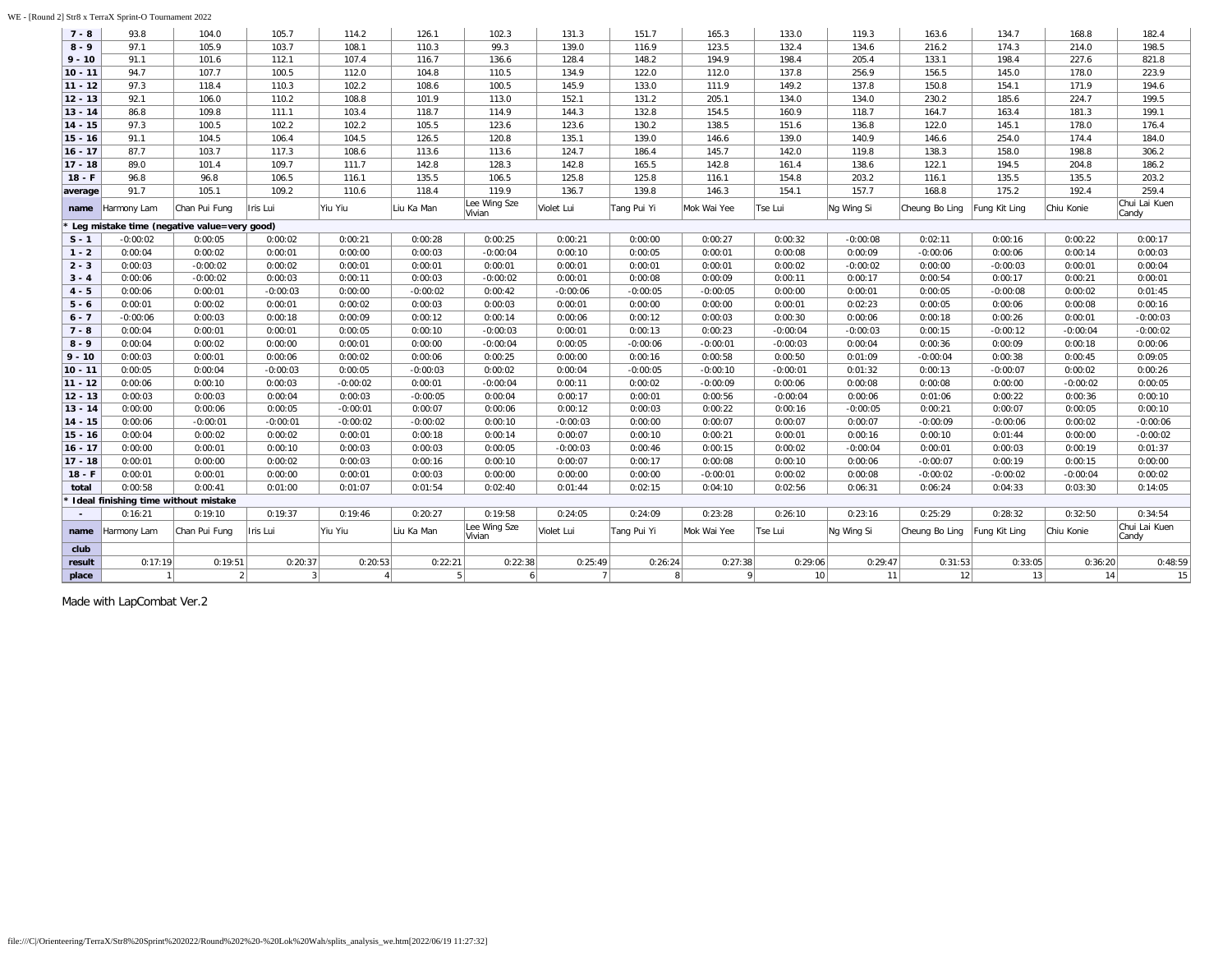| name Chan Chun Hei Yu Tsz Wai Wong Cheuk Hong Tam                                                                                                                                                                                                                                                                          |                     |                     | Tam Wing Chung Jeremy Leung Gerald Yip Aby Lam                                                                                                                                                                                       |                                              |                                |                           | Harmony Lam Man Chi Kin Choy Kwok Wai Daniel Pereira Chan Pui Fung Au Bing Wing Iris Lui                                                                                                                                        |                |                                       |                                                                  | Wong Tsz Fung Yiu Yiu            |                       |                                |                                                                                   | Phong Kung Ng Kok Hoi Liu Ka Man Chung Wai Nang Lee Wing Sze Chu Hing Shing Chan Pui Yin Wolet Lui                                                    |                                                              |                                  |                           |                             | Tang Pui Yi Yu Shin Ho Mok Wai Yee Tse Lui |                          |                              |                         | Lee Ming Chak Ng Wing Si Cheung Bo Ling Fung Kit Ling Chiu Konie |               |            | Chui Lai Kuen<br>Candy |
|----------------------------------------------------------------------------------------------------------------------------------------------------------------------------------------------------------------------------------------------------------------------------------------------------------------------------|---------------------|---------------------|--------------------------------------------------------------------------------------------------------------------------------------------------------------------------------------------------------------------------------------|----------------------------------------------|--------------------------------|---------------------------|---------------------------------------------------------------------------------------------------------------------------------------------------------------------------------------------------------------------------------|----------------|---------------------------------------|------------------------------------------------------------------|----------------------------------|-----------------------|--------------------------------|-----------------------------------------------------------------------------------|-------------------------------------------------------------------------------------------------------------------------------------------------------|--------------------------------------------------------------|----------------------------------|---------------------------|-----------------------------|--------------------------------------------|--------------------------|------------------------------|-------------------------|------------------------------------------------------------------|---------------|------------|------------------------|
|                                                                                                                                                                                                                                                                                                                            |                     | 0.15:36             | 0:15:40<br>0.15:52                                                                                                                                                                                                                   | 0:16:12                                      | $\frac{0.17:19}{9}$<br>0.16:39 | 0.18.08                   | $\begin{array}{ c c } \hline 0.19.42 & \\ \hline 12 & \\ \hline \end{array}$                                                                                                                                                    |                |                                       | $\begin{array}{r c} \hline 0.20:37 & \\ \hline 15 & \end{array}$ |                                  | $\frac{0.20.53}{17}$  | 0.21:29                        | 0.22:04<br>$\begin{array}{r c} \hline 0.22:21 \\ \hline 20 \\ \hline \end{array}$ | $\begin{array}{ c c }\hline 0.22:31\\ \hline 21\\ \hline \end{array}.$                                                                                | $\begin{array}{r l} \hline 0:22:38 \\ \hline 22 \end{array}$ |                                  | 0.25:49                   | $\frac{-0.26 \cdot 24}{26}$ | 0:26:46<br>0.27:38                         | 0.29.06                  | 0.29.35                      |                         |                                                                  |               |            |                        |
|                                                                                                                                                                                                                                                                                                                            |                     |                     |                                                                                                                                                                                                                                      |                                              |                                |                           | 0.18:09                                                                                                                                                                                                                         | 0.19:51        | 0.20:19                               |                                                                  | 0.20:46                          |                       |                                |                                                                                   |                                                                                                                                                       |                                                              |                                  |                           |                             |                                            |                          |                              |                         |                                                                  |               |            |                        |
| $-2$ 0:00:34                                                                                                                                                                                                                                                                                                               |                     |                     |                                                                                                                                                                                                                                      |                                              |                                |                           |                                                                                                                                                                                                                                 |                |                                       |                                                                  |                                  |                       |                                |                                                                                   |                                                                                                                                                       |                                                              |                                  |                           |                             |                                            |                          |                              |                         |                                                                  |               |            |                        |
|                                                                                                                                                                                                                                                                                                                            |                     |                     |                                                                                                                                                                                                                                      |                                              |                                |                           |                                                                                                                                                                                                                                 |                |                                       |                                                                  |                                  |                       |                                |                                                                                   |                                                                                                                                                       |                                                              |                                  |                           |                             |                                            |                          |                              |                         |                                                                  |               |            |                        |
|                                                                                                                                                                                                                                                                                                                            | 0:00:41             |                     |                                                                                                                                                                                                                                      |                                              |                                |                           |                                                                                                                                                                                                                                 |                |                                       |                                                                  |                                  |                       |                                |                                                                                   |                                                                                                                                                       |                                                              |                                  |                           |                             |                                            |                          |                              |                         |                                                                  |               |            |                        |
|                                                                                                                                                                                                                                                                                                                            |                     |                     |                                                                                                                                                                                                                                      |                                              |                                |                           |                                                                                                                                                                                                                                 |                |                                       |                                                                  |                                  |                       |                                |                                                                                   |                                                                                                                                                       |                                                              |                                  |                           |                             |                                            |                          |                              |                         |                                                                  |               |            |                        |
|                                                                                                                                                                                                                                                                                                                            |                     |                     |                                                                                                                                                                                                                                      |                                              |                                |                           |                                                                                                                                                                                                                                 |                |                                       |                                                                  |                                  |                       |                                |                                                                                   |                                                                                                                                                       |                                                              |                                  |                           |                             |                                            |                          |                              |                         |                                                                  |               |            |                        |
|                                                                                                                                                                                                                                                                                                                            |                     |                     |                                                                                                                                                                                                                                      |                                              |                                |                           |                                                                                                                                                                                                                                 |                |                                       |                                                                  |                                  |                       |                                |                                                                                   |                                                                                                                                                       |                                                              |                                  |                           |                             |                                            |                          |                              |                         |                                                                  |               |            |                        |
|                                                                                                                                                                                                                                                                                                                            |                     |                     |                                                                                                                                                                                                                                      |                                              |                                |                           |                                                                                                                                                                                                                                 |                |                                       |                                                                  |                                  |                       |                                |                                                                                   |                                                                                                                                                       |                                                              |                                  |                           |                             |                                            |                          |                              |                         |                                                                  |               |            |                        |
|                                                                                                                                                                                                                                                                                                                            |                     |                     |                                                                                                                                                                                                                                      |                                              |                                |                           |                                                                                                                                                                                                                                 |                |                                       |                                                                  |                                  |                       |                                |                                                                                   |                                                                                                                                                       |                                                              |                                  |                           |                             |                                            |                          |                              |                         |                                                                  |               |            |                        |
|                                                                                                                                                                                                                                                                                                                            |                     |                     |                                                                                                                                                                                                                                      |                                              |                                |                           |                                                                                                                                                                                                                                 |                |                                       |                                                                  |                                  |                       |                                |                                                                                   |                                                                                                                                                       |                                                              |                                  |                           |                             |                                            |                          |                              |                         |                                                                  |               |            |                        |
|                                                                                                                                                                                                                                                                                                                            |                     |                     |                                                                                                                                                                                                                                      |                                              |                                |                           |                                                                                                                                                                                                                                 |                |                                       |                                                                  |                                  |                       |                                |                                                                                   |                                                                                                                                                       |                                                              |                                  |                           |                             |                                            |                          |                              |                         |                                                                  |               |            |                        |
|                                                                                                                                                                                                                                                                                                                            |                     |                     |                                                                                                                                                                                                                                      |                                              |                                |                           |                                                                                                                                                                                                                                 |                |                                       |                                                                  |                                  |                       |                                |                                                                                   |                                                                                                                                                       |                                                              |                                  |                           |                             |                                            |                          |                              |                         |                                                                  |               |            |                        |
| 198-F  0.00-09  1  0.00-10  4  0.00-09  1  0.00-19  4  0.00-11  31  0.00-10  1  0.00-10  4  0.00-11  13  0.00-11  13  0.00-10  4  0.00-10  1  0.00-11  13  0.00-11  13  0.00-11  13  0.00-11  13  0.00-11  13  0.00-11  13  0.<br>name Chan Chun Hol Yu Tsz Wai Wang Chouk Hong Tam Tam Wing Chung Jaromy Loung Garald Yip |                     |                     |                                                                                                                                                                                                                                      | Aby Lam                                      |                                |                           | Harmony Lam Man Chi Kin Choy Kwok Wai Daniel Pereira Chan Pui Fung Au Bing Wing Iris Lui                                                                                                                                        |                |                                       |                                                                  | Wong Tsz Fung Yiu Yiu            |                       |                                |                                                                                   | Choong Kung Ng Kok Hoi Liu Ka Man Chung Wai Nang Libis Wing Sto Chu Hing Shing Chan Pui Vin Wolst Lui Tang Pui Vi Vin Wolshin Ho Muck Wai Voe Tse Lui |                                                              |                                  |                           |                             |                                            |                          | Lee Ming Chak Ng Wing Si     |                         | Cheung Bo Ling Fung Kit Ling Chiu Konie                          |               |            |                        |
| * Elapse tim                                                                                                                                                                                                                                                                                                               |                     |                     |                                                                                                                                                                                                                                      |                                              |                                |                           |                                                                                                                                                                                                                                 |                |                                       |                                                                  |                                  |                       |                                |                                                                                   |                                                                                                                                                       |                                                              |                                  |                           |                             |                                            |                          |                              |                         |                                                                  |               |            |                        |
| -2   001:45   8   001:36   3   001:41   5   01:41   01:44   01:33   2   02:44   001:44   01:39   2   02:39   12   02:32   14   02:20   14   02:30   16   02:30   16   02:30   16   02:30   16   02:30   16   02:30   16   02:30                                                                                            |                     |                     |                                                                                                                                                                                                                                      |                                              |                                |                           |                                                                                                                                                                                                                                 |                |                                       |                                                                  |                                  |                       |                                |                                                                                   |                                                                                                                                                       |                                                              |                                  |                           |                             |                                            |                          |                              |                         |                                                                  |               |            |                        |
|                                                                                                                                                                                                                                                                                                                            |                     |                     |                                                                                                                                                                                                                                      |                                              |                                |                           |                                                                                                                                                                                                                                 |                |                                       |                                                                  |                                  |                       |                                |                                                                                   |                                                                                                                                                       |                                                              |                                  |                           |                             |                                            |                          |                              |                         |                                                                  |               |            |                        |
|                                                                                                                                                                                                                                                                                                                            |                     |                     |                                                                                                                                                                                                                                      |                                              |                                |                           |                                                                                                                                                                                                                                 |                |                                       |                                                                  |                                  |                       |                                |                                                                                   |                                                                                                                                                       |                                                              |                                  |                           |                             |                                            |                          |                              |                         |                                                                  |               |            |                        |
| $-7$ 0.04.54<br>s lesson a                                                                                                                                                                                                                                                                                                 |                     |                     | $0.0135 - 1 - 0.0145 - 2 - 0.0150 - 4 - 0.0158$                                                                                                                                                                                      | 0.05-25                                      |                                | $0.05 - 24$ 8 $0.05 - 52$ |                                                                                                                                                                                                                                 |                |                                       |                                                                  | 0.06-32 15 0.06-36 16 0.05-48 11 |                       | 0.04.44 17                     | $0.07.04$ 10                                                                      |                                                                                                                                                       |                                                              |                                  |                           |                             |                                            |                          |                              |                         |                                                                  |               |            |                        |
|                                                                                                                                                                                                                                                                                                                            |                     |                     |                                                                                                                                                                                                                                      |                                              |                                |                           |                                                                                                                                                                                                                                 |                |                                       |                                                                  |                                  |                       |                                |                                                                                   |                                                                                                                                                       |                                                              |                                  |                           |                             |                                            |                          |                              |                         |                                                                  |               |            |                        |
|                                                                                                                                                                                                                                                                                                                            |                     |                     |                                                                                                                                                                                                                                      |                                              |                                |                           |                                                                                                                                                                                                                                 |                |                                       |                                                                  |                                  |                       |                                |                                                                                   |                                                                                                                                                       |                                                              |                                  |                           |                             |                                            |                          |                              |                         |                                                                  |               |            |                        |
|                                                                                                                                                                                                                                                                                                                            |                     |                     |                                                                                                                                                                                                                                      |                                              |                                |                           |                                                                                                                                                                                                                                 |                |                                       |                                                                  |                                  |                       |                                |                                                                                   |                                                                                                                                                       |                                                              |                                  |                           |                             |                                            |                          |                              |                         |                                                                  |               |            |                        |
|                                                                                                                                                                                                                                                                                                                            |                     |                     |                                                                                                                                                                                                                                      |                                              |                                |                           |                                                                                                                                                                                                                                 |                |                                       |                                                                  |                                  |                       |                                |                                                                                   |                                                                                                                                                       |                                                              |                                  |                           |                             |                                            |                          |                              |                         |                                                                  |               |            |                        |
|                                                                                                                                                                                                                                                                                                                            |                     |                     |                                                                                                                                                                                                                                      |                                              |                                |                           |                                                                                                                                                                                                                                 |                |                                       |                                                                  |                                  |                       |                                |                                                                                   |                                                                                                                                                       |                                                              |                                  |                           |                             |                                            |                          |                              |                         |                                                                  |               |            |                        |
|                                                                                                                                                                                                                                                                                                                            |                     |                     |                                                                                                                                                                                                                                      |                                              |                                |                           |                                                                                                                                                                                                                                 |                |                                       |                                                                  |                                  |                       |                                |                                                                                   |                                                                                                                                                       |                                                              |                                  |                           |                             |                                            |                          |                              |                         |                                                                  |               |            |                        |
|                                                                                                                                                                                                                                                                                                                            |                     |                     |                                                                                                                                                                                                                                      |                                              |                                |                           |                                                                                                                                                                                                                                 |                |                                       |                                                                  |                                  |                       |                                |                                                                                   |                                                                                                                                                       |                                                              |                                  |                           |                             |                                            |                          |                              |                         |                                                                  |               |            |                        |
| www.Duncan-ki hurana hing.Dunca hing hing buy buy buy the man be a hing the proposition of Daysout David David David David David David David David David David David David David David David David David David David David Dav                                                                                             |                     |                     | <u>  015-26  4  015-20  5  01552  6  016:12  1  016-29  9  018-20  1  018-09 11  019-01  11  02-01 11  02-03  16  02-02  11  02-20  18  02-21  02  021  021  021  02  021  21  022-21  21  022-21  21  023-4  29  026-29  28  02</u> |                                              |                                |                           |                                                                                                                                                                                                                                 |                |                                       |                                                                  |                                  |                       |                                |                                                                                   |                                                                                                                                                       |                                                              |                                  |                           |                             |                                            |                          |                              |                         |                                                                  |               |            |                        |
| * Cruising speed index<br>- $\sqrt{8.4}$                                                                                                                                                                                                                                                                                   |                     |                     |                                                                                                                                                                                                                                      |                                              |                                |                           |                                                                                                                                                                                                                                 |                |                                       |                                                                  |                                  |                       |                                |                                                                                   |                                                                                                                                                       |                                                              |                                  |                           |                             |                                            |                          |                              |                         |                                                                  |               |            |                        |
| * Mistake ratio                                                                                                                                                                                                                                                                                                            |                     |                     | 995   1023   987   1010   1050   1054   1081   1140   1182   1116   1280   1278   1294   1340   1254   1352   1402   1402   1450   1375   1478   1490   1499   1709   1632   1705   1632   1705   1632   1705   1635                 |                                              |                                |                           |                                                                                                                                                                                                                                 |                |                                       |                                                                  |                                  |                       |                                |                                                                                   |                                                                                                                                                       |                                                              |                                  |                           |                             |                                            |                          |                              |                         |                                                                  |               |            |                        |
| 4.8                                                                                                                                                                                                                                                                                                                        |                     |                     |                                                                                                                                                                                                                                      |                                              |                                | 6.0                       |                                                                                                                                                                                                                                 |                |                                       |                                                                  | $13.7$ 6.6                       |                       |                                | 5.4 19.3 10.3                                                                     | Cheeng Kung Ng Kok Hei Liu Ka Man Chung Wai Nang Lee Wing Sze Chu Hing Shing Chan Pul Yin                                                             |                                                              |                                  | 5.8<br>Violet Lui         |                             | 16.6<br>Mok Wai Yee Tse Lui                |                          | Lee Ming Chak Ng Wing Si     |                         | Cheung Bo Ling Fung Kit Ling                                     |               |            |                        |
|                                                                                                                                                                                                                                                                                                                            |                     |                     |                                                                                                                                                                                                                                      |                                              |                                |                           |                                                                                                                                                                                                                                 |                |                                       |                                                                  |                                  |                       |                                |                                                                                   |                                                                                                                                                       |                                                              |                                  |                           |                             |                                            |                          |                              |                         |                                                                  |               |            |                        |
| name Chan Chun Hei Yu Tsz Wai                                                                                                                                                                                                                                                                                              | Wong Chouk Hong Tam |                     | Tam Wing Chung Jeremy Leung Gerald Yip                                                                                                                                                                                               | Aby Lam                                      |                                |                           | Harmony Lam Man Chi Kin Choy Kwok Wai Daniel Pereira Chan Pui Fung Au Bing Wing Iris Lui                                                                                                                                        |                |                                       |                                                                  | Wong Tsz Fung Yiu Yiu            |                       |                                |                                                                                   |                                                                                                                                                       |                                                              |                                  |                           | Tang Pui Yi Yu Shin Ho      |                                            |                          |                              |                         |                                                                  |               |            |                        |
| * Leg speed index evaluated from best 3 laps (100-average of best3)<br>$S - 1$ 117.0 98.9 110.4 102.2                                                                                                                                                                                                                      |                     |                     | 108.8                                                                                                                                                                                                                                | 117.0<br>115.4                               | 110.4                          | 123.6                     | 123.6                                                                                                                                                                                                                           |                |                                       |                                                                  |                                  | 171.4                 | 151.6                          | 123.6 187.9                                                                       | 176.4<br>179.7                                                                                                                                        |                                                              |                                  |                           | 184.6                       | 209.3                                      | 234.1                    | 150.0                        |                         |                                                                  |               |            |                        |
| $\begin{array}{c cc} 1 & 2 & 106.3 \\ \hline 2 & 3 & 97.1 \end{array}$<br>112.5                                                                                                                                                                                                                                            | 106.3               | $\frac{90.6}{97.1}$ | 118.8<br>103.1                                                                                                                                                                                                                       | 118.8<br>106.3                               | 121.9<br>132.4                 | 137.5<br>123.5            | 146.9<br>143.8<br>114.7                                                                                                                                                                                                         | 134.4          |                                       | 134.4                                                            | 112.5                            | 131.3                 | $\frac{156.3}{150.0}$          | 121.9 146.9                                                                       | 162.5<br>121.9<br>167.6                                                                                                                               |                                                              | 153.1<br>137.5                   | 193.8<br>178.1            | $\frac{181.3}{176.5}$       | 156.3                                      | 200.0                    | 165.6                        | 184.4                   |                                                                  |               |            |                        |
| $3 - 4$ 101.7<br>104.3<br>97.4                                                                                                                                                                                                                                                                                             | 107.0<br>105.2      | 93.9<br>1013        | 112.2<br>114.8<br>1013<br>109.1                                                                                                                                                                                                      | 107.0<br>109.6<br>105.2<br>113.0             | 127.8<br>1403                  | 122.6<br>116.9            | 122.6<br>130.4<br>101.3<br>120.8                                                                                                                                                                                                | 125.2<br>1325  | 1481                                  | 128.6                                                            | 127.8<br>124.7                   | 164.3<br>140.3        | 143.5<br>136.4                 | 164.3<br>148.7<br>116.9<br>136.4                                                  | 159.1<br>133.0<br>1403<br>$-9039$                                                                                                                     |                                                              | 232.2<br>159.7<br>124.7          | 148.1<br>151.9            | 172.2<br>163.6              | 185.2<br>1481                              | 208.7<br>187.0           | 190.4<br>202.6               | 206.1<br>163.6          | 202.6                                                            | 171.4         |            |                        |
| $4 - 5$ 105.2<br>$5 - 6$ 98.9<br>109.1                                                                                                                                                                                                                                                                                     | 105.7               | 98.9                | 102.3<br>105.7                                                                                                                                                                                                                       | 105.7<br>112.5                               | 112.5                          | 119.3                     | 115.9<br>126.1                                                                                                                                                                                                                  | 136.4          | 122.7                                 | 129.5                                                            | 133.0                            | 139.8                 | 133.0                          | 415.9<br>150.0                                                                    | 146.6<br>146.6                                                                                                                                        |                                                              | 167.0<br>110x                    | 163.6<br>160.2            | 173.9                       | 160.2                                      | 173.9                    | 160.2                        | 644.3                   | 1909                                                             |               |            |                        |
| 107.8<br>109.1<br>107.5<br>100.7                                                                                                                                                                                                                                                                                           | 102.6               | 107.5               | 90.9<br>1065<br>103.0<br>106.2                                                                                                                                                                                                       | 107.8<br>124.7<br>118.7<br>100.7             | 110.4<br>123.1                 | 139.0<br>129.9            | 131.2<br>133.8<br>109.7<br>145.5                                                                                                                                                                                                | 142.9          | 156.7                                 | 1649<br>138.8                                                    | 148.1<br>129.9                   | 154.5<br>150.0        | 153.2<br>163.4                 | 107.8<br>164.9<br>145.5<br>165.7                                                  | 172.7<br>163.6<br>145.5<br>134.3                                                                                                                      |                                                              | 172.7<br>156.7                   | 199.3                     | 1935<br>163.4               | 176.6<br>217.2                             | 228.6<br>174.6           | 218.2<br>159.0               | 1779<br>156.7           |                                                                  |               |            |                        |
| $8 - 9$<br>101.9<br>99.1<br>$9 - 10$ 103.7<br>97.3                                                                                                                                                                                                                                                                         | 104.7<br>98.9       | 99.1<br>124.5       | 110.4<br>106.9<br>113.3                                                                                                                                                                                                              | 110.4<br>116.0<br>146.8<br>1117              | 124.5<br>124.5                 | 133.0<br>130.9            | 118.9<br>135.8<br>132.4<br>153.2                                                                                                                                                                                                | 135.8<br>138.8 | 148.4                                 | 153.2                                                            | 133.0<br>142.0                   | 138.7<br>146.8        | 152.8<br>153.2                 | 135.8<br>141.5<br>130.9<br>159.6                                                  | 155.7<br>127.4<br>172.3<br>186.7                                                                                                                      |                                                              | 150.0<br>1899<br>180.3           | 202.7                     | 198.1<br>252.1              | 158.5<br>266.5                             | 169.8<br>271.3           | 206.6<br>274.5               | 172.6<br>280.9          | 277.4<br>1819                                                    |               |            |                        |
| $10 - 11$<br>100.6<br>107.6                                                                                                                                                                                                                                                                                                | 107.6<br>104.7      |                     | 102.4                                                                                                                                                                                                                                | 112.9<br>102.4                               | 116.5                          | 114.7                     | 109.4<br>128.8                                                                                                                                                                                                                  | 132.4          |                                       | 123.5                                                            | 151.8                            | 1376                  | 135.9                          | 128.8<br>146.5                                                                    | 148.2<br>135.9                                                                                                                                        |                                                              | 1.465<br>136.9                   | 1500                      | 172.9                       | 137.6                                      | 169.4                    | 171.2                        | 315.9                   | 1924                                                             |               |            |                        |
| $11 - 12$ 100.7<br>94.6<br>$12 - 13$<br>98.3<br>105.2                                                                                                                                                                                                                                                                      |                     | 112.8               |                                                                                                                                                                                                                                      | 104.7<br>118.8<br>131.0<br>108.6             | 120.8<br>113.8                 | 130.9<br>113.8            | 110.7<br>132.9<br>193.1<br>129.3                                                                                                                                                                                                | 147.0          | 114.8                                 | 136.9                                                            | 130.9<br>129.3                   | 126.8<br>134.5        | 134.9                          | 153.0<br>134.9<br>125.9<br>203.4                                                  | 145.0<br>124.8<br>141.4                                                                                                                               |                                                              |                                  |                           | 193.3<br>179.3              | 138.9<br>253.4                             | 185.2<br>165.5           | 273.8<br>179 3               | 171.1<br>165.5          | 187.2                                                            |               |            |                        |
| 99.4<br>$14 - 15$ 103.0<br>105.2                                                                                                                                                                                                                                                                                           | 125.4               |                     | 1119                                                                                                                                                                                                                                 | 109.6<br>100.7<br>116.4                      | 114.6<br>132.1                 | 124.7<br>118.7            | 111.2<br>120.9<br>127.6                                                                                                                                                                                                         | 136.6          |                                       |                                                                  | 134.3                            | 136.5<br>138.8        | $\frac{136.2}{165.2}$<br>147.8 | 175.3<br>156.7<br>156.7<br>143.3                                                  | 133.1<br>151.7<br>147.8<br>167.9                                                                                                                      |                                                              | 156.7                            | 1769                      | 176.9                       | 203.9<br>188.1                             | 212.4<br>206.0           | 217.4<br>170.1               | 156.7<br>185.8          | 165.7                                                            |               |            |                        |
| 95.4<br>101.7<br>$15 - 16$<br>16.17<br>950<br>117.3                                                                                                                                                                                                                                                                        | 106.7<br>108.9      | 95.5                | 114.2<br>108.9                                                                                                                                                                                                                       | 102.9<br>106.7<br>114.0                      | 119.2<br>119.0                 | 116.7<br>1173             | 107.9<br>129.3<br>135.8<br>1475                                                                                                                                                                                                 | 136.8<br>140.8 |                                       |                                                                  | 200.8<br>159.2                   | 136.8<br>1475         | 150.6<br>149.2                 | 165.7<br>129.3<br>157.5<br>154.2                                                  | 153.1<br>158.2<br>162.6<br>154.2                                                                                                                      |                                                              | 177.7                            | 182.0                     | 175.7<br>165.9              | 192.1<br>197.8                             | 182.0<br>192.7           | 193.3<br>318.4               | 184.5<br>162.6          |                                                                  |               |            |                        |
| 113.5<br>91.9<br>$17 - 18$                                                                                                                                                                                                                                                                                                 | 118.9               | 108.1               | 102.7<br>121.6                                                                                                                                                                                                                       | 1123<br>105.4<br>121.6                       | 116.2                          | 140.5                     | 121.6<br>154.1                                                                                                                                                                                                                  | 132.4          | 137.8                                 | 143.2                                                            | 154.1                            | 145.9                 | 140.5                          | 127.0<br>186.5                                                                    | 145.9<br>167.6                                                                                                                                        |                                                              | 173.0<br>170.3                   | 216.2                     | 170.3                       | 186.5                                      | 210.8                    | 170.3                        | 181.1                   | 159.5                                                            | 254.1         |            |                        |
| $18 - F$ 100.0<br>111.1<br>102.9<br>103.8<br>average                                                                                                                                                                                                                                                                       | 111.1<br>106.5      | 100.0               | 1111<br>122.2<br>109.3                                                                                                                                                                                                               | 100.0<br>111.1<br>114.7<br>111.6             | 111.1<br>119.3                 | 122.2<br>125.0            | 122.2<br>211.1<br>125.1<br>135.8                                                                                                                                                                                                | 111.1<br>136.8 | 140.0                                 | 122.2                                                            | 122.2<br>143.1                   | 133.3<br>143.9        | 133.3<br>148.0                 | 111.1<br>155.6<br>154.0<br>152.1                                                  | 177.8<br>122.2<br>156.0<br>155.2                                                                                                                      |                                                              | 155.6<br>111.1<br>170.7<br>175.0 | 1444<br>144.4             | 155.6<br>181.9<br>184.5     | 133.3<br>190.4                             | 177.8<br>200.5           | 133.3<br>203.9               | 233.3<br>205.2          | 133.3<br>219.7                                                   | 155.6         |            |                        |
| name Chan Chun Hei<br>Yu Tsz Wai                                                                                                                                                                                                                                                                                           | Wong Chouk<br>Wang  | Hong Tam            | Tam Wing Chung Jeremy Leung                                                                                                                                                                                                          | Gerald Yip<br>Aby Lam                        | larmony Lam                    | Man Chi Kin               | Choy Kwok Wai Daniel Pereira                                                                                                                                                                                                    |                | Chan Pui Fung Au Bing Wing   Iris Lui |                                                                  | Wong Tsz Fung Yiu Yiu            |                       | Choong Kung<br>Pan             | Ng Kok Hei<br>Liu Ka Man                                                          | Chung Wai Nang Loe Wing Sze                                                                                                                           |                                                              | Chu Hing Shing Chan Pui Yin      | Violet Lui<br>Tang Pui Yi | Yu Shin Ho                  | Mok Wai Yee                                |                          | Lee Ming Chak                | Ng Wing Si              | pril of prush!                                                   | Fung Kit Ling |            |                        |
| * Leg mistake time (negative value<br>S - 1 0.00:11 0.00:00<br>0:00:00                                                                                                                                                                                                                                                     | -very good          | $0.00:05$ $0.00:02$ | 0.00.05<br>-0.00.04                                                                                                                                                                                                                  | 0:00:06<br>0.0005                            |                                | $0.0000$ 0.0003 0.0002    |                                                                                                                                                                                                                                 |                |                                       |                                                                  |                                  |                       |                                |                                                                                   | $-0.00.03$ $-0.00.04$ $-0.00.04$ $-0.00.03$ $-0.00.12$ $-0.00.22$ $-0.00.06$ $-0.00.01$ $-0.00.29$ $-0.00.19$ $-0.00.26$                              |                                                              | $0.0024$ $0.0009$ $0.0020$       |                           | $0.00.03$ $0.00.08$         |                                            |                          | $0.00.28$ $0.00.34$ $0.0013$ |                         | $0.00008$ 0.02:10                                                |               |            |                        |
| $1 - 2$ 0:00:02<br>0:00:04                                                                                                                                                                                                                                                                                                 | 0.00:01             | $-0.00.03$          | $0.00.06$ 0.00:01                                                                                                                                                                                                                    | $0.00.00$ $0.00.03$                          |                                |                           | 0.00.03   0.00.06   0.00.11   0.00.05   0.00.08   0.00.00   0.00.04   0.00.01   0.00.05   0.00.02   0.00.05   0.00.05   0.00.05   0.00.05   0.00.05   0.00.05   0.00.05   0.00.05   0.00.05   0.00.05   0.00.05   0.00.05   0.0 |                |                                       |                                                                  |                                  |                       |                                |                                                                                   |                                                                                                                                                       |                                                              |                                  |                           |                             |                                            | $-0.00.02$ 0.00.07       | $-0.00:02$                   | 0.00:07                 | $-0.00:09$                                                       | 0.00:05       |            |                        |
| 0:00:00<br>0:00:01<br>0:00:02                                                                                                                                                                                                                                                                                              | 0.00:02             | $-0.00.02$          | 0.00.04                                                                                                                                                                                                                              | $0.00 - 01$<br>0.00:01                       | 0.00.06                        | 0.00:02                   | 0:00:04<br>0:00:0                                                                                                                                                                                                               | co con.        |                                       |                                                                  | 0:00:01                          | 0:00:11               | 0.00:01                        | $-0.00-02$<br>0.00.00<br>0:00:15<br>0.00.03                                       | 0.00.05<br>0.00:02                                                                                                                                    |                                                              |                                  |                           |                             | 0.00:08                                    | 0:00:12                  | 0.00.08                      | 0.001                   |                                                                  |               |            |                        |
| $4 - 5$ 0:00:02<br>$0.00-01$<br>0.00.00<br>0.00.03                                                                                                                                                                                                                                                                         | 0.00:01             | 0.00.01             | 0.00.01<br>0.00.00                                                                                                                                                                                                                   | $0.00 - 00$<br>0.00:01<br>0.00:00<br>0.00:01 | 0.00.07<br>0.00.00             | 0.00.00<br>0.00.00        | 0.0003<br>$-0.00:02$<br>0.00.01<br>0.00-0                                                                                                                                                                                       | 0.00:00        | 0:00:05                               | 0.0001                                                           | 0.00.00<br>0.00.02               | $0.00-01$<br>0.00:01  | 0.0001<br>0.0003               | $-0.00.02$<br>0.00.01<br>0:01:25<br>0.00-03                                       | $-0.0001$<br>0:00:43<br>0.00.00<br>0:00:03                                                                                                            |                                                              | $0.00 - 0.1$<br>$-0.00006$       | 50.00.03                  | $-0.00:02$<br>0:00:01       | 0.0091<br>0.00:01                          | 0:00:02<br>0.0001        | 0.00.08<br>0.0003            | 0.00.00<br>0:02:21      | 0:00:06                                                          |               |            |                        |
| 0.00.07<br>0.00.07                                                                                                                                                                                                                                                                                                         |                     |                     |                                                                                                                                                                                                                                      | 0:00:12<br>0:00:02                           | o oo oa                        |                           | $0.00 - 0.4$                                                                                                                                                                                                                    |                |                                       |                                                                  |                                  | 0:00:15               | 0.00.09                        | $.0.00 - 13$<br>$0.00 - 19$                                                       | 0.00-21<br>0:00:20                                                                                                                                    |                                                              |                                  |                           | 0:00:17                     | 0:00:10                                    | 0.00.39                  | 0.00:37                      | $0.00 - 11$             |                                                                  |               |            |                        |
| 0.00:04<br>0:00:01<br>0.00:01<br>0.00.00                                                                                                                                                                                                                                                                                   | 0:00:01             |                     |                                                                                                                                                                                                                                      | 0:00:05<br>0:00.02<br>0.00.02<br>0:00:03     | 0.00:04<br>0.00:04             | 0:00:05                   | 0.00.06                                                                                                                                                                                                                         |                |                                       |                                                                  |                                  | 0.00.07<br>0.00.01    | 0:00:10<br>0:00:04             | 0.00:09<br>0:00:11<br>0.00:04<br>0:00:00                                          | 0.00:00<br>0.00:04<br>$-0.0004$                                                                                                                       |                                                              |                                  | $-0.0005$                 | $-0:00:03$<br>0:00:10       | 0:00:24<br>$-0.00:02$                      | $-0.00.02$<br>$-0.00.03$ | $-0.00.05$<br>0:00:13        | $-0.00 - 03$<br>0.00.03 |                                                                  |               |            |                        |
| 0.00.03<br>0.00.0<br>0.00:01                                                                                                                                                                                                                                                                                               |                     |                     |                                                                                                                                                                                                                                      | 0.00.26<br>0.00.02                           | 0.00.07                        |                           | $0.00-1$                                                                                                                                                                                                                        |                |                                       |                                                                  |                                  | 0.00.07               | 0.00.07<br>0.00:03             | 0.00:04<br>0:00:12                                                                | 0.0017                                                                                                                                                |                                                              |                                  |                           | 0.00.51                     | 0.01.05<br>0.00:14                         | 0.00:58<br>$-0:00:06$    | 0.01.00                      | 0.01:14                 |                                                                  |               |            |                        |
| 0.00:01<br>$-0.00.02$<br>$12 - 13$ 0.00.00                                                                                                                                                                                                                                                                                 |                     |                     |                                                                                                                                                                                                                                      | 0:00:00<br>0.00.05<br>00.00.0<br>0.00:13     |                                |                           |                                                                                                                                                                                                                                 |                |                                       |                                                                  |                                  | $-0.00.04$<br>0:00:00 | $-0:00:03$<br>$50:00:0$ .      | 0:00:14<br>$-0.00:03$<br>$0.00 - 0.8$                                             | 0.00:00                                                                                                                                               |                                                              |                                  |                           | $0.00 - 11$                 | 0.00:12                                    | 0:00:03<br>$-0.0007$     | 0:00.5<br>0:00:05            | 0.00:04<br>0.00:01      |                                                                  |               |            |                        |
| $3 - 14$ 0.00:01<br>0:00:04                                                                                                                                                                                                                                                                                                | 0.00:01             | $-0.00-02$          | 0.00:06                                                                                                                                                                                                                              | 0:00:06<br>0.00:01                           | 0.00.00                        | 0:00:04                   | 0.00:00<br>0:00:02                                                                                                                                                                                                              |                |                                       | $0.00-0.8$                                                       | 0.00:21                          | 0:00:01               | 0.00:14                        | 0.00:30<br>0:00:10                                                                | $-0.00.07$<br>0:00:08                                                                                                                                 |                                                              |                                  | $0.00 - 13$<br>0.00:07    | 0:00:13                     | 0.00:24                                    | 0.00:20                  | 0:00:28                      | $-0.00.04$              | 0:00:22                                                          |               |            |                        |
| $4 - 15$ 0.00.02<br>0:00:03                                                                                                                                                                                                                                                                                                |                     |                     |                                                                                                                                                                                                                                      | 0:00:05<br>.00003<br>$-0.00.01$              | 0.00.08                        | 0.00:00                   |                                                                                                                                                                                                                                 |                |                                       |                                                                  | $0.00 - 0.4$                     | 0:00:02               | 0.00.03<br>0.00:07             | 0.00:14<br>0.00:01<br>0.00:20                                                     | 0:00:00                                                                                                                                               |                                                              |                                  |                           | 0:00:03                     |                                            | 0.00:12                  | 0.00:00<br>0.00:18           | 0.0011<br>0:00:17       |                                                                  |               |            |                        |
| $-0.0002$<br>0:00:11<br>$17 - 18$ 0.00.06<br>$-0.00:03$                                                                                                                                                                                                                                                                    |                     |                     | 0.00.06                                                                                                                                                                                                                              | 0:00:05<br>0.00:02<br>$0.00-00$<br>0.00:05   | 0.00.01                        | 0.00.01<br>0.00.08        | 0:00:14<br>0:00:1<br>0.00.04<br>0.0010                                                                                                                                                                                          | 0:00:00        | 0.00.03                               | 0.00.03                                                          | 0.00:20<br>0.00:11               | 0:00:07<br>0:00:04    | 0.00:04<br>0:00:00             | 0:00:19<br>0.00.08<br>0.00:01<br>0:00:17                                          | 0:00:10<br>0.00.00<br>0.00:11                                                                                                                         |                                                              |                                  | 0.00.54<br>0.00-20        | $-0.00:03$<br>0.00:00       | 0.00:21<br>0:00:09                         | 0:00.09<br>0.00:12       | 0.01:28<br>0.00.00           | 0:00:01<br>0.00:07      | $-0.00.08$                                                       |               |            |                        |
| $18 - F$ 0.00.00<br>0.00.01                                                                                                                                                                                                                                                                                                | 0:00:01             | 0.00:00             | 0.00.02<br>0:00:01                                                                                                                                                                                                                   | 0.00.00<br>0:00:00                           | 0.00:00                        |                           | $0:00:00$ 0.00:01<br>0.00.07                                                                                                                                                                                                    | $-0.00:02$     | $-0.00.02$                            | $-0.00.01$                                                       | $0.00.00$ $0.00.00$ $0.00.01$    |                       |                                | $-0.00.01$<br>0:00.01                                                             | 0.00.03<br>$-0.00.01$                                                                                                                                 |                                                              | 0:00:00<br>$-0.00.03$            | $-0.00.02$<br>$-0.00:02$  | $-0.00.01$                  | $-0.00:03$                                 | 0.00:00                  | $-0.00.03$                   | 0.00.06                 | $-0.00.04$                                                       | $-0.00:04$    | $-0.00.07$ |                        |
| otal 0.00:43<br>0:00:46                                                                                                                                                                                                                                                                                                    | 0:00:41             | 0.01:26             | 0:01:11<br>0.00:44                                                                                                                                                                                                                   | 0.01:00<br>0:01:05                           | 0.00:52                        | 0:01:06                   | 0.02:06<br>0:01:13                                                                                                                                                                                                              | 0:00:44        | 0.01:44                               | 0:01:21                                                          | 0.02:51                          | 0:01:22               | 0:01:09                        | 0.04:16<br>0:02:18                                                                | 0.01:39<br>0.03.02                                                                                                                                    |                                                              | 0.04:28<br>0:02:16               | 0:01:30<br>0.03:04        | 0.02.08                     | 0:04:35                                    | 0.03:33                  | 0:05:21                      | 0.06:23                 | 0:06:12                                                          |               |            |                        |
|                                                                                                                                                                                                                                                                                                                            | 0:14:46             | 0:14:10             | $0:14:29$ $0:15:08$                                                                                                                                                                                                                  | 0:15:12<br>0:15:34                           | 0:16:27                        | 0:17:02                   | $0.16:03$ $0.18:29$                                                                                                                                                                                                             | 0:19:07        | 0:18:35                               | 0:19:16                                                          | $0.17:55$ 0:19:31                |                       |                                | $0.20.20$ 0.17:48 0.20.03                                                         | 0:20:52 0:19:36                                                                                                                                       |                                                              | $0:20:56$ $0:24:19$              |                           | 0.23:20<br>0:24:38          | 0.23:03                                    | 0:25:33                  | 0:24:14                      | 0:23:24                 | 0.25:41                                                          |               |            |                        |
| name Chan Chun Hei Yu Tsz Wai                                                                                                                                                                                                                                                                                              | Wong Cheuk          | Hong Tam            | Tam Wing Chung Jeremy Leung                                                                                                                                                                                                          | Gerald Yip<br>Aby Lam                        | Harmony Lam                    | Man Chi Kin               | Choy Kwok Wai Daniel Pereira Chan Pui Fung Au Bing Wing Iris Lui                                                                                                                                                                |                |                                       |                                                                  | Wong Tsz Fung Yiu Yiu            |                       | Choong Kung<br>Pan             | Liu Ka Man                                                                        | Chung Wai Nang Loe Wing Ste Chu Hing Shing Chan Pui Yin Molet Lui                                                                                     |                                                              |                                  | Tang Pul Yi               | Yu Shin Ho                  | Mok Wai Yee                                |                          | Lee Ming Chak Ng Wing Si     |                         | Cheung Bo Ling Fung Kit Ling                                     |               |            |                        |
| 0:14:56                                                                                                                                                                                                                                                                                                                    |                     |                     |                                                                                                                                                                                                                                      |                                              |                                |                           |                                                                                                                                                                                                                                 |                | 0:20:19                               | 0:20:37                                                          | 0.20:46                          | 0.20.53               | 0.21:29                        | 0:22:04                                                                           |                                                                                                                                                       |                                                              |                                  |                           |                             |                                            |                          |                              |                         |                                                                  |               |            |                        |

Made with LapCombat Ver.2

file:///C|/Orienteering/TerraX/Str8%20Sprint%202022/Round%202%20-%20Lok%20Wah/splits\_analysis\_me\_we.htm[2022/06/19 11:27:35]

**[Round 2] Str8 x TerraX Sprint-O Tournament 2022 2022/06/18**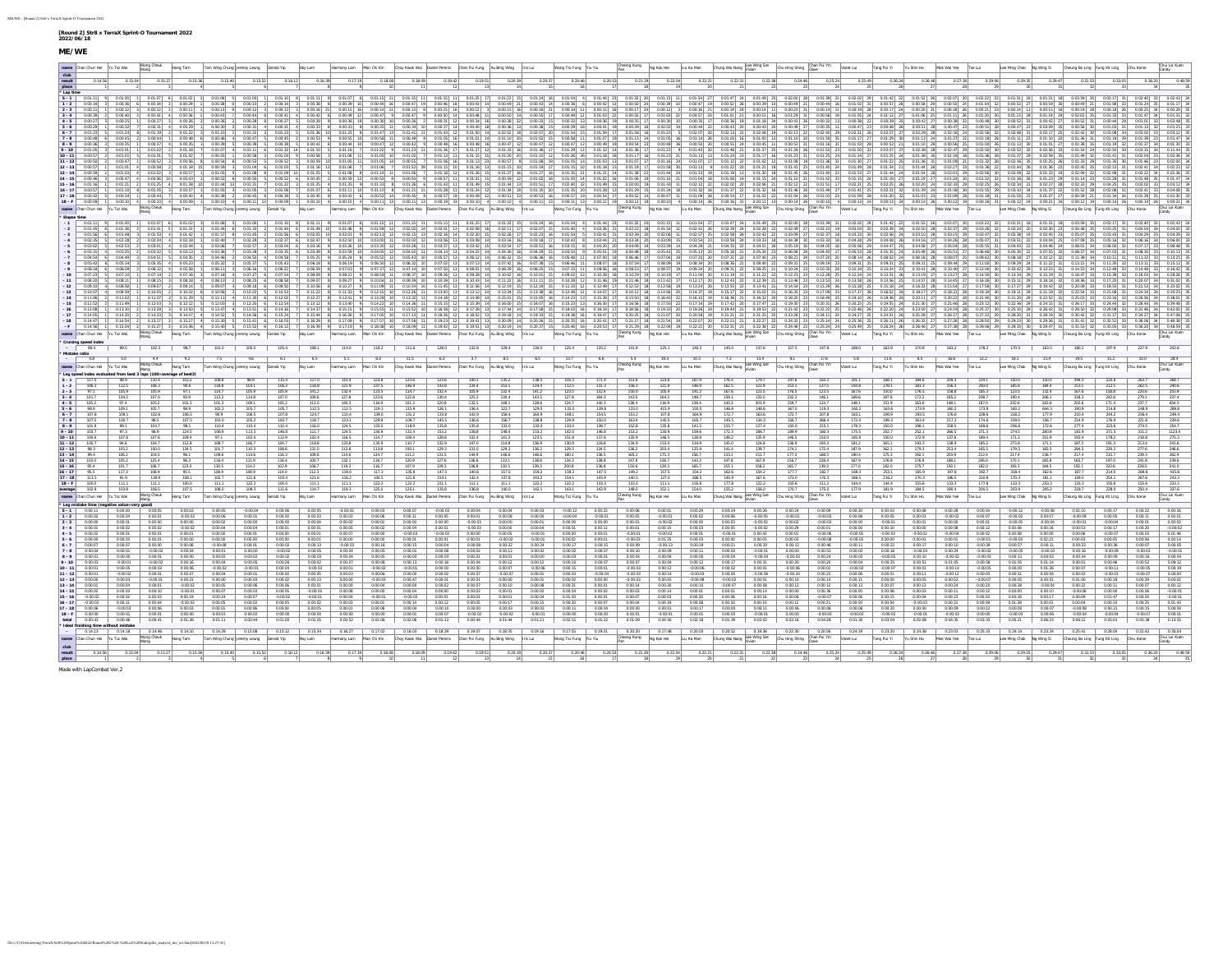## **MO**

<span id="page-6-0"></span>

| name                   | Cheung Chi Ko<br>Abdon                      | Yuen Wan Ho        | Yu Pak Yin                                                                | Chan Ho Yin                                                                   |                | Thomas Cheng             | Chan Chi Sing<br>Clement  | Cheung Chi<br>Shing              | Leung Siu Pang                  | Tam Chi Ho                            | Ko Chi Chiu                     | Tommy                                 | Cheung Yat Lung Chan Kwok Wai  | Lui Tsz Hin                      | Chan Siu Cheung Fung Chun Pan  |                                                       | Chan Chun Hang Lee Hong Pui    |                                           | Poon Chun Yat                    | Lee Chung Ming     |
|------------------------|---------------------------------------------|--------------------|---------------------------------------------------------------------------|-------------------------------------------------------------------------------|----------------|--------------------------|---------------------------|----------------------------------|---------------------------------|---------------------------------------|---------------------------------|---------------------------------------|--------------------------------|----------------------------------|--------------------------------|-------------------------------------------------------|--------------------------------|-------------------------------------------|----------------------------------|--------------------|
| club                   |                                             |                    |                                                                           |                                                                               |                |                          |                           |                                  |                                 |                                       |                                 |                                       |                                |                                  |                                |                                                       |                                |                                           |                                  |                    |
| result<br>place        | 0:13:33                                     | 0:14:33            | 0:15:02                                                                   |                                                                               | 0:18:18        | 0:18:23                  | 0:19:21                   | 0:20:38                          | 0:20:52                         | 0:23:55                               | 0:24:52<br>10                   | 0:26:40<br>11                         | 0:27:12<br>12                  | 0:27:23<br>13                    | 0:27:39<br>14                  | 0:28:39<br>15                                         | 0:29:29<br>16                  | 0:33:29<br>17                             | <b>DISO</b>                      | DISO               |
| Lap time               |                                             |                    |                                                                           |                                                                               |                |                          |                           |                                  |                                 |                                       |                                 |                                       |                                |                                  |                                |                                                       |                                |                                           |                                  |                    |
| $S - 1$                | 0:01:04                                     | 0:01:18            | 4 <sup>1</sup><br>0:01:07                                                 | 0:01:25<br>$\overline{2}$                                                     |                | 0:01:26                  | 0:01:34                   | 0:01:31<br>9                     | 0:01:12<br>8<br>$\vert$ 3       | 0:01:23                               | 0:01:53<br>12                   | $0:02:47$ 18                          | 0:02:22<br>16                  | 0:02:20<br>15                    | 0:02:23<br>17                  | 0:01:40<br>10                                         | 0:01:56<br>13                  | 0:17:15<br>19                             | 0:01:41                          | 0:02:02            |
| $1 - 2$                | 0:00:33                                     | 0:00:33            | 0:00:39                                                                   | 4<br>0:00:46                                                                  | $\overline{7}$ | 0:00:44                  | 5 <sup>1</sup><br>0:00:53 | 13<br>0:00:47                    | $\mathsf{q}$<br>0:00:45<br>6    | 0:00:49<br>10                         | 0:00:50<br>12                   | 0:01:06<br>19                         | 0:00:49<br>10 <sup>1</sup>     | 0:00:59<br>17                    | 0:00:53<br>13                  | 0:00:57<br>16                                         | 0:00:59<br>17                  | 0:00:46                                   | 0:00:37                          | 0:00:54            |
| $2 - 3$<br>$3 - 4$     | 0:00:12<br>0:00:47                          | 0:00:11<br>0:00:42 | 0:00:15<br>0:00:42                                                        | 5 <sup>1</sup><br>0:00:14<br>1                                                | 0:00:50        | 0:00:15<br>0:01:00       | 0:00:19<br>0:00:56        | 14<br>0:00:18<br>12<br>0:01:13   | 0:00:15<br>-51<br>0:01:33<br>17 | 0:00:22<br>19<br>0:01:17<br>15        | 0:00:16<br>9<br>0:01:04<br>10   | 0:00:19<br>14<br>0:01:08<br>12        | 0:00:16<br>0:01:10<br>13       | 0:00:19<br>14<br>0:01:17         | 0:00:20<br>17<br>0:03:51<br>19 | 0:00:18<br>12<br>0:01:02                              | 0:00:17<br>11<br>0:02:12<br>18 | 0:00:15<br>0:00:42                        | 0:00:14<br>0:00:56               | 0:00:20<br>0:01:04 |
| $4 - 5$                | 0:00:29                                     | 0:00:28            | $\overline{2}$<br>0:00:27                                                 | 0:00:36<br>$\left  \right $                                                   | $\mathbf{a}$   | 0:00:33                  | 0:00:36                   | 0:00:34                          | 0:00:33<br>-51                  | 0:00:37<br>10 <sup>1</sup>            | 0:00:40<br>12                   | 0:00:43<br>16                         | 0:00:43<br>16                  | 0:00:41<br>14                    | 0:00:37<br>10                  | 0:00:40<br>12                                         | 0:00:41<br>14                  | 0:00:29                                   | 0:01:25<br>18                    |                    |
| $5 - 6$                | 0:00:33                                     | 0:00:37            | 0:00:54<br>3                                                              | 11<br>0:00:39                                                                 | 5              | 0:00:37                  | 0:00:44                   | 0:00:44                          | 0:01:26<br>14                   | 0:00:44<br>$\overline{6}$             | 0:01:29<br>16                   | 0:00:47<br>$\mathbf Q$                | 0:01:11<br>13                  | 0:02:15<br>17                    | 0:01:10<br>12                  | 0:04:34<br>18                                         | 0:01:26<br>14                  | 0:00:32                                   | 0:00:49<br>10                    | 0:01:30            |
| $6 - 7$                | 0:01:23                                     | 0:01:28            | 0:01:37<br>$\overline{2}$                                                 | 0:01:38<br>$\vert$ 3                                                          | $\Delta$       | 0:01:53                  | 0:02:09                   | 0:02:07                          | 0:02:39<br>15                   | 0:01:53<br>-5                         | 0:02:32<br>14                   | 0:02:49<br><b>16</b>                  | 0:02:19<br>12                  | 0:03:27<br>18                    | 0:03:45<br>19                  | 0:02:11<br>11                                         | 0:03:10<br>17                  | 0:01:54                                   | 0:02:09                          | 0:02:28            |
| $7 - 8$<br>$8 - 9$     | 0:00:34<br>0:00:55                          | 0:00:43<br>0:00:57 | 0:00:42<br>$\overline{4}$<br>0:00:52                                      | 0:00:48<br>$\vert$ 3<br>0:01:42<br>$\overline{1}$                             | 17             | 0:02:08<br>19<br>0:01:04 | 0:00:53<br>0:01:19        | 0:00:57<br>0:01:14<br>12         | 0:00:55<br>0:00:58              | 0:00:49<br>0:01:17                    | 0:01:23<br>15<br>0:01:23<br>14  | 0:01:30<br>16<br>0:01:37<br><b>16</b> | 0:01:09<br>12<br>0:02:41<br>19 | 0:01:14<br>14<br>0:01:17         | 0:01:50<br>17<br>0:01:13<br>6  | 0:01:06<br>10 <sup>1</sup><br>0:01:16<br>$\mathbf{g}$ | 0:01:53<br>18<br>0:01:55<br>18 | 0:00:40<br>$\mathcal{P}$<br>0:01:18<br>11 | 0:01:08<br>0:01:19<br>12         | 0:01:11<br>0:01:34 |
| $9 - 10$               | 0:01:25                                     | 0:01:39            | 0:01:14                                                                   | 1                                                                             | 0:02:05<br>-11 | 0:01:39                  | 0:01:41                   | 0:01:46                          | 0:02:12<br>13                   | 0:02:10<br>12                         | 0:01:48                         | 0:02:16<br>14                         | 0:02:55<br>16                  | 0:02:55<br>16                    | 0:01:55<br>8                   | 0:01:55                                               | 0:03:53<br>18                  | 0:02:23<br>15                             |                                  | 0:02:02            |
| 10 - 11                | 0:00:59                                     | 0:00:58            | 0:01:06                                                                   | $\vert$ 4<br>0:01:15                                                          |                | 0:01:09                  | 0:01:15                   | 0:01:27                          | 0:01:27                         | 0:01:20                               | 0:01:32                         | 0:01:42<br>15                         | 0:01:50<br>16                  | 0:02:00<br>17                    | 0:01:34<br>14                  | 0:01:33<br>13                                         | 0:02:02<br>18                  | 0:01:01<br>$\mathcal{R}$                  | 0:02:29                          | 0:01:28            |
| $11 - 12$              | 0:00:52                                     | 0:00:46            | 0:00:50                                                                   | $\overline{2}$<br>0:01:10                                                     |                | 0:01:05                  | 0:01:03                   | 0:01:13                          | 0:01:03                         | 0:01:10                               | 0:01:25                         | 0:01:39<br><b>18</b>                  | 0:01:25<br>16                  | 0:01:23<br>14                    | 0:01:23<br>14                  | 0:01:13<br>11                                         | 0:01:43<br>19                  | 0:00:55                                   | 0:01:07                          | 0:01:17            |
| $12 - 13$<br>$13 - 14$ | 0:00:24                                     | 0:00:28<br>0:00:57 | 0:00:35<br>0:01:25                                                        | 7<br>0:00:40<br>6<br>0:01:18                                                  |                | 0:00:40<br>0:01:09       | 0:00:45<br>0:01:45        | 11<br>0:01:07<br>0:01:58         | 0:00:34<br>0:02:00<br>12        | 0:01:03<br>16<br>0:02:59<br>19        | 0:01:01<br>0:02:37              | 0:00:53<br>13<br>0:02:36              | 0:00:54<br>14<br>0:02:19<br>15 | 0:00:45<br>0:01:36               | 0:01:07<br>17<br>0:01:45       | 0:00:34<br>0:02:33<br>16                              | 0:00:44<br>0:02:01<br>13       | 0:00:33<br>0:01:18                        | 0:00:34<br>0:02:09               | 0:01:08<br>0:01:33 |
| $14 - 15$              | 0:01:01<br>0:00:57                          | 0:00:58            | 0:00:58                                                                   | $\overline{2}$<br>0:01:22                                                     |                | 0:01:09                  | 0:01:10                   | 0:01:28                          | 0:00:59                         | 0:01:33<br>13                         | 0:01:41                         | 0:01:33<br>13                         | 0:01:21                        | 0:01:49                          | 0:01:32<br>12                  | 19<br>0:04:45                                         | 0:01:45<br>17                  | 0:01:24                                   | 0:01:25<br>10                    | 0:01:43            |
| $15 - 16$              | 0:01:16                                     | 0:01:40            | 0:01:28                                                                   | $\overline{2}$<br>0:01:40                                                     |                | 0:01:42                  | 0:02:02                   | 9<br>0:02:01                     | 0:02:07<br>11                   | 0:04:17<br>19                         | 0:03:05                         | 0:02:59<br>16                         | 0:03:03<br>17                  | 0:02:37<br>14                    | 0:02:06<br>10                  | 0:02:08<br>12                                         | 0:02:36<br>13                  | 0:01:54                                   | 0:02:48<br>15                    | 0:01:58            |
| $16 - F$               | 0:00:09                                     | 0:00:10            | 0:00:11<br>$\overline{2}$                                                 | 0:00:10<br>$6 \mid$                                                           |                | 0:00:10                  | 0:00:17                   | 0:00:13<br>17 <sup>1</sup><br>10 | 0:00:14<br>12                   | 0:00:12                               | 0:00:13<br>10                   | 0:00:16<br>15                         | 0:00:45<br>19                  | 0:00:29<br>18                    | 0:00:15<br>14                  | 0:00:14<br>12                                         | $0:00:16$ 15                   | 0:00:10                                   | 0:00:12<br>$\overline{2}$<br>- 8 | 0:00:11            |
| name                   | Cheung Chi Ko<br>Abdon                      | Yuen Wan Ho        | Yu Pak Yin                                                                | Chan Ho Yin                                                                   |                | homas Cheng              | Chan Chi Sing<br>Clement  | Cheung Chi<br>  Shina            | eung Siu Pang                   | Tam Chi Ho                            | Ko Chi Chiu                     | Tommy                                 | Cheung Yat Lung Chan Kwok Wai  | Lui Tsz Hin                      | Chan Siu Cheung Fung Chun Pan  |                                                       | Chan Chun Hang Lee Hong Pui    |                                           | Poon Chun Yat                    | ee Chung Min       |
| Elapse time            |                                             |                    |                                                                           |                                                                               |                |                          |                           |                                  |                                 |                                       |                                 |                                       |                                |                                  |                                |                                                       |                                |                                           |                                  |                    |
| $-1$                   | 0:01:04                                     | 0:01:18            | 0:01:07                                                                   | 0:01:25                                                                       |                | 0:01:26                  | 0:01:34                   | 0:01:31                          | 0:01:12                         | 0:01:23                               | 0:01:53                         | 0:02:47                               | 0:02:22                        | 0:02:20                          | 0:02:23                        | 0:01:40                                               | 0:01:56                        | 0:17:15                                   | 0:01:41                          | 0:02:02            |
| $-2$                   | 0:01:37                                     | 0:01:51            | 0:01:46                                                                   | 0:02:11<br>$\overline{2}$                                                     |                | 0:02:10                  | 0:02:27                   | 0:02:18<br>10<br>10 <sup>1</sup> | 0:01:57                         | 0:02:12                               | 0:02:43<br>12                   | 0:03:53<br>18                         | 0:03:11<br>15                  | 0:03:19<br>17                    | 0:03:16<br>16                  | 0:02:37<br>11                                         | 0:02:55<br>13                  | 0:18:01<br>19                             | 0:02:18                          | 0:02:56            |
| $-3$<br>$-4$           | 0:01:49<br>0:02:36                          | 0:02:02<br>0:02:44 | 0:02:01<br>$\overline{3}$<br>0:02:43<br>3                                 | $\left  \right $<br>0:02:25<br>0:03:15<br>$\vert$ 2                           | -5             | 0:02:25<br>0:03:25       | 0:02:46<br>0:03:42        | 0:02:36<br>0:03:49               | 0:02:12<br>$\Delta$<br>0:03:45  | 0:02:34<br>0:03:51<br>10 <sup>1</sup> | 0:02:59<br>12<br>0:04:03<br>-12 | 0:04:12<br>18<br>0:05:20<br><b>16</b> | 0:03:27<br>15<br>0:04:37<br>14 | 0:03:38<br>17<br>0:04:55<br>- 15 | 0:03:36<br>16<br>0:07:27<br>18 | 0:02:55<br>11<br>0:03:57<br>11                        | 0:03:12<br>13<br>0:05:24<br>17 | 0:18:16<br>19<br>0:18:58<br>19            | 0:02:32<br>0:03:28               | 0:03:16<br>0:04:20 |
| $-5$                   | 0:03:05                                     | 0:03:12            | 0:03:10<br>3                                                              | 0:03:51<br>$\overline{2}$                                                     |                | 0:03:58                  | 0:04:18                   | 0:04:23                          | 0:04:18                         | 0:04:28                               | 0:04:43<br>11                   | 0:06:03<br>15                         | 0:05:20<br>13                  | 0:05:36<br>14                    | 0:08:04<br>17                  | 0:04:37<br>10 <sup>1</sup>                            | 0:06:05<br><b>16</b>           | 0:19:27<br>18                             | 0:04:53<br>12                    |                    |
| $-6$                   | 0:03:38                                     | 0:03:49            | 0:04:04                                                                   | 3<br>0:04:30                                                                  |                | 0:04:35                  | 0:05:02                   | 0:05:07                          | 0:05:44<br>10                   | 0:05:12                               | 0:06:12<br>11                   | 0:06:50<br>13                         | 0:06:31<br>12                  | 0:07:51<br>15                    | 0:09:14<br>17                  | 0:09:11<br>16                                         | 0:07:31<br>14                  | 0:19:59<br>18                             | 0:05:42                          | 0:05:50            |
| $-7$                   | 0:05:01                                     | 0:05:17            | 0:05:41                                                                   | $\mathbf{3}$<br>0:06:08                                                       |                | 0:06:28                  | 0:07:11                   | 0:07:14                          | 0:08:23<br>10                   | 0:07:05                               | 0:08:44                         | 0:09:39<br>13                         | 0:08:50<br>12                  | 0:11:18<br>15                    | 0:12:59<br>17                  | 0:11:22<br>16                                         | 0:10:41<br>14                  | 0:21:53<br>18                             | 0:07:51                          | 0:08:18            |
| $-8$<br>$-9$           | 0:05:35<br>0:06:30                          | 0:06:00<br>0:06:57 | 0:06:23<br>2 <sup>1</sup><br>0:07:15                                      | $\overline{\mathbf{3}}$<br>0:06:56<br>$\overline{\mathbf{3}}$<br>0:08:38      |                | 0:08:36<br>0:09:40       | 0:08:04<br>0:09:23        | 0:08:11<br>0:09:25               | 0:09:18<br>10<br>0:10:16        | 0:07:54<br>0:09:11                    | 0:10:07<br>0:11:30              | 0:11:09<br>13<br>0:12:46<br>13        | 0:09:59<br>11<br>0:12:40<br>12 | 0:12:32<br>15<br>0:13:49<br>15   | 0:14:49<br>17<br>0:16:02<br>17 | 0:12:28<br>14<br>0:13:44<br>14                        | 0:12:34<br>16<br>0:14:29<br>16 | 0:22:33<br>18<br>0:23:51<br>18            | 0:08:59<br>0:10:18<br>10         | 0:09:29<br>0:11:03 |
| $-10$                  | 0:07:55                                     | 0:08:36            | 0:08:29                                                                   | $\vert$ 2<br>0:10:43                                                          |                | 0:11:19                  | 0:11:04                   | 0:11:11                          | 0:12:28                         | 0:11:21                               | 0:13:18                         | 0:15:02                               | 0:15:35<br>12                  | 0:16:44                          | 0:17:57<br>15                  | 0:15:39<br>13                                         | 0:18:22<br>16                  | 0:26:14<br>17                             |                                  | 0:13:05            |
| $-11$                  | 0:08:54                                     | 0:09:34            | 0:09:35                                                                   | 0:11:58<br>$\overline{3}$                                                     |                | 0:12:28                  | 0:12:19                   | 0:12:38                          | 0:13:55                         | 0:12:41                               | 0:14:50                         | 0:16:44                               | 0:17:25<br>13                  | 0:18:44                          | 0:19:31<br>15                  | 0:17:12<br>12                                         | 0:20:24                        | 0:27:15<br>17                             | 0:12:47                          | 0:14:33            |
| $-12$                  | 0:09:46                                     | 0:10:20            | 0:10:25                                                                   | 0:13:08                                                                       |                | 0:13:33                  | 0:13:22                   | 0:13:51                          | 0:14:58                         | 0:13:51                               | 0:16:15                         | 0:18:23                               | 0:18:50<br>13                  | 0:20:07                          | 0:20:54<br>15                  | 0:18:25<br>12                                         | 0:22:07                        | 0:28:10<br>17                             | 0:13:54                          | 0:15:50            |
| $-13$<br>$-14$         | 0:10:10<br>0:11:11                          | 0:10:48<br>0:11:45 | $\overline{2}$<br>0:11:00<br>0:12:25<br>$\overline{2}$                    | $\overline{\mathbf{3}}$<br>0:13:48<br>$\left  \frac{3}{2} \right $<br>0:15:06 |                | 0:14:13<br>0:15:22       | 0:14:07<br>0:15:52        | 0:14:58<br>0:16:56               | 0:15:32<br>0:17:32              | 0:14:54<br>0:17:53                    | 0:17:16<br>0:19:53<br>10        | 0:19:16<br>12<br>0:21:52<br>12        | 0:19:44<br>13<br>0:22:03<br>13 | 0:20:52<br>14<br>0:22:28<br>14   | 0:22:01<br>15<br>0:23:46<br>15 | 0:18:59<br>11<br>0:21:32<br>11                        | 0:22:51<br>16<br>0:24:52<br>16 | 0:28:43<br>17<br>0:30:01<br>17            | 0:14:28<br>0:16:37               | 0:16:58<br>0:18:31 |
| $-15$                  | 0:12:08                                     | 0:12:43            | 0:13:23<br>$\overline{2}$                                                 | 0:16:28<br>$\vert$ 3                                                          |                | 0:16:31                  | 0:17:02                   | 0:18:24<br>6                     | 0:18:31                         | 0:19:26                               | 0:21:34<br>10                   | 0:23:25<br>12                         | 0:23:24<br>11                  | 0:24:17<br>-13                   | 0:25:18<br>14                  | 0:26:17<br>15 <sup>1</sup>                            | 0:26:37<br>16 <sup>1</sup>     | 0:31:25<br>17                             | 0:18:02                          | 0:20:14            |
| $-16$                  | 0:13:24                                     | 0:14:23            | 0:14:51<br>$\overline{2}$                                                 | 0:18:08<br>$\vert$ <sup>3</sup>                                               |                | 0:18:13                  | 0:19:04                   | 0:20:25<br>6                     | 0:20:38                         | 0:23:43                               | 0:24:39<br>10                   | 0:26:24<br>11                         | 0:26:27<br>12                  | 0:26:54<br>13                    | 0:27:24<br>14                  | 0:28:25<br>15                                         | 0:29:13<br>16                  | 0:33:19<br>17                             | 0:20:50                          | 0:22:12            |
| $+$ F                  | 0:13:33                                     | 0:14:33            | 0:15:02                                                                   | 0:18:18<br>$\vert$ 3                                                          |                | 0:18:23                  | 0:19:21                   | 0:20:38<br>6                     | 0:20:52                         | 0:23:55                               | 0:24:52<br>10                   | 0:26:40<br>11                         | 0:27:12<br>12                  | 0:27:23<br>13                    | 0:27:39<br>14                  | 0:28:39<br>15                                         | 0:29:29<br>16                  | 0:33:29<br>17                             | 0:21:02                          | 0:22:23            |
| name                   | Cheung Chi Ko<br>Abdon                      | Yuen Wan Ho        | Yu Pak Yin                                                                | Chan Ho Yir                                                                   |                | homas Cheng              | Chan Chi Sing<br>Clement  | Cheung Chi<br>Shing              | Leung Siu Pang                  | Tam Chi Ho                            | Ko Chi Chiu                     | Tommy                                 | Cheung Yat Lung Chan Kwok Wai  | Lui Tsz Hin                      | Chan Siu Cheung Fung Chun Pan  |                                                       | Chan Chun Hang Lee Hong Pu     |                                           | Poon Chun Yat                    | Lee Chung Min      |
|                        | Cruising speed index                        |                    |                                                                           |                                                                               |                |                          |                           |                                  |                                 |                                       |                                 |                                       |                                |                                  |                                |                                                       |                                |                                           |                                  |                    |
| $\sim$                 | 92.3                                        | 97.0               | 96.2                                                                      | 117.6                                                                         |                | 114.5                    | 128.4                     | 133.6                            | 122.2                           | 131.2                                 | 151.2                           | 168.2                                 | 163.0                          | 167.0                            | 145.3                          | 141.0                                                 | 178.0                          | 112.3                                     | 138.3                            | 145.5              |
|                        | Mistake ratio<br>5.5                        | 7.3                | 11.2                                                                      |                                                                               | 11.1           | 13.1                     | 8.2                       | 10.3                             | 20.5                            | 24.0                                  | 16.7                            | 13.5                                  | 18.0                           | 16.4                             | 27.6                           | 31.7                                                  | 16.9                           | 54.2                                      |                                  |                    |
| name                   | Cheung Chi Ko                               | Yuen Wan Ho        | Yu Pak Yin                                                                | Chan Ho Yir                                                                   |                | Thomas Cheng             | Chan Chi Sing             | Cheung Chi                       | eung Siu Pang                   | Tam Chi Ho                            | Ko Chi Chiu                     |                                       | Cheung Yat Lung Chan Kwok Wai  | Lui Tsz Hin                      | Chan Siu Cheung Fung Chun Pan  |                                                       | Chan Chun Hang Lee Hong Pui    |                                           | Poon Chun Yat                    | Lee Chung Ming     |
|                        | Ahdon                                       |                    |                                                                           |                                                                               |                |                          | Clement                   | Shing                            |                                 |                                       |                                 | Tommy                                 |                                |                                  |                                |                                                       |                                |                                           |                                  |                    |
| $S - 1$                | 94.6                                        | 115.3              | Leg speed index evaluated from best 3 laps (100=average of best3)<br>99.0 |                                                                               | 125.6          | 127.1                    | 138.9                     | 134.5                            | 106.4                           | 122.7                                 | 167.0                           | 246.8                                 | 209.9                          | 206.9                            | 211.3                          | 147.8                                                 | 171.4                          | 1529.6                                    | 149.3                            | 180.3              |
| $1 - 2$                | 96.1                                        | 96.1               | 113.6                                                                     |                                                                               | 134.0          | 128.2                    | 154.4                     | 136.9                            | 131.1                           | 142.7                                 | 145.6                           | 192.2                                 | 142.7                          | 171.8                            | 154.4                          | 166.0                                                 | 171.8                          | 134.0                                     | 107.8                            | 157.3              |
| $2 - 3$                | 97.3                                        | 89.2               | 121.6                                                                     |                                                                               | 113.5          | 121.6                    | 154.1                     | 145.9                            | 121.6                           | 178.4                                 | 129.7                           | 154.1                                 | 129.7                          | 154.1                            | 162.2                          | 145.9                                                 | 137.8                          | 121.6                                     | 113.5                            | 162.2              |
| $3 - 4$<br>$4 - 5$     | 111.9<br>103.6                              | 100.0<br>100.0     | 100.0<br>96.4                                                             |                                                                               | 119.0<br>128.6 | 142.9<br>117.9           | 133.3<br>128.6            | 173.8<br>121.4                   | 221.4<br>117.9                  | 183.3<br>132.1                        | 152.4<br>142.9                  | 161.9<br>153.6                        | 166.7<br>153.6                 | 183.3<br>146.4                   | 550.0<br>132.1                 | 147.6<br>142.9                                        | 314.3<br>146.4                 | 100.0<br>103.6                            | 133.3<br>303.6                   | 152.4              |
| $5 - 6$                | 97.1                                        | 108.8              | 158.8                                                                     |                                                                               | 114.7          | 108.8                    | 129.4                     | 129.4                            | 252.9                           | 129.4                                 | 261.8                           | 138.2                                 | 208.8                          | 397.1                            | 205.9                          | 805.9                                                 | 252.9                          | 94.1                                      | 144.1                            |                    |
| $6 - 7$                | 92.9                                        | 98.5               | 108.6                                                                     |                                                                               | 109.7          | 126.5                    | 144.4                     | 142.2                            | 178.0                           | 126.5                                 | 170.1                           | 189.2                                 | 155.6                          | 231.7                            | 251.9                          | 146.6                                                 | 212.7                          | 127.6                                     | 144.4                            | 165.7              |
| $7 - 8$                | 87.9                                        | 111.2              | 108.6                                                                     |                                                                               | 124.1          | 331.0                    | 137.1                     | 147.4                            | 142.2                           | 126.7                                 | 214.7                           | 232.8                                 | 178.4                          | 191.4                            | 284.5                          | 170.7                                                 | 292.2                          | 103.4                                     | 175.9                            | 183.6              |
| $8 - 9$<br>$9 - 10$    | 100.6<br>98.8                               | 104.3<br>115.1     | 95.1<br>86.0                                                              |                                                                               | 186.6<br>145.3 | 117.1<br>115.1           | 144.5<br>117.4            | 135.4<br>123.3                   | 106.1<br>153.5                  | 140.9<br>151.2                        | 151.8<br>125.6                  | 177.4<br>158.1                        | 294.5<br>203.5                 | 140.9<br>203.5                   | 133.5<br>133.7                 | 139.0<br>133.7                                        | 210.4<br>270.9                 | 142.7<br>166.3                            | 144.5                            | 172.0<br>141.9     |
| $10 - 11$              | 99.4                                        | 97.8               | 111.2                                                                     |                                                                               | 126.4          | 116.3                    | 126.4                     | 146.6                            | 146.6                           | 134.8                                 | 155.1                           | 171.9                                 | 185.4                          | 202.2                            | 158.4                          | 156.7                                                 | 205.6                          | 102.8                                     |                                  | 148.3              |
| $11 - 12$              | 105.4                                       | 93.2               | 101.4                                                                     |                                                                               | 141.9          | 131.8                    | 127.7                     | 148.0                            | 127.7                           | 141.9                                 | 172.3                           | 200.7                                 | 172.3                          | 168.2                            | 168.2                          | 148.0                                                 | 208.8                          | 111.5                                     | 135.8                            | 156.1              |
| $12 - 13$              | 84.7                                        | 98.8               | 123.5                                                                     |                                                                               | 141.2          | 141.2                    | 158.8                     | 236.5                            | 120.0                           | 222.4                                 | 215.3                           | 187.1                                 | 190.6                          | 158.8                            | 236.5                          | 120.0                                                 | 155.3                          | 116.5                                     | 120.0                            | 240.0              |
| $13 - 14$<br>$14 - 15$ | 97.9<br>98.8                                | 91.4<br>100.6      | 136.4<br>100.6                                                            |                                                                               | 125.1<br>142.2 | 110.7<br>119.7           | 168.4<br>121.4            | 189.3<br>152.6                   | 192.5<br>102.3                  | 287.2<br>161.3                        | 251.9<br>175.1                  | 250.3<br>161.3                        | 223.0<br>140.5                 | 154.0<br>189.0                   | 168.4<br>159.5                 | 245.5<br>494.2                                        | 194.1<br>182.1                 | 125.1<br>145.7                            | 207.0<br>147.4                   | 149.2<br>178.6     |
| $15 - 16$              | 86.4                                        | 113.6              | 100.0                                                                     |                                                                               | 113.6          | 115.9                    | 138.6                     | 137.5                            | 144.3                           | 292.0                                 | 210.2                           | 203.4                                 | 208.0                          | 178.4                            | 143.2                          | 145.5                                                 | 177.3                          | 129.5                                     | 190.9                            | 134.1              |
| $16 - F$               | 93.1                                        | 103.4              | 113.8                                                                     |                                                                               | 103.4          | 103.4                    | 175.9                     | 134.5                            | 144.8                           | 124.1                                 | 134.5                           | 165.5                                 | 465.5                          | 300.0                            | 155.2                          | 144.8                                                 | 165.5                          | 103.4                                     | 124.1                            | 113.8              |
| average                | 96.6                                        | 103.7              | 107.2                                                                     |                                                                               | 130.5          | 131.0                    | 137.9                     | 147.1                            | 148.8                           | 170.5                                 | 177.3                           | 190.1                                 | 193.9                          | 195.2                            | 197.1                          | 204.2                                                 | 210.2                          | 238.7                                     |                                  |                    |
| name                   | Cheung Chi Ko<br>Abdor                      | Yuen Wan Ho        | Yu Pak Yin                                                                | Chan Ho Yin                                                                   |                | Thomas Cheng             | Chan Chi Sing<br>lement   | Cheung Chi<br>Shing              | Leung Siu Pang                  | Tam Chi Ho                            | Ko Chi Chiu                     | <b>Tommy</b>                          | Cheung Yat Lung Chan Kwok Wai  | Lui Tsz Hin                      | Chan Siu Cheung Fung Chun Pan  |                                                       | Chan Chun Hang Lee Hong Pui    |                                           | Poon Chun Yat                    | Lee Chung Ming     |
|                        | Leg mistake time (negative value=very good) |                    |                                                                           |                                                                               |                |                          |                           |                                  |                                 |                                       |                                 |                                       |                                |                                  |                                |                                                       |                                |                                           |                                  |                    |
| $S - 1$                | 0:00:02                                     | 0:00:12            | 0:00:02                                                                   | 0:00:05                                                                       |                | 0:00:09                  | 0:00:07                   | 0:00:01                          | $-0:00:11$                      | $-0:00:06$                            | 0:00:11                         | 0:00:53                               | 0:00:32                        | 0:00:27                          | 0:00:45                        | 0:00:05                                               | $-0:00:04$                     | 0:15:59                                   | 0:00:07                          | 0:00:24            |
| $1 - 2$                | 0:00:01                                     | 0:00:00            | 0:00:06                                                                   | 0:00:06                                                                       |                | 0:00:05                  | 0:00:09                   | 0:00:01                          | 0:00:03                         | 0:00:04                               | $-0:00:02$                      | 0:00:08                               | $-0:00:07$                     | 0:00:02                          | 0:00:03                        | 0:00:09                                               | $-0:00:02$                     | 0:00:07                                   | $-0:00:10$                       | 0:00:04            |
| $2 - 3$<br>$3 - 4$     | 0:00:01<br>0:00:08                          | 0:00:01<br>0:00:01 | 0:00:03<br>0:00:02                                                        | 0:00:00<br>0:00:0                                                             |                | 0:00:01<br>0:00:12       | 0:00:03<br>0:00:02        | 0:00:02<br>0:00:17               | 0:00:00<br>0:00:42              | 0:00:06<br>0:00:22                    | $-0:00:03$<br>0:00:00           | $-0:00:02$<br>$-0:00:03$              | $-0:00:04$<br>0:00:02          | $-0:00:02$<br>0:00:07            | 0:00:02<br>0:02:50             | 0:00:01<br>0:00:03                                    | $-0:00:05$<br>0:00:57          | 0:00:01<br>$-0:00:05$                     | $-0:00:03$<br>$-0:00:02$         | 0:00:02<br>0:00:03 |
| $4 - 5$                | 0:00:03                                     | 0:00:01            | 0:00:00                                                                   | 0:00:03                                                                       |                | 0:00:01                  | 0:00:00                   | $-0:00:03$                       | $-0:00:01$                      | 0:00:00                               | $-0:00:02$                      | $-0:00:04$                            | $-0:00:03$                     | $-0:00:06$                       | $-0:00:04$                     | 0:00:01                                               | $-0:00:09$                     | $-0:00:02$                                | 0:00:46                          |                    |
| $5 - 6$                | 0:00:02                                     | 0:00:04            | 0:00:21                                                                   | 0:00:01                                                                       |                | $-0:00:02$               | 0:00:00                   | $-0:00:01$                       | 0:00:44                         | 0:00:01                               | 0:00:38                         | $-0.00:10$                            | 0:00:16                        | 0:01:18                          | 0:00:21                        | 0:03:46                                               | 0:00:25                        | $-0:00:06$                                | 0:00:02                          |                    |
| $6 - 7$                | 0:00:01                                     | 0:00:01            | 0:00:11                                                                   |                                                                               | $-0:00:07$     | 0:00:11                  | 0:00:14                   | 0:00:08                          | 0:00:50                         | $-0:00:04$                            | 0:00:17                         | 0:00:19                               | $-0:00:07$                     | 0:00:58                          | 0:01:35                        | 0:00:05                                               | 0:00:31                        | 0:00:14                                   | 0:00:05                          | 0:00:18            |

**7 - 8** -0:00:02 0:00:06 0:00:05 0:00:03 0:01:24 0:00:03 0:00:05 0:00:08 -0:00:02 0:00:25 0:00:25 0:00:06 0:00:09 0:00:54 0:00:11 0:00:44 -0:00:03 0:00:15 0:00:15

file:///C|/Orienteering/TerraX/Str8%20Sprint%202022/Round%202%20-%20Lok%20Wah/splits\_analysis\_mo.htm[2022/06/19 11:27:37]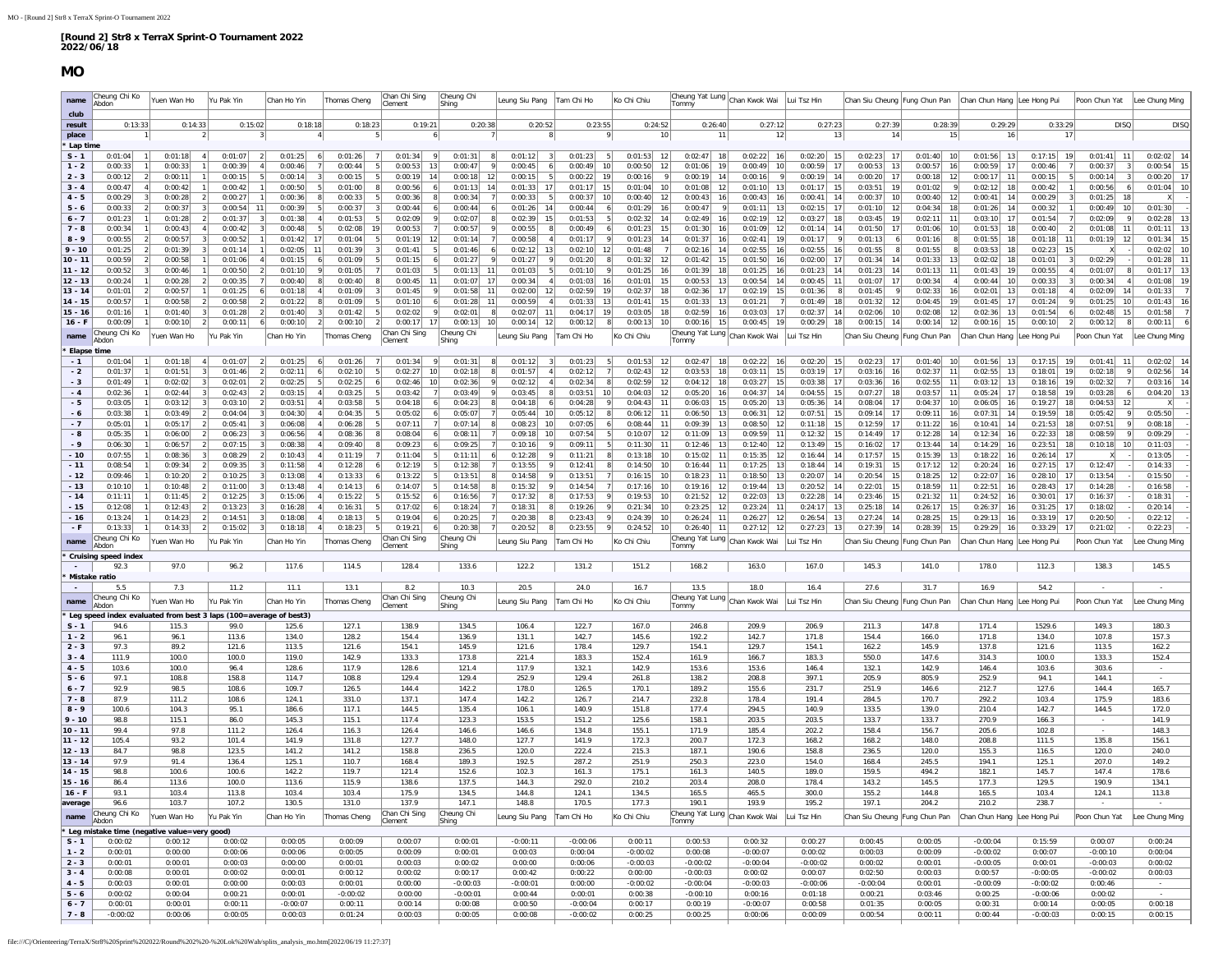#### MO - [Round 2] Str8 x TerraX Sprint-O Tournament 2022

| $8 - 9$   | 0:00:05                                | 0:00:04     | 0:00:01    | 0:00:38     | 0:00:01      | 0:00:09                  | 0:00:01             | $-0:00:09$      | 0:00:05    | 0:00:00     | 0:00:05                                | 0:01:12    | $-0:00:14$  | $-0:00:06$                    | $-0:00:01$ | 0:00:18                     | 0:00:17    | 0:00:03        | 0:00:14       |
|-----------|----------------------------------------|-------------|------------|-------------|--------------|--------------------------|---------------------|-----------------|------------|-------------|----------------------------------------|------------|-------------|-------------------------------|------------|-----------------------------|------------|----------------|---------------|
| $9 - 10$  | 0:00:06                                | 0:00:16     | $-0:00:09$ | 0:00:24     | 0:00:01      | $-0:00:09$               | $-0:00:09$          | 0:00:27         | 0:00:17    | $-0:00:22$  | $-0:00:09$                             | 0:00:35    | 0:00:31     | $-0:00:10$                    | $-0:00:06$ | 0:01:20                     | 0:00:46    |                | $-0:00:03$    |
| $10 - 11$ | 0:00:04                                | 0:00:00     | 0:00:09    | 0:00:05     | 0:00:01      | $-0:00:01$               | 0:00:08             | 0:00:14         | 0:00:02    | 0:00:02     | 0:00:02                                | 0:00:13    | 0:00:21     | 0:00:08                       | 0:00:09    | 0:00:16                     | $-0:00:06$ | <b>Service</b> | 0:00:02       |
| $11 - 12$ | 0:00:06                                | $-0:00:02$  | 0:00:03    | 0:00:12     | 0:00:09      | 0:00:00                  | 0:00:07             | 0:00:03         | 0:00:05    | 0:00:10     | 0:00:16                                | 0:00:05    | 0:00:01     | 0:00:11                       | 0:00:03    | 0:00:15                     | 0:00:00    | $-0:00:01$     | 0:00:05       |
| $12 - 13$ | $-0:00:02$                             | 0:00:01     | 0:00:08    | 0:00:07     | 0:00:08      | 0:00:09                  | 0:00:29             | 0:00:01         | 0:00:26    | 0:00:18     | 0:00:05                                | 0:00:08    | $-0:00:02$  | 0:00:26                       | $-0:00:06$ | $-0:00:06$                  | 0:00:01    | $-0:00:05$     | 0:00:27       |
| $13 - 14$ | 0:00:03                                | $-0:00:03$  | 0:00:25    | 0:00:05     | $-0:00:02$   | 0:00:25                  | 0:00:35             | 0:00:44         | 0:01:37    | 0:01:03     | 0:00:51                                | 0:00:37    | $-0:00:08$  | 0:00:14                       | 0:01:05    | 0:00:10                     | 0:00:08    | 0:00:43        | 0:00:02       |
| $14 - 15$ | 0:00:04                                | 0:00:02     | 0:00:03    | 0:00:14     | 0:00:03      | $-0:00:04$               | 0:00:11             | $-0:00:11$      | 0:00:17    | 0:00:14     | $-0:00:04$                             | $-0:00:13$ | 0:00:13     | 0:00:08                       | 0:03:24    | 0:00:02                     | 0:00:19    | 0:00:05        | 0:00:19       |
| $15 - 16$ | $-0:00:05$                             | 0:00:15     | 0:00:03    | $-0:00:03$  | 0:00:01      | 0:00:09                  | 0:00:03             | 0:00:19         | 0:02:22    | 0:00:52     | 0:00:31                                | 0:00:40    | 0:00:10     | $-0:00:02$                    | 0:00:04    | 0:00:01                     | 0:00:15    | 0:00:46        | $-0:00:10$    |
| $16 - F$  | 0:00:00                                | 0:00:01     | 0:00:02    | $-0:00:01$  | $-0:00:01$   | 0:00:05                  | 0:00:00             | 0:00:02         | 0:00:01    | $-0:00:02$  | 0:00:00                                | 0:00:29    | 0:00:13     | 0:00:01                       | 0:00:00    | $-0:00:01$                  | 0:00:01    | $-0:00:01$     | $-0:00:03$    |
| total     | 0:00:45                                | 0:01:03     | 0:01:41    | 0:02:02     | 0:02:25      | 0:01:36                  | 0:02:07             | 0:04:16         | 0:05:44    | 0:04:10     | 0:03:36                                | 0:04:54    | 0:04:30     | 0:07:38                       | 0:09:06    | 0:04:59                     | 0:18:08    |                |               |
|           | * Ideal finishing time without mistake |             |            |             |              |                          |                     |                 |            |             |                                        |            |             |                               |            |                             |            |                |               |
| $\sim$    | 0:12:48                                | 0:13:30     | 0:13:21    | 0:16:16     | 0:15:58      | 0:17:45                  | 0:18:31             | 0:16:36         | 0:18:11    | 0:20:42     | 0:23:04                                | 0:22:18    | 0:22:53     | 0:20:01                       | 0:19:33    | 0:24:30                     | 0:15:21    |                |               |
| name      | <sup>4</sup> Cheung Chi Ko<br>Abdon    | Yuen Wan Ho | Yu Pak Yin | Chan Ho Yin | Thomas Cheng | Chan Chi Sing<br>Clement | Cheung Chi<br>Shing | 'Leung Siu Pang | Tam Chi Ho | Ko Chi Chiu | Cheung Yat Lung Chan Kwok Wai<br>Tommy |            | Lui Tsz Hin | Chan Siu Cheung Fung Chun Pan |            | Chan Chun Hang Lee Hong Pui |            | Poon Chun Yat  | ee Chung Ming |
| club      |                                        |             |            |             |              |                          |                     |                 |            |             |                                        |            |             |                               |            |                             |            |                |               |
| result    | 0:13:33                                | 0:14:33     | 0:15:02    | 0:18:18     | 0:18:23      | 0:19:21                  | 0:20:38             | 0:20:52         | 0:23:55    | 0:24:52     | 0:26:40                                | 0:27:12    | 0:27:23     | 0:27:39                       | 0:28:39    | 0:29:29                     | 0:33:29    | <b>DISQ</b>    | <b>DISQ</b>   |
| place     |                                        |             |            |             |              |                          |                     |                 |            |             | 10 <sup>1</sup>                        |            |             | 14                            |            | 16                          |            |                |               |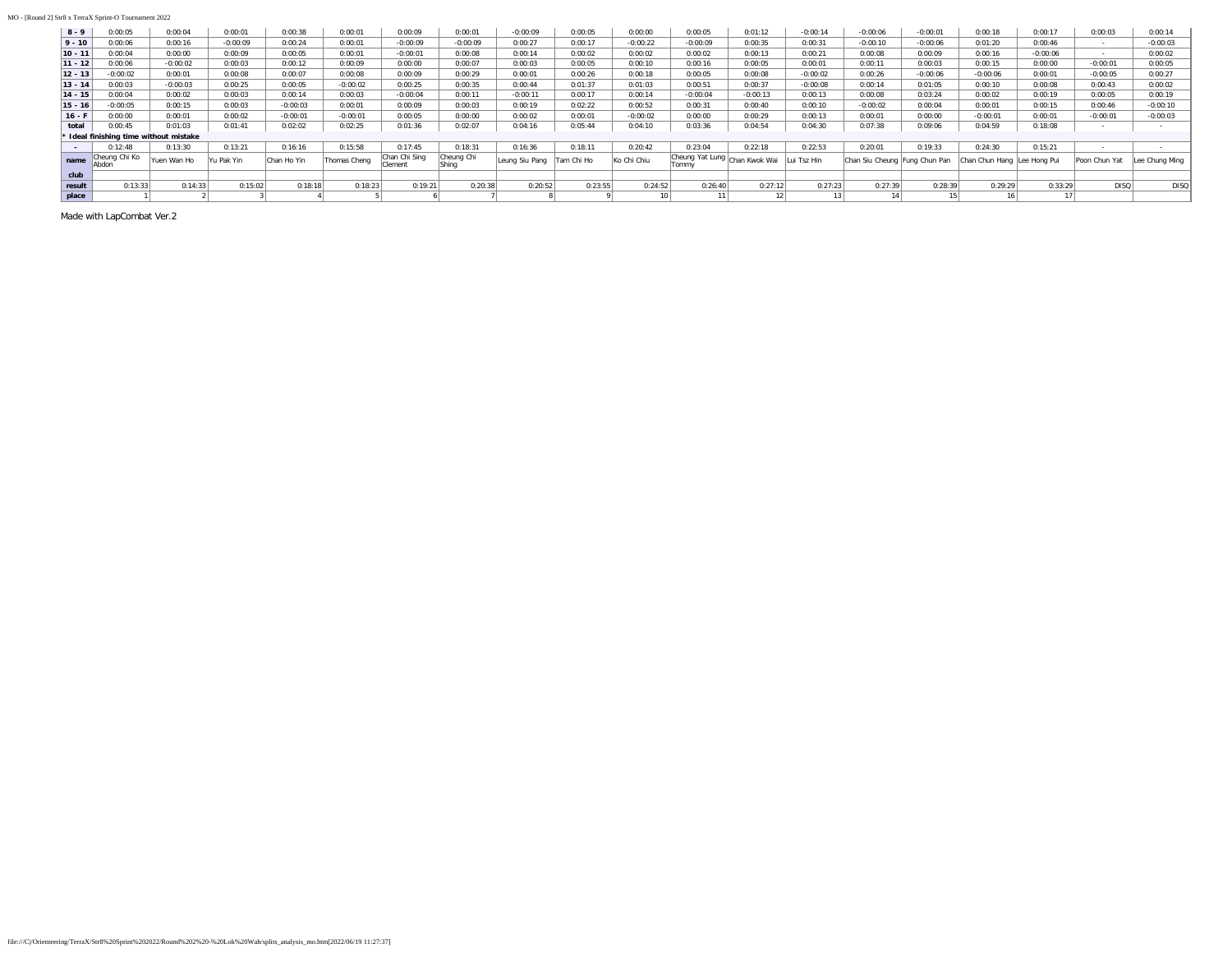### **WO**

<span id="page-8-0"></span>

| name                   | Wiwin Leung                 |                                   | Kan Ming Pui       |                          | Li Heidi            |                       | Shirley Leung Ka   Ho Sau Man<br>Lai                              |                      | Priscilla             |                      | Wan Yuen Ting      |                      | Alice Li            |                                | Charmaine Kwan     |                                  | Hayley Hau         |                      | Luk Lai Lai Rene                | Wong Sze Ha<br>Elyse                        | Yuen Yin Ling                   | Yuen Sze Man                  |
|------------------------|-----------------------------|-----------------------------------|--------------------|--------------------------|---------------------|-----------------------|-------------------------------------------------------------------|----------------------|-----------------------|----------------------|--------------------|----------------------|---------------------|--------------------------------|--------------------|----------------------------------|--------------------|----------------------|---------------------------------|---------------------------------------------|---------------------------------|-------------------------------|
| club                   |                             |                                   |                    |                          |                     |                       |                                                                   |                      |                       |                      |                    |                      |                     |                                |                    |                                  |                    |                      |                                 |                                             |                                 |                               |
| result                 | 0:17:54                     |                                   | 0:19:03            |                          |                     | 0:19:24               | 0:19:57                                                           |                      | 0:21:33               |                      | 0:21:36            |                      |                     | 0:23:33                        |                    | 0:25:11                          | 0:28:30            |                      | 0:30:40                         | 0:31:37                                     | 0:41:37                         | 0:50:02                       |
| place                  |                             | 1                                 |                    | $\overline{2}$           |                     | 3                     |                                                                   | 4 <sup>1</sup>       |                       | 5 <sup>2</sup>       |                    | 6                    |                     | $\overline{7}$                 |                    | 8                                |                    | 9                    | 10                              | 11                                          | 12                              | 13                            |
| Lap time               |                             | $6 \mid$                          |                    | -1                       |                     | 2 <sup>1</sup>        |                                                                   |                      |                       | $\overline{4}$       |                    |                      |                     | 3                              |                    | $\overline{4}$                   |                    | 11                   | 9                               | 13                                          | 10                              | 12                            |
| $S - 1$                | 0:01:53                     | 8 <sup>1</sup>                    | 0:01:39            | $\overline{2}$           | 0:01:40             | 6 <sup>1</sup>        | 0:02:18                                                           | 8<br>.5              | 0:01:52               |                      | 0:02:08            |                      | 0:01:48             | $\overline{7}$                 | 0:01:52            | $\overline{4}$                   | 0:03:27            | 11                   | 0:02:46                         | 0:07:31                                     | 0:03:06<br>3                    | 0:04:57<br>$\overline{1}$     |
| $1 - 2$                | 0:00:35                     |                                   | 0:00:25            |                          | 0:00:31             |                       | 0:00:30                                                           |                      | 0:00:35               | 8                    | 0:00:35            | 8                    | 0:00:33             |                                | 0:00:28            |                                  | 0:00:40            |                      | 0:00:44<br>13                   | 0:00:40<br>11                               | 0:00:26                         | 0:00:22                       |
| $2 - 3$                | 0:00:46                     | 5                                 | 0:00:43            | $\overline{2}$           | 0:00:47             | $6\vert$              | 0:00:45                                                           | $\overline{4}$<br>5  | 0:00:51               | 7                    | 0:00:56            | q<br>9               | 0:00:42             | $\overline{1}$<br>5            | 0:00:44            | 3                                | 0:01:08            | 12                   | 0:01:05<br>11                   | 0:00:54<br>8                                | 0:00:59<br>10                   | 13<br>0:01:17                 |
| $3 - 4$                | 0:00:15                     | $\vert$ 1                         | 0:00:15            | $\overline{1}$           | 0:00:18             | 8 <sup>1</sup>        | 0:00:17                                                           |                      | 0:00:19               | 9                    | 0:00:19            |                      | 0:00:17             |                                | 0:00:15            | $\overline{1}$<br>$\overline{3}$ | 0:00:21            | 13                   | 0:00:19<br>-9                   | 5<br>0:00:17                                | 0:00:16<br>$\overline{4}$       | 12<br>0:00:20<br>13           |
| $4 - 5$                | 0:01:02                     | 7                                 | 0:00:37            | $\overline{1}$           | 0:01:05             | 9                     | 0:00:55                                                           | $\overline{4}$       | 0:00:48               | 2                    | 0:01:02            | -7                   | 0:01:00             | 5                              | 0:00:54            | q                                | 0:01:30            | 11                   | 0:01:12<br>10                   | 5<br>0:01:00                                | 0:02:37<br>12                   | 0:03:41                       |
| $5 - 6$                | 0:00:43                     | 8 <sup>1</sup><br>$\mathbf{1}$    | 0:00:20            | $\overline{\phantom{a}}$ | 0:01:00             | 11<br>3               | 0:00:32                                                           | 6<br>5               | 0:00:25               | $\overline{2}$       | 0:00:30            |                      | 0:00:26             | 3<br>8                         | 0:00:48            | q                                | 0:00:32            | 6                    | 0:03:59<br>12                   | 0:00:30<br>$\overline{A}$                   | 0:00:59<br>10                   | 13<br>0:06:55<br>13           |
| $6 - 7$                | 0:00:32                     | 5 <sup>2</sup>                    | 0:00:35            | $\overline{1}$           | 0:00:37             | 10                    | 0:00:42                                                           | $\overline{2}$       | 0:00:37               | 3<br>$\vert$ 3       | 0:00:45<br>0:00:58 |                      | 0:00:46             |                                | 0:00:50            | <b>g</b>                         | 0:01:03            | 10<br>8              | 0:01:03<br>10<br>$\overline{7}$ | 12<br>0:05:10                               | 0:00:45<br>6                    | 0:05:50<br>11<br>0:01:41      |
| $7 - 8$                | 0:00:55                     |                                   | 0:00:43            |                          | 0:01:07             |                       | 0:00:49                                                           |                      | 0:00:52               |                      |                    | -6                   | 0:03:26             | 13<br>$\overline{1}$           | 0:01:06            | $\overline{4}$                   | 0:01:03            |                      | 0:01:00<br>q                    | 0:00:54<br>$\overline{4}$<br>$\overline{7}$ | 12<br>0:03:14                   |                               |
| $8 - 9$                | 0:00:57                     | $\overline{3}$                    | 0:01:02            | 5<br>3                   | 0:00:56             | 2 <sup>1</sup>        | 0:01:03                                                           | 6                    | 0:01:20               | 8 <sup>2</sup>       | 0:01:29            | 10                   | 0:00:52             |                                | 0:00:58            | $\overline{4}$                   | 0:02:57            | 11                   | 0:01:26                         | 0:01:14                                     | 0:07:38<br>13<br>9              | 12<br>0:04:40<br>$\mathbf{1}$ |
| $9 - 10$               | 0:00:45                     | $\left  \right $                  | 0:00:46            |                          | 0:00:55             | 5<br>$\mathbf{1}$     | 0:00:56                                                           | 6                    | 0:01:06               | 7                    | 0:01:14            | 10<br>3              | 0:01:43             | 13<br>8                        | 0:00:52            |                                  | 0:01:40            | 12<br>$\overline{7}$ | 0:01:21<br>11                   | 8 <sup>1</sup><br>0:01:07<br>5              | 0:01:08                         | 0:00:41<br>$\mathsf{q}$       |
| $10 - 11$              | 0:02:21                     | $\overline{2}$<br>$\overline{1}$  | 0:04:27            | 11                       | 0:02:15<br>0:01:37  | 8 <sup>1</sup>        | 0:02:56<br>0:01:22                                                | 3                    | 0:04:25<br>0:01:27    | 10<br>6 <sup>1</sup> | 0:02:52<br>0:01:30 |                      | 0:03:44             | 9                              | 0:09:09            | 13<br>$\overline{2}$             | 0:03:32            | 10                   | 0:03:28<br>-6<br>0:01:53<br>11  | 0:03:21<br>$\overline{4}$                   | 0:07:30<br>12<br>0:02:18<br>12  | 0:04:18<br>0:02:57            |
| $11 - 12$<br>$12 - 13$ | 0:01:15<br>0:01:18          | $\vert$ 1                         | 0:01:24<br>0:01:36 | 3                        | 0:02:22             | 10                    | 0:02:09                                                           | q                    | 0:01:37               | $\vert$              | 0:01:52            | - 7                  | 0:01:44<br>0:01:42  | 5                              | 0:01:19<br>0:01:35 | $\overline{2}$                   | 0:01:49<br>0:02:03 | 8                    | 0:02:51<br>11                   | 0:01:24<br>0:01:49<br>6                     | 0:05:19<br>12                   | 13<br>$13$<br>0:06:46         |
| $13 - 14$              | 0:01:27                     |                                   | 0:01:14            | $\overline{1}$           | 0:01:26             | 5                     |                                                                   | $\overline{2}$       |                       | 8                    | 0:01:50            | 12                   | 0:01:22             | $\overline{4}$                 |                    | $\overline{2}$                   |                    | 13                   | 0:01:48                         | 0:01:48<br>10                               | 0:01:31<br>$\overline{7}$       | 9<br>0:01:45                  |
|                        |                             | $6 \mid$<br>$\vert$ 4             | 0:01:57            | 5                        | 0:01:28             | 1                     | 0:01:16                                                           | $\overline{2}$       | 0:01:40<br>0:02:08    | 7                    | 0:02:01            |                      | 0:02:13             | 8                              | 0:01:16            | $\overline{3}$                   | 0:01:59<br>0:02:39 | 12                   | 10                              | 9                                           | 0:02:26                         | 10<br>0:02:20                 |
| $14 - 15$              | 0:01:49                     |                                   |                    |                          |                     | $\mathbf{1}$          | 0:01:34                                                           |                      |                       | 8                    |                    | 6                    |                     | $\overline{2}$                 | 0:01:43            | $\overline{7}$                   |                    |                      | 0:04:03<br>13                   | 0:02:18                                     | 11                              | 9                             |
| $15 - 16$<br>$16 - F$  | 0:01:05                     | $\overline{4}$<br>$\mathsf{q}$    | 0:01:08            | 6<br>$\overline{1}$      | 0:01:01             | 10                    | 0:01:05                                                           | $\overline{4}$<br>13 | 0:01:16               | 8 <sup>1</sup>       | 0:01:22            | 10<br>$\overline{4}$ | 0:01:03             |                                | 0:01:10            |                                  | 0:01:47            | 13<br>11             | 0:01:29<br>12<br>$\overline{4}$ | 0:01:26<br>11<br>$\overline{7}$             | 0:01:03<br>$\overline{2}$<br>12 | 0:01:19<br>$\overline{4}$     |
|                        | 0:00:16                     |                                   | 0:00:12            |                          | 0:00:19<br>Li Heidi |                       | 0:00:48<br>Shirley Leung Ka                                       |                      | 0:00:15<br>Ho Sau Man |                      | 0:00:13            |                      | 0:00:12<br>Alice Li |                                | 0:00:12            |                                  | 0:00:20            |                      | 0:00:13<br>Luk Lai Lai Rene     | 0:00:14<br>Wong Sze Ha                      | 0:00:22                         | 0:00:13                       |
| name                   | Wiwin Leung                 |                                   | Kan Ming Pui       |                          |                     |                       | Lai                                                               |                      | Priscilla             |                      | Wan Yuen Ting      |                      |                     |                                | Charmaine Kwan     |                                  | Hayley Hau         |                      |                                 | Elvse                                       | Yuen Yin Ling                   | Yuen Sze Man                  |
| Elapse time            |                             |                                   |                    |                          |                     |                       |                                                                   |                      |                       |                      |                    |                      |                     |                                |                    |                                  |                    |                      |                                 |                                             |                                 |                               |
| $-1$<br>$-2$           | 0:01:53                     | 6 <sup>1</sup>                    | 0:01:39            | $\overline{1}$           | 0:01:40             | $\left 2\right $<br>2 | 0:02:18                                                           | 8<br>8               | 0:01:52<br>0:02:27    | 4<br>5 <sup>2</sup>  | 0:02:08            | $\overline{7}$       | 0:01:48<br>0:02:21  | $\mathbf{3}$<br>$\overline{4}$ | 0:01:52            | $\overline{4}$<br>3              | 0:03:27            | 11<br>11             | 0:02:46<br>9<br>9               | 0:07:31<br>13<br>13                         | 10<br>0:03:06<br>0:03:32<br>10  | 0:04:57<br>12<br>12           |
| $-3$                   | 0:02:28                     | 6 <sup>1</sup><br>5 <sup>1</sup>  | 0:02:04            |                          | 0:02:11<br>0:02:58  | 2                     | 0:02:48                                                           |                      |                       | 6 <sup>1</sup>       | 0:02:43            | 8                    |                     | 3                              | 0:02:20            |                                  | 0:04:07            | 11                   | 0:03:30                         | 0:08:11<br>13                               | 9                               | 0:05:19                       |
|                        | 0:03:14                     | 5 <sup>1</sup>                    | 0:02:47<br>0:03:02 |                          |                     | $\overline{2}$        | 0:03:33<br>0:03:50                                                | $\overline{7}$       | 0:03:18<br>0:03:37    |                      | 0:03:39            | 8                    | 0:03:03             | $\overline{A}$                 | 0:03:04            | 3                                | 0:05:15            | 11                   | 0:04:35<br>10<br>10             | 0:09:05<br>0:09:22                          | 0:04:31<br>9                    | 12<br>0:06:36<br>12           |
| $-4$<br>$-5$           | 0:03:29<br>0:04:31          |                                   | 0:03:39            |                          | 0:03:16<br>0:04:21  | $\overline{4}$        | 0:04:45                                                           | $\overline{7}$       | 0:04:25               | 6 <sup>1</sup><br>5  | 0:03:58<br>0:05:00 | 8                    | 0:03:20<br>0:04:20  | 3                              | 0:03:19<br>0:04:13 | $\overline{\phantom{a}}$         | 0:05:36            | 10                   | 0:04:54<br>0:06:06<br>q         | 13<br>0:10:22<br>12                         | 0:04:47<br>11                   | 0:06:56<br>13<br>0:10:37      |
| $-6$                   | 0:05:14                     | $\vert 6 \vert$<br>5 <sup>2</sup> | 0:03:59            | $\mathbf{1}$             | 0:05:21             | 7                     | 0:05:17                                                           | 6                    | 0:04:50               | $\vert$ 3            | 0:05:30            | 8                    | 0:04:46             | $\overline{2}$                 | 0:05:01            | $\overline{4}$                   | 0:07:06<br>0:07:38 | 9                    | 0:10:05<br>11                   | 0:10:52<br>12                               | 0:07:24<br>0:08:23<br>10        | 13<br>0:17:32                 |
| $-7$                   | 0:05:46                     | $\overline{4}$                    | 0:04:34            |                          | 0:05:58             | 6                     | 0:05:59                                                           |                      | 0:05:27               | 2                    | 0:06:15            | Я                    | 0:05:32             | 3                              | 0:05:51            | 5                                | 0:08:41            | $\vert$              | 0:11:08<br>11                   | 0:16:02<br>12                               | 0:09:08<br>10                   | 13<br>0:23:22                 |
| - 8                    | 0:06:41                     | $\overline{3}$                    | 0:05:17            |                          | 0:07:05             | 6                     | 0:06:48                                                           |                      | 0:06:19               | $\overline{2}$       | 0:07:13            |                      | 0:08:58             | 8                              | 0:06:57            | 5                                | 0:09:44            | 9                    | 0:12:08<br>10                   | 12<br>0:16:56                               | 0:12:22<br>11                   | 13<br>0:25:03                 |
| $-9$                   | 0:07:38                     | $\left 2\right $                  | 0:06:19            |                          | 0:08:01             | 6 <sup>1</sup>        | 0:07:51                                                           | $\overline{\Lambda}$ | 0:07:39               | 3                    | 0:08:42            |                      | 0:09:50             | 8                              | 0:07:55            | 5                                | 0:12:41            | 9                    | 0:13:34<br>10                   | 0:18:10<br>11                               | 12<br>0:20:00                   | 13<br>0:29:43                 |
| $-10$                  | 0:08:23                     | $\overline{2}$                    | 0:07:05            |                          | 0:08:56             | 6 <sup>1</sup>        | 0:08:47                                                           | 5                    | 0:08:45               | 3                    | 0:09:56            |                      | 0:11:33             | 8                              | 0:08:47            | $\overline{4}$                   | 0:14:21            | 9                    | 0:14:55<br>10                   | 0:19:17<br>11                               | 0:21:08<br>12                   | 13<br>0:30:24                 |
| $-11$                  | 0:10:44                     | 1                                 | 0:11:32            | $\overline{3}$           | 0:11:11             | $\left 2\right $      | 0:11:43                                                           | $\overline{4}$       | 0:13:10               | $6\vert$             | 0:12:48            | 5                    | 0:15:17             | $\overline{7}$                 | 0:17:56            | $\overline{g}$                   | 0:17:53            | $\boldsymbol{8}$     | 0:18:23<br>10                   | 0:22:38<br>11                               | 0:28:38<br>12                   | 13<br>0:34:42                 |
| $-12$                  | 0:11:59                     | $\vert$ 1                         | 0:12:56            | 3                        | 0:12:48             | $\overline{2}$        | 0:13:05                                                           | $\Delta$             | 0:14:37               | 6 <sup>1</sup>       | 0:14:18            | 5                    | 0:17:01             | $\overline{7}$                 | 0:19:15            | -8                               | 0:19:42            | 9                    | 0:20:16<br>10                   | 0:24:02<br>11                               | 0:30:56<br>12                   | 13<br>0:37:39                 |
| $-13$                  | 0:13:17                     | 1                                 | 0:14:32            | 2                        | 0:15:10             | 3                     | 0:15:14                                                           | $\overline{4}$       | 0:16:14               | 6                    | 0:16:10            |                      | 0:18:43             | $\overline{7}$                 | 0:20:50            | 8                                | 0:21:45            | 9                    | 0:23:07<br>10                   | 0:25:51<br>11                               | 12<br>0:36:15                   | 13<br>0:44:25                 |
| $-14$                  | 0:14:44                     | 1                                 | 0:15:46            | 2                        | 0:16:36             | 4 <sup>1</sup>        | 0:16:30                                                           | 3                    | 0:17:54               | 5 <sup>1</sup>       | 0:18:00            | -6                   | 0:20:05             | $\overline{7}$                 | 0:22:06            | 8                                | 0:23:44            | 9                    | 0:24:55<br>10                   | 0:27:39<br>11                               | 0:37:46<br>12                   | 13<br>0:46:10                 |
| $-15$                  | 0:16:33                     | $\mathbf{1}$                      | 0:17:43            | 2                        | 0:18:04             | 3 <sup>1</sup>        | 0:18:04                                                           | $\overline{4}$       | 0:20:02               | 6                    | 0:20:01            | 5                    | 0:22:18             | $\overline{7}$                 | 0:23:49            | -8                               | 0:26:23            | 9                    | 0:28:58<br>10                   | 0:29:57<br>11                               | 0:40:12<br>12                   | 13<br>0:48:30                 |
| $-16$                  | 0:17:38                     | 1                                 | 0:18:51            | $\overline{2}$           | 0:19:05             | 3                     | 0:19:09                                                           | $\overline{4}$       | 0:21:18               | 5                    | 0:21:23            | 6                    | 0:23:21             | $\overline{7}$                 | 0:24:59            | 8                                | 0:28:10            | 9                    | 0:30:27<br>10                   | 0:31:23<br>11                               | 0:41:15<br>12                   | 13<br>0:49:49                 |
| $-F$                   | 0:17:54                     |                                   | 0:19:03            |                          | 0:19:24             | 3                     | 0:19:57                                                           | $\overline{4}$       | 0:21:33               | 5 <sup>1</sup>       | 0:21:36            |                      | 0:23:33             | $\overline{7}$                 | 0:25:11            | 8                                | 0:28:30            | $\vert$              | 0:30:40<br>10                   | 0:31:37<br>11                               | 12<br>0:41:37                   | 13<br>0:50:02                 |
| name                   | Wiwin Leung                 |                                   | Kan Ming Pui       |                          | Li Heidi            |                       | Shirley Leung Ka<br>l ai                                          |                      | Ho Sau Man            |                      | Wan Yuen Ting      |                      | Alice Li            |                                | Charmaine Kwan     |                                  | Hayley Hau         |                      | Luk Lai Lai Rene                | Wong Sze Ha                                 | Yuen Yin Ling                   | Yuen Sze Man                  |
|                        | <b>Cruising speed index</b> |                                   |                    |                          |                     |                       |                                                                   |                      | Priscilla             |                      |                    |                      |                     |                                |                    |                                  |                    |                      |                                 | Elyse                                       |                                 |                               |
|                        | 96.1                        |                                   | 97.4               |                          | 96.7                |                       | 107.3                                                             |                      | 110.7                 |                      | 119.9              |                      | 107.5               |                                | 104.9              |                                  | 142.9              |                      | 140.9                           | 124.3                                       | 145.8                           | 145.1                         |
| Mistake ratio          |                             |                                   |                    |                          |                     |                       |                                                                   |                      |                       |                      |                    |                      |                     |                                |                    |                                  |                    |                      |                                 |                                             |                                 |                               |
|                        | 11.8                        |                                   | 16.3               |                          | 18.2                |                       | 12.2                                                              |                      | 15.3                  |                      | 8.6                |                      | 25.3                |                                | 31.2               |                                  | 17.6               |                      | 24.4                            | 35.8                                        | 44.5                            | 53.7                          |
| name                   | Wiwin Leung                 |                                   | Kan Ming Pui       |                          | Li Heidi            |                       | Shirley Leung Ka Ho Sau Man<br>Lai                                |                      | Priscilla             |                      | Wan Yuen Ting      |                      | Alice Li            |                                | Charmaine Kwan     |                                  | Hayley Hau         |                      | Luk Lai Lai Rene                | Wong Sze Ha<br>Elyse                        | Yuen Yin Ling                   | Yuen Sze Man                  |
|                        |                             |                                   |                    |                          |                     |                       | Leg speed index evaluated from best 3 laps (100=average of best3) |                      |                       |                      |                    |                      |                     |                                |                    |                                  |                    |                      |                                 |                                             |                                 |                               |
| $S - 1$                | 110.4                       |                                   | 96.7               |                          | 97.7                |                       | 134.9                                                             |                      | 109.4                 |                      | 125.1              |                      | 105.5               |                                | 109.4              |                                  | 202.3              |                      | 162.2                           | 440.7                                       | 181.8                           | 290.2                         |
| $1 - 2$                | 143.8                       |                                   | 102.7              |                          | 127.4               |                       | 123.3                                                             |                      | 143.8                 |                      | 143.8              |                      | 135.6               |                                | 115.1              |                                  | 164.4              |                      | 180.8                           | 164.4                                       | 106.8                           | 90.4                          |
|                        |                             |                                   |                    |                          |                     |                       |                                                                   |                      |                       |                      |                    |                      |                     |                                |                    |                                  |                    |                      |                                 |                                             |                                 |                               |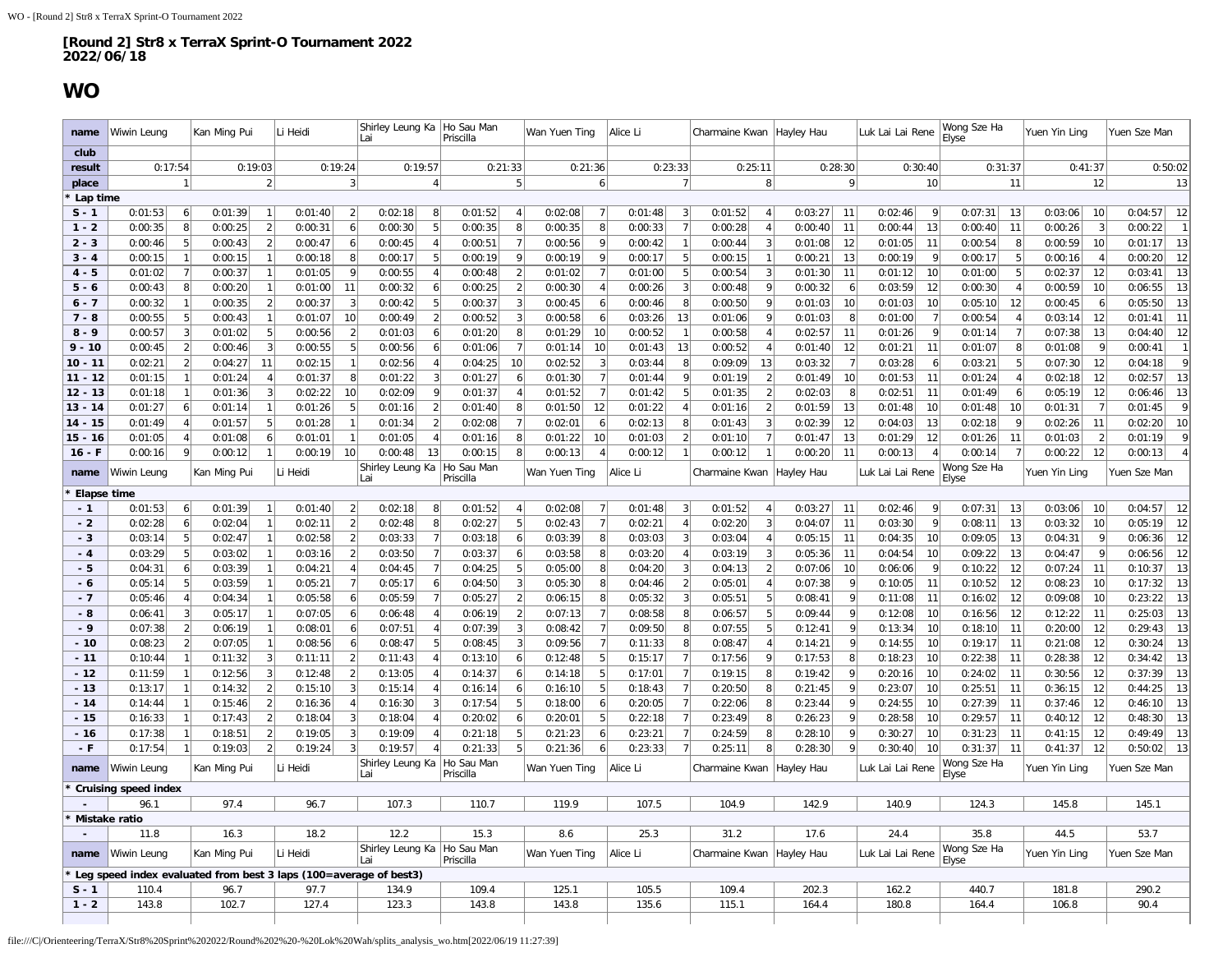### WO - [Round 2] Str8 x TerraX Sprint-O Tournament 2022

| $2 - 3$   | 107.0                                       | 100.0        | 109.3          | 104.7                   | 118.6                   | 130.2          | 97.7           | 102.3                       | 158.1      | 151.2            | 125.6                | 137.2         | 179.1        |
|-----------|---------------------------------------------|--------------|----------------|-------------------------|-------------------------|----------------|----------------|-----------------------------|------------|------------------|----------------------|---------------|--------------|
| $3 - 4$   | 100.0                                       | 100.0        | 120.0          | 113.3                   | 126.7                   | 126.7          | 113.3          | 100.0                       | 140.0      | 126.7            | 113.3                | 106.7         | 133.3        |
| $4 - 5$   | 133.8                                       | 79.9         | 140.3          | 118.7                   | 103.6                   | 133.8          | 129.5          | 116.5                       | 194.2      | 155.4            | 129.5                | 338.8         | 477.0        |
| $5 - 6$   | 181.7                                       | 84.5         | 253.5          | 135.2                   | 105.6                   | 126.8          | 109.9          | 202.8                       | 135.2      | 1009.9           | 126.8                | 249.3         | 1753.5       |
| $6 - 7$   | 92.3                                        | 101.0        | 106.7          | 121.2                   | 106.7                   | 129.8          | 132.7          | 144.2                       | 181.7      | 181.7            | 894.2                | 129.8         | 1009.6       |
| $7 - 8$   | 114.6                                       | 89.6         | 139.6          | 102.1                   | 108.3                   | 120.8          | 429.2          | 137.5                       | 131.3      | 125.0            | 112.5                | 404.2         | 210.4        |
| $8 - 9$   | 103.6                                       | 112.7        | 101.8          | 114.5                   | 145.5                   | 161.8          | 94.5           | 105.5                       | 321.8      | 156.4            | 134.5                | 832.7         | 509.1        |
| $9 - 10$  | 102.3                                       | 104.5        | 125.0          | 127.3                   | 150.0                   | 168.2          | 234.1          | 118.2                       | 227.3      | 184.1            | 152.3                | 154.5         | 93.2         |
| $10 - 11$ | 94.4                                        | 178.8        | 90.4           | 117.9                   | 177.5                   | 115.2          | 150.0          | 367.6                       | 142.0      | 139.3            | 134.6                | 301.3         | 172.8        |
| $11 - 12$ | 95.3                                        | 106.8        | 123.3          | 104.2                   | 110.6                   | 114.4          | 132.2          | 100.4                       | 138.6      | 143.6            | 106.8                | 175.4         | 225.0        |
| $12 - 13$ | 87.0                                        | 107.1        | 158.4          | 143.9                   | 108.2                   | 124.9          | 113.8          | 105.9                       | 137.2      | 190.7            | 121.6                | 355.8         | 452.8        |
| $13 - 14$ | 115.5                                       | 98.2         | 114.2          | 100.9                   | 132.7                   | 146.0          | 108.8          | 100.9                       | 158.0      | 143.4            | 143.4                | 120.8         | 139.4        |
| $14 - 15$ | 114.7                                       | 123.2        | 92.6           | 98.9                    | 134.7                   | 127.4          | 140.0          | 108.4                       | 167.4      | 255.8            | 145.3                | 153.7         | 147.4        |
| $15 - 16$ | 104.3                                       | 109.1        | 97.9           | 104.3                   | 121.9                   | 131.6          | 101.1          | 112.3                       | 171.7      | 142.8            | 138.0                | 101.1         | 126.7        |
| $16 - F$  | 133.3                                       | 100.0        | 158.3          | 400.0                   | 125.0                   | 108.3          | 100.0          | 100.0                       | 166.7      | 108.3            | 116.7                | 183.3         | 108.3        |
| average   | 107.5                                       | 114.5        | 116.6          | 119.9                   | 129.5                   | 129.8          | 141.5          | 151.3                       | 171.2      | 184.2            | 190.0                | 250.0         | 300.6        |
| name      | Wiwin Leung                                 | Kan Ming Pui | Li Heidi       | Shirley Leung Ka<br>Lai | Ho Sau Man<br>Priscilla | Wan Yuen Ting  | Alice Li       | Charmaine Kwan              | Hayley Hau | Luk Lai Lai Rene | Wong Sze Ha<br>Elyse | Yuen Yin Ling | Yuen Sze Man |
|           | Leg mistake time (negative value=very good) |              |                |                         |                         |                |                |                             |            |                  |                      |               |              |
| $S - 1$   | 0:00:15                                     | 0:00:01      | 0:00:01        | 0:00:28                 | $-0:00:01$              | 0:00:05        | $-0:00:02$     | 0:00:05                     | 0:01:01    | 0:00:22          | 0:05:24              | 0:00:37       | 0:02:29      |
| $1 - 2$   | 0:00:12                                     | 0:00:01      | 0:00:07        | 0:00:04                 | 0:00:08                 | 0:00:06        | 0:00:07        | 0:00:02                     | 0:00:05    | 0:00:10          | 0:00:10              | $-0:00:09$    | $-0:00:13$   |
| $2 - 3$   | 0:00:05                                     | 0:00:01      | 0:00:05        | $-0:00:01$              | 0:00:03                 | 0:00:04        | $-0:00:04$     | $-0:00:01$                  | 0:00:07    | 0:00:04          | 0:00:01              | $-0:00:04$    | 0:00:15      |
| $3 - 4$   | 0:00:01                                     | 0:00:00      | 0:00:03        | 0:00:01                 | 0:00:02                 | 0:00:01        | 0:00:01        | 0:00:01                     | 0:00:00    | $-0:00:02$       | $-0:00:02$           | $-0:00:06$    | $-0:00:02$   |
| $4 - 5$   | 0:00:17                                     | $-0:00:08$   | 0:00:20        | 0:00:05                 | $-0:00:03$              | 0:00:06        | 0:00:10        | 0:00:05                     | 0:00:24    | 0:00:07          | 0:00:02              | 0:01:29       | 0:02:34      |
| $5 - 6$   | 0:00:20                                     | $-0:00:03$   | 0:00:37        | 0:00:07                 | $-0:00:01$              | 0:00:02        | 0:00:01        | 0:00:23                     | $-0:00:02$ | 0:03:26          | 0:00:01              | 0:00:24       | 0:06:21      |
| $6 - 7$   | $-0:00:01$                                  | 0:00:01      | 0:00:03        | 0:00:05                 | $-0:00:01$              | 0:00:03        | 0:00:09        | 0:00:14                     | 0:00:13    | 0:00:14          | 0:04:27              | $-0:00:06$    | 0:05:00      |
| $7 - 8$   | 0:00:09                                     | $-0:00:04$   | 0:00:21        | $-0:00:03$              | $-0:00:01$              | 0:00:00        | 0:02:34        | 0:00:16                     | $-0:00:06$ | $-0:00:08$       | $-0:00:06$           | 0:02:04       | 0:00:31      |
| $8 - 9$   | 0:00:04                                     | 0:00:08      | 0:00:03        | 0:00:04                 | 0:00:19                 | 0:00:23        | $-0:00:07$     | 0:00:00                     | 0:01:38    | 0:00:08          | 0:00:06              | 0:06:18       | 0:03:20      |
| $9 - 10$  | 0:00:03                                     | 0:00:03      | 0:00:12        | 0:00:09                 | 0:00:17                 | 0:00:21        | 0:00:56        | 0:00:06                     | 0:00:37    | 0:00:19          | 0:00:12              | 0:00:04       | $-0:00:23$   |
| $10 - 11$ | $-0:00:02$                                  | 0:02:02      | $-0:00:09$     | 0:00:16                 | 0:01:40                 | $-0:00:07$     | 0:01:03        | 0:06:32                     | $-0:00:01$ | $-0:00:02$       | 0:00:15              | 0:03:52       | 0:00:41      |
| $11 - 12$ | 0:00:01                                     | 0:00:07      | 0:00:21        | $-0:00:02$              | 0:00:00                 | $-0:00:04$     | 0:00:19        | $-0:00:04$                  | $-0:00:03$ | 0:00:02          | $-0:00:14$           | 0:00:23       | 0:01:03      |
| $12 - 13$ | $-0:00:08$                                  | 0:00:09      | 0:00:55        | 0:00:33                 | $-0:00:02$              | 0:00:04        | 0:00:06        | 0:00:01                     | $-0:00:05$ | 0:00:45          | $-0:00:02$           | 0:03:08       | 0:04:36      |
| $13 - 14$ | 0:00:15                                     | 0:00:01      | 0:00:13        | $-0:00:05$              | 0:00:17                 | 0:00:20        | 0:00:01        | $-0:00:03$                  | 0:00:11    | 0:00:02          | 0:00:14              | $-0:00:19$    | $-0:00:04$   |
| $14 - 15$ | 0:00:18                                     | 0:00:24      | $-0:00:04$     | $-0:00:08$              | 0:00:23                 | 0:00:07        | 0:00:31        | 0:00:03                     | 0:00:23    | 0:01:49          | 0:00:20              | 0:00:07       | 0:00:02      |
| $15 - 16$ | 0:00:05                                     | 0:00:07      | 0:00:01        | $-0:00:02$              | 0:00:07                 | 0:00:07        | $-0:00:04$     | 0:00:05                     | 0:00:18    | 0:00:01          | 0:00:09              | $-0:00:28$    | $-0:00:11$   |
| $16 - F$  | 0:00:04                                     | 0:00:00      | 0:00:07        | 0:00:35                 | 0:00:02                 | $-0:00:01$     | 0:00:01        | 0:00:01                     | 0:00:03    | $-0:00:04$       | 0:00:01              | 0:00:05       | $-0:00:04$   |
| total     | 0:02:07                                     | 0:03:06      | 0:03:31        | 0:02:26                 | 0:03:18                 | 0:01:51        | 0:05:58        | 0:07:52                     | 0:05:01    | 0:07:29          | 0:11:20              | 0:18:32       | 0:26:51      |
|           | Ideal finishing time without mistake        |              |                |                         |                         |                |                |                             |            |                  |                      |               |              |
|           | 0:15:47                                     | 0:15:57      | 0:15:53        | 0:17:31                 | 0:18:15                 | 0:19:45        | 0:17:35        | 0:17:19                     | 0:23:29    | 0:23:11          | 0:20:17              | 0:23:05       | 0:23:11      |
| name      | Wiwin Leung                                 | Kan Ming Pui | Li Heidi       | Shirley Leung Ka<br>Lai | Ho Sau Man<br>Priscilla | Wan Yuen Ting  | Alice Li       | Charmaine Kwan   Hayley Hau |            | Luk Lai Lai Rene | Wong Sze Ha<br>Elyse | Yuen Yin Ling | Yuen Sze Man |
| club      |                                             |              |                |                         |                         |                |                |                             |            |                  |                      |               |              |
| result    | 0:17:54                                     | 0:19:03      | 0:19:24        | 0:19:57                 | 0:21:33                 | 0:21:36        | 0:23:33        | 0:25:11                     | 0:28:30    | 0:30:40          | 0:31:37              | 0:41:37       | 0:50:02      |
| place     | $\mathbf{1}$                                | 2            | 3 <sup>1</sup> |                         | 5 <sup>2</sup>          | 6 <sup>1</sup> | 7 <sup>1</sup> | 8 <sup>1</sup>              | $\vert$    | 10               | 11                   | 12            | 13           |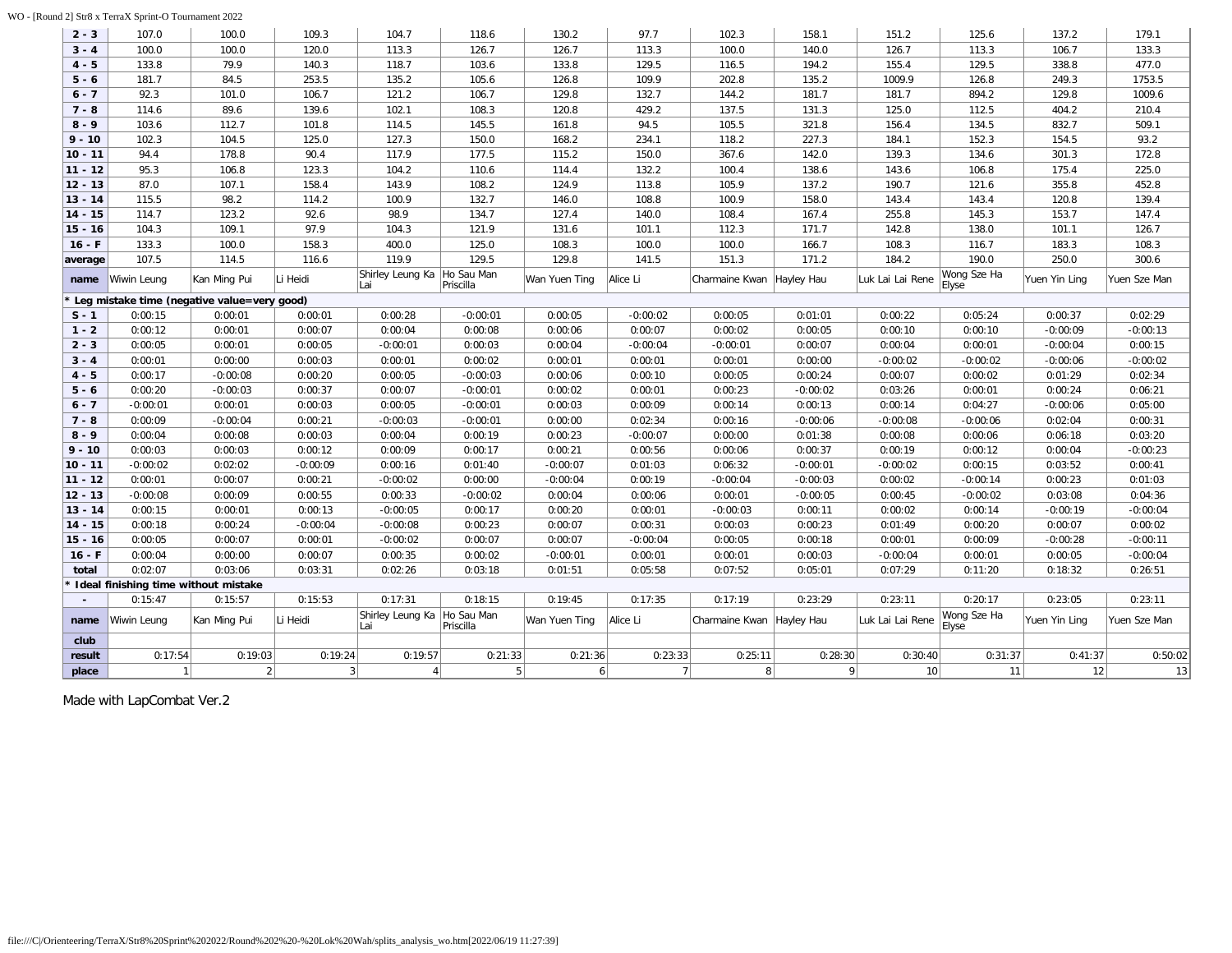<span id="page-10-0"></span>

| $5 - 6$          | 0:00:32                              | 0:00:50                                                                   | 0:00:36       | 0:00:34             | 0:00:34      | 0:00:34              | 0:00:34                  | 2 0:00:37 7                      | $0:00:37$ 7         | $0:00:42$ 10              | $0:00:45$ 11                                                                                 | $0:01:30$ 21              | 0:00:40                   |                                                                                              | $0:00:49$ 14 $0:00:49$ 14              | $0:00:56$ 18                                                                                 | $0:00:45$ 11   | $0:00:46$   13           | $0:00:54$ 17                   | 0:01:25                   | 0:05:34       |                |
|------------------|--------------------------------------|---------------------------------------------------------------------------|---------------|---------------------|--------------|----------------------|--------------------------|----------------------------------|---------------------|---------------------------|----------------------------------------------------------------------------------------------|---------------------------|---------------------------|----------------------------------------------------------------------------------------------|----------------------------------------|----------------------------------------------------------------------------------------------|----------------|--------------------------|--------------------------------|---------------------------|---------------|----------------|
|                  | 0:00:37<br>$\vert$ 2                 | 0:00:39<br>$\overline{\mathbf{3}}$                                        | 0:00:40       | 5<br>0:00:39        | $0:02:21$ 21 | 0:00:43              | 7                        | $0:00:50$ 11 $0:00:40$ 5         |                     | $0:00:59$ 14 $0:00:44$ 8  | $0:01:06$ 17                                                                                 | $0:04:37$ 22              | 0:00:49<br>9 <sup>1</sup> |                                                                                              | $0:00:58$ 13 $0:00:59$ 14              | $0:01:22$ 18                                                                                 |                | $0:00:53$ 12 $0:00:49$ 9 | 0:01:05 16                     | $0:01:23$ 19              | 0:00:31       | $0:01:41$ 20   |
| $6 - 7$          | 0:02:07                              | $0:02:38$ 14                                                              | 0:01:43       | 0:02:11             | 0:01:50      | 0:02:02<br>$\vert$ 2 | $0:02:14$ 8<br>$\vert$ 3 | 0:02:10<br>6                     | $0:02:02$ 3         | $0:02:36$ 13              | $0:02:33$ 12                                                                                 | $0:02:21$ 10              | $0:06:06$ 22              | $0:03:44$ 17                                                                                 | $0:03:13$ 16                           | $0:04:02$ 18                                                                                 | $0:02:26$ 11   | $0:03:02$ 15             | $0:05:05$ 21                   | 0:04:11<br>19             | 0:02:19       | 0:04:29        |
| $7 - 8$          | 0:01:01                              | 0:00:59                                                                   | 0:01:05       | 0:00:59             | 0:01:22      | 10<br>0:01:32        | 14<br>0:01:11            | 0:01:12                          | 8 <br>0:01:13       | 0:01:07                   | $0:01:35$ 16                                                                                 | $0:01:26$ 11              | 0:01:11<br>6              | $0:01:54$ 19                                                                                 | $0:01:30$ 12                           | $0:01:30$ 12                                                                                 | $0:01:37$ 17   | $0:01:33$ 15             | $0:02:53$ 21                   | 0:01:53<br>18             | 0:02:38       | 0:02:55        |
| $8 - 9$          | 0:00:18                              | 0:00:23                                                                   | 0:00:19       | 0:00:19             | 0:00:19      | $0:00:27$ 10         | 0:00:23                  | 8 <br>0:00:19                    | $0:00:36$ 15        | $0:01:43$ 22              | $0:00:44$ 18                                                                                 | 7<br>0:00:21              | $0:00:27$ 10              | $0:00:47$ 19                                                                                 | $0:00:40$ 17                           | $0:00:33$ 14                                                                                 | $0:00:53$ 20   | $0:00:28$ 12             | $0:00:32$ 13                   | 0:00:55                   | 0:00:20       | 0:00:37        |
| $9 - 10$         | 0:01:34                              | 0:01:37                                                                   | 0:01:58       | $0:03:03$ 11        | 0:01:44      | $0:03:09$ 14         | 0:02:34                  | 0:02:44                          | $0:02:10$ 5         | $0:02:44$ 8               | $0:02:46$ 10                                                                                 | $0:03:03$ 11              | $0:03:14$ 15              | $0:03:17$ 16                                                                                 | $0:03:03$ 11                           | $0:03:49$ 19                                                                                 | $0:03:46$ 18   | $0:04:59$ 20             | $0:03:38$ 17                   | 0:06:30                   | 0:02:24       | 0:05:41        |
| $10 - 11$        | 0:01:06                              | 0:01:13                                                                   | 0:01:24       | 0:01:02             | 0:01:20      | 0:01:11              | 0:01:31                  | 0:01:27<br>-91                   | $0:01:21$ 6         | $0:01:33$ 11              | 0:01:48<br>- 13                                                                              | 0:01:31                   | $0:01:42$ 12              | $0:02:52$ 20                                                                                 | $0:01:54$ 14                           | $0:02:04$ 16                                                                                 | $0:02:33$ 18   | $0:02:08$ 17             | 0:02:41<br><b>19</b>           | 0:01:57                   | 0:03:33       | 0:03:34        |
| $11 - 12$        |                                      | 0:01:02                                                                   | 0:01:01       | 0:01:10             | 0:00:56      | 0:01:31              | 13<br>0:01:14            | 0:01:13                          | $0:01:19$ 10        | 0:01:18                   | 0:01:27<br>12                                                                                | 0:01:11                   | 0:02:05                   | 0:01:17                                                                                      | 0:01:55                                | $0:01:38$ 15                                                                                 | $0:01:55$ 17   | 0:01:41<br>16            | 0:01:36<br>14                  | 0:02:40                   | 0:05:43       |                |
| $12 - 13$        | 0:01:10                              | 0:01:12                                                                   | 0:01:19       | 0:01:05             | 0:02:21      | 0:01:21<br>20        | $0:01:26$ 10             | 0:01:22                          | 0:01:21             | $0:01:38$ 13              | 0:01:44                                                                                      | 0:01:27                   | 0:01:22                   | 0:01:23                                                                                      | $0:01:50$ 15                           | $0:02:09$ 18                                                                                 | $0:02:38$ 21   | 19<br>0:02:10            | $0:01:59$ 17                   | 0:01:53                   | 0:01:37       | 0:02:49        |
| $13 - 14$        | 0:01:13                              | 0:01:16                                                                   | 0:01:34       | 0:01:58             | 0:01:25      | 0:01:29              | $0:02:24$ 11             | $0:02:26$ 12                     | $0:02:00$ 10        | 0:01:48                   | $0:03:00$ 16                                                                                 | $0:01:53$ 8               | 0:01:43                   | $0:03:04$ 17                                                                                 | $0:03:24$ 19                           | $0:02:52$ 13                                                                                 | $0:02:54$ 14   | $0:06:32$ 22             | $0:03:19$ 18                   | 0:02:55<br>15             | 0:03:53       | 0:03:41        |
| $14 - 15$        | 0:00:46                              | 0:00:48                                                                   | 0:00:59       | 0:00:52             | 0:00:42      | 0:00:58              | 0:00:59                  | $0:01:04$ 10<br>7                | $0:01:02$ 9         | $0:00:49$ 4               | $0:01:20$ 13                                                                                 | $0:01:07$ 11              | $0:01:10$ 12              |                                                                                              | $0:01:21$ 14 $0:01:43$ 20              | $0:01:29$ 17                                                                                 | $0:02:43$ 22   | $0:01:28$ 16             | $0:01:25$ 15                   | $0:01:37$ 18              | $0:01:41$ 19  | 0:02:00        |
| $15 - F$         | 0:00:11                              | $0:00:12$ 5<br>$\left  \cdot \right $                                     | 0:00:17<br>16 | 0:00:13             | 0:00:11      | 0:00:13              | 0:00:12                  | 5<br>0:00:11<br> 1               | 0:00:11             | 0:00:12<br>5 <sub>1</sub> | $0:00:14$ 11                                                                                 | $0:00:14$ 11              | 0:00:12<br>- 5            | $0:00:14$ 11                                                                                 | $0:00:18$ 18                           | $0:00:15$ 14                                                                                 | $0:00:45$ 22   | $0:00:26$ 19             | $0:00:27$ 21                   | $0:00:17$ 16              | $0:00:26$ 19  | 0:00:15        |
| name             |                                      | /ong Wai Ngai   Chan Tsz Chung   Wong Isaac                               |               | 'eung Kwok          | Chen Fuk Lai | Leung Siu Ho         | Chan Kai Wing<br>Dicky   | Cheung Kwok<br>Fung Edwin        | Yan Chi Hang        | Sy Huan Kun               | Fu Man Fai                                                                                   | Lee Chung Wah Lee Hok Wun |                           | Chu Ka Chung                                                                                 | Chan Kwok Wai Tang Yuk<br>Aaron Cheong |                                                                                              | Liang Chi Hang | Lai Chun Yip             | Chan Ping Kin                  | Li Ka Hon                 | Ambrose Lam   | Chiu Luen Kwar |
|                  |                                      |                                                                           |               |                     |              |                      |                          |                                  |                     |                           |                                                                                              |                           |                           |                                                                                              |                                        |                                                                                              |                |                          |                                |                           |               |                |
| * Elapse time    |                                      |                                                                           |               |                     |              |                      |                          |                                  |                     |                           |                                                                                              |                           |                           |                                                                                              |                                        |                                                                                              |                |                          |                                |                           |               |                |
| $-1$             | $0:01:16$ 3                          | 0:01:11                                                                   | 0:01:37       | 0:01:28             | 0:01:13      | 0:01:30              | $0:01:24$ 4              | $0:01:39$ 10                     | $0:01:25$ 5         | $0:01:37$ 8               | $0:01:51$ 12                                                                                 | $0:01:50$ 11              | $0:02:41$ 18              |                                                                                              | $0:02:17$ 16 $0:02:55$ 20              | $0:02:13$ 15                                                                                 | $0:01:59$ 14   | $0:01:52$ 13             | $0:02:26$ 17                   | $0:02:49$ 19              | $0:03:52$ 21  | 0:04:01        |
| $-2$             | $0:02:04$ 3                          | 0:02:00                                                                   | 0:02:20       | 0:02:14             | 0:01:56      | 0:02:22              | 8<br>$0:02:08$ 4         | $0:02:33$ 10                     | $0:02:13$ 5         | $0:02:27$ 9               | $0:02:58$ 13                                                                                 | $0:02:39$ 11              | $0:03:29$ 17              |                                                                                              | $0:03:11$ 15 $0:04:04$ 19              | $0:03:17$ 16                                                                                 | $0:03:02$ 14   | $0:02:53$ 12             | $0:03:37$ 18                   | $0:04:11$ 20              | $0:04:39$ 21  | 0:05:51        |
| $-3$             | 0:02:20                              | $0:02:17$ 2                                                               | 0:02:35       | 0:02:31             | 0:02:10      | 0:02:38              | 0:02:24                  | $-4$<br>$0:02:49$ 10             | $0:02:31$ 5         | 0:02:46                   | $0:03:18$ 13                                                                                 | $0:02:56$ 11              | $0:03:48$ 17              | $0:03:28$ 15                                                                                 | $0:04:27$ 19                           | $0:03:42$ 16                                                                                 | $0:03:22$ 14   | $0:03:10$ 12             | $0:03:57$ 18                   | $0:04:36$ 20              | $0:04:55$ 21  | 0:06:21        |
| $-4$             | 0:03:12                              | 0:03:14                                                                   | 0:03:29       | 0:03:24             | 0:03:18      | 0:03:31              | 0:03:22                  | 0:03:59<br>9<br>$\left  \right $ | $0:04:33$ 14        | 0:03:54                   | 0:04:29<br>12                                                                                | 0:03:59                   | 0:05:09<br>9<br>17        |                                                                                              | $0:05:07$ 16 $0:05:42$ 18              | $0:04:59$ 15                                                                                 | $0:04:32$ 13   | $0:04:27$ 11             | $0:06:58$ 20                   | 0:08:34<br>21             | 0:06:14<br>19 | 0:08:45        |
| $-5$             | 0:03:44                              | 0:04:04                                                                   | 0:04:05       | 0:03:58             | 0:03:52      | 0:04:05              | 0:03:56                  | 0:04:36                          | $0:05:10$ 10        | 0:04:36                   | $\begin{array}{ c c c c c }\hline 0:05:14 & 12 \\ \hline 0:06:20 & 13 \\ \hline \end{array}$ | $0:05:29$ 14              | $0:05:49$ 15              | $\begin{array}{ c c c c c }\hline 0:05:56 & 17 \\ \hline 0:06:54 & 15 \\ \hline \end{array}$ | $0:06:31$ 18                           | $\begin{array}{ c c c c c }\hline 0:05:55 & 16 \\ \hline 0:07:17 & 16 \\ \hline \end{array}$ | $0:05:17$ 13   | $0:05:13$ 11             | $0:07:52$ 19                   | 0:09:59                   | $0:11:48$ 22  | 0:09:47        |
| $-6$             | 0:04:21                              | 0:04:43                                                                   | 0:04:45       | 0:04:37             | 0:06:13      | 12<br>0:04:48        | 0:04:46                  | 5<br>0:05:16                     | $0:06:09$ 10        | 0:05:20                   |                                                                                              | $0:10:06$ 19              | $0:06:38$ 14              |                                                                                              | $0:07:30$ 17                           |                                                                                              | $0:06:10$ 11   | 0:06:02                  | $\overline{9}$<br>$0:08:57$ 18 | 0:11:22<br>- 20           | 0:12:19<br>22 | 0:11:28        |
| $-7$             | 0:06:28                              | 0:07:21                                                                   | 0:06:28       | 0:06:48             | 0:08:03      | 0:06:50              | 0:07:00                  | 0:07:26                          | $0:08:11$ 10        | $0:07:56$ 8               | $0:08:53$ 12                                                                                 | $0:12:27$ 17              | $0:12:44$ 18              |                                                                                              | $0:10:38$ 14 $0:10:43$ 15              | $0:11:19$ 16                                                                                 | $0:08:36$ 11   | $0:09:04$ 13             | $0:14:02$ 19                   | $0:15:33$ 21              | $0:14:38$ 20  | 0:15:57        |
| $-8$             | 0:07:29                              | 0:08:20                                                                   | 0:07:33       | 0:07:47             | $0:09:25$ 10 | 0:08:22              | 0:08:11                  | 0:08:38<br>$-4$                  | $0:09:24$ 9         | $0:09:03$ 8               | $0:10:28$ 12                                                                                 | $0:13:53$ 17              | $0:13:55$ 18              | $0:12:32$ 15                                                                                 | $0:12:13$ 14                           | $0:12:49$ 16                                                                                 | $0:10:13$ 11   | $0:10:37$ 13             | $0:16:55$ 19                   | $0:17:26$ 21              | $0:17:16$ 20  | 0:18:52        |
| $-9$             | 0:07:47                              | 0:08:43                                                                   | 0:07:52       | 0:08:06             | 0:09:44      | 0:08:49              | 0:08:34                  | 0:08:57                          | 0:10:00             | $0:10:46$ 10              | 0:11:12<br>13                                                                                | $0:14:14$ 17              | $0:14:22$ 18              | $0:13:19$ 15                                                                                 | $0:12:53$ 14                           | $0:13:22$ 16                                                                                 | $0:11:06$ 12   | $0:11:05$ 11             | 0:17:27<br>19                  | 0:18:21<br>21             | 0:17:36<br>20 | 0:19:29        |
| $-10$            | 0:09:21                              | 0:10:20                                                                   | 0:09:50       | 0:11:09             | 0:11:28      | 0:11:58              | 0:11:08                  | 0:11:41                          | 0:12:10             | $0:13:30$ 10              | 0:13:58                                                                                      | 0:17:17                   | 0:17:36<br>18             | 0:16:36<br>15                                                                                | 0:15:56                                | $0:17:11$ 16                                                                                 | $0:14:52$ 12   | 0:16:04<br>14            | 0:21:05<br>20                  | 0:24:51                   | 0:20:00       |                |
| $-11$            | 0:10:27                              | 0:11:33                                                                   | 0:11:14       | 0:12:11             | 0:12:48      | 0:13:09              | 0:12:39                  | 0:13:08                          | 0:13:31             | 0:15:03                   | 0:15:46                                                                                      | 0:18:48                   | $0:19:18$ 17              | $0:19:28$ 18                                                                                 | $0:17:50$ 13                           | $0:19:15$ 16                                                                                 | $0:17:25$ 12   | 14<br>0:18:12            | 0:23:46<br>20                  | 0:26:48                   | 0:23:33       | 0:28:44        |
| $-12$            | 0:11:48                              | 0:12:35                                                                   | 0:12:15       | 0:13:21             | 0:13:44      | 0:14:40              | 0:13:53                  | 0:14:21                          | 0:14:50             | $0:16:21$ 10              | $0:17:13$ 11                                                                                 | $0:19:59$ 15              | $0:21:23$ 18              | $0:20:45$ 16                                                                                 | $0:19:45$ 13                           | $0:20:53$ 17                                                                                 | $0:19:20$ 12   | $0:19:53$ 14             | $0:25:22$ 19                   | 0:29:28                   | 0:29:16       | 0:31:31        |
| $-13$            | 0:12:58<br> 1                        | 0:13:47                                                                   | 0:13:34       | 0:14:26             | 0:16:05      | 0:16:01              | 0:15:19                  | 0:15:43<br>6<br>5                | $0:16:11$ 9         | $0:17:59$ 10              | $0:18:57$ 11                                                                                 | $0:21:26$ 12              | $0:22:45$ 17              |                                                                                              | $0:22:08$ 16 $0:21:35$ 13              | $0:23:02$ 18                                                                                 | $0:21:58$ 14   | $0:22:03$ 15             | $0:27:21$ 19                   | 0:31:21<br>21             | $0:30:53$ 20  | 0:34:20        |
| $-14$            | 0:14:11                              | 0:15:03                                                                   | 0:15:08       | 0:16:24             | 0:17:30      | 0:17:30              | 0:17:43                  | 0:18:09                          | 0:18:11<br>8<br>9   | $0:19:47$ 10              | 0:21:57<br>11                                                                                | $0:23:19$ 12              | $0:24:28$ 13              |                                                                                              | $0:25:12$ 16 $0:24:59$ 15              | $0:25:54$ 17                                                                                 | $0:24:52$ 14   | $0:28:35$ 18             | $0:30:40$ 19                   | 0:34:16<br>20             | $0:34:46$ 21  | 0:38:01        |
| $-15$            | 0:14:57                              | 0:15:51                                                                   | 0:16:07       | 0:17:16             | 0:18:12      | 0:18:28              | 0:18:42                  | 0:19:13                          | 8 <br>0:19:13<br> 8 | $0:20:36$ 10              | 11<br>0:23:17                                                                                | $0:24:26$ 12              | 0:25:38<br>13             | 0:26:33                                                                                      | 14<br>$0:26:42$ 15                     | $0:27:23$ 16                                                                                 | $0:27:35$ 17   | $0:30:03$ 18             | 0:32:05<br>19                  | 0:35:53<br>20             | 0:36:27<br>21 | 0:40:01        |
| $-$ F            | $0:15:08$ 1                          | 0:16:03                                                                   | 0:16:24       | 0:17:29             | 0:18:23      | 0:18:41              | 0:18:54                  | 7<br>0:19:24<br>8 <sup>1</sup>   | $0:19:24$ 8         | $0:20:48$ 10              | $0:23:31$ 11                                                                                 | $0:24:40$ 12              | $0:25:50$ 13              |                                                                                              | $0:26:47$ 14 0:27:00 15                | $0:27:38$ 16                                                                                 | $0:28:20$ 17   | $0:30:29$ 18             |                                | $0:32:32$ 19 $0:36:10$ 20 | $0:36:53$ 21  | $0:40:16$ 2    |
| name <b>Fric</b> |                                      | Wong Wai Ngai $\int_{\text{Chan}}$ Tsz Chung $\int_{\text{Wong Isaac}}$   |               | Yeung Kwok          | Chen Fuk Lai | Leung Siu Ho         | Chan Kai Wing            | Cheung Kwok                      | Yan Chi Hang        | Sy Huan Kun               | Fu Man Fai                                                                                   | Lee Chung Wah             | Lee Hok Wun               | Chu Ka Chung                                                                                 | Chan Kwok Wai Tang Yuk<br>Aaron Cheong |                                                                                              | Liang Chi Hang | Lai Chun Yip             | Chan Ping Kin                  | Li Ka Hon                 | Ambrose Lam   | Chiu Luen Kwa  |
|                  |                                      |                                                                           |               | Keung               |              |                      | Dicky                    | Fung Edwin                       |                     |                           |                                                                                              |                           |                           |                                                                                              |                                        |                                                                                              |                |                          |                                |                           |               |                |
|                  | Cruising speed index                 |                                                                           |               |                     |              |                      |                          |                                  |                     |                           |                                                                                              |                           |                           |                                                                                              |                                        |                                                                                              |                |                          |                                |                           |               |                |
| $\sim$ 100 $\mu$ | 97.7                                 | 99.8                                                                      | 103.3         | 101.6               | 99.3         | 109.6                | 115.0                    | 116.8                            | 115.2               | 125.0                     | 143.3                                                                                        | 123.8                     | 131.4                     | 152.6                                                                                        | 160.8                                  | 168.1                                                                                        | 150.3          | 150.0                    | 184.3                          | 198.3                     | 129.0         | 244.3          |
| Mistake ratio    |                                      |                                                                           |               |                     |              |                      |                          |                                  |                     |                           |                                                                                              |                           |                           |                                                                                              |                                        |                                                                                              |                |                          |                                |                           |               |                |
|                  | 6.9                                  | 10.3                                                                      | 10.2          | 16.8                | 22.3         | 15.7                 | 13.0                     | 13.4                             | 14.8                | 14.5                      | 12.8                                                                                         | 28.0                      | 28.2                      | 21.0                                                                                         | 15.0                                   | 13.9                                                                                         | 25.4           | 29.7                     | 20.3                           | 23.1                      | 50.9          | 14.0           |
| name Eric        | Wong Wai Ngai                        | Chan Tsz Chung   Wong Isaac                                               |               | Yeung Kwok<br>Keung | Chen Fuk Lai | eung Siu Ho.         | Chan Kai Wing            | Cheung Kwok<br>Fung Edwin        | Yan Chi Hang        | Sy Huan Kun               | Fu Man Fai                                                                                   | Lee Chung Wah             | Lee Hok Wun               | Chu Ka Chung                                                                                 | Chan Kwok Wai Tang Yuk                 | Cheong                                                                                       | Liang Chi Hang | Lai Chun Yip             | Chan Ping Kin                  | Li Ka Hon                 | Ambrose Lam   | Chiu Luen Kwan |
|                  |                                      |                                                                           |               |                     |              |                      | Dicky                    |                                  |                     |                           |                                                                                              |                           |                           |                                                                                              |                                        |                                                                                              |                |                          |                                |                           |               |                |
| $S - 1$          | 103.6                                | Leg speed index evaluated from best 3 laps (100=average of best3)<br>96.8 | 132.3         | 120.0               | 99.5         | 122.7                | 114.5                    | 135.0                            | 115.9               | 132.3                     | 151.4                                                                                        | 150.0                     | 219.5                     | 186.8                                                                                        | 238.6                                  | 181.4                                                                                        | 162.3          | 152.7                    | 199.1                          | 230.5                     | 316.4         | 328.6          |
| $1 - 2$          | 110.8                                | 113.1                                                                     | 99.2          | 106.2               | 99.2         | 120.0                | 101.5                    | 124.6                            | 110.8               | 115.4                     | 154.6                                                                                        | 113.1                     | 110.8                     | 124.6                                                                                        | 159.2                                  | 147.7                                                                                        | 145.4          | 140.8                    | 163.8                          | 189.2                     | 108.5         | 253.8          |
| $2 - 3$          | 106.7                                | 113.3                                                                     | 100.0         | 113.3               | 93.3         | 106.7                | 106.7                    | 106.7                            | 120.0               | 126.7                     | 133.3                                                                                        | 113.3                     | 126.7                     | 113.3                                                                                        | 153.3                                  | 166.7                                                                                        | 133.3          | 113.3                    | 133.3                          | 166.7                     | 106.7         | 200.0          |
| $3 - 4$          | 98.7                                 | 108.2                                                                     | 102.5         | 100.6               | 129.1        | 100.6                | 110.1                    | 132.9                            | 231.6               | 129.1                     | 134.8                                                                                        | 119.6                     | 153.8                     | 188.0                                                                                        | 142.4                                  | 146.2                                                                                        | 132.9          | 146.2                    | 343.7                          | 451.9                     | 150.0         | 273.4          |
| $4 - 5$          | 96.0                                 | 150.0                                                                     | 108.0         | 102.0               | 102.0        | 102.0                | 102.0                    | 111.0                            |                     |                           |                                                                                              |                           |                           |                                                                                              |                                        |                                                                                              |                |                          |                                |                           | 1002.0        | 186.0          |
|                  |                                      |                                                                           |               |                     |              |                      |                          |                                  |                     |                           |                                                                                              |                           |                           |                                                                                              |                                        |                                                                                              |                |                          |                                |                           |               |                |
|                  |                                      |                                                                           |               |                     |              |                      |                          |                                  | 111.0               | 126.0                     | 135.0                                                                                        | 270.0                     | 120.0                     | 147.0                                                                                        | 147.0                                  | 168.0                                                                                        | 135.0          | 138.0                    | 162.0                          | 255.0                     |               |                |
| $5 - 6$          | 103.7                                | 109.3                                                                     | 112.1         | 109.3               | 395.3        | 120.6                | 140.2                    | 112.1                            | 165.4               | 123.4                     | 185.0                                                                                        | 776.6                     | 137.4                     | 162.6                                                                                        | 165.4                                  | 229.9                                                                                        | 148.6          | 137.4                    | 182.2                          | 232.7                     | 86.9          | 283.2          |
| $6 - 7$          | 113.7                                | 141.5                                                                     | 92.2          | 117.3               | 98.5         | 109.3                | 120.0                    | 116.4                            | 109.3               | 139.7                     | 137.0                                                                                        | 126.3                     | 327.8                     | 200.6                                                                                        | 172.8                                  | 216.7                                                                                        | 130.7          | 163.0                    | 273.1                          | 224.8                     | 124.5         | 240.9          |
| $7 - 8$          | 102.2                                | 98.9                                                                      | 108.9         | 98.9                | 137.4        | 154.2                | 119.0                    | 120.7                            | 122.3               | 112.3                     | 159.2                                                                                        | 144.1                     | 119.0                     | 191.1                                                                                        | 150.8                                  | 150.8                                                                                        | 162.6          | 155.9                    | 289.9                          | 189.4                     | 264.8         | 293.3          |
| $8 - 9$          | 96.4                                 | 123.2                                                                     | 101.8         | 101.8               | 101.8        | 144.6                | 123.2                    | 101.8                            | 192.9               | 551.8                     | 235.7                                                                                        | 112.5                     | 144.6                     | 251.8                                                                                        | 214.3                                  | 176.8                                                                                        | 283.9          | 150.0                    | 171.4                          | 294.6                     | 107.1         | 198.2          |
| $9 - 10$         | 95.6                                 | 98.6                                                                      | 120.0         | 186.1               | 105.8        | 192.2                | 156.6                    | 166.8                            | 132.2               | 166.8                     | 168.8                                                                                        | 186.1                     | 197.3                     | 200.3                                                                                        | 186.1                                  | 232.9                                                                                        | 229.8          | 304.1                    | 221.7                          | 396.6                     | 146.4         | 346.8          |
| $10 - 11$        | 99.5                                 | 110.1                                                                     | 126.6         | 93.5                | 120.6        | 107.0                | 137.2                    | 131.2                            | 122.1               | 140.2                     | 162.8                                                                                        | 137.2                     | 153.8                     | 259.3                                                                                        | 171.9                                  | 186.9                                                                                        | 230.7          | 193.0                    | 242.7                          | 176.4                     | 321.1         | 322.6          |
| $11 - 12$        | 135.8                                | 103.9                                                                     | 102.2         | 117.3               | 93.9         | 152.5                | 124.0                    | 122.3                            | 132.4               | 130.7                     | 145.8                                                                                        | 119.0                     | 209.5                     | 129.1                                                                                        | 192.7                                  | 164.2                                                                                        | 192.7          | 169.3                    | 160.9                          | 268.2                     | 574.9         | 279.9          |
| $12 - 13$        | 101.4                                | 104.3                                                                     | 114.5         | 94.2                | 204.3        | 117.4                | 124.6                    | 118.8                            | 117.4               | 142.0                     | 150.7                                                                                        | 126.1                     | 118.8                     | 120.3                                                                                        | 159.4                                  | 187.0                                                                                        | 229.0          | 188.4                    | 172.5                          | 163.8                     | 140.6         | 244.9          |
| $13 - 14$        | 93.6                                 | 97.4                                                                      | 120.5         | 151.3               | 109.0        | 114.1                | 184.6                    | 187.2                            | 153.8               | 138.5                     | 230.8                                                                                        | 144.9                     | 132.1                     | 235.9                                                                                        | 261.5                                  | 220.5                                                                                        | 223.1          | 502.6                    | 255.1                          | 224.4                     | 298.7         | 283.3          |
| $14 - 15$        | 101.5                                | 105.9                                                                     | 130.1         | 114.7               | 92.6         | 127.9                | 130.1                    | 141.2                            | 136.8               | 108.1                     | 176.5                                                                                        | 147.8                     | 154.4                     | 178.7                                                                                        | 227.2                                  | 196.3                                                                                        | 359.6          | 194.1                    | 187.5                          | 214.0                     | 222.8         | 264.7          |
| $15 - F$         | 100.0                                | 109.1                                                                     | 154.5         | 118.2               | 100.0        | 118.2                | 109.1                    | 100.0                            | 100.0               | 109.1                     | 127.3                                                                                        | 127.3                     | 109.1                     | 127.3                                                                                        | 163.6                                  | 136.4                                                                                        | 409.1          | 236.4                    | 245.5                          | 154.5                     | 236.4         | 136.4          |
| average          | 104.2                                | 110.6                                                                     | 113.0         | 120.4               | 126.6        | 128.7                | 130.2                    | 133.6                            | 133.6               | 143.3                     | 162.0                                                                                        | 169.9                     | 178.0                     | 184.5                                                                                        | 186.0                                  | 190.4                                                                                        | 195.2          | 210.0                    | 224.1                          | 249.1                     | 254.1         | 277.4          |
| name             | Wong Wai Ngai                        | Chan Tsz Chung                                                            | Wong Isaac    | Yeung Kwok<br>Keung | Chen Fuk Lai | eung Siu Ho          | Chan Kai Wing<br>Dicky   | Cheung Kwok<br>Fung Edwin        | fan Chi Hang        | Sy Huan Kun               | u Man Fai                                                                                    | Lee Chung Wah             | Lee Hok Wun               | Chu Ka Chung                                                                                 | Chan Kwok Wai<br>Aaron                 | Tang Yuk<br>Cheong                                                                           | Liang Chi Hang | Lai Chun Yip             | Chan Ping Kin                  | Li Ka Hon                 | Ambrose Lam   | Chiu Luen Kwa  |
|                  |                                      | * Leg mistake time (negative value=very good)                             |               |                     |              |                      |                          |                                  |                     |                           |                                                                                              |                           |                           |                                                                                              |                                        |                                                                                              |                |                          |                                |                           |               |                |
| $S - 1$          | 0:00:04                              | $-0:00:02$                                                                | 0:00:21       | 0:00:13             | 0:00:00      | 0:00:10              | 0:00:00                  | 0:00:13                          | 0:00:01             | 0:00:05                   | 0:00:06                                                                                      | 0:00:19                   | 0:01:05                   | 0:00:25                                                                                      | 0:00:57                                | 0:00:10                                                                                      | 0:00:09        | 0:00:02                  | 0:00:11                        | 0:00:24                   | 0:02:17       | 0:01:02        |
| $1 - 2$          | 0:00:06                              | 0:00:06                                                                   | $-0:00:02$    | 0:00:02             | 0:00:00      | 0:00:05              | $-0:00:06$               | 0:00:03                          | $-0:00:02$          | $-0:00:04$                | 0:00:05                                                                                      | $-0:00:05$                | $-0:00:09$                | $-0:00:12$                                                                                   | 0:00:01                                | $-0:00:09$                                                                                   | $-0:00:02$     | $-0:00:04$               | $-0:00:09$                     | $-0:00:04$                | $-0:00:09$    | 0:00:04        |
| $2 - 3$          | 0:00:01                              | 0:00:02                                                                   | 0:00:00       | 0:00:02             | 0:00:01      | 0:00:00              | $-0:00:01$               | $-0:00:02$                       | 0:00:01             | 0:00:00                   | $-0:00:01$                                                                                   | $-0:00:02$                | 0:00:01                   | $-0:00:06$                                                                                   | $-0:00:01$                             | 0:00:00                                                                                      | $-0:00:03$     | $-0:00:06$               | $-0:00:08$                     | $-0:00:05$                | $-0:00:03$    | $-0:00:07$     |
| $3 - 4$          | 0:00:01                              | 0:00:04                                                                   | 0:00:00       | 0:00:01             | 0:00:16      | $-0:00:05$           | $-0:00:03$               | 0:00:08                          | 0:01:01             | 0:00:02                   | $-0:00:04$                                                                                   | $-0:00:02$                | 0:00:12                   | 0:00:19                                                                                      | $-0:00:10$                             | $-0:00:12$                                                                                   | $-0:00:09$     | $-0:00:02$               | 0:01:24                        | 0:02:14                   | 0:00:11       | 0:00:15        |
| $4 - 5$          | 0:00:01                              | 0:00:17                                                                   | 0:00:02       | 0:00:00             | 0:00:01      | $-0:00:03$           | 0:00:04                  | $-0:00:02$                       | $-0:00:01$          | 0:00:00                   | $-0:00:03$                                                                                   | 0:00:49                   | $-0:00:0$                 | $-0:00:02$                                                                                   | $-0:00:05$                             | 0:00:00                                                                                      | $-0:00:05$     | $-0:00:04$               | $-0:00:07$                     | 0:00:19                   | 0:04:51       | $-0:00:19$     |
| $5 - 6$          | 0:00:02                              | 0:00:03                                                                   | 0:00:03       | 0:00:03             | 0:01:46      | 0:00:04              | 0:00:09                  | $-0:00:02$                       | 0:00:18             | 0:00:01                   | 0:00:15                                                                                      | 0:03:53                   | 0:00:02                   | 0:00:04                                                                                      | 0:00:02                                | 0:00:22                                                                                      | 0:00:01        | $-0:00:04$               | 0:00:01                        | 0:00:12                   | $-0:00:15$    | 0:00:14        |
| $6 - 7$          | 0:00:18                              | 0:00:47                                                                   | $-0:00:12$    | 0:00:18             | 0:00:01      | 0:00:00              | 0:00:06                  | 0:00:00                          | $-0:00:07$          | 0:00:16                   | $-0:00:07$                                                                                   | 0:00:03                   | 0:03:39                   | 0:00:54                                                                                      | 0:00:13                                | 0:00:54                                                                                      | $-0:00:22$     | 0:00:14                  | 0:01:39                        | 0:00:30                   | $-0:00:05$    | $-0:00:04$     |
| $7 - 8$          | 0:00:03                              | 0:00:01                                                                   | 0:00:03       | $-0:00:02$          | 0:00:23      | 0:00:27              | 0:00:02                  | 0:00:02                          | 0:00:04             | $-0:00:08$                | 0:00:10                                                                                      | 0:00:12                   | $-0:00:07$                | 0:00:23                                                                                      | $-0:00:06$                             | $-0:00:10$                                                                                   | 0:00:07        | 0:00:03                  | 0:01:03                        | $-0:00:05$                | 0:01:21       | 0:00:29        |
| $8 - 9$          | 0:00:00                              | 0:00:04                                                                   | 0:00:00       | 0:00:00             | 0:00:00      | 0:00:07              | 0:00:02                  | $-0:00:03$                       | 0:00:14             | 0:01:20                   | 0:00:17                                                                                      | $-0:00:02$                | 0:00:02                   | 0:00:19                                                                                      | 0:00:10                                | 0:00:02                                                                                      | 0:00:25        | 0:00:00                  | $-0:00:02$                     | 0:00:18                   | $-0:00:04$    | $-0:00:09$     |
| $9 - 10$         | $-0:00:02$                           | $-0:00:01$                                                                | 0:00:16       | 0:01:23             | 0:00:06      | 0:01:21              | 0:00:41                  | 0:00:49                          | 0:00:17             | 0:00:41                   | 0:00:25                                                                                      | 0:01:01                   | 0:01:05                   | 0:00:47                                                                                      | 0:00:25                                | 0:01:04                                                                                      | 0:01:18        | 0:02:32                  | 0:00:37                        | 0:03:15                   | 0:00:17       | 0:01:41        |
| $10 - 11$        | 0:00:01                              | 0:00:07                                                                   | 0:00:15       | $-0:00:05$          | 0:00:14      | $-0:00:02$           | 0:00:15                  | 0:00:09                          | 0:00:05             | 0:00:10                   | 0:00:13                                                                                      | 0:00:09                   | 0:00:15                   | 0:01:11                                                                                      | 0:00:07                                | 0:00:12                                                                                      | 0:00:53        | 0:00:28                  | 0:00:39                        | $-0:00:15$                | 0:02:07       | 0:00:52        |
| $11 - 12$        | 0:00:23                              | 0:00:02                                                                   | 0:00:01       | 0:00:09             | $-0:00:03$   | 0:00:26              | 0:00:05                  | 0:00:03                          | 0:00:10             | 0:00:03                   | 0:00:02                                                                                      | $-0:00:03$                | 0:00:47                   | $-0:00:14$                                                                                   | 0:00:19                                | $-0:00:02$                                                                                   | 0:00:25        | 0:00:12                  | $-0:00:14$                     | 0:00:42                   | 0:04:26       | 0:00:21        |
| $12 - 13$        | 0:00:03                              | 0:00:03                                                                   | 0:00:08       | $-0:00:05$          | 0:01:12      | 0:00:05              | 0:00:07                  | 0:00:01                          | 0:00:02             | 0:00:12                   | 0:00:05                                                                                      | 0:00:02                   | $-0:00:09$                | $-0:00:22$                                                                                   | 0:00:01                                | 0:00:13                                                                                      | 0:00:54        | 0:00:26                  | $-0:00:08$                     | $-0:00:24$                | 0:00:08       | 0:00:00        |
| $13 - 14$        | $-0:00:03$                           | $-0:00:02$                                                                | 0:00:13       | 0:00:39             | 0:00:08      | 0:00:04              | 0:00:54                  | 0:00:55                          | 0:00:30             | 0:00:10                   | 0:01:08                                                                                      | 0:00:16                   | 0:00:01                   | 0:01:05                                                                                      | 0:01:19                                | 0:00:41                                                                                      | 0:00:57        | 0:04:35                  | 0:00:55                        | 0:00:20                   | 0:02:12       | 0:00:30        |
| $14 - 15$        | 0:00:02                              | 0:00:03                                                                   | 0:00:12       | 0:00:06             | $-0:00:03$   | 0:00:08              | 0:00:07                  | 0:00:11                          | 0:00:10             | $-0:00:08$                | 0:00:15                                                                                      | 0:00:11                   | 0:00:10                   | 0:00:12                                                                                      | 0:00:30                                | 0:00:13                                                                                      | 0:01:35        | 0:00:20                  | 0:00:01                        | 0:00:07                   | 0:00:43       | 0:00:09        |
| $15 - F$         | 0:00:00                              | 0:00:01                                                                   | 0:00:06       | 0:00:02             | 0:00:00      | 0:00:01              | 0:00:01                  | $-0:00:02$                       | $-0:00:02$          | $-0:00:02$                | $-0:00:02$                                                                                   | 0:00:00                   | $-0:00:02$                | $-0:00:03$                                                                                   | 0:00:00                                | $-0:00:03$                                                                                   | 0:00:28        | 0:00:10                  | 0:00:07                        | $-0:00:05$                | 0:00:12       | $-0:00:12$     |
| total            | 0:01:03                              | 0:01:40                                                                   | 0:01:40       | 0:02:57             | 0:04:06      | 0:02:56              | 0:02:27                  | 0:02:37                          | 0:02:52             | 0:03:01                   | 0:03:00                                                                                      | 0:06:55                   | 0:07:18                   | 0:05:37                                                                                      | 0:04:03                                | 0:03:50                                                                                      | 0:07:12        | 0:09:02                  | 0:06:36                        | 0:08:20                   | 0:18:46       | 0:05:38        |
|                  | Ideal finishing time without mistake |                                                                           |               |                     |              |                      |                          |                                  |                     |                           |                                                                                              |                           |                           |                                                                                              |                                        |                                                                                              |                |                          |                                |                           |               |                |
|                  | 0:14:05                              | 0:14:23                                                                   | 0:14:44       | 0:14:32             | 0:14:17      | 0:15:45              | 0:16:27                  | 0:16:47                          | 0:16:32             | 0:17:47                   | 0:20:31                                                                                      | 0:17:45                   | 0:18:32                   | 0:21:10                                                                                      | 0:22:57                                | 0:23:48                                                                                      | 0:21:08        | 0:21:26                  | 0:25:56                        | 0:27:50                   | 0:18:07       | 0:34:38        |
| name             | Wong Wai Ngai                        | Chan Tsz Chung                                                            | Wong Isaac    |                     | Chen Fuk Lai | eung Siu Ho          | Chan Kai Wing            |                                  | Yan Chi Hang        | Sy Huan Kun               | Fu Man Fai                                                                                   | Lee Chung Wah             | Lee Hok Wun               | Chu Ka Chung                                                                                 |                                        |                                                                                              | Liang Chi Hang | Lai Chun Yip             | Chan Ping Kin                  | Li Ka Hon                 | Ambrose Lam   | Chiu Luen Kwar |
|                  |                                      |                                                                           |               | Yeung Kwok<br>Keung |              |                      | Dicky                    | Cheung Kwok<br>Fung Edwin        |                     |                           |                                                                                              |                           |                           |                                                                                              | Chan Kwok Wai Tang Yuk<br>Aaron Cheong |                                                                                              |                |                          |                                |                           |               |                |
| club<br>result   | 0:15:08                              |                                                                           |               |                     | 0:18:23      |                      |                          |                                  |                     | 0:20:48                   | 0:23:3                                                                                       |                           | 0:25:50                   |                                                                                              |                                        | 0:27:38                                                                                      | 0:28:20        | 0:30:29                  | 0:32:32                        | 0:36:10                   | 0:36:53       |                |
|                  |                                      | 0:16:03                                                                   | 0:16:24       | 0:17:29             |              | 0:18:41              | 0:18:54                  | 0:19:24                          | 0:19:24             |                           |                                                                                              | 0:24:40                   |                           | 0:26:47                                                                                      | 0:27:00<br>15                          |                                                                                              |                | 18                       |                                |                           |               | 0:40:16        |
|                  |                                      |                                                                           |               |                     |              |                      |                          |                                  |                     |                           |                                                                                              |                           |                           |                                                                                              |                                        |                                                                                              |                |                          |                                |                           |               |                |

Funchi Hang Sy Huan Kun Fu Man Fai Lee Chung Wah Lee Hok Wun Chu Ka Chung

**result** 0:15:08 0:16:03 0:16:24 0:17:29 0:18:23 0:18:41 0:18:54 0:19:24 0:19:24 0:20:48 0:23:31 0:24:40 0:25:50 0:26:47 0:27:00 0:27:38 0:28:20 0:30:29 0:32:32 0:36:10 0:36:53 0:40:16 **place** 1 2 3 4 5 6 7 8 8 10 11 12 13 14 15 16 17 18 19 20 21 22

**S - 1** 0:01:16 3 0:01:11 1 0:01:37 8 0:01:28 6 0:01:13 2 0:01:30 7 0:01:24 4 0:01:39 10 0:01:25 5 0:01:37 8 0:01:51 12 0:01:50 11 0:02:41 18 0:02:17 16 0:02:55 20 0:02:13 15 0:01:59 14 0:01:52 13 0:02:26 17 0:02:49 19 0:03:52 21 0:04:01 22 **1 - 2** 0:00:48 6 0:00:49 9 0:00:43 1 0:00:46 4 0:00:43 1 0:00:52 12 0:00:44 3 0:00:54 13 0:00:48 6 0:00:50 11 0:01:07 18 0:00:49 9 0:00:48 6 0:00:54 13 0:01:09 19 0:01:04 17 0:01:03 16 0:01:01 15 0:01:11 20 0:01:22 21 0:00:47 5 0:01:50 22 **2 - 3** 0:00:16 3 0:00:17 8 0:00:15 2 0:00:17 8 0:00:14 1 0:00:16 3 0:00:16 3 0:00:16 3 0:00:18 13 0:00:19 14 0:00:20 16 0:00:17 8 0:00:19 14 0:00:17 8 0:00:23 19 0:00:25 20 0:00:20 16 0:00:17 8 0:00:20 16 0:00:25 20 0:00:16 3 0:00:30 22 **3 - 4** 0:00:52 1 0:00:57 5 0:00:54 4 0:00:53 2 0:01:08 8 0:00:53 2 0:00:58 6 0:01:10 10 0:02:02 19 0:01:08 8 0:01:11 12 0:01:03 7 0:01:21 17 0:01:39 18 0:01:15 13 0:01:17 14 0:01:10 10 0:01:17 14 0:03:01 21 0:03:58 22 0:01:19 16 0:02:24 20

Chan Kwok Wai | Tang Yuk<br>Aaron | Cheong

Cheong Liang Chi Hang Lai Chun Yip Chan Ping Kin Li Ka Hon Ambrose Lam Chiu Luen Kwan

#### **MS**

club<br>result

**\* Lap time**

**name** Wong Wai Ngai

Chan Tsz Chung Wong Isaac Yeung Kwok

Yeung Kwok (Chen Fuk Lai Leung Siu Ho Chan Kai Wing<br>Keung

Cheung Kwok<br>Euna Edwin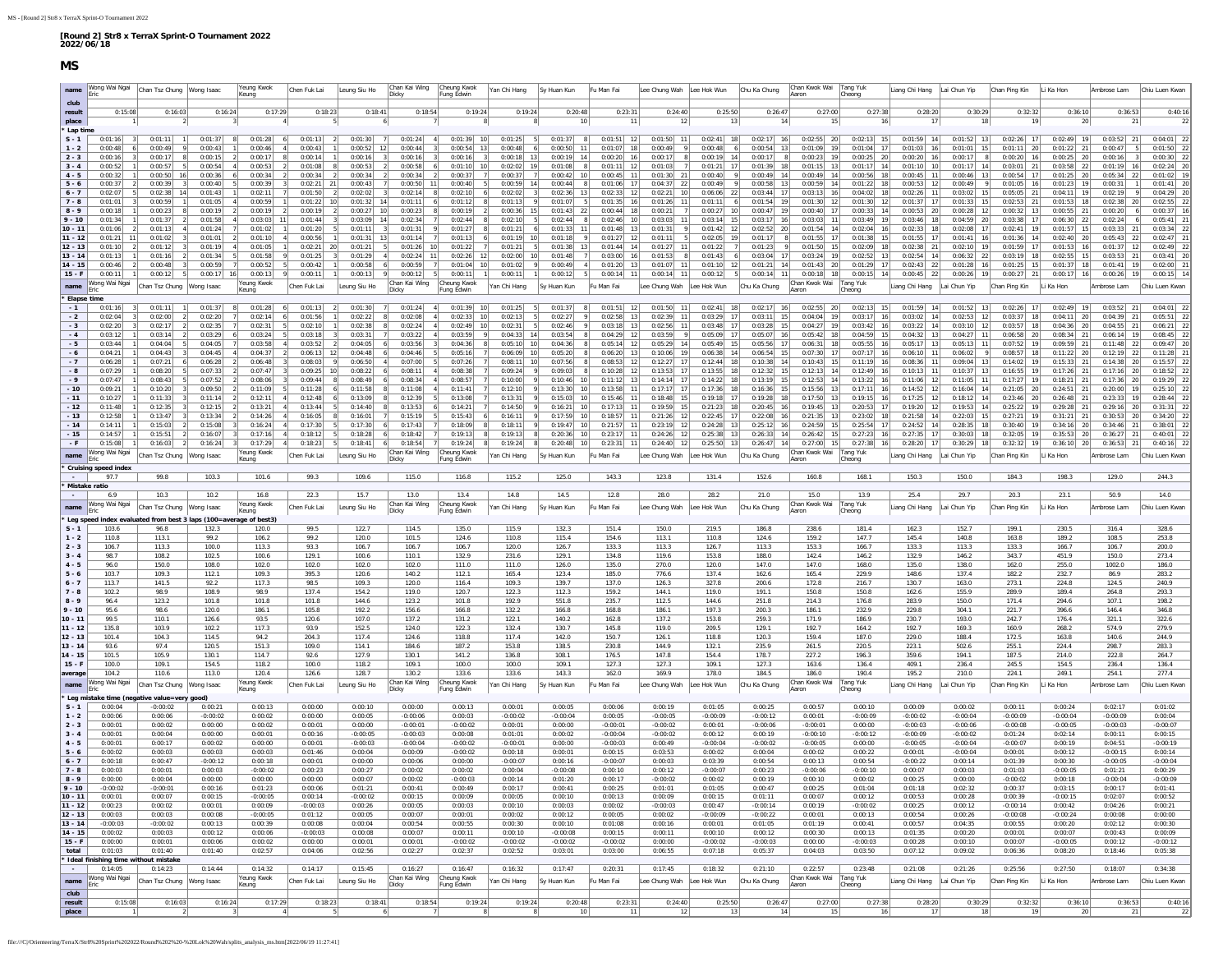MS - [Round 2] Str8 x TerraX Sprint-O Tournament 2022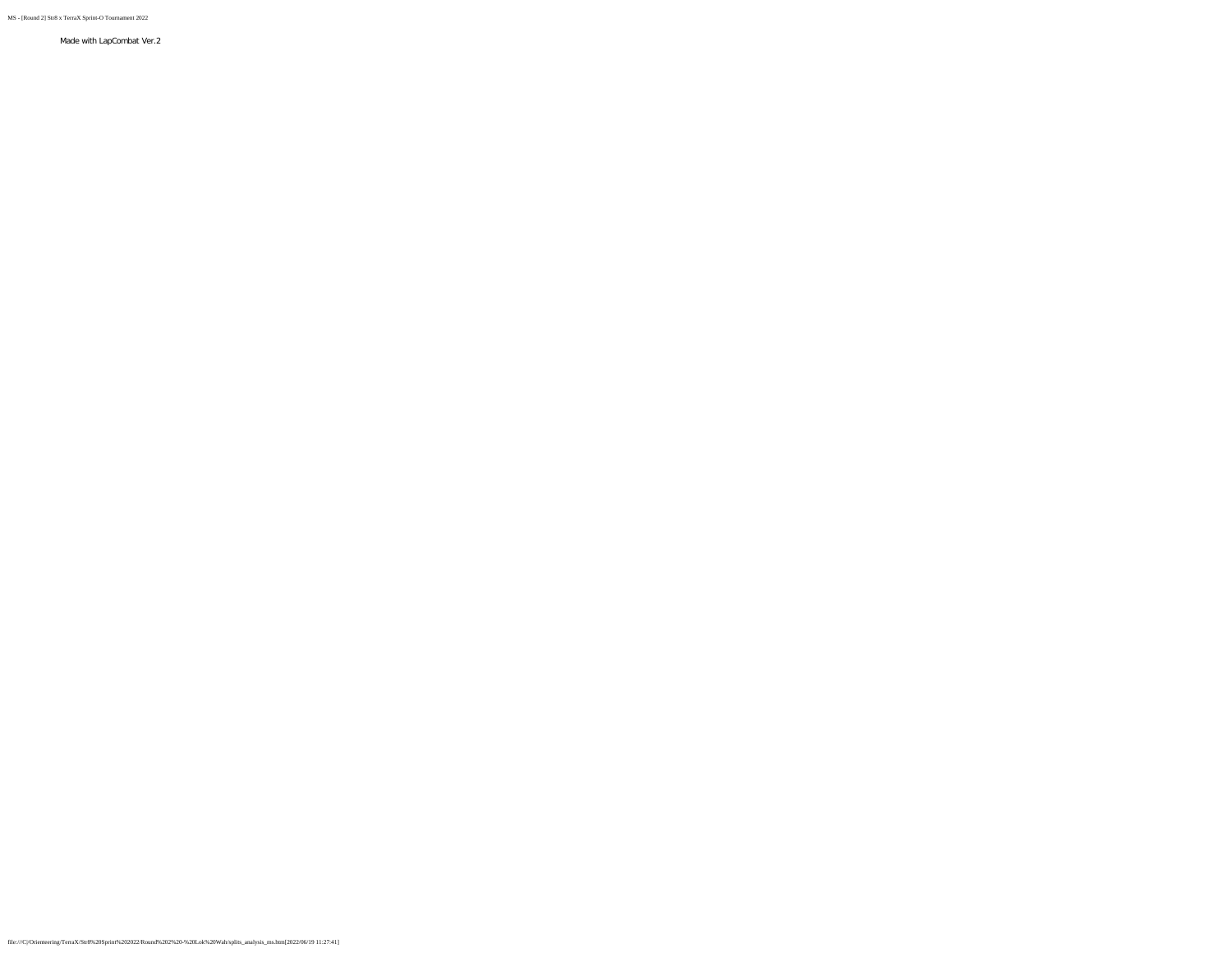### **MA**

÷.

<span id="page-12-0"></span>

| name        | Au Cheuk Yiu<br>Janos                                             |                | Lee Sze Lut<br>Nazirite |                | Man Tsan Shun |                  | Lee Yin Lung<br>Max |                  | Ho Chun Yuen |                | Wong Sing Ham |                | Chan Yu Chun |                | Yan Ho Long |                | Yan Ho Hei                | Ng Chun Wo              | Poon Tsz Ming           | Chu Cheuk Yiu             | Lau Lai Pan<br>Andrew      | Wu Wai Yin                |
|-------------|-------------------------------------------------------------------|----------------|-------------------------|----------------|---------------|------------------|---------------------|------------------|--------------|----------------|---------------|----------------|--------------|----------------|-------------|----------------|---------------------------|-------------------------|-------------------------|---------------------------|----------------------------|---------------------------|
| club        |                                                                   |                |                         |                |               |                  |                     |                  |              |                |               |                |              |                |             |                |                           |                         |                         |                           |                            |                           |
| result      | 0:14:01                                                           |                | 0:14:05                 |                | 0:15:35       |                  | 0:15:51             |                  |              | 0:15:57        | 0:16:34       |                |              | 0:17:05        |             | 0:17:25        | 0:19:06                   | 0:19:35                 | 0:20:58                 | 0:22:56                   | 0:23:18                    | 0:25:17                   |
| place       |                                                                   |                |                         |                |               | 3                |                     | $\overline{4}$   |              | 5              |               | 6 <sup>1</sup> |              | $\overline{7}$ |             | 8              | $\mathsf{Q}$              | 10                      | 11                      | 12                        | 13                         | 14                        |
| Lap time    |                                                                   |                |                         |                |               |                  |                     |                  |              |                |               |                |              |                |             |                |                           |                         |                         |                           |                            |                           |
| $S - 1$     | 0:01:14                                                           | -3             | 0:01:12                 | $\overline{2}$ | 0:01:09       | $\overline{1}$   | 0:01:24             | 7                | 0:01:25      | 8              | 0:01:16       | 5              | 0:01:32      | 11             | 0:01:14     | $\vert$ 3      | 0:01:20<br>6              | 0:02:21<br>13           | 0:01:27<br>$\mathbf Q$  | 0:01:27<br>-91            | 0:03:15<br>14              | 0:01:41<br>12             |
| $1 - 2$     | 0:00:39                                                           | $\overline{2}$ | 0:00:38                 |                | 0:00:39       | $\left 2\right $ |                     |                  | 0:00:45      | $\overline{7}$ |               | 5              |              | 5              |             | 9              | 0:00:50<br>11             | 0:00:57                 | 0:00:46<br>$\mathsf{Q}$ | 0:00:52                   |                            | 0:00:45<br>$\overline{7}$ |
|             |                                                                   |                |                         |                |               | $\mathbf{1}$     | 0:00:40             | $\vert$          |              |                | 0:00:44       |                | 0:00:44      |                | 0:00:46     |                |                           | 13                      |                         | 12                        | 0:01:06<br>14              | $\overline{3}$            |
| $2 - 3$     | 0:00:13                                                           |                | 0:00:14                 |                | 0:00:13       |                  | 0:00:15             | 6 <sup>1</sup>   | 0:00:17      | 11             | 0:00:15       | 6 <sup>1</sup> | 0:00:16      | 9              | 0:00:14     | $\vert$ 3      | 11<br>0:00:17             | 0:00:20<br>14           | 0:00:19<br>13           | 0:00:16                   | 6 <sup>1</sup><br>0:00:15  | 0:00:14                   |
| $3 - 4$     | 0:00:43                                                           |                | 0:00:45                 |                | 0:00:51       | $\vert$ 3        | 0:00:59             | 7                | 0:00:51      | 3              | 0:00:58       | 6 <sup>1</sup> | 0:00:52      | 5              | 0:01:27     | 13             | 0:01:06<br>9              | 0:01:44<br>14           | 0:01:15<br>12           | 0:01:11<br>11             | 0:01:03<br>8 <sup>1</sup>  | 10<br>0:01:08             |
| $4 - 5$     | 0:00:30                                                           | 2              | 0:00:30                 |                | 0:00:28       | $\overline{1}$   | 0:00:39             | 12               | 0:00:31      | $\overline{4}$ | 0:00:38       | 10             | 0:00:34      | 5              | 0:00:34     | 5              | 0:00:37<br>9              | 0:00:35                 | 0:00:38<br>10           | 0:00:40<br>13             | 0:00:42<br>14              | 8<br>0:00:36              |
| $5 - 6$     | 0:00:36                                                           |                | 0:00:44                 |                | 0:00:37       | $\overline{2}$   | 0:00:39             | 3                | 0:00:49      | 8              | 0:00:40       | 4 <sup>1</sup> | 0:00:51      | 9              | 0:00:46     | 7              | 0:00:53<br>10             | 0:00:43                 | 0:00:53<br>10           | 0:00:57<br>12             | 0:01:20<br>13              | 14<br>0:05:09             |
| $6 - 7$     | 0:01:37                                                           |                | 0:01:44                 |                | 0:01:46       | $\vert$ 3        | 0:01:54             | 5 <sup>1</sup>   | 0:02:22      | 12             | 0:02:05       | 7              | 0:01:52      | 4              | 0:02:02     | 6              | 0:02:14<br>8              | 0:02:15<br>9            | 0:02:16<br>10           | 0:02:34<br>14             | 11<br>0:02:19              | 13<br>0:02:25             |
| $7 - 8$     | 0:01:12                                                           |                | 0:00:56                 |                | 0:01:00       | $\mathfrak{p}$   | 0:01:04             | $\overline{4}$   | 0:01:03      | 3              | 0:01:17       | 11             | 0:01:14      | 10             | 0:01:08     | $\overline{7}$ | 0:01:04                   | 0:01:06                 | 0:01:36<br>14           | 0:01:27<br>13             | 11<br>0:01:17              | 8<br>0:01:11              |
| $8 - 9$     | 0:00:18                                                           |                | 0:00:17                 |                | 0:00:19       | 5                | 0:00:38             | 13               | 0:00:17      | $\overline{1}$ | 0:00:22       | 8 <sup>1</sup> | 0:00:20      | 6 <sup>1</sup> | 0:00:17     | $\mathbf{1}$   | 0:01:07<br>14             | 0:00:21                 | 0:00:25<br>9            | 0:00:28<br>10             | 0:00:34<br>12              | 11<br>0:00:30             |
| $9 - 10$    | 0:01:46                                                           | $\mathcal{P}$  | 0:01:32                 |                | 0:02:18       | 8 <sup>1</sup>   | 0:01:55             | 5                | 0:01:47      | $\overline{4}$ | 0:01:46       | $\overline{2}$ | 0:02:10      | 7              | 0:02:06     | 6              | 0:02:32<br>11             | 0:02:23<br>$\mathsf{Q}$ | 0:02:53<br>13           | 0:03:01<br>14             | 0:02:49<br>12              | 9<br>0:02:23              |
| $10 - 11$   | 0:01:03                                                           |                | 0:01:06                 |                | 0:01:09       | $\vert$ 3        | 0:01:15             | 6                | 0:01:14      | 5              | 0:01:15       | 6 <sup>1</sup> | 0:01:16      | 8              | 0:01:13     | 4              | 0:01:18<br>9              | 0:01:22<br>10           | 0:01:30<br>11           | 0:02:00<br>13             | 12<br>0:01:37              | 14<br>0:02:42             |
| $11 - 12$   | 0:00:57                                                           |                | 0:00:55                 |                | 0:01:17       | 11               | 0:01:07             | $7\phantom{.0}$  | 0:01:01      | $\overline{3}$ | 0:01:06       | 6              | 0:01:02      | $\overline{4}$ | 0:01:05     | 5              | 0:01:15<br>10             | 0:01:09                 | 0:01:38<br>12           | 0:02:55<br>14             | 0:01:56<br>13              | 9<br>0:01:12              |
| $12 - 13$   | 0:01:06                                                           |                | 0:01:17                 |                | 0:01:14       | 3                | 0:01:08             | $\overline{2}$   | 0:01:14      | 3              | 0:01:22       | 7 <sup>1</sup> | 0:01:22      | 7 <sup>1</sup> | 0:01:16     | 5              | 0:01:32<br>11             | 0:01:26                 | 0:01:49<br>13           | 0:01:45<br>12             | 0:01:51<br>14              | 10<br>0:01:31             |
| $13 - 14$   | 0:01:11                                                           |                | 0:01:16                 |                | 0:01:31       | 5                | 0:01:15             | $\left  \right $ | 0:01:20      | $\overline{4}$ | 0:01:33       | 6 <sup>1</sup> | 0:01:38      | 7 <sup>1</sup> | 0:01:58     | 12             | 0:01:43<br>9              | 0:01:40<br>8            | 0:01:53<br>11           | 0:02:04<br>13             | 0:01:49<br>10 <sup>1</sup> | 14<br>0:02:43             |
| $14 - 15$   | 0:00:46                                                           |                | 0:00:48                 |                | 0:00:54       | 5                | 0:00:47             | $\overline{2}$   | 0:00:53      |                | 0:01:07       | 9              | 0:01:11      | 13             | 0:00:58     |                | 0:01:07<br>9              | 0:01:01<br>8            | 0:01:25<br>14           | 0:01:08<br>11             | 0:01:10<br>12              | 6<br>0:00:57              |
| $15 - F$    | 0:00:10                                                           | $\mathfrak{p}$ | 0:00:11                 |                | 0:00:10       | 2                | 0:00:12             | 10               | 0:00:08      |                | 0:00:10       | 2 <sup>1</sup> | 0:00:11      | 6 <sup>1</sup> | 0:00:21     | 14             | 0:00:11<br>6              | 0:00:12<br>10           | 0:00:15<br>12           | 0:00:11<br>6 <sup>1</sup> | 0:00:15<br>12              | $\overline{2}$<br>0:00:10 |
| name        | Au Cheuk Yiu                                                      |                | Lee Sze Lut             |                | Man Tsan Shun |                  | Lee Yin Lung        |                  | Ho Chun Yuen |                | Wong Sing Ham |                | Chan Yu Chun |                | Yan Ho Long |                | Yan Ho Hei                | Ng Chun Wo              | Poon Tsz Ming           | Chu Cheuk Yiu             | Lau Lai Pan                | Wu Wai Yin                |
|             | Janos                                                             |                | Nazirite                |                |               |                  | lMax                |                  |              |                |               |                |              |                |             |                |                           |                         |                         |                           | Andrew                     |                           |
| Elapse time |                                                                   |                |                         |                |               |                  |                     |                  |              |                |               |                |              |                |             |                |                           |                         |                         |                           |                            |                           |
| $-1$        | 0:01:14                                                           | 3              | 0:01:12                 | $\mathcal{P}$  | 0:01:09       | $\overline{1}$   | 0:01:24             | 7                | 0:01:25      | 8              | 0:01:16       | 5              | 0:01:32      | 11             | 0:01:14     | $\vert$ 3      | 0:01:20<br>6              | 0:02:21<br>13           | 0:01:27<br>$\mathbf{Q}$ | 0:01:27<br> 9             | 0:03:15<br>14              | 0:01:41<br>12             |
| $-2$        | 0:01:53                                                           |                | 0:01:50                 |                | 0:01:48       | $\mathbf{1}$     | 0:02:04             | 6                | 0:02:10      | $\overline{7}$ | 0:02:00       | $\overline{4}$ | 0:02:16      | 10             | 0:02:00     | 5              | 0:02:10<br>$\overline{7}$ | 0:03:18<br>13           | 0:02:13                 | 0:02:19<br>11             | 0:04:21<br>14              | 12<br>0:02:26             |
| $-3$        | 0:02:06                                                           | 3              | 0:02:04                 |                | 0:02:01       | 1                | 0:02:19             | 6 <sup>1</sup>   | 0:02:27      | 7              | 0:02:15       | 5 <sup>2</sup> | 0:02:32      | -91            | 0:02:14     | $\overline{4}$ | 0:02:27<br>$\overline{7}$ | 0:03:38<br>13           | 0:02:32<br>9            | 0:02:35<br>11             | 0:04:36<br> 14             | 12<br>0:02:40             |
| $-4$        | 0:02:49                                                           |                | 0:02:49                 |                | 0:02:52       | 3                | 0:03:18             | 5                | 0:03:18      | 5              | 0:03:13       | $\overline{A}$ | 0:03:24      | 7              | 0:03:41     | 9              | 0:03:33<br>8              | 0:05:22<br>13           | 0:03:47<br>11           | 0:03:46<br>10             | 14<br>0:05:39              | 12<br>0:03:48             |
| $-5$        | 0:03:19                                                           |                | 0:03:19                 |                | 0:03:20       | $\vert$ 3        | 0:03:57             | 6                | 0:03:49      | $\overline{4}$ | 0:03:51       | 5 <sup>1</sup> | 0:03:58      | 7 <sup>1</sup> | 0:04:15     | 9              | 0:04:10<br>8              | 0:05:57<br>13           | 0:04:25<br>11           | 0:04:26<br>12             | 0:06:21<br>14              | 10<br>0:04:24             |
| $-6$        | 0:03:55                                                           |                | 0:04:03                 |                | 0:03:57       | 2                | 0:04:36             | 5                | 0:04:38      | 6              | 0:04:31       | $\overline{4}$ | 0:04:49      | 7              | 0:05:01     | 8              | 0:05:03<br>9              | 0:06:40<br>12           | 0:05:18<br>10           | 0:05:23<br>11             | 0:07:41<br>13              | 14<br>0:09:33             |
| $-7$        | 0:05:32                                                           |                | 0:05:47                 |                | 0:05:43       | $\mathfrak{p}$   | 0:06:30             | $\overline{4}$   | 0:07:00      | $\overline{7}$ | 0:06:36       | 5              | 0:06:41      | 6 <sup>1</sup> | 0:07:03     | 8              | 0:07:17                   | 0:08:55<br>12           | 0:07:34<br>10           | 0:07:57<br>11             | 0:10:00<br>13              | 14<br>0:11:58             |
| $-8$        | 0:06:44                                                           |                | 0:06:43                 |                | 0:06:43       |                  | 0:07:34             | 4 <sup>1</sup>   | 0:08:03      | $\overline{7}$ | 0:07:53       | 5 <sup>1</sup> | 0:07:55      | 6              | 0:08:11     | 8              | 0:08:21<br>9              | 0:10:01<br>12           | 0:09:10<br>10           | 0:09:24<br>11             | 13<br>0:11:17              | 14<br>0:13:09             |
| $-9$        | 0:07:02                                                           |                | 0:07:00                 |                | 0:07:02       | 2                | 0:08:12             | 4                | 0:08:20      |                | 0:08:15       | 6              | 0:08:15      | 5              | 0:08:28     | 8              | 0:09:28<br>9              | 0:10:22<br>12           | 0:09:35<br>10           | 0:09:52<br>11             | 13<br>0:11:51              | 14<br>0:13:39             |
| $-10$       | 0:08:48                                                           | 2              | 0:08:32                 |                | 0:09:20       | $\vert$ 3        | 0:10:07             | 5 <sup>1</sup>   | 0:10:07      | 6              | 0:10:01       | 4 <sup>1</sup> | 0:10:25      | 7 <sup>1</sup> | 0:10:34     | 8 <sup>1</sup> | 9<br>0:12:00              | 0:12:45<br>11           | 0:12:28<br>10           | 0:12:53<br>12             | 13<br>0:14:40              | 14<br>0:16:02             |
| $-11$       | 0:09:51                                                           | 2              | 0:09:38                 |                | 0:10:29       | $\vert$ 3        | 0:11:22             | 6 <sup>1</sup>   | 0:11:21      | $\overline{5}$ | 0:11:16       | 4 <sup>1</sup> | 0:11:41      | 7              | 0:11:47     | 8              | 0:13:18<br>9              | 0:14:07<br>11           | 0:13:58<br>10           | 0:14:53<br>12             | 13<br>0:16:17              | 14<br>0:18:44             |
| $-12$       | 0:10:48                                                           | 2              | 0:10:33                 |                | 0:11:46       | 3                | 0:12:29             | 6                | 0:12:22      | $\overline{4}$ | 0:12:22       | 4 <sup>1</sup> | 0:12:43      | 7 <sup>1</sup> | 0:12:52     | 8              | 0:14:33<br>9              | 0:15:16<br>10           | 0:15:36<br>-11          | 0:17:48<br>12             | 0:18:13<br>13              | 14<br>0:19:56             |
| $-13$       | 0:11:54                                                           | 2              | 0:11:50                 |                | 0:13:00       | 3                | 0:13:37             | 5                | 0:13:36      | $\overline{4}$ | 0:13:44       | 6 <sup>1</sup> | 0:14:05      | $\overline{7}$ | 0:14:08     | 8              | 0:16:05<br>9              | 0:16:42<br>10           | 0:17:25<br>11           | 0:19:33<br>12             | 0:20:04<br>13              | 0:21:27<br>14             |
| $-14$       | 0:13:05                                                           |                | 0:13:06                 |                | 0:14:31       | 3                | 0:14:52             |                  | 0:14:56      | 5              | 0:15:17       | 6              | 0:15:43      | $\overline{7}$ | 0:16:06     | 8              | 0:17:48                   | 0:18:22<br>10           | 11<br>0:19:18           | 0:21:37<br>12             | 13<br>0:21:53              | 14<br>0:24:10             |
| $-15$       | 0:13:51                                                           |                | 0:13:54                 |                | 0:15:25       | 3                | 0:15:39             | $\overline{4}$   | 0:15:49      | 5              | 0:16:24       | 6 <sup>1</sup> | 0:16:54      | 7              | 0:17:04     | 8              | 0:18:55<br>9              | 0:19:23<br>10           | 0:20:43<br>11           | 0:22:45<br>12             | 0:23:03<br>13              | 14<br>0:25:07             |
| $-F$        | 0:14:01                                                           |                | 0:14:05                 |                | 0:15:35       | 3 <sup>1</sup>   | 0:15:51             | $\overline{4}$   | 0:15:57      | 5              | 0:16:34       | 6 <sup>1</sup> | 0:17:05      | 7 <sup>1</sup> | 0:17:25     | 8              | 9<br>0:19:06              | 0:19:35<br>10           | 0:20:58<br>11           | 0:22:56<br>12             | 0:23:18<br>13              | 14<br>0:25:17             |
| name        | Au Cheuk Yiu                                                      |                | Lee Sze Lut             |                | Man Tsan Shun |                  | Lee Yin Lung        |                  | Ho Chun Yuen |                | Wong Sing Ham |                | Chan Yu Chun |                | Yan Ho Long |                | Yan Ho Hei                | Ng Chun Wo              | Poon Tsz Ming           | Chu Cheuk Yiu             | Lau Lai Pan                | Wu Wai Yin                |
|             | Janos                                                             |                | Nazirite                |                |               |                  | Max                 |                  |              |                |               |                |              |                |             |                |                           |                         |                         |                           | Andrew                     |                           |
|             | <b>Cruising speed index</b>                                       |                |                         |                |               |                  |                     |                  |              |                |               |                |              |                |             |                |                           |                         |                         |                           |                            |                           |
|             | 95.5                                                              |                | 96.2                    |                | 101.5         |                  | 104.4               |                  | 106.0        |                | 110.6         |                | 113.1        |                | 110.5       |                | 121.9                     | 123.2                   | 135.0                   | 140.7                     | 139.7                      | 128.7                     |
|             | Mistake ratio                                                     |                |                         |                |               |                  |                     |                  |              |                |               |                |              |                |             |                |                           |                         |                         |                           |                            |                           |
|             | 4.9                                                               |                | 5.2                     |                | 9.6           |                  | 8.7                 |                  | 7.3          |                | 7.6           |                | 8.0          |                | 11.9        |                | 12.3                      | 13.0                    | 11.4                    | 15.7                      | 17.1                       | 30.2                      |
| name        | Au Cheuk Yiu                                                      |                | Lee Sze Lut             |                | Man Tsan Shun |                  | Lee Yin Lung<br>Max |                  | Ho Chun Yuen |                | Wong Sing Ham |                | Chan Yu Chun |                | Yan Ho Long |                | Yan Ho Hei                | Ng Chun Wo              | Poon Tsz Ming           | Chu Cheuk Yiu             | Lau Lai Pan                | Wu Wai Yin                |
|             | Janos                                                             |                | Nazirite                |                |               |                  |                     |                  |              |                |               |                |              |                |             |                |                           |                         |                         |                           | Andrew                     |                           |
|             | Leg speed index evaluated from best 3 laps (100=average of best3) |                |                         |                |               |                  |                     |                  |              |                |               |                |              |                |             |                |                           |                         |                         |                           |                            |                           |
| $S - 1$     | 103.3                                                             |                | 100.5                   |                | 96.3          |                  | 117.2               |                  | 118.6        |                | 106.0         |                | 128.4        |                | 103.3       |                | 111.6                     | 196.7                   | 121.4                   | 121.4                     | 272.1                      | 140.9                     |
| $1 - 2$     | 100.9                                                             |                | 98.3                    |                | 100.9         |                  | 103.4               |                  | 116.4        |                | 113.8         |                | 113.8        |                | 119.0       |                | 129.3                     | 147.4                   | 119.0                   | 134.5                     | 170.7                      | 116.4                     |
| $2 - 3$     | 97.5                                                              |                | 105.0                   |                | 97.5          |                  | 112.5               |                  | 127.5        |                | 112.5         |                | 120.0        |                | 105.0       |                | 127.5                     | 150.0                   | 142.5                   | 120.0                     | 112.5                      | 105.0                     |
| $3 - 4$     | 92.8                                                              |                | 97.1                    |                | 110.1         |                  | 127.3               |                  | 110.1        |                | 125.2         |                | 112.2        |                | 187.8       |                | 142.4                     | 224.5                   | 161.9                   | 153.2                     | 136.0                      | 146.8                     |
| $4 - 5$     | 102.3                                                             |                | 102.3                   |                | 95.5          |                  | 133.0               |                  | 105.7        |                | 129.5         |                | 115.9        |                | 115.9       |                | 126.1                     | 119.3                   | 129.5                   | 136.4                     | 143.2                      | 122.7                     |
| $5 - 6$     | 96.4                                                              |                | 117.9                   |                | 99.1          |                  | 104.5               |                  | 131.3        |                | 107.1         |                | 136.6        |                | 123.2       |                | 142.0                     | 115.2                   | 142.0                   | 152.7                     | 214.3                      | 827.7                     |
| $6 - 7$     | 94.8                                                              |                | 101.6                   |                | 103.6         |                  | 111.4               |                  | 138.8        |                | 122.1         |                | 109.4        |                | 119.2       |                | 130.9                     | 131.9                   | 132.9                   | 150.5                     | 135.8                      | 141.7                     |
| $7 - 8$     | 120.7                                                             |                | 93.9                    |                | 100.6         |                  | 107.3               |                  | 105.6        |                | 129.1         |                | 124.0        |                | 114.0       |                | 107.3                     | 110.6                   | 160.9                   | 145.8                     | 129.1                      | 119.0                     |
| $8 - 9$     | 105.9                                                             |                | 100.0                   |                | 111.8         |                  | 223.5               |                  | 100.0        |                | 129.4         |                | 117.6        |                | 100.0       |                | 394.1                     | 123.5                   | 147.1                   | 164.7                     | 200.0                      | 176.5                     |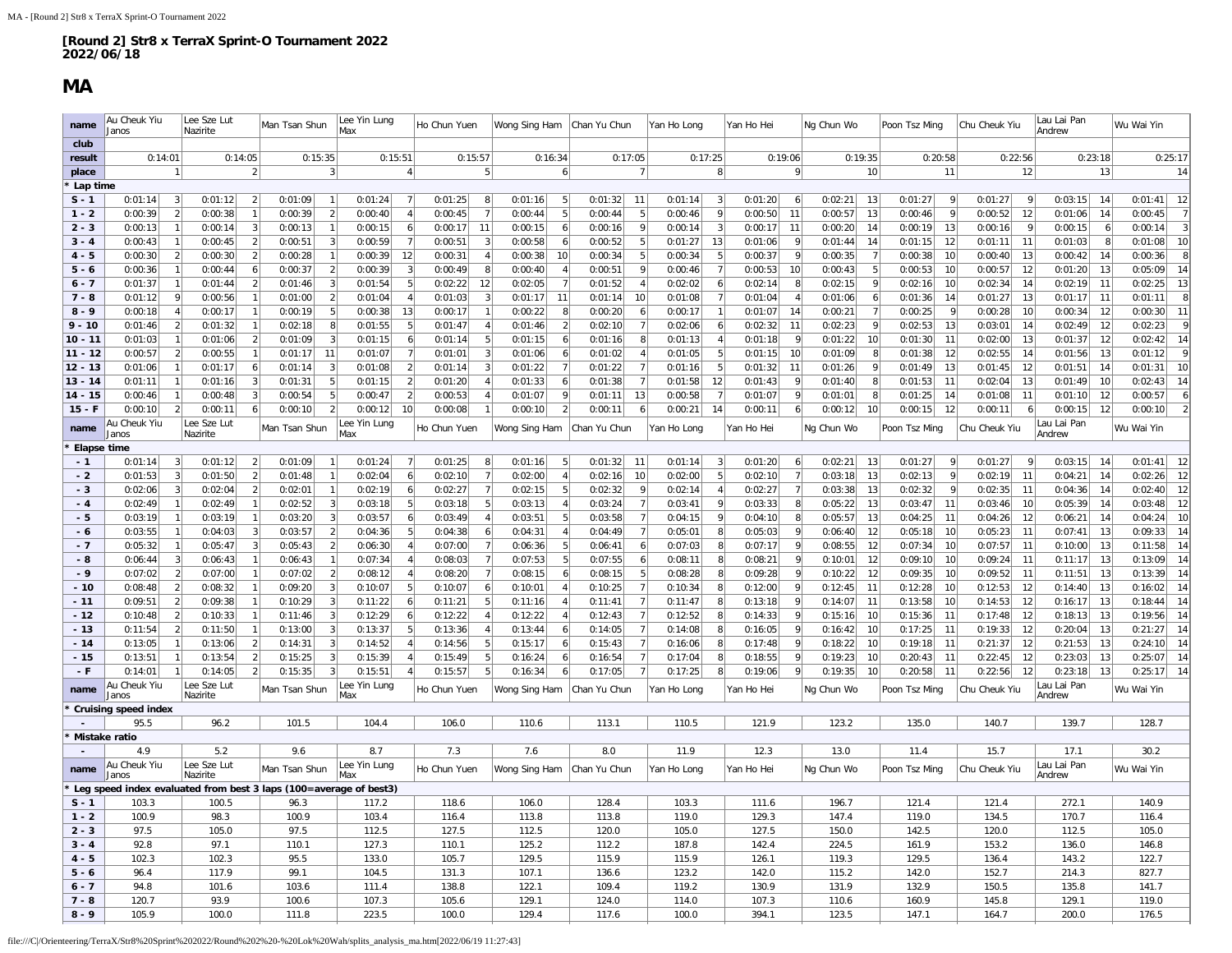| $9 - 10$  | 104.6                                | 90.8                                        | 136.2         | 113.5               | 105.6        | 104.6         | 128.3        | 124.3       | 150.0      | 141.1      | 170.7         | 178.6         | 166.8                 | 141.1      |
|-----------|--------------------------------------|---------------------------------------------|---------------|---------------------|--------------|---------------|--------------|-------------|------------|------------|---------------|---------------|-----------------------|------------|
| $10 - 11$ | 95.5                                 | 100.0                                       | 104.5         | 113.6               | 112.1        | 113.6         | 115.2        | 110.6       | 118.2      | 124.2      | 136.4         | 181.8         | 147.0                 | 245.5      |
| $11 - 12$ | 98.8                                 | 95.4                                        | 133.5         | 116.2               | 105.8        | 114.5         | 107.5        | 112.7       | 130.1      | 119.7      | 169.9         | 303.5         | 201.2                 | 124.9      |
| $12 - 13$ | 95.2                                 | 111.1                                       | 106.7         | 98.1                | 106.7        | 118.3         | 118.3        | 109.6       | 132.7      | 124.0      | 157.2         | 151.4         | 160.1                 | 131.3      |
| $13 - 14$ | 95.9                                 | 102.7                                       | 123.0         | 101.4               | 108.1        | 125.7         | 132.4        | 159.5       | 139.2      | 135.1      | 152.7         | 167.6         | 147.3                 | 220.3      |
| $14 - 15$ | 97.9                                 | 102.1                                       | 114.9         | 100.0               | 112.8        | 142.6         | 151.1        | 123.4       | 142.6      | 129.8      | 180.9         | 144.7         | 148.9                 | 121.3      |
| $15 - F$  | 107.1                                | 117.9                                       | 107.1         | 128.6               | 85.7         | 107.1         | 117.9        | 225.0       | 117.9      | 128.6      | 160.7         | 117.9         | 160.7                 | 107.1      |
| average   | 100.1                                | 100.6                                       | 111.3         | 113.2               | 113.9        | 118.3         | 122.0        | 124.4       | 136.4      | 139.8      | 149.7         | 163.7         | 166.4                 | 180.5      |
| name      | Au Cheuk Yiu<br>Janos                | Lee Sze Lut<br>Nazirite                     | Man Tsan Shun | Lee Yin Lung<br>Max | Ho Chun Yuen | Wong Sing Ham | Chan Yu Chun | Yan Ho Long | Yan Ho Hei | Ng Chun Wo | Poon Tsz Ming | Chu Cheuk Yiu | Lau Lai Pan<br>Andrew | Wu Wai Yin |
|           |                                      | Leg mistake time (negative value=very good) |               |                     |              |               |              |             |            |            |               |               |                       |            |
| $S - 1$   | 0:00:06                              | 0:00:03                                     | $-0:00:04$    | 0:00:09             | 0:00:09      | $-0:00:03$    | 0:00:11      | $-0:00:05$  | $-0:00:07$ | 0:00:53    | $-0:00:10$    | $-0:00:14$    | 0:01:35               | 0:00:09    |
| $1 - 2$   | 0:00:02                              | 0:00:01                                     | 0:00:00       | 0:00:00             | 0:00:04      | 0:00:01       | 0:00:00      | 0:00:03     | 0:00:03    | 0:00:09    | $-0:00:06$    | $-0:00:02$    | 0:00:12               | $-0:00:05$ |
| $2 - 3$   | 0:00:00                              | 0:00:01                                     | 0:00:01       | 0:00:01             | 0:00:03      | 0:00:00       | 0:00:01      | 0:00:01     | 0:00:01    | 0:00:04    | 0:00:01       | $-0:00:03$    | $-0:00:04$            | $-0:00:03$ |
| $3 - 4$   | $-0:00:01$                           | 0:00:00                                     | 0:00:04       | 0:00:11             | 0:00:02      | 0:00:07       | 0:00:00      | 0:00:36     | 0:00:10    | 0:00:47    | 0:00:12       | 0:00:06       | $-0:00:02$            | 0:00:08    |
| $4 - 5$   | 0:00:02                              | 0:00:02                                     | $-0:00:02$    | 0:00:08             | 0:00:00      | 0:00:06       | 0:00:01      | 0:00:02     | 0:00:01    | $-0:00:01$ | $-0:00:02$    | $-0:00:01$    | 0:00:01               | $-0:00:02$ |
| $5 - 6$   | 0:00:00                              | 0:00:08                                     | 0:00:01       | 0:00:00             | 0:00:09      | $-0:00:01$    | 0:00:09      | 0:00:05     | 0:00:08    | $-0:00:03$ | 0:00:03       | 0:00:04       | 0:00:28               | 0:04:21    |
| $6 - 7$   | 0:00:01                              | 0:00:06                                     | 0:00:02       | 0:00:07             | 0:00:33      | 0:00:12       | $-0:00:04$   | 0:00:09     | 0:00:09    | 0:00:09    | $-0:00:02$    | 0:00:10       | $-0:00:04$            | 0:00:13    |
| $7 - 8$   | 0:00:15                              | $-0:00:01$                                  | 0:00:01       | 0:00:02             | 0:00:00      | 0:00:11       | 0:00:07      | 0:00:02     | $-0:00:09$ | $-0:00:08$ | 0:00:15       | 0:00:03       | $-0:00:06$            | $-0:00:06$ |
| $8 - 9$   | 0:00:02                              | 0:00:01                                     | 0:00:02       | 0:00:20             | $-0:00:01$   | 0:00:03       | 0:00:01      | $-0:00:02$  | 0:00:46    | 0:00:00    | 0:00:02       | 0:00:04       | 0:00:10               | 0:00:08    |
| $9 - 10$  | 0:00:09                              | $-0:00:06$                                  | 0:00:35       | 0:00:09             | 0:00:00      | $-0:00:06$    | 0:00:15      | 0:00:14     | 0:00:28    | 0:00:18    | 0:00:36       | 0:00:38       | 0:00:27               | 0:00:13    |
| $10 - 11$ | 0:00:00                              | 0:00:02                                     | 0:00:02       | 0:00:06             | 0:00:04      | 0:00:02       | 0:00:01      | 0:00:00     | $-0:00:02$ | 0:00:01    | 0:00:01       | 0:00:27       | 0:00:05               | 0:01:17    |
| $11 - 12$ | 0:00:02                              | 0:00:00                                     | 0:00:18       | 0:00:07             | 0:00:00      | 0:00:02       | $-0:00:03$   | 0:00:01     | 0:00:05    | $-0:00:02$ | 0:00:20       | 0:01:34       | 0:00:35               | $-0:00:02$ |
| $12 - 13$ | 0:00:00                              | 0:00:10                                     | 0:00:04       | $-0:00:04$          | 0:00:00      | 0:00:05       | 0:00:04      | 0:00:01     | 0:00:07    | 0:00:01    | 0:00:15       | 0:00:07       | 0:00:14               | 0:00:02    |
| $13 - 14$ | 0:00:00                              | 0:00:05                                     | 0:00:16       | $-0:00:02$          | 0:00:02      | 0:00:11       | 0:00:14      | 0:00:36     | 0:00:13    | 0:00:09    | 0:00:13       | 0:00:20       | 0:00:06               | 0:01:08    |
| $14 - 15$ | 0:00:01                              | 0:00:03                                     | 0:00:06       | $-0:00:02$          | 0:00:03      | 0:00:15       | 0:00:18      | 0:00:06     | 0:00:10    | 0:00:03    | 0:00:22       | 0:00:02       | 0:00:04               | $-0:00:03$ |
| $15 - F$  | 0:00:01                              | 0:00:02                                     | 0:00:01       | 0:00:02             | $-0:00:02$   | 0:00:00       | 0:00:00      | 0:00:11     | 0:00:00    | 0:00:00    | 0:00:02       | $-0:00:02$    | 0:00:02               | $-0:00:02$ |
| total     | 0:00:41                              | 0:00:44                                     | 0:01:30       | 0:01:23             | 0:01:10      | 0:01:15       | 0:01:22      | 0:02:05     | 0:02:21    | 0:02:33    | 0:02:23       | 0:03:36       | 0:04:00               | 0:07:39    |
|           | Ideal finishing time without mistake |                                             |               |                     |              |               |              |             |            |            |               |               |                       |            |
|           | 0:13:20                              | 0:13:21                                     | 0:14:05       | 0:14:28             | 0:14:47      | 0:15:19       | 0:15:43      | 0:15:20     | 0:16:45    | 0:17:02    | 0:18:35       | 0:19:20       | 0:19:18               | 0:17:38    |
| name      | Au Cheuk Yiu<br>Janos                | Lee Sze Lut<br>Nazirite                     | Man Tsan Shun | Lee Yin Lung<br>Max | Ho Chun Yuen | Wong Sing Ham | Chan Yu Chun | Yan Ho Long | Yan Ho Hei | Ng Chun Wo | Poon Tsz Mina | Chu Cheuk Yiu | Lau Lai Pan<br>Andrew | Wu Wai Yin |
| club      |                                      |                                             |               |                     |              |               |              |             |            |            |               |               |                       |            |
| result    | 0:14:01                              | 0:14:05                                     | 0:15:35       | 0:15:51             | 0:15:57      | 0:16:34       | 0:17:05      | 0:17:25     | 0:19:06    | 0:19:35    | 0:20:58       | 0:22:56       | 0:23:18               | 0:25:17    |
| place     |                                      |                                             | 3             | $\Delta$            | 5            |               |              | 8           | $\circ$    | 10         | 11            | 12            | 13                    | 14         |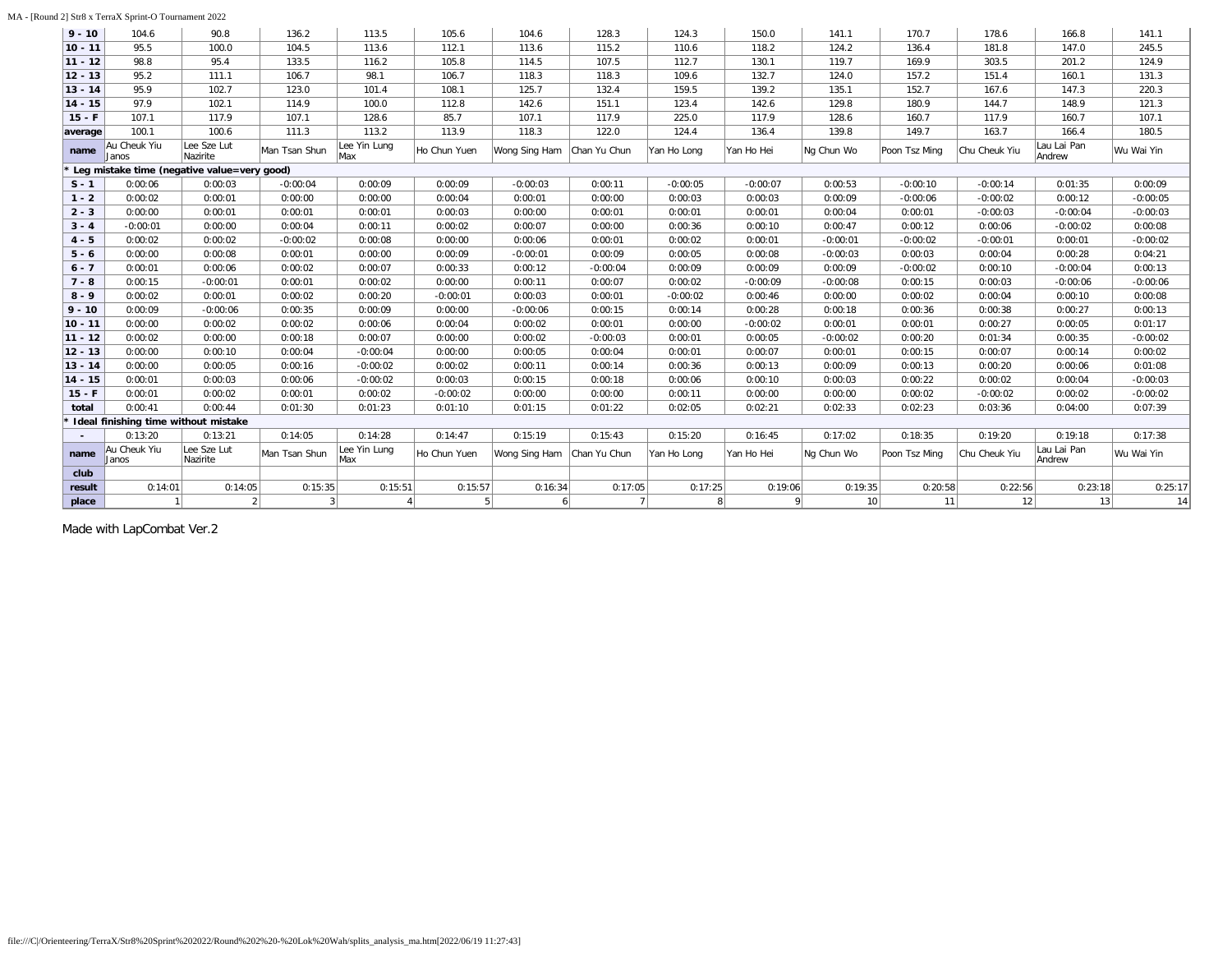|                        |                                        |                                                             |                                                                           |                                       |                           |                         | wayiniking learnes and learnes and plan the four learner particles are plan the state of the state of the state of Den fact it learnes to Dan factor particles the state of the state of the state of the state of the state   |                          |                                          |                        |                      |                           |                        |                                                    |                                                                                    |                           |                                                 |                                                |                                    |                                         |                                  |                    |                          |                             |                                                                                                                          |                            |                                        |                       | Liang Chi Hang Lai Chun Yip Chan Ping Kin Li Ka Hon                                                             |                             |                                                     |         | Ambrose Lam Chiu Luon Kwan |      |
|------------------------|----------------------------------------|-------------------------------------------------------------|---------------------------------------------------------------------------|---------------------------------------|---------------------------|-------------------------|--------------------------------------------------------------------------------------------------------------------------------------------------------------------------------------------------------------------------------|--------------------------|------------------------------------------|------------------------|----------------------|---------------------------|------------------------|----------------------------------------------------|------------------------------------------------------------------------------------|---------------------------|-------------------------------------------------|------------------------------------------------|------------------------------------|-----------------------------------------|----------------------------------|--------------------|--------------------------|-----------------------------|--------------------------------------------------------------------------------------------------------------------------|----------------------------|----------------------------------------|-----------------------|-----------------------------------------------------------------------------------------------------------------|-----------------------------|-----------------------------------------------------|---------|----------------------------|------|
|                        |                                        | 0:14:05                                                     |                                                                           | 0:15:35                               |                           |                         |                                                                                                                                                                                                                                | $0.16 - 24$              |                                          |                        |                      | 0:18:23                   | 0:18:41                | 0:18:54                                            | 0:19:06                                                                            | 0.19.24                   | 0.19.24                                         | 0:19:35<br>0:20:48                             | 0.20:58                            |                                         |                                  | 0:23:31            | 0:24:40                  | 0:25:17                     | 0.25:50                                                                                                                  | 0.26:47                    | 0.27:00                                |                       | 0:28:2                                                                                                          |                             |                                                     |         |                            |      |
| place                  |                                        |                                                             |                                                                           |                                       |                           |                         |                                                                                                                                                                                                                                |                          |                                          |                        |                      |                           |                        |                                                    |                                                                                    |                           |                                                 |                                                |                                    |                                         |                                  |                    |                          |                             |                                                                                                                          |                            |                                        |                       |                                                                                                                 |                             |                                                     |         |                            |      |
|                        | $S - 1$ 0.01:14 5                      |                                                             |                                                                           |                                       |                           |                         | 0.01:12 3 0.01:16 7 0.01:09 1 0.01:24 10 0.01:25 12 0.01:11 2 0.01:37 19 0.01:16 7                                                                                                                                             |                          |                                          | $0.01:32$ 18 $0.01:14$ | $0.01:28$ 16         |                           | 0.01:13 4 0.01:30 17   | $0:01:24$ 10                                       | $0.01:20$ $9$ $0.01:39$ 21                                                         |                           |                                                 | 0.01:25 12 0.02:21 29 0.01:37 19               |                                    |                                         |                                  |                    |                          |                             | 0.01:27 14 0.01:27 14 0.03:15 34 0.01:51 24 0.01:50 23 0.01:41 22 0.02:41 31 0.02:17 28 0.02:55 33 0.02:13 27 0.01:59 26 |                            |                                        |                       |                                                                                                                 |                             | $0:01:52$ 25 $0:02:26$ 30                           | 0:02:49 |                            |      |
|                        | 0.00-39                                |                                                             |                                                                           |                                       |                           |                         | 0.00.38 1 0.00.48 16 0.00.39 2 0.00.40 4 0.00.45 10 0.00.49 19 0.00.43 5 0.00.44 7                                                                                                                                             |                          | $0.00 - 44$ 7                            | $0.00:46$ 12           | 0.00:46 12           |                           | $0.0043$ 5 $0.0052$ 23 | $0.00 - 44$                                        | 0-00-50 21                                                                         |                           | 0.0054 25 0.0048 16 0.0057 27 0.0050 21         |                                                |                                    |                                         | 0:00:46 12 0:00:52 23 0:01:06 31 |                    |                          |                             | 0:01:07 32 0:00:49 19 0:00:45 10 0:00:48 16 0:00:54 25                                                                   |                            |                                        | lor lan-mo ler lon-mo | $0.01 - 0.01 - 29$                                                                                              | 0-01-01 28                  |                                                     |         |                            |      |
|                        |                                        |                                                             |                                                                           |                                       |                           |                         |                                                                                                                                                                                                                                |                          |                                          |                        |                      |                           |                        |                                                    |                                                                                    |                           |                                                 |                                                |                                    |                                         |                                  |                    |                          |                             |                                                                                                                          |                            |                                        |                       |                                                                                                                 |                             |                                                     |         |                            |      |
|                        |                                        |                                                             | 0:00:32                                                                   | 0:00:28                               |                           | 0:00:31                 |                                                                                                                                                                                                                                | $0.00.36$ 13 $0.00.38$   |                                          |                        |                      |                           |                        |                                                    |                                                                                    |                           |                                                 |                                                |                                    |                                         |                                  |                    |                          |                             |                                                                                                                          |                            |                                        |                       |                                                                                                                 |                             |                                                     |         |                            |      |
|                        |                                        | $0.00, 0.0$ 12                                              | $0.00-37$                                                                 |                                       | $0.00.22$ $1$ $0.00.20$ C | 0.00.40 14              | 0.00.30                                                                                                                                                                                                                        | $0.00.101 - 9$           | 0.00-01 201                              |                        |                      |                           |                        |                                                    |                                                                                    |                           | AMAGE NU                                        | 0.00.49<br>0.00-84                             | 0.00-02 21                         | $0.00.57$ $24$                          |                                  |                    |                          |                             |                                                                                                                          |                            |                                        |                       | $0.00.021 - 2$                                                                                                  | 0.00.49                     |                                                     |         |                            |      |
|                        |                                        | 0.01:44<br>0.00:56                                          | $0.02:07$ 12 0:01:46                                                      | 0:01:00                               | 400154                    | 0-02-22                 | $0.02 - 38$ 28                                                                                                                                                                                                                 |                          |                                          |                        |                      |                           |                        |                                                    |                                                                                    |                           |                                                 | $0.02 - 15$<br>0.02-36                         | 0:02:16                            | $0.02 - 34$<br>0:01:27                  |                                  |                    | 0.02-21                  |                             |                                                                                                                          |                            |                                        |                       |                                                                                                                 |                             |                                                     |         |                            |      |
|                        | 0.00:18                                | $0.00:17$ 1                                                 | $0.00:18$ 4                                                               | $0:00:19$ 6                           |                           |                         |                                                                                                                                                                                                                                |                          |                                          |                        |                      |                           |                        |                                                    |                                                                                    |                           |                                                 | 0.01:43                                        | $0.00:25$ 18                       |                                         |                                  |                    |                          |                             |                                                                                                                          |                            |                                        |                       |                                                                                                                 |                             |                                                     |         |                            |      |
|                        |                                        | 0.01:32                                                     | 0.01:34                                                                   | 0:02:18                               |                           |                         | 0.01:37<br>0.01:58                                                                                                                                                                                                             |                          |                                          |                        |                      |                           |                        |                                                    |                                                                                    |                           |                                                 | $0.02 - 44$                                    | 0:02:53                            | $0.03 - 0.1$                            |                                  | 0:02:46            |                          |                             |                                                                                                                          |                            |                                        |                       |                                                                                                                 |                             |                                                     |         |                            |      |
|                        |                                        |                                                             | 0.01:06                                                                   |                                       |                           |                         |                                                                                                                                                                                                                                |                          |                                          |                        |                      |                           |                        |                                                    |                                                                                    |                           |                                                 |                                                |                                    |                                         |                                  |                    |                          |                             |                                                                                                                          |                            |                                        |                       |                                                                                                                 |                             |                                                     |         |                            |      |
|                        |                                        |                                                             |                                                                           |                                       |                           |                         |                                                                                                                                                                                                                                |                          |                                          |                        |                      |                           |                        |                                                    |                                                                                    |                           |                                                 |                                                |                                    |                                         |                                  |                    |                          |                             |                                                                                                                          |                            |                                        |                       |                                                                                                                 |                             |                                                     |         |                            |      |
|                        |                                        |                                                             |                                                                           |                                       |                           |                         |                                                                                                                                                                                                                                |                          |                                          |                        |                      |                           |                        |                                                    |                                                                                    |                           |                                                 |                                                |                                    |                                         |                                  |                    |                          |                             |                                                                                                                          |                            |                                        |                       |                                                                                                                 |                             |                                                     |         | postal 33 pozz             |      |
|                        |                                        |                                                             |                                                                           |                                       |                           |                         | are are and a complexely complexed and result every and a could examplexely could examplexely complexely complexely and a complexely complexely complexely complexely complexely complexely complexely complexely complexely   |                          |                                          |                        |                      |                           |                        |                                                    |                                                                                    |                           |                                                 |                                                |                                    |                                         |                                  |                    |                          |                             |                                                                                                                          |                            |                                        |                       |                                                                                                                 |                             |                                                     |         |                            |      |
|                        |                                        |                                                             |                                                                           |                                       |                           |                         | nume_hunce hunce become become the state of the state of the state of the state of the state of the state of the state of the state of the state of the state of the state of the state of the state of the state of the state |                          |                                          |                        |                      |                           |                        |                                                    |                                                                                    |                           |                                                 |                                                |                                    |                                         |                                  |                    |                          |                             |                                                                                                                          |                            |                                        |                       |                                                                                                                 |                             |                                                     |         | Ambrose Lam Chiu Luen Kwar |      |
|                        | Elapse time                            |                                                             |                                                                           |                                       |                           |                         |                                                                                                                                                                                                                                |                          |                                          |                        |                      |                           |                        |                                                    |                                                                                    |                           |                                                 |                                                |                                    |                                         |                                  |                    |                          |                             |                                                                                                                          |                            |                                        |                       |                                                                                                                 |                             |                                                     |         |                            |      |
|                        |                                        |                                                             |                                                                           |                                       |                           |                         | -1 0-01:14 5 0-01:12 3 0-01:16 7 0:01:09 1 0:01:24 10 0:01:25 12 0:01:11 2 0:01:37 19 0:01:16 7 0:01:22 18 0:01:14 5 0:01:28 16 0:01:13 4 0:01:30 17 0:01:24 10 0:01:20 9 0:01:39 21                                           |                          |                                          |                        |                      |                           |                        |                                                    |                                                                                    |                           |                                                 | 0.01:25 12 0.02:21 29 0.01:37 19               |                                    |                                         |                                  |                    |                          |                             | 0.01:27 14 0.01:27 14 0.03:15 34 0.01:51 24 0.01:50 23 0.01:41 22 0.02:41 31 0.02:17 28 0.02:55 33 0.02:13 27 0.01:59 26 |                            |                                        |                       |                                                                                                                 |                             | 0:01:52 25 0:02:26 30                               |         |                            |      |
|                        |                                        | 0.02:04                                                     | 0.02:20                                                                   | 0.02:01                               | $0.02:19$ 8 $0.02:27$     |                         | 0:02:17                                                                                                                                                                                                                        |                          |                                          |                        |                      |                           |                        |                                                    |                                                                                    |                           |                                                 |                                                |                                    |                                         |                                  |                    |                          |                             |                                                                                                                          |                            |                                        |                       |                                                                                                                 |                             |                                                     |         |                            |      |
|                        | $0.02 - 49$                            | $0.02 - 49$ 1                                               | 0.03-12 4 0.02-52                                                         |                                       |                           | $0-0.5-1.8$             |                                                                                                                                                                                                                                |                          |                                          |                        |                      |                           |                        |                                                    |                                                                                    |                           |                                                 |                                                |                                    |                                         |                                  |                    |                          |                             |                                                                                                                          |                            |                                        |                       |                                                                                                                 |                             |                                                     |         |                            |      |
|                        |                                        |                                                             |                                                                           |                                       |                           | $0.03 - 49$             |                                                                                                                                                                                                                                |                          |                                          |                        |                      |                           |                        |                                                    |                                                                                    |                           |                                                 |                                                |                                    |                                         |                                  |                    |                          |                             |                                                                                                                          |                            |                                        |                       |                                                                                                                 |                             |                                                     |         |                            |      |
|                        |                                        |                                                             |                                                                           |                                       |                           |                         |                                                                                                                                                                                                                                |                          |                                          |                        |                      |                           |                        |                                                    |                                                                                    |                           |                                                 |                                                |                                    |                                         |                                  |                    |                          |                             |                                                                                                                          |                            |                                        |                       |                                                                                                                 |                             |                                                     |         |                            |      |
|                        |                                        | 0.06:43                                                     |                                                                           |                                       |                           |                         |                                                                                                                                                                                                                                |                          |                                          |                        |                      |                           |                        |                                                    |                                                                                    |                           |                                                 |                                                |                                    |                                         |                                  |                    |                          |                             |                                                                                                                          |                            |                                        |                       |                                                                                                                 |                             |                                                     |         |                            |      |
|                        |                                        |                                                             | $0.09 - 21$                                                               | 0-09-20                               |                           |                         |                                                                                                                                                                                                                                |                          |                                          |                        |                      |                           |                        |                                                    |                                                                                    |                           |                                                 |                                                | $0.12 - 28$ 19                     |                                         |                                  |                    |                          |                             |                                                                                                                          |                            |                                        |                       | $0-14-52$                                                                                                       |                             |                                                     |         |                            |      |
|                        |                                        |                                                             |                                                                           |                                       |                           |                         |                                                                                                                                                                                                                                |                          |                                          |                        |                      |                           |                        |                                                    |                                                                                    |                           |                                                 |                                                |                                    |                                         |                                  |                    |                          |                             |                                                                                                                          |                            |                                        |                       |                                                                                                                 |                             |                                                     |         |                            |      |
|                        |                                        |                                                             | $0.12 - 58$                                                               |                                       |                           | $0-13-361$              |                                                                                                                                                                                                                                |                          |                                          |                        |                      |                           |                        |                                                    |                                                                                    |                           |                                                 |                                                |                                    |                                         |                                  |                    |                          |                             |                                                                                                                          |                            |                                        |                       |                                                                                                                 |                             |                                                     |         |                            |      |
|                        |                                        |                                                             |                                                                           |                                       |                           |                         |                                                                                                                                                                                                                                |                          |                                          |                        |                      |                           |                        |                                                    |                                                                                    |                           |                                                 |                                                |                                    |                                         |                                  |                    |                          |                             |                                                                                                                          |                            |                                        |                       |                                                                                                                 |                             |                                                     |         |                            |      |
|                        |                                        | $0.13 - 54$                                                 |                                                                           |                                       |                           |                         |                                                                                                                                                                                                                                |                          |                                          |                        |                      |                           |                        |                                                    |                                                                                    |                           |                                                 |                                                |                                    |                                         |                                  |                    |                          |                             |                                                                                                                          |                            |                                        |                       |                                                                                                                 |                             |                                                     |         |                            |      |
|                        |                                        | name Au Cheuk Ylu Lee Sze Lut                               |                                                                           |                                       |                           |                         |                                                                                                                                                                                                                                |                          |                                          |                        |                      |                           |                        |                                                    |                                                                                    |                           |                                                 |                                                |                                    |                                         |                                  |                    |                          |                             |                                                                                                                          |                            |                                        |                       |                                                                                                                 |                             | Liang Chi Hang Lai Chun Yip Chan Ping Kin Li Ka Hon |         |                            |      |
|                        |                                        |                                                             |                                                                           |                                       |                           |                         |                                                                                                                                                                                                                                |                          |                                          |                        |                      |                           |                        |                                                    |                                                                                    |                           |                                                 |                                                |                                    |                                         |                                  |                    |                          |                             |                                                                                                                          |                            |                                        |                       |                                                                                                                 |                             |                                                     |         |                            |      |
|                        | * Cruising speed index<br>07.0         |                                                             |                                                                           |                                       |                           |                         | 98.7   102.6   102.9   109.4   109.8   11.10   115.6   115.3   11.31   110.2   105.5   118.9   124.3   123.0   123.0   123.1   123.1   142.3   142.4   15.5   13.5   13.1   10.1   10.2.4   16.2.4   16.2.4   16.2.4   16.2.4  |                          |                                          |                        |                      |                           |                        |                                                    |                                                                                    |                           |                                                 |                                                |                                    |                                         |                                  |                    |                          |                             |                                                                                                                          |                            |                                        |                       |                                                                                                                 |                             | 194.8                                               |         |                            |      |
|                        | Mistake ratio<br>5.5                   | 5.0                                                         |                                                                           | 8.2 10.9                              | $88 - 1$                  |                         | $22 \t 119$<br>9.0                                                                                                                                                                                                             | 6.1                      | 9.0                                      |                        | 12.5 16.3            | 22.8                      |                        |                                                    | 14.0 11.5 13.1 12.3 14.2                                                           |                           |                                                 | 13.4 15.6                                      |                                    |                                         |                                  |                    |                          |                             | 126   172   181   106   260   307   285   208                                                                            |                            |                                        | 14.2 13.2             | 23.8                                                                                                            | 28.5                        | 20.7                                                | 23.7    | 50.1                       | 12.9 |
|                        |                                        | name Au Cheuk Yiu Lee Sze Lut                               |                                                                           |                                       |                           |                         | Wong Wai Ngai Man Tsan Shun Lung Ho Chun Yuen Chan Tsz Chung Wong Isaac                                                                                                                                                        |                          | Wong Sing Ham Chan Yu Chun   Yan Ho Long |                        | Young Kwak<br>Koung  |                           |                        | Chan Fuk Lai Leung Siu Ho Dhan Kai Wing Yan Ho Hei |                                                                                    |                           | Cheung Kwok Yan Chi Hang Ng Chun Wo Sy Huan Kun |                                                | Poon Tsz Ming Chu Chouk Ylu Androw |                                         |                                  |                    |                          |                             | Fu Man Fai Loe Chung Wah Wu Wai Yin Loe Hok Wun Chu Ka Chung                                                             |                            | Chan Kwok Wai Tang Yuk<br>Aaron Cheong |                       |                                                                                                                 | Liang Chi Hang Lai Chun Yip | Chan Ping Kin Li Ka Hon                             |         | mbrose Lam Chiu Luen Kwa   |      |
|                        |                                        |                                                             |                                                                           |                                       |                           |                         |                                                                                                                                                                                                                                |                          |                                          |                        |                      |                           |                        |                                                    |                                                                                    |                           |                                                 |                                                |                                    |                                         |                                  |                    |                          |                             |                                                                                                                          |                            |                                        |                       |                                                                                                                 |                             |                                                     |         |                            |      |
|                        |                                        |                                                             |                                                                           |                                       |                           |                         |                                                                                                                                                                                                                                |                          |                                          |                        |                      |                           |                        |                                                    |                                                                                    |                           |                                                 |                                                |                                    |                                         |                                  |                    |                          |                             |                                                                                                                          |                            |                                        |                       |                                                                                                                 |                             |                                                     |         |                            |      |
|                        |                                        | 101.9                                                       | Leg speed index evaluated from best 3 laps (100-average of best)<br>107.5 | 97.6                                  | 118.9                     | 120.3                   | 100.5<br>137.3                                                                                                                                                                                                                 | 107.5                    | 130.2                                    |                        |                      |                           | 127.4                  | 118.9                                              |                                                                                    | 140.1                     | 120.3                                           | 199.5<br>137.3                                 | 123.1                              | 123.1                                   | 275.9                            | 157.1              | 155.7                    | 142.9                       | 227.8                                                                                                                    | 193.9                      | 247.6                                  | 188.2                 | 168.4                                                                                                           | 158.5                       |                                                     |         |                            |      |
|                        |                                        | 98.3<br>105.0                                               | 124 1<br>120.0                                                            | 100.9<br>97.5                         | 103.4<br>112.5            | 116.4<br>127.5          | 126.7<br>1112<br>127.5<br>112.5                                                                                                                                                                                                | 1138<br>112.5            | 1138<br>120.0                            | 105.0                  | 1275                 | 105.0                     | 120.0                  | 120.0                                              | 1275                                                                               | 120.0                     | 124.1<br>135.0                                  | 147.4<br>129.3<br>150.0<br>142.5               | 119.0<br>142.5                     | 1345<br>120.0                           | 120.7<br>112.5                   | 1233<br>150.0      | 126.7<br>127.5           | 116.4<br>105.0              | 1241<br>142.5                                                                                                            | 1397<br>127.5              | 178.4<br>172.5                         | 165.5<br>187.5        | 150.0                                                                                                           | 127.5                       |                                                     |         |                            |      |
|                        | $2 - 3$ $97.5$<br>92.8                 |                                                             |                                                                           | 110.1                                 | 127.3                     | 1101                    | 123.0<br>116.5                                                                                                                                                                                                                 | 125.2                    | 112.2                                    |                        |                      |                           |                        |                                                    | 142.4                                                                              | 1511                      | 263.3                                           | 224.5<br>146.8                                 | 161.9                              | 153.2                                   | 136.0                            | 153.2              | 136.0                    | 146.8                       | 174.8                                                                                                                    | 2137                       | 1619                                   | 166.2                 |                                                                                                                 |                             |                                                     |         |                            |      |
|                        | 102.3                                  | 102.3                                                       | 109.1                                                                     | 95.5                                  | 133.0                     | 105.7                   | 170.5<br>122.7                                                                                                                                                                                                                 | 129.5                    |                                          |                        |                      |                           |                        | 115.9                                              |                                                                                    | 126.1                     | 126.1                                           | 119.3<br>143.2                                 | 129.5                              | 136.4                                   | 143.2                            | 153.4              | 306.8                    | 122.7                       | 136.4                                                                                                                    | 167.0                      | 167.0                                  | 190.9                 |                                                                                                                 |                             |                                                     |         |                            |      |
|                        | 103.8<br>05.7                          | 126.9<br>102.6                                              | 106.7<br>125.3                                                            | 106.7<br>104.6                        | 112.5<br>112.5            | 141.3<br>140.1          | 115.4<br>155.0<br>101.6                                                                                                                                                                                                        | 115.4<br>123.4           |                                          |                        |                      |                           |                        |                                                    | 1322                                                                               | 115.4<br>1283             | 170.2<br>120.4                                  | 124.0<br>126.9<br>133.2<br>153.9               | 152.9<br>134.2                     | 164.4<br>1520                           | 230.8<br>137.2                   | 190.4<br>1510      | 799.0<br>139.1           | 1431                        | 141.3<br>361.2                                                                                                           | 2211                       | 170.2<br>10055                         | 236.5<br>238.8        | 152.9                                                                                                           |                             |                                                     |         |                            |      |
|                        | 124.1                                  | 96.6                                                        | 105.2                                                                     | 103.4                                 | 110.3                     | 108.6                   | 101.7<br>112.1                                                                                                                                                                                                                 | 132.8                    |                                          |                        |                      |                           |                        |                                                    |                                                                                    | 124.1                     | 125.9                                           | 113.8<br>115.5                                 | 165.5                              | 150.0                                   | 132.8                            | 163.8              | 148.3                    | 122.4                       | 122.4                                                                                                                    | 196.6                      | 155.2                                  | 155.2                 |                                                                                                                 |                             |                                                     |         |                            |      |
|                        | 105.9<br>112.4                         | 100.0<br>975                                                | 105.9<br>99.6                                                             | 111.8<br>146.3                        | 223.5<br>1219             | 1000<br>113.4           | 135.3<br>1118<br>102.8                                                                                                                                                                                                         | 129.4<br>112.4           |                                          |                        |                      |                           |                        |                                                    |                                                                                    |                           | 211.8<br>137.8                                  | 123.5<br>605.9<br>1516<br>173.9                | 1471<br>183.4                      | 164.7<br>1010                           | 200.0                            | 258.8<br>176.0     | 123.5<br>1940            | 176.5<br>151 6              | 158.8                                                                                                                    | 276.5<br>208.8             | 235.3<br>1940                          | 10.6<br>242.8         |                                                                                                                 |                             |                                                     |         |                            |      |
| 10.11                  | $-990$                                 | 103.7                                                       | 103.7                                                                     | 108.4                                 | 1178                      | 116.2                   | 131.9                                                                                                                                                                                                                          | 1178                     |                                          |                        |                      |                           |                        |                                                    |                                                                                    | 1366                      | 1272                                            | 128.8<br>146.1                                 | 1414                               | 188.5                                   | 152.4                            | 169.6              | 142.9                    | 2545                        | 160.2                                                                                                                    | 2702                       | 179.1                                  | 194 8                 |                                                                                                                 |                             |                                                     |         |                            |      |
| $11 - 12$              | 101.8<br>99.5                          | 98.2<br>116.1                                               | 1446<br>105.5                                                             | 1375<br>111.6                         | 119.6<br>102.5            | 108.9<br>111.6          | 108.9<br>110.7<br>119.1<br>108.5                                                                                                                                                                                               | 1179<br>123.6            | 123.6                                    |                        |                      |                           |                        | 132.1<br>129.6                                     | 1330<br>138.7                                                                      | 130.4<br>123.6            | 141.1<br>122.1                                  | 123.2<br>130 3<br>129.6<br>1477                | 175.0<br>164.3                     | 3125<br>158.3                           | 207.1<br>167.3                   | 155.4<br>156.8     | 126.8<br>131.2           | 128.6<br>137.2              | 22322<br>123.6                                                                                                           | 1375<br>125.1              | 205.4<br>165.8                         | 175.0<br>194.5        | 205A<br>238.2                                                                                                   |                             |                                                     |         |                            |      |
| $12 - 13$<br>$13 - 14$ | 97.3                                   | 104.1                                                       | 100.0                                                                     | 124.7                                 | 102.7                     | 109.6                   | 104.1<br>128.8                                                                                                                                                                                                                 | 127.4                    | 134.2                                    |                        |                      |                           | 121.9                  |                                                    |                                                                                    | 200.0                     | 164.4                                           | 137.0<br>147.9                                 | 154.8                              | 169.9                                   | 149.3                            | 246.6              | 154.8                    | 223.3                       | 141.1                                                                                                                    | 252.1                      | 279.5                                  | 235.6                 | 238.4                                                                                                           | 537.0                       |                                                     |         |                            |      |
| $14 - 15$              | 103.0                                  | 107.5                                                       | 103.0                                                                     | 120.9                                 | 105.2                     |                         | 107.5<br>132.1                                                                                                                                                                                                                 | 150.0                    |                                          |                        |                      | 1179                      | 129.9                  | 132.1                                              | 150.0                                                                              | 143.3                     | 138.8                                           | 136.6<br>109.7                                 | 190.3                              | 152.2                                   | 156.7                            | 179.1              | 150.0                    | 127.6                       | 156.7                                                                                                                    | 181.3                      | 230.6                                  | 199.3                 | 364.9                                                                                                           |                             |                                                     |         |                            |      |
| $15 - F$<br>average    | 107.1<br>103.0                         | 117.9<br>103.5                                              | 117.9<br>111.2                                                            | 107.1<br>114.5                        | 128.6<br>116.4            | 85.7<br>117.2           | 128.6<br>182.1<br>117.9<br>120.5                                                                                                                                                                                               | 107.1<br>121.7           | 117.9<br>125.5                           | 225.0<br>128.0         | 139.3<br>128.4       | 135.1                     | 139.3<br>137.3         | 128.6<br>138.9                                     | 117.9<br>140.3                                                                     | 117.9<br>142.5            | 117.9<br>142.5                                  | 128.6<br>128.6<br>143.9<br>152.8               | 160.7<br>154.0                     | 117.9<br>168.5                          | 160.7<br>171.2                   | 150.0<br>172.8     | 150.0<br>181.2           | 107.1<br>185.8              | 128.6<br>189.8                                                                                                           | 150.0<br>196.8             | 192.9<br>198.4                         | 160.7<br>203.0        | 482.1<br>208.2                                                                                                  | 278.6<br>224.0              | 239.0                                               |         |                            |      |
|                        | name Au Cheuk Yiu                      | Lee Sze Lut                                                 |                                                                           | Wong Wai Ngai Man Tsan Shun           |                           |                         | Lee Yin Lung   Ho Chun Yuen   Chan Tsz Chung   Wong Isaac                                                                                                                                                                      |                          | Wong Sing Ham Chan Yu Chun Yan Ho Long   |                        | Yeung Kwak           | Chan Fuk Lai              | Leung Siu Ho           | Chan Kai Wing   Yan Ho Hei                         |                                                                                    | Cheung Kwok<br>Funa Edwin | Yan Chi Hang Ng Chun Wo Sy Huan Kun             |                                                |                                    | Poon Tsz Ming Chu Chouk Yiu Lau Lai Pan |                                  | Fu Man Fai         |                          | Lee Chung Wah Wu Wai Yin    | Lee Hok Wun Chu Ka Chung                                                                                                 |                            | han Kwok Wai                           |                       |                                                                                                                 | Liang Chi Hang Lai Chun Yip | Chan Ping Kin                                       |         |                            |      |
|                        |                                        | * Leg mistake time (negative value=very good                |                                                                           |                                       |                           |                         |                                                                                                                                                                                                                                |                          |                                          |                        |                      |                           |                        |                                                    |                                                                                    |                           |                                                 |                                                |                                    |                                         |                                  |                    |                          |                             |                                                                                                                          |                            |                                        |                       |                                                                                                                 |                             |                                                     |         |                            |      |
|                        | $8.1 - 0.0005$                         | 0:00:02                                                     |                                                                           | $-0.00 - 0.4$                         | 0.00.08                   |                         | $0.00 - 19$                                                                                                                                                                                                                    | 0.00-01                  | 0:00:01                                  |                        |                      |                           |                        |                                                    | 0.00.02                                                                            |                           |                                                 |                                                |                                    | $-0.00:14$                              | 0.01-34                          | 0.00.01            | 0.00:14                  | $0.00 - 08$                 |                                                                                                                          |                            | 0:00.53                                | 0:00:06               | 0.00.04                                                                                                         |                             | $-0.0004$                                           |         |                            |      |
|                        |                                        | 0:00:00<br>0:00.01                                          | 0:00:08                                                                   | 0.00.01<br>0.00.01                    | $-0.00.01$<br>0.00.01     |                         | 0.00.08<br>0.00:00<br>0.00.03<br>0.00:00                                                                                                                                                                                       |                          |                                          |                        |                      |                           |                        | $-0.00.04$                                         |                                                                                    |                           | 0.00:00<br>0.00:02                              | 0:00:08<br>0:00:01<br>0:00:03<br>0:00:01       | $-0.00:07$<br>0:00:01              | $-0:00:03$<br>$-0.00:03$                | 0.00:11<br>$-0.00:04$            | 0.00.07<br>0.00.01 | $-0.00.04$<br>$-0.00.01$ | $-0.00.06$<br>0.0004        | $-0.00.06$<br>0.00:00                                                                                                    | $-0.00.09$<br>$-0.00.05$   | 0:00:02<br>0:00:00                     | $-0.00:06$<br>0:00:01 | 0.00.00<br>0.00:0                                                                                               | $-0:00:02$<br>$-0.00.05$    |                                                     |         |                            |      |
|                        | $3 - 4$ 0.0002                         | 0-00-01                                                     | 0:00:04                                                                   | 0:00:03                               | 0.00.09                   | 0.00.00                 | 0.00.08<br>$0.00 - 03$                                                                                                                                                                                                         | $0.00 - 0.4$             |                                          |                        |                      |                           |                        |                                                    | 00:00:0                                                                            | $0.00 - 11$               | 0.01-05                                         | 0:00:46<br>0:00:07                             | 0:00:11                            | 0:00:05                                 | $-0.00 - 03$                     | 0.00.01            | 0.00.00                  | 0.00.07                     | $0.00 - 17$                                                                                                              | $0.00-24$                  | -0.00.05                               | -0.00:06              | $-0.00-05$                                                                                                      | 0.00.02                     |                                                     |         |                            |      |
|                        | $4 - 5$ 0.00:01<br>$5 - 6$ 0.00:02     | 0:00:01<br>0:00:10                                          | 0:00:02<br>0:00:01                                                        | $-0.00:02$<br>0:00:01                 | 0.00.08<br>0.00.02        | $-0:00:01$<br>$0.00-11$ | 0.00:19<br>0.00.03<br>0.00.02                                                                                                                                                                                                  | 0.00:00                  | 0.00-11                                  |                        |                      | 0:01:44                   | 0:00:02                | 0.00.07                                            | 0.00:10                                                                            | $-0.00.04$                | 0.00:16                                         | 0.00.02<br>0:00:03<br>0.00:01<br>$-0.00.02$    | $-0.00:02$<br>0:00:05              | $-0.00:02$<br>0:00:08                   | 0.00.00<br>0:00:31               | 0.00.01<br>0.00:12 | 0.00:50<br>0.03:50       | $-0.00.03$<br>0.04:23       | 0.00-01<br>0.00:01                                                                                                       | 0.00:02                    | 0.0002<br>$-0.00.01$                   | 0:00:03<br>0:00:20    | $-0.00-03$<br>$-0.00:02$                                                                                        |                             |                                                     |         |                            |      |
|                        | $6 - 7$ $-0.0002$                      | 0:00:04                                                     | 0:00:23                                                                   | 0:00:02                               | 0:00.05                   | $0.00 - 31$             | 0.00:52<br>$-0.00.09$                                                                                                                                                                                                          | 0.00:08                  |                                          |                        |                      |                           |                        | 0.00.08                                            |                                                                                    | 0.00.02                   | 0.0003                                          | 0.00:07<br>0:00:23                             | $-0.00.03$                         | 0.00:10                                 | $-0.00.05$                       | $-0.00.04$         | 0:00:03                  | 0:00:12                     | 0:03:45                                                                                                                  | 0:00.59                    | $0.00 - 18$                            | 0.01:00               | $-0.00.19$                                                                                                      |                             |                                                     |         |                            |      |
| $8 - 9$                | 0:00:15<br>0:00:01                     | $-0.00.01$<br>0.00.00                                       | 0.00.01<br>0.00.01                                                        | 0.00.00<br>0.00.02                    | 0.00:02<br>0.00:20        | 0.00:00<br>$-0.00.02$   | $-0.00.02$<br>0:00:01<br>0:00:05<br>0:00:00                                                                                                                                                                                    | 0:00:10<br>$0 - 00 - 02$ | 0:00:07<br>0:00:00                       | 0.00.02                |                      | 0.00:21                   | 0.00:23                | 0.000                                              | $-0.00.08$<br>$0.00 - 46$                                                          | 0.00.07<br>0.00.02        | 0:00:02<br>0:00:15                              | $-0.00:07$<br>$-0:00:09$<br>0:00:00<br>0.01:21 | 0.00:16<br>0.00.02                 | 0.00:04<br>0.00.04                      | $-0.00.06$<br>0.00:10            | 0.00:05<br>0.00:18 | 0:00:07<br>$-0.00.02$    | $-0.00.05$<br>0:00:08       | $-0.00:10$                                                                                                               | 0:00:20<br>0:00:19         | $-0.00 - 10$<br>$0.00 - 11$            | $-0:00:14$<br>0.00.02 | 0.00.03<br>0:00:25                                                                                              | 0.00.0<br>$0.00 - 00$       |                                                     |         |                            |      |
|                        | $9.10 - 0.0014$                        | $-0.00 - 0.1$                                               | $70 - 00 - 0$                                                             | 0.00-41                               | 0.00:14                   | 0.00-04                 | $0:00-13$<br>$-0.00 - 02$                                                                                                                                                                                                      | $-0.00 - 03$             | 0:00:21                                  |                        |                      | 0.00.04                   |                        |                                                    | $0.00-35$                                                                          | 0-00-45                   | 0:00:14                                         | 0:00:24<br>0.00-40                             | 0.00:43                            | 0.00:47                                 | 0.0035                           | 0.00-19            | 0.00-55                  | $0-00-19$                   | 0:01:03                                                                                                                  | 0:00:44                    | 0.00-20                                | 0.00.59               |                                                                                                                 | 0:02:26                     |                                                     |         |                            |      |
|                        |                                        |                                                             |                                                                           |                                       |                           |                         | $-0.00 - 01$                                                                                                                                                                                                                   | 0-00-01                  | $0.00 - 0.$                              | 0:00:02                |                      | $-0.00 - 0.5$             |                        |                                                    |                                                                                    | 0:00:02                   | 0:00:10                                         | 0:00:09                                        | 0.00.03                            | $0.00-29$                               | 0.00.06                          | 0.00:09            |                          |                             |                                                                                                                          |                            |                                        | $-0.00-03$            | 0.00-24                                                                                                         | 0.00:10                     |                                                     |         |                            |      |
|                        | $11 - 12$ 0:00:02<br>$12 - 13$ 0:00:01 | 0:00:00<br>0:00:12                                          | $0.00 - 24$<br>0.00.02                                                    | 0.00:19<br>0.00.06                    | 0.00.07<br>$70.00 - 0.$   | 0.00:00<br>0.00.01      | 0.00:03<br>$0.00 - 03$<br>$0.00 - 05$                                                                                                                                                                                          | 20:00:0                  | 0:00:05                                  | 0:00:01                | 0.00.08<br>$30-00-0$ | $0.01 - 11$               | $0.00 - 24$<br>0.00.02 | 0.00.04                                            | $0.00 - 10$                                                                        | $0000 - 0.$               | $0-00-01$                                       | $-0.00:02$<br>0.00.04<br>0:00:02<br>$0-0.011$  | 0.00.21<br>0.00:18                 | 0.01:35<br>0.00:11                      | 0.00:36<br>0.00:17               | 0.00.00<br>0.00.01 | $-0.00.06$<br>$-0.00.03$ | 0.00-04                     | 0:00:47<br>$01.00 - 0.$                                                                                                  | $-0.00:14$<br>$-0.00 - 25$ | 0:00:18<br>20:00:05                    | 0.00:10               | 0.00.50                                                                                                         | 0.00-22                     |                                                     |         |                            |      |
|                        | 0:00:00                                | 0:00:04                                                     | 0:00:02                                                                   |                                       |                           |                         |                                                                                                                                                                                                                                |                          |                                          |                        |                      |                           |                        |                                                    |                                                                                    |                           |                                                 | 0:00:08<br>0:00:12                             | 0:00:13                            | $0.00 - 20$                             | 0.00.05                          |                    | $0.00 - 14$              |                             |                                                                                                                          |                            |                                        |                       |                                                                                                                 |                             |                                                     |         |                            |      |
| $15 - F$               | $14 - 15$ 0:00:02<br>0:00:01           | 0:00:04<br>0:00:02                                          | 0:00:00                                                                   | 0.00.08<br>0.00.00                    | 0.00.01<br>0.00.02        | 0.00.04<br>$-0.00.02$   | 0.00.01<br>0.00:09<br>0.00.02<br>0.00:07                                                                                                                                                                                       | 0.00:15<br>0.00:01       | $0-00-19$<br>0:00:00                     | 0:00:07                | 0:00:03              | $-0.00 - 0.5$<br>0:00:01  | 0.00.05<br>0.00.02     | 0.00.03<br>0.00.00                                 | 0.00:12<br>0.00.01                                                                 | 0.00:08<br>0.00:01        | 0.00-07                                         | 0:00:05<br>$-0.00:10$<br>0:00:00<br>0:00:00    | 0:00:24<br>0:00:02                 | 0:00:04<br>$-0.00:02$                   | 0.00.06                          | 0.00:11<br>0.00.00 | 0.00.06<br>0.00.01       | $-0.00.02$<br>0.00.02       | 0.00:08<br>0.00:01                                                                                                       | 0:00:08<br>$-0.00.01$      | 0:00:26<br>0:00:02                     | 0:00:09<br>$-0.00:02$ | 0.01-30<br>0:00:30                                                                                              | 0.00:15<br>0.00:11          | $-0.0002$<br>0.00.09                                |         |                            |      |
|                        |                                        |                                                             |                                                                           |                                       |                           |                         | $0.00:47 \qquad 0:00:42 \qquad 0:01:15 \qquad 0:01:42 \qquad 0:01:24 \qquad 0:01:59 \qquad 0:01:55 \qquad 0:01:28 \qquad 0:01:01$                                                                                              |                          |                                          | 0:00:10                |                      |                           |                        |                                                    | $0.01:33$ $0.02:11$ $0.02:50$ $0.04:11$ $0.02:37$ $0.02:11$ $0.02:30$ $0.02:24$ in |                           | 0.02:45                                         | $0.02:38$ $0.03:14$                            | 0:02:38                            |                                         | 0.00.02                          |                    |                          |                             | 0.03:57 0.04:13 0.02:30 0.06:25 0.07:45 0.07:22 0.05:34 0.03:49 0.03:38 0.06:45 0.08:42 0.06:43 0.08:34                  |                            |                                        |                       |                                                                                                                 |                             |                                                     |         |                            |      |
|                        |                                        | Ideal finishing time without mistake<br>$0.13:14$ $0.13:23$ |                                                                           |                                       |                           |                         |                                                                                                                                                                                                                                |                          |                                          |                        |                      |                           | 0:16:04                | 0:16:43                                            |                                                                                    |                           |                                                 | $0:16:57$ 0:17:34                              |                                    |                                         |                                  |                    |                          |                             |                                                                                                                          |                            |                                        |                       |                                                                                                                 |                             |                                                     |         |                            |      |
|                        |                                        |                                                             |                                                                           | 0:13:53   0:13:53   0:14:27   0:14:48 |                           |                         | $0.14.08$ $0.14.56$ $0.15.33$ $0.15.32$ $0.15.14$ $0.14.39$ $0.14.12$                                                                                                                                                          |                          |                                          |                        |                      |                           |                        |                                                    | 0:16:36 0:17:00 0:16:39                                                            |                           |                                                 |                                                | 0:18:20                            |                                         | 0:18:59 0:19:05 0:21:01          |                    |                          | 0:18:15   0:17:32   0:18:28 |                                                                                                                          |                            |                                        |                       | $\vert$ 0.21:13 $\vert$ 0.23:11 $\vert$ 0.24:00 $\vert$ 0.21:35 $\vert$ 0.21:47 $\vert$ 0.25:49 $\vert$ 0.27:36 |                             |                                                     |         |                            |      |
|                        |                                        |                                                             |                                                                           |                                       |                           |                         | Wong Wal Ngal Man Tsan Shun Lole Yin Lung Ho Chun Yuan Chan Tsz Chung Wong Isaac Wong Sing Ham Chan Yu Chun Yan Ho Long Keung Kwok                                                                                             |                          |                                          |                        |                      | Chen Fuk Lai Leung Siu Ho |                        | Chan Kai Wing<br>Dicky                             |                                                                                    |                           | Cheung Kwok Yan Chi Hang Ng Chun Wo Sy Huan Kun |                                                | Poon Tsz Ming Chu Cheuk Yiu Andrew |                                         |                                  | Fu Man Fai         |                          |                             | Loe Chung Wah Wu Wai Yin Loe Hok Wun Ohu Ka Chung Chan Kwok Wai Tang Yuk                                                 |                            |                                        |                       |                                                                                                                 |                             | Liang Chi Hang Lai Chun Yip Chan Ping Kin Li Ka Hon |         |                            |      |
| result                 | 0:14:01                                | 0:14:05                                                     |                                                                           |                                       |                           |                         |                                                                                                                                                                                                                                |                          |                                          |                        |                      |                           |                        |                                                    |                                                                                    |                           |                                                 |                                                |                                    |                                         |                                  |                    |                          |                             |                                                                                                                          |                            |                                        |                       |                                                                                                                 |                             |                                                     |         |                            |      |

Made with LapCombat Ver.2

file:///C|/Orienteering/TerraX/Str8%20Sprint%202022/Round%202%20-%20Lok%20Wah/splits\_analysis\_ms\_ma.htm[2022/06/19 11:27:45]

MS/MA - [Round 2] Str8 x TerraX Spri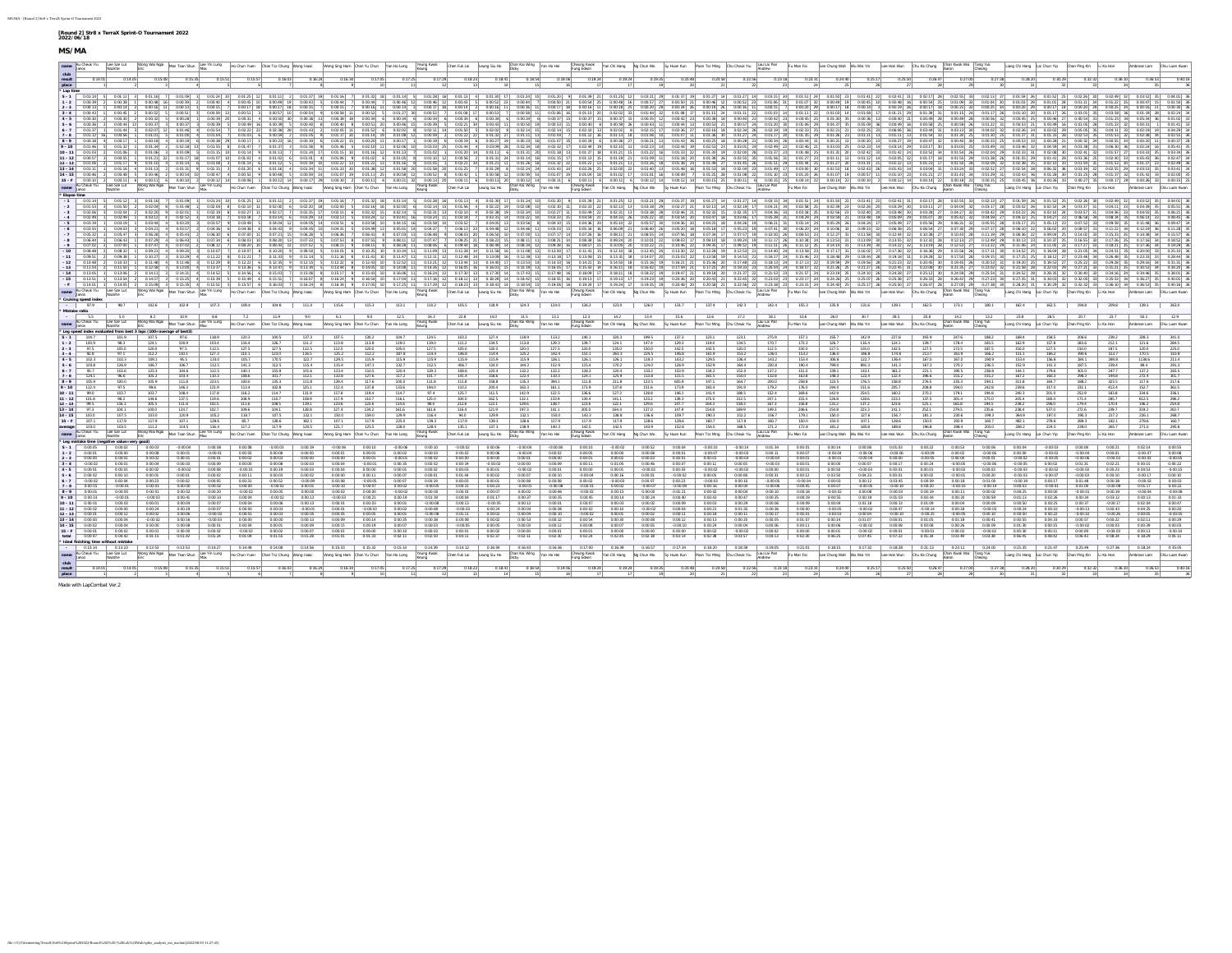### **MB**

Ē.

<span id="page-15-0"></span>

| name                   | Cheung Ho Lam<br>Marcus                                                    | Kwong Tsz Chun                                         | Lo Man Hay               | Chan Long Hei                  | Wong Sze Yeuk            | Lui Bok                   | Leung Ngo Fung           | Tsoi Kin To                    | Chan Pak Hei<br>Ryan            | Chu Cheuk Him                   | Lo Hui Yin               | Xie Linghao<br>Harry                                   | Ng Ching Kiu                   | Aiden Lui                      | Tsang Suen Hoi                 | Kyle Tsang                     |
|------------------------|----------------------------------------------------------------------------|--------------------------------------------------------|--------------------------|--------------------------------|--------------------------|---------------------------|--------------------------|--------------------------------|---------------------------------|---------------------------------|--------------------------|--------------------------------------------------------|--------------------------------|--------------------------------|--------------------------------|--------------------------------|
| club                   |                                                                            |                                                        |                          |                                |                          |                           |                          |                                |                                 |                                 |                          |                                                        |                                |                                |                                |                                |
| result                 | 0:12:58                                                                    | 0:14:53                                                | 0:17:22                  | 0:18:04                        | 0:19:48                  | 0:20:04                   | 0:21:52                  | 0:22:23                        | 0:24:22                         | 0:26:17                         | 0:26:24                  | 0:26:32                                                | 0:27:02                        | 0:28:25                        | 0:31:26                        | 0:33:21                        |
| place                  |                                                                            | $\mathcal{P}$                                          |                          | $\mathbf{A}$                   |                          |                           |                          | 8                              | $\mathbf{Q}$                    | 10                              | 11                       | 12                                                     | 13                             | 14                             | 15                             | 16                             |
| Lap time               |                                                                            |                                                        |                          |                                |                          |                           |                          |                                |                                 |                                 |                          |                                                        |                                |                                |                                |                                |
| $S - 1$<br>$1 - 2$     | 0:01:34<br>2 <br>0:00:43<br>2                                              | 0:01:24<br>$\vert$ 1<br>0:00:42<br>$\overline{1}$      | 0:01:41<br>0:01:02<br>13 | 0:01:40<br>-5<br>0:00:48<br>-3 | 0:01:48<br>0:00:56<br>10 | 0:01:37<br>0:00:48<br>3   | 0:02:30<br>12<br>0:00:53 | 0:01:53<br>9<br>0:00:53<br>-71 | 0:01:34<br>0:00:49              | 0:01:59<br>10<br>0:01:00<br>12  | 0:01:49<br>0:00:54<br>-9 | 0:02:47<br>14<br>0:01:14<br>15                         | 0:02:13<br>11<br>0:00:50<br>-6 | 0:03:28<br>16<br>0:01:05<br>14 | 0:02:40<br>13<br>0:01:29<br>16 | 0:03:07<br>15<br>0:00:56<br>10 |
| $2 - 3$                | 0:00:15<br>2                                                               | 0:00:14<br>1                                           | 0:00:16                  | 0:00:18<br>7                   | 0:00:23<br>16            | 0:00:16<br>$\overline{4}$ | 0:00:17                  | 0:00:18<br><b>71</b>           | 0:00:20<br>12                   | 0:00:20<br>12                   | 0:00:18                  | 0:00:19<br>11                                          | 0:00:22<br>15                  | 0:00:18<br>7                   | 0:00:15<br>$\overline{2}$      | 14<br>0:00:21                  |
| $3 - 4$                | 0:00:46<br>1 <sup>1</sup>                                                  | $\left  \right $<br>0:00:58                            | 0:01:12                  | 0:01:13<br>8                   | 0:01:11                  | 0:01:05                   | 0:01:16<br>10            | -91<br>0:01:15                 | 0:01:03                         | 0:01:17<br>11                   | 0:01:40<br>14            | 13<br>0:01:25                                          | 0:01:05                        | 0:01:52<br>15                  | 0:01:23<br>12                  | 0:03:01<br>16                  |
| $4 - 5$                | 0:00:33<br>2                                                               | 0:00:31<br>$\vert$ 1                                   | 0:00:41                  | 0:00:35                        | 0:00:41                  | 0:00:42                   | 0:03:07<br>15            | 0:00:40<br>- 5                 | 0:07:08<br>16                   | 0:00:45<br>12                   | 0:00:42                  | 0:00:52<br>14                                          | 0:00:42                        | 0:00:42<br>-81                 | 0:00:37                        | 13<br>0:00:48                  |
| $5 - 6$                | 0:00:38                                                                    | 0:01:26<br>8                                           | 0:01:26                  | 0:00:49                        | 0:00:53                  | 0:00:58                   | 0:00:41                  | 0:03:22<br>14                  | 0:01:04                         | 0:02:44<br>11                   | 0:03:16<br>13            | 0:01:16<br>7                                           | 0:05:37<br>16                  | 12<br>0:03:14                  | 0:04:11<br>15                  | 10<br>0:02:10                  |
| $6 - 7$                | 0:01:51                                                                    | 0:02:01<br>3                                           | 0:02:24                  | 0:01:57<br>$\overline{2}$      | 0:02:36                  | 0:02:38<br>8              | 0:02:31                  | 15<br>0:04:32                  | 0:02:13                         | 0:03:29<br>12                   | 0:04:09<br>13            | 0:03:13<br>10                                          | 0:02:45                        | 0:03:27<br>11                  | 0:04:28<br>14                  | 0:05:01<br>16                  |
| $7 - 8$                | 0:01:01<br>$\overline{2}$                                                  | 0:01:00                                                | 0:01:21                  | 0:01:12<br>-5                  | 0:01:23                  | 0:01:59<br>12             | 0:01:48<br>11            | 0:01:10<br>$\overline{4}$      | 0:01:07                         | 0:04:02<br>16                   | 0:01:12                  | 0:01:36<br>10                                          | 0:02:02<br>13                  | 0:02:03<br>15                  | 0:02:02<br>13                  | 0:01:31<br>q                   |
| $8 - 9$                | 0:00:20<br>$\overline{2}$                                                  | $\overline{2}$<br>0:00:20                              | 0:01:17<br>12            | 0:00:37<br>8                   | 0:02:03<br>-14           | 0:00:27                   | 0:00:41                  | 0:00:36<br><b>71</b>           | 0:00:28                         | 0:00:18                         | 0:02:15<br>16            | 0:01:24<br>13                                          | 0:01:00<br>11                  | 15<br>0:02:09                  | 0:00:22                        | ç<br>0:00:41                   |
| $9 - 10$               | 0:01:32                                                                    | 0:02:16<br>$\overline{4}$                              | 0:01:57                  | 0:02:49<br>$\overline{7}$      | 0:02:46                  | 0:04:12<br>13             | 0:02:34                  | 0:02:05<br>3                   | 0:03:35                         | 0:03:56<br>12                   | 0:03:38<br>10            | 15<br>0:05:30                                          | 14<br>0:04:20                  | 0:03:07<br>8                   | 0:06:39<br>16                  | 0:03:48<br>11                  |
| $10 - 11$              | 0:00:48                                                                    | 0:00:56<br>$\vert$ 2                                   | 0:00:56                  | 0:01:36<br>13                  | 0:01:11                  | 0:01:02                   | 0:01:06                  | 0:01:00                        | 0:01:07                         | 0:01:26<br>11                   | 0:01:27<br>12            | 0:01:20<br>10                                          | 0:01:08                        | 0:01:58<br>14                  | 0:02:05<br>15                  | 15<br>0:02:05                  |
| $11 - 12$              | 0:00:50                                                                    | 0:00:58<br>$\overline{2}$                              | 0:01:06                  | 0:01:53<br>14                  | 0:01:18                  | 0:01:47<br>12             | 0:01:27                  | 0:01:36<br>11                  | 0:01:25                         | 0:01:51<br>13                   | 0:01:17                  | 0:01:59<br>15                                          | 0:01:27                        | 0:01:19<br>6                   | 0:01:33<br>10                  | 0:04:11<br>16                  |
| 12 - 13                | 0:01:02<br>$\lceil 3 \rceil$                                               | 0:01:00<br>$\left  \right $                            | 0:00:56                  | 0:01:09<br>-5                  | 0:01:15                  | 0:01:08<br>$\overline{4}$ | 0:01:16                  | 0:01:41<br>12                  | 0:01:09                         | 0:01:44<br>13                   | 0:02:06<br>15            | 0:01:39<br>11                                          | 0:01:30                        | 0:02:03<br>14                  | 0:01:38<br>10                  | 0:03:13<br>16                  |
| $13 - 14$              | 0:00:54<br>$\mathfrak{D}$                                                  | 0:00:57<br>3                                           | 0:00:56                  | 0:01:13                        | 0:01:09                  | 0:01:14                   | 0:01:23<br>10            | 0:01:09<br>$\mathbf{Q}$        | 0:01:08                         | 0:01:14<br>8                    | 0:01:29<br>12            | 12<br>0:01:29                                          | 15<br>0:01:46                  | 0:01:28<br>11                  | 0:01:45<br>14                  | 16<br>0:02:02                  |
| $14 - F$               | 0:00:11                                                                    | 0:00:10                                                | 0:00:11                  | 0:00:15<br>10                  | 0:00:15<br>10            | 0:00:11                   | 0:00:22<br>14            | 0:00:13                        | 0:00:12                         | 0:00:12<br>5                    | 0:00:12                  | 0:00:29<br>16                                          | 0:00:15<br>10                  | 0:00:12<br>5                   | 0:00:19<br>13                  | 15<br>0:00:26                  |
| name                   | Cheung Ho Lam<br>Marcus                                                    | Kwong Tsz Chun                                         | Lo Man Hay               | Chan Long Hei                  | Wong Sze Yeuk            | Lui Bok                   | Leung Ngo Fung           | Tsoi Kin To                    | Chan Pak Hei<br>Ryan            | Chu Cheuk Him                   | Lo Hui Yin               | Xie Linghao<br>Harry                                   | Ng Ching Kiu                   | Aiden Lui                      | Tsang Suen Hoi                 | Kyle Tsang                     |
| Elapse time            |                                                                            |                                                        |                          |                                |                          |                           |                          |                                |                                 |                                 |                          |                                                        |                                |                                |                                |                                |
| $-1$                   | 0:01:34<br>2                                                               | 0:01:24<br>$\overline{1}$                              | 0:01:41<br>6             | 0:01:40<br>-5                  | 0:01:48                  | 0:01:37<br>$\overline{4}$ | 0:02:30<br>12            | 0:01:53<br>-91                 | 0:01:34<br>$\mathcal{P}$        | 0:01:59<br>10                   | 0:01:49                  | 0:02:47<br>14                                          | 0:02:13<br>11                  | 0:03:28<br>16                  | 0:02:40<br>- 13                | 0:03:07<br>15                  |
| $-2$                   | 2 <sup>1</sup><br>0:02:17                                                  | 0:02:06<br>1                                           | 0:02:43                  | 0:02:28<br>-5                  | 0:02:44                  | 0:02:25<br>$\overline{4}$ | 0:03:23<br>12            | -91<br>0:02:46                 | 0:02:23<br>$\mathbf{3}$         | 0:02:59<br>10                   | 0:02:43<br>-6            | 13<br>0:04:01                                          | 0:03:03<br>11                  | 16<br>0:04:33                  | 0:04:09<br>15                  | 0:04:03<br>14                  |
| - 3                    | 0:02:32<br>$\overline{2}$                                                  | 0:02:20<br>1                                           | 0:02:59                  | 0:02:46<br>-5                  | 0:03:07                  | 0:02:41<br>3              | 0:03:40<br>12            | 0:03:04<br>8                   | 0:02:43                         | 0:03:19<br>10                   | 0:03:01                  | 0:04:20<br>13                                          | 0:03:25<br>11                  | 0:04:51<br>16                  | 0:04:24<br>15                  | 0:04:24<br>14                  |
| $-4$                   | 0:03:18<br>2                                                               | 0:03:18<br>-1                                          | 0:04:11                  | 0:03:59                        | 0:04:18                  | 0:03:46                   | 0:04:56<br>-12           | 0:04:19<br>-8                  | 0:03:46                         | 0:04:36<br>10                   | 0:04:41<br>11            | 0:05:45<br>13                                          | 0:04:30                        | 0:06:43<br>15                  | 0:05:47<br>- 14                | 16<br>0:07:25                  |
| - 5                    | 0:03:51<br>$\overline{\mathcal{L}}$                                        | 0:03:49                                                | 0:04:52                  | 0:04:34                        | 0:04:59                  | 0:04:28                   | 0:08:03<br>14            | 0:04:59<br>6                   | 0:10:54<br>16                   | 0:05:21<br>-91                  | 0:05:23<br>10            | 0:06:37<br>12                                          | 0:05:12                        | 0:07:25<br>13                  | 0:06:24<br>-11                 | 15<br>0:08:13                  |
| - 6                    | 0:04:29<br>1                                                               | 0:05:15<br>$\left  \right $                            | 0:06:18                  | 0:05:23<br>3                   | 0:05:52                  | 0:05:26<br>$\overline{4}$ | 0:08:44<br>11            | 0:08:21<br>-91                 | 0:11:58<br>16                   | 0:08:05<br>8                    | 0:08:39<br>10            | 0:07:53<br>7                                           | 15<br>0:10:49                  | 0:10:39<br>14                  | 0:10:35<br>13                  | 0:10:23<br>12                  |
| $-7$<br>- 8            | 0:06:20<br>0:07:21                                                         | 0:07:16<br>$\overline{2}$<br>$\overline{2}$<br>0:08:16 | 0:08:42<br>0:10:03       | 0:07:20<br>0:08:32             | 0:08:28<br>0:09:51       | 0:08:04<br>0:10:03        | 0:11:15<br>0:13:03       | 0:12:53<br>11<br>0:14:03<br>10 | 0:14:11<br>14<br>0:15:18<br>-11 | 0:11:34<br>-91<br>0:15:36<br>12 | 0:12:48<br>10<br>0:14:00 | 0:11:06<br>$\overline{7}$<br>0:12:42<br>$\overline{7}$ | 0:13:34<br>12<br>0:15:36<br>12 | 0:14:06<br>13<br>0:16:09<br>14 | 0:15:03<br>15<br>0:17:05<br>16 | 0:15:24<br>16<br>15<br>0:16:55 |
| $-9$                   | 0:07:41                                                                    | 0:08:36<br>$\overline{2}$                              | 0:11:20                  | 0:09:09<br>3                   | 0:11:54                  | 0:10:30<br>$\overline{4}$ | 0:13:44                  | 0:14:39<br>9                   | 0:15:46<br>10                   | 0:15:54<br>11                   | 0:16:15<br>12            | 0:14:06<br>8                                           | 13<br>0:16:36                  | 16<br>0:18:18                  | 0:17:27<br>14                  | 15<br>0:17:36                  |
| $-10$                  | 0:09:13                                                                    | 0:10:52<br>$\vert$ 2                                   | 0:13:17                  | 0:11:58                        | 0:14:40                  | 0:14:42                   | 0:16:18                  | 0:16:44<br>-8                  | 0:19:21                         | 0:19:50<br>11                   | 0:19:53<br>12            | 0:19:36<br>10                                          | 0:20:56<br>13                  | 0:21:25<br>15                  | 0:24:06<br>16                  | 14<br>0:21:24                  |
| $-11$                  | 0:10:01                                                                    | 0:11:48<br>$\overline{2}$                              | 0:14:13                  | 0:13:34                        | 0:15:51                  | 0:15:44                   | 0:17:24                  | 0:17:44                        | 0:20:28                         | 0:21:16<br>11                   | 0:21:20<br>12            | 0:20:56<br>10                                          | 0:22:04<br>13                  | 0:23:23<br>14                  | 0:26:11<br>16                  | 0:23:29<br>15                  |
| $-12$                  | 0:10:51                                                                    | 0:12:46<br>$\left  \right $                            | 0:15:19                  | 0:15:27                        | 0:17:09                  | 0:17:31<br>6              | 0:18:51                  | 0:19:20<br>-8                  | 0:21:53                         | 0:23:07<br>12                   | 0:22:37<br>10            | 0:22:55<br>11                                          | 13<br>0:23:31                  | 0:24:42<br>14                  | 0:27:44<br>16                  | 0:27:40<br>15                  |
| $-13$                  | 0:11:53                                                                    | 0:13:46<br>$\overline{2}$                              | 0:16:15                  | 0:16:36                        | 0:18:24                  | 0:18:39                   | 0:20:07                  | 0:21:01                        | 0:23:02                         | 0:24:51<br>12                   | 0:24:43<br>11            | 0:24:34<br>10 <sup>1</sup>                             | 0:25:01<br>13                  | 14<br>0:26:45                  | 0:29:22<br>15                  | 16<br>0:30:53                  |
| $-14$                  | 0:12:47                                                                    | 0:14:43<br>$\overline{2}$                              | 0:17:11                  | 0:17:49                        | 0:19:33                  | 0:19:53                   | 0:21:30                  | 0:22:10                        | 0:24:10                         | 0:26:05<br>11                   | 0:26:12<br>12            | 0:26:03<br>10                                          | 0:26:47<br>13                  | 0:28:13<br>14                  | 0:31:07<br>15                  | 0:32:55<br>16                  |
| - F                    | 0:12:58                                                                    | 0:14:53<br>$\overline{2}$                              | 0:17:22                  | 0:18:04                        | 0:19:48                  | 0:20:04                   | 0:21:52                  | 0:22:23                        | 0:24:22                         | 10<br>0:26:17                   | 11<br>0:26:24            | 12<br>0:26:32                                          | 13<br>0:27:02                  | 14<br>0:28:25                  | 0:31:26<br>15                  | 0:33:21<br>16                  |
| name                   | Cheung Ho Lam<br>Marcus                                                    | Kwong Tsz Chun                                         | Lo Man Hay               | Chan Long Hei                  | Wong Sze Yeuk            | ui Bok                    | Leung Ngo Fung           | Tsoi Kin To                    | Chan Pak Hei                    | Chu Cheuk Him                   | Lo Hui Yin               | Xie Linghao                                            | Ng Ching Kiu                   | Aiden Lui                      | Tsang Suen Hoi                 | Kyle Tsang                     |
|                        | <b>Cruising speed index</b>                                                |                                                        |                          |                                |                          |                           |                          |                                | Ryan                            |                                 |                          | Harry                                                  |                                |                                |                                |                                |
|                        | 88.0                                                                       | 97.0                                                   | 105.6                    | 109.1                          | 125.2                    | 115.7                     | 127.4                    | 117.8                          | 110.8                           | 140.8                           | 132.4                    | 158.2                                                  | 133.8                          | 157.2                          | 164.0                          | 183.9                          |
|                        | Mistake ratio                                                              |                                                        |                          |                                |                          |                           |                          |                                |                                 |                                 |                          |                                                        |                                |                                |                                |                                |
|                        | 7.6                                                                        | 10.9                                                   | 17.1                     | 17.7                           | 13.3                     | 21.6                      | 21.2                     | 28.4                           | 37.9                            | 28.1                            | 32.8                     | 18.7                                                   | 33.2                           | 25.8                           | 30.5                           | 27.3                           |
| name                   | Cheung Ho Lam                                                              | Kwong Tsz Chun                                         | Lo Man Hay               | Chan Long Hei                  | Wong Sze Yeuk            | ui Bok                    | Leung Ngo Fung           | Tsoi Kin To                    | Chan Pak Hei                    | Chu Cheuk Him                   | Lo Hui Yin               | Xie Linghao                                            | Ng Ching Kiu                   | Aiden Lui                      | Tsang Suen Hoi                 | Kyle Tsang                     |
|                        | Marcus                                                                     |                                                        |                          |                                |                          |                           |                          |                                | Ryan                            |                                 |                          | Harry                                                  |                                |                                |                                |                                |
| $S - 1$                | Leg speed index evaluated from best 3 laps (100=average of best3)<br>103.7 | 92.6                                                   | 111.4                    | 110.3                          | 119.1                    | 107.0                     | 165.4                    | 124.6                          | 103.7                           | 131.3                           | 120.2                    | 184.2                                                  | 146.7                          | 229.4                          | 176.5                          | 206.3                          |
| $1 - 2$                | 97.0                                                                       | 94.7                                                   | 139.8                    | 108.3                          | 126.3                    | 108.3                     | 119.5                    | 119.5                          | 110.5                           | 135.3                           | 121.8                    | 166.9                                                  | 112.8                          | 146.6                          | 200.8                          | 126.3                          |
| $2 - 3$                | 102.3                                                                      | 95.5                                                   | 109.1                    | 122.7                          | 156.8                    | 109.1                     | 115.9                    | 122.7                          | 136.4                           | 136.4                           | 122.7                    | 129.5                                                  | 150.0                          | 122.7                          | 102.3                          | 143.2                          |
| $3 - 4$                | 82.6                                                                       | 104.2                                                  | 129.3                    | 131.1                          | 127.5                    | 116.8                     | 136.5                    | 134.7                          | 113.2                           | 138.3                           | 179.6                    | 152.7                                                  | 116.8                          | 201.2                          | 149.1                          | 325.1                          |
| $4 - 5$                | 100.0                                                                      | 93.9                                                   | 124.2                    | 106.1                          | 124.2                    | 127.3                     | 566.7                    | 121.2                          | 1297.0                          | 136.4                           | 127.3                    | 157.6                                                  | 127.3                          | 127.3                          | 112.1                          | 145.5                          |
| $5 - 6$                | 89.1                                                                       | 201.6                                                  | 201.6                    | 114.8                          | 124.2                    | 135.9                     | 96.1                     | 473.4                          | 150.0                           | 384.4                           | 459.4                    | 178.1                                                  | 789.8                          | 454.7                          | 588.3                          | 304.7                          |
| $6 - 7$                | 95.4                                                                       | 104.0                                                  | 123.8                    | 100.6                          | 134.1                    | 135.8                     | 129.8                    | 233.8                          | 114.3                           | 179.7                           | 214.0                    | 165.9                                                  | 141.8                          | 177.9                          | 230.4                          | 258.7                          |
| $7 - 8$                | 97.3                                                                       | 95.7                                                   | 129.3                    | 114.9                          | 132.4                    | 189.9                     | 172.3                    | 111.7                          | 106.9                           | 386.2                           | 114.9                    | 153.2                                                  | 194.7                          | 196.3                          | 194.7                          | 145.2                          |
| $8 - 9$                | 103.4                                                                      | 103.4                                                  | 398.3                    | 191.4                          | 636.2                    | 139.7                     | 212.1                    | 186.2                          | 144.8                           | 93.1                            | 698.3                    | 434.5                                                  | 310.3                          | 667.2                          | 113.8                          | 212.1                          |
| $9 - 10$               | 82.6                                                                       | 122.2                                                  | 105.1                    | 151.8                          | 149.1                    | 226.3                     | 138.3                    | 112.3                          | 193.1                           | 212.0                           | 195.8                    | 296.4                                                  | 233.5                          | 168.0                          | 358.4                          | 204.8                          |
| 10 - 11                | 90.0                                                                       | 105.0                                                  | 105.0                    | 180.0                          | 133.1                    | 116.3                     | 123.8                    | 112.5                          | 125.6                           | 161.3                           | 163.1                    | 150.0                                                  | 127.5                          | 221.3                          | 234.4                          | 234.4                          |
| $11 - 12$<br>$12 - 13$ | 86.2                                                                       | 100.0                                                  | 113.8                    | 194.8                          | 134.5                    | 184.5                     | 150.0                    | 165.5                          | 146.6                           | 191.4                           | 132.8                    | 205.2                                                  | 150.0                          | 136.2                          | 160.3                          | 432.8                          |
| $13 - 14$              | 104.5<br>97.0                                                              | 101.1<br>102.4                                         | 94.4<br>100.6            | 116.3<br>131.1                 | 126.4<br>124.0           | 114.6<br>132.9            | 128.1<br>149.1           | 170.2<br>124.0                 | 116.3<br>122.2                  | 175.3<br>132.9                  | 212.4<br>159.9           | 166.9<br>159.9                                         | 151.7<br>190.4                 | 207.3<br>158.1                 | 165.2<br>188.6                 | 325.3<br>219.2                 |
| $14 - F$               | 103.1                                                                      | 93.8                                                   | 103.1                    | 140.6                          | 140.6                    | 103.1                     | 206.3                    | 121.9                          | 112.5                           | 112.5                           | 112.5                    | 271.9                                                  | 140.6                          | 112.5                          | 178.1                          | 243.8                          |
| average                | 94.0                                                                       | 107.9                                                  | 125.9                    | 131.0                          | 143.5                    | 145.5                     | 158.5                    | 162.3                          | 176.6                           | 190.5                           | 191.4                    | 192.3                                                  | 196.0                          | 206.0                          | 227.9                          | 241.8                          |
|                        | Cheung Ho Lam                                                              | Kwong Tsz Chun Lo Man Hay                              |                          | Chan Long Hei                  | Wong Sze Yeuk            | Lui Bok                   | eung Ngo Fung            | Tsoi Kin To                    | Chan Pak Hei                    | Chu Cheuk Him                   | Lo Hui Yin               | Xie Linghao                                            | Ng Ching Kiu                   | Aiden Lui                      | Tsang Suen Hoi                 | Kyle Tsang                     |
| name                   | Marcus                                                                     |                                                        |                          |                                |                          |                           |                          |                                | Ryan                            |                                 |                          | Harry                                                  |                                |                                |                                |                                |
|                        | Leg mistake time (negative value=very good)                                |                                                        |                          |                                |                          |                           |                          |                                |                                 |                                 |                          |                                                        |                                |                                |                                |                                |
| $S - 1$                | 0:00:14                                                                    | $-0:00:04$                                             | 0:00:05                  | 0:00:01                        | $-0:00:06$               | $-0:00:08$                | 0:00:34                  | 0:00:06                        | $-0:00:06$                      | $-0:00:09$                      | $-0:00:11$               | 0:00:24                                                | 0:00:12                        | 0:01:05                        | 0:00:11                        | 0:00:20                        |

file:///C|/Orienteering/TerraX/Str8%20Sprint%202022/Round%202%20-%20Lok%20Wah/splits\_analysis\_mb.htm[2022/06/19 11:27:47]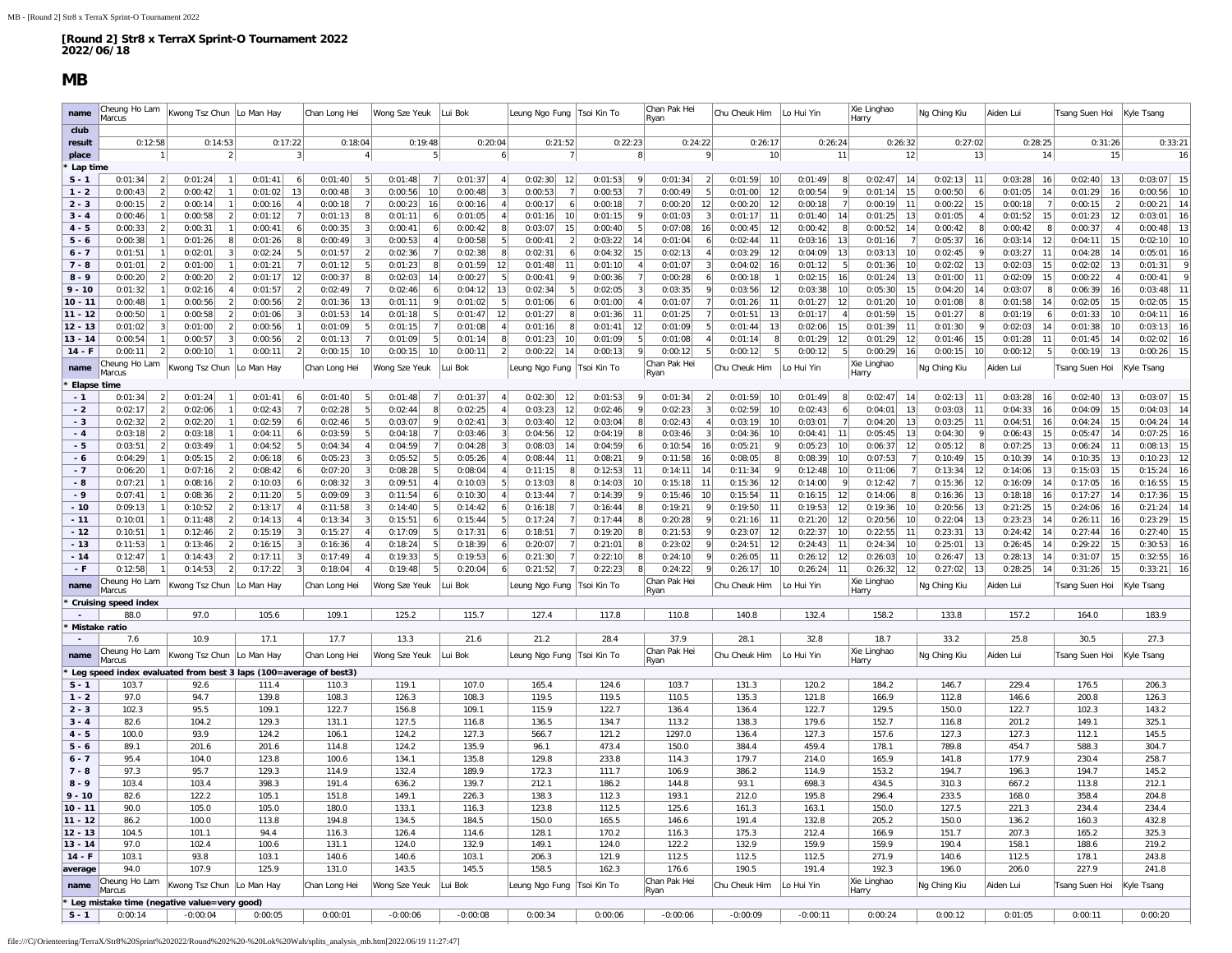#### MB - [Round 2] Str8 x TerraX Sprint-O Tournament 2022

| $1 - 2$   | 0:00:04                                | 0:00:01                   | 0:00:15    | 0:00:00       | 0:00:00       | $-0:00:03$   | $-0:00:03$     | 0:00:01     | 0:00:00              | $-0:00:02$      | $-0:00:05$ | 0:00:04              | $-0:00:09$   | $-0:00:05$ | 0:00:16        | $-0:00:26$ |
|-----------|----------------------------------------|---------------------------|------------|---------------|---------------|--------------|----------------|-------------|----------------------|-----------------|------------|----------------------|--------------|------------|----------------|------------|
| $2 - 3$   | 0:00:02                                | 0:00:00                   | 0:00:01    | 0:00:02       | 0:00:05       | 0:00:01      | $-0:00:02$     | 0:00:01     | 0:00:04              | 0:00:01         | $-0:00:01$ | $-0:00:04$           | 0:00:02      | $-0:00:05$ | $-0:00:09$     | $-0:00:06$ |
| $3 - 4$   | $-0:00:03$                             | 0:00:04                   | 0:00:13    | 0:00:12       | 0:00:01       | 0:00:01      | 0:00:05        | 0:00:09     | 0:00:01              | $-0:00:01$      | 0:00:26    | $-0:00:03$           | $-0:00:09$   | 0:00:24    | $-0:00:08$     | 0:01:19    |
| $4 - 5$   | 0:00:04                                | $-0:00:01$                | 0:00:06    | $-0:00:01$    | 0:00:00       | 0:00:04      | 0:02:25        | 0:00:01     | 0:06:31              | $-0:00:01$      | $-0:00:02$ | 0:00:00              | $-0:00:02$   | $-0:00:10$ | $-0:00:17$     | $-0:00:13$ |
| $5 - 6$   | 0:00:00                                | 0:00:45                   | 0:00:41    | 0:00:02       | 0:00:00       | 0:00:09      | $-0:00:13$     | 0:02:32     | 0:00:17              | 0:01:44         | 0:02:20    | 0:00:08              | 0:04:40      | 0:02:07    | 0:03:01        | 0:00:52    |
| $6 - 7$   | 0:00:09                                | 0:00:08                   | 0:00:21    | $-0:00:10$    | 0:00:10       | 0:00:23      | 0:00:03        | 0:02:15     | 0:00:04              | 0:00:45         | 0:01:35    | 0:00:09              | 0:00:09      | 0:00:24    | 0:01:17        | 0:01:27    |
| $7 - 8$   | 0:00:06                                | 0:00:01                   | 0:00:15    | 0:00:04       | 0:00:05       | 0:00:46      | 0:00:28        | $-0:00:04$  | $-0:00:02$           | 0:02:34         | $-0:00:11$ | $-0:00:03$           | 0:00:38      | 0:00:24    | 0:00:19        | $-0:00:24$ |
| $8 - 9$   | 0:00:03                                | 0:00:01                   | 0:00:57    | 0:00:16       | 0:01:39       | 0:00:05      | 0:00:16        | 0:00:13     | 0:00:07              | $-0:00:09$      | 0:01:49    | 0:00:53              | 0:00:34      | 0:01:39    | $-0:00:10$     | 0:00:05    |
| $9 - 10$  | $-0:00:06$                             | 0:00:28                   | 0:00:01    | 0:00:48       | 0:00:27       | 0:02:03      | 0:00:12        | $-0:00:06$  | 0:01:32              | 0:01:19         | 0:01:11    | 0:02:34              | 0:01:51      | 0:00:12    | 0:03:36        | 0:00:23    |
| $10 - 11$ | 0:00:01                                | 0:00:04                   | 0:00:00    | 0:00:38       | 0:00:04       | 0:00:00      | $-0:00:02$     | $-0:00:03$  | 0:00:08              | 0:00:11         | 0:00:16    | $-0:00:04$           | $-0:00:03$   | 0:00:34    | 0:00:38        | 0:00:27    |
| $11 - 12$ | $-0:00:01$                             | 0:00:02                   | 0:00:05    | 0:00:50       | 0:00:05       | 0:00:40      | 0:00:13        | 0:00:28     | 0:00:21              | 0:00:29         | 0:00:00    | 0:00:27              | 0:00:09      | $-0:00:12$ | $-0:00:02$     | 0:02:24    |
| $12 - 13$ | 0:00:10                                | 0:00:02                   | $-0:00:07$ | 0:00:04       | 0:00:01       | 0:00:01      | 0:00:00        | 0:00:31     | 0:00:03              | 0:00:20         | 0:00:47    | 0:00:05              | 0:00:11      | 0:00:30    | 0:00:01        | 0:01:24    |
| $13 - 14$ | 0:00:05                                | 0:00:03                   | $-0:00:03$ | 0:00:12       | 0:00:01       | 0:00:10      | 0:00:12        | 0:00:03     | 0:00:06              | $-0:00:04$      | 0:00:15    | 0:00:01              | 0:00:32      | 0:00:00    | 0:00:14        | 0:00:20    |
| $14 - F$  | 0:00:02                                | 0:00:00                   | 0:00:00    | 0:00:03       | 0:00:02       | $-0:00:01$   | 0:00:08        | 0:00:00     | 0:00:00              | $-0:00:03$      | $-0:00:02$ | 0:00:12              | 0:00:01      | $-0:00:05$ | 0:00:02        | 0:00:06    |
| total     | 0:00:59                                | 0:01:38                   | 0:02:59    | 0:03:12       | 0:02:39       | 0:04:20      | 0:04:38        | 0:06:21     | 0:09:14              | 0:07:23         | 0:08:40    | 0:04:58              | 0:08:59      | 0:07:20    | 0:09:35        | 0:09:07    |
|           | * Ideal finishing time without mistake |                           |            |               |               |              |                |             |                      |                 |            |                      |              |            |                |            |
| $\sim$    | 0:11:59                                | 0:13:15                   | 0:14:23    | 0:14:52       | 0:17:09       | 0:15:44      | 0:17:14        | 0:16:02     | 0:15:08              | 0:18:54         | 0:17:44    | 0:21:34              | 0:18:03      | 0:21:05    | 0:21:51        | 0:24:14    |
| name      | Cheung Ho Lam<br>Marcus                | Kwong Tsz Chun Lo Man Hay |            | Chan Long Hei | Wong Sze Yeuk | Lui Bok      | Leung Ngo Fung | Tsoi Kin To | Chan Pak Hei<br>Ryan | Chu Cheuk Him   | Lo Hui Yin | Xie Linghao<br>Harry | Ng Ching Kiu | Aiden Lui  | Tsang Suen Hoi | Kyle Tsang |
| club      |                                        |                           |            |               |               |              |                |             |                      |                 |            |                      |              |            |                |            |
| result    | 0:12:58                                | 0:14:53                   | 0:17:22    | 0:18:04       | 0:19:48       | 0:20:04      | 0:21:52        | 0:22:23     | 0:24:22              | 0:26:17         | 0:26:24    | 0:26:32              | 0:27:02      | 0:28:25    | 0:31:26        | 0:33:21    |
| place     |                                        |                           |            |               |               | <sub>n</sub> |                | 8           |                      | 10 <sup>1</sup> | 11         | 12                   |              |            |                | 16         |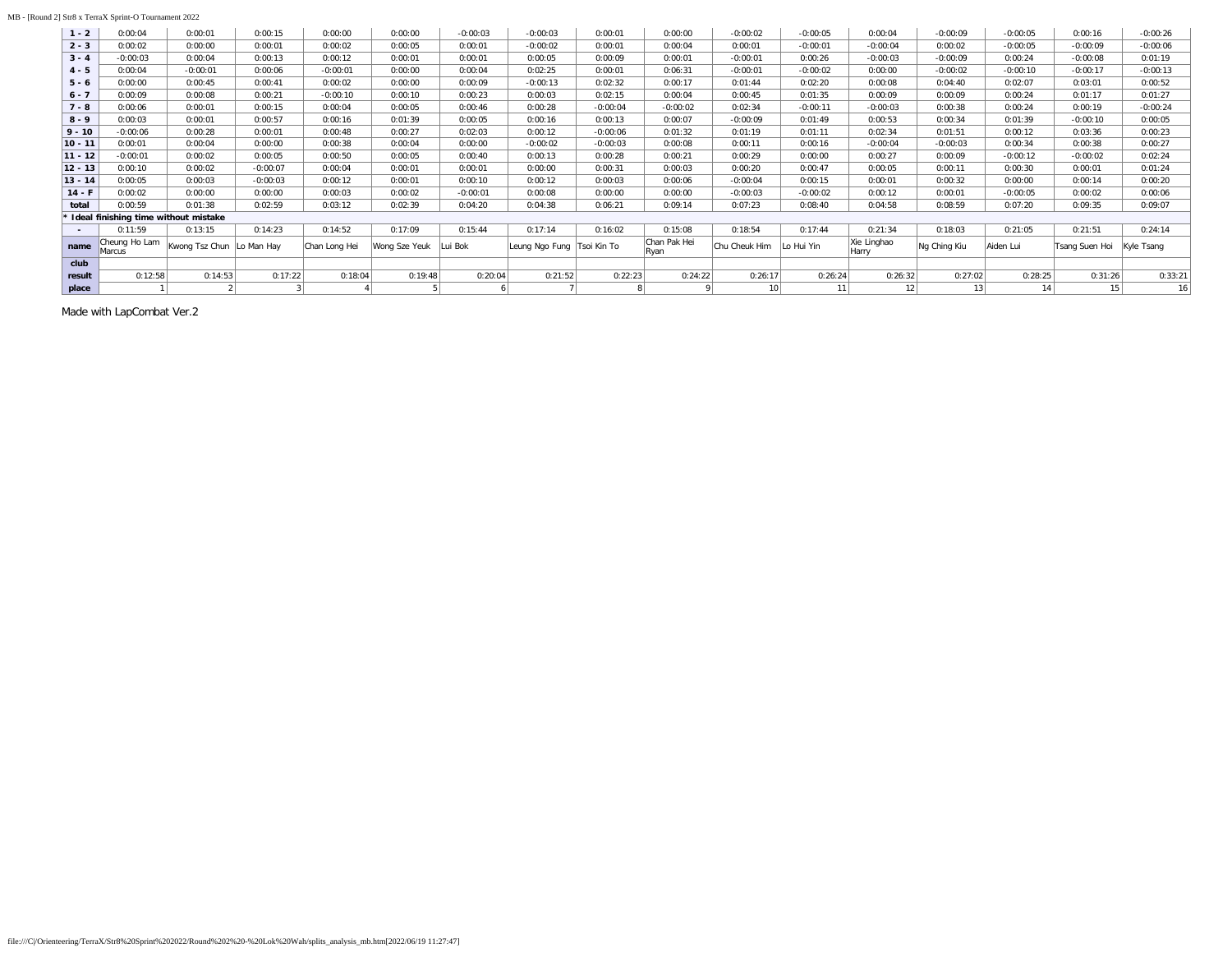# <span id="page-17-0"></span>**WA**

| name                                                              | Wong Yik Fei |                | Wong Yee Yan |                | Jerika Kong |                |
|-------------------------------------------------------------------|--------------|----------------|--------------|----------------|-------------|----------------|
| club                                                              |              |                |              |                |             |                |
| result                                                            |              | 0:14:34        |              | 0:15:17        |             | 0:17:42        |
| place                                                             |              | 1              |              | 2              |             | 3              |
| * Lap time                                                        |              |                |              |                |             |                |
| $S - 1$                                                           | 0:01:35      | 2              | 0:01:34      | 1              | 0:02:06     | 3              |
| $1 - 2$                                                           | 0:00:45      | $\overline{2}$ | 0:00:47      | 3              | 0:00:40     | 1              |
| $2 - 3$                                                           | 0:00:14      | $\overline{2}$ | 0:00:17      | 3              | 0:00:13     | 1              |
| $3 - 4$                                                           | 0:00:53      | $\overline{2}$ | 0:01:03      | 3              | 0:00:45     | $\mathbf{1}$   |
| $4 - 5$                                                           | 0:00:33      | 1              | 0:00:37      | $\overline{2}$ | 0:03:35     | 3              |
| $5 - 6$                                                           | 0:00:44      | $\overline{2}$ | 0:00:40      | 1              | 0:01:07     | 3              |
| $6 - 7$                                                           | 0:01:59      | 1              | 0:02:18      | $\overline{2}$ | 0:02:18     | $\overline{2}$ |
| $7 - 8$                                                           | 0:01:04      | 1              | 0:01:07      | 3              | 0:01:06     | $\overline{2}$ |
| $8 - 9$                                                           | 0:00:23      | 1              | 0:00:24      | $\overline{2}$ | 0:00:27     | 3              |
| $9 - 10$                                                          | 0:02:21      | $\overline{2}$ | 0:02:22      | 3              | 0:01:40     | 1              |
| $10 - 11$                                                         | 0:01:01      | 3              | 0:00:57      | $\overline{2}$ | 0:00:52     | 1              |
| $11 - 12$                                                         | 0:00:56      | 1              | 0:00:59      | $\overline{2}$ | 0:01:05     | 3              |
| $12 - 13$                                                         | 0:01:00      | 3              | 0:00:56      | $\overline{2}$ | 0:00:46     | 1              |
| $13 - 14$                                                         | 0:00:56      | $\overline{2}$ | 0:01:03      | 3              | 0:00:50     | 1              |
| $14 - F$                                                          | 0:00:10      | 1              | 0:00:13      | 3              | 0:00:12     | $\overline{c}$ |
| name                                                              | Wong Yik Fei |                | Wong Yee Yan |                | Jerika Kong |                |
| *<br><b>Elapse time</b>                                           |              |                |              |                |             |                |
| $-1$                                                              | 0:01:35      | $\overline{2}$ | 0:01:34      | 1              | 0:02:06     | 3              |
| $-2$                                                              | 0:02:20      | 1              | 0:02:21      | $\overline{2}$ | 0:02:46     | 3              |
| $-3$                                                              | 0:02:34      | 1              | 0:02:38      | $\overline{2}$ | 0:02:59     | 3              |
| $-4$                                                              | 0:03:27      | 1              | 0:03:41      | $\overline{2}$ | 0:03:44     | 3              |
| - 5                                                               | 0:04:00      | 1              | 0:04:18      | $\overline{2}$ | 0:07:19     | 3              |
| - 6                                                               | 0:04:44      | 1              | 0:04:58      | $\overline{2}$ | 0:08:26     | 3              |
| $-7$                                                              | 0:06:43      | 1              | 0:07:16      | $\overline{2}$ | 0:10:44     | 3              |
| - 8                                                               | 0:07:47      | 1              | 0:08:23      | $\overline{2}$ | 0:11:50     | $\sqrt{3}$     |
| - 9                                                               | 0:08:10      | 1              | 0:08:47      | $\overline{2}$ | 0:12:17     | 3              |
| $-10$                                                             | 0:10:31      | 1              | 0:11:09      | $\overline{2}$ | 0:13:57     | 3              |
| $-11$                                                             | 0:11:32      | 1              | 0:12:06      | $\overline{2}$ | 0:14:49     | 3              |
| $-12$                                                             | 0:12:28      | 1              | 0:13:05      | $\overline{c}$ | 0:15:54     | 3              |
| $-13$                                                             | 0:13:28      | 1              | 0:14:01      | $\overline{2}$ | 0:16:40     | 3              |
| $-14$                                                             | 0:14:24      | 1              | 0:15:04      | $\overline{2}$ | 0:17:30     | 3              |
| - F                                                               | 0:14:34      | 1              | 0:15:17      | 2              | 0:17:42     | 3              |
| name                                                              | Wong Yik Fei |                | Wong Yee Yan |                | Jerika Kong |                |
| * Cruising speed index                                            |              |                |              |                |             |                |
|                                                                   | 79.4         |                | 84.9         |                | 87.5        |                |
| * Mistake ratio                                                   |              |                |              |                |             |                |
|                                                                   | 18.4         |                | 17.0         |                | 23.0        |                |
| name                                                              | Wong Yik Fei |                | Wong Yee Yan |                | Jerika Kong |                |
| Leg speed index evaluated from best 3 laps (100=average of best3) |              |                |              |                |             |                |
| $S - 1$                                                           | 90.5         |                | 89.5         |                | 120.0       |                |
| $1 - 2$                                                           | 102.3        |                | 106.8        |                | 90.9        |                |
| $2 - 3$                                                           | 95.5         |                | 115.9        |                | 88.6        |                |
| $3 - 4$                                                           | 98.8         |                | 117.4        |                | 83.9        |                |

file:///C|/Orienteering/TerraX/Str8%20Sprint%202022/Round%202%20-%20Lok%20Wah/splits\_analysis\_wa.htm[2022/06/19 11:27:48]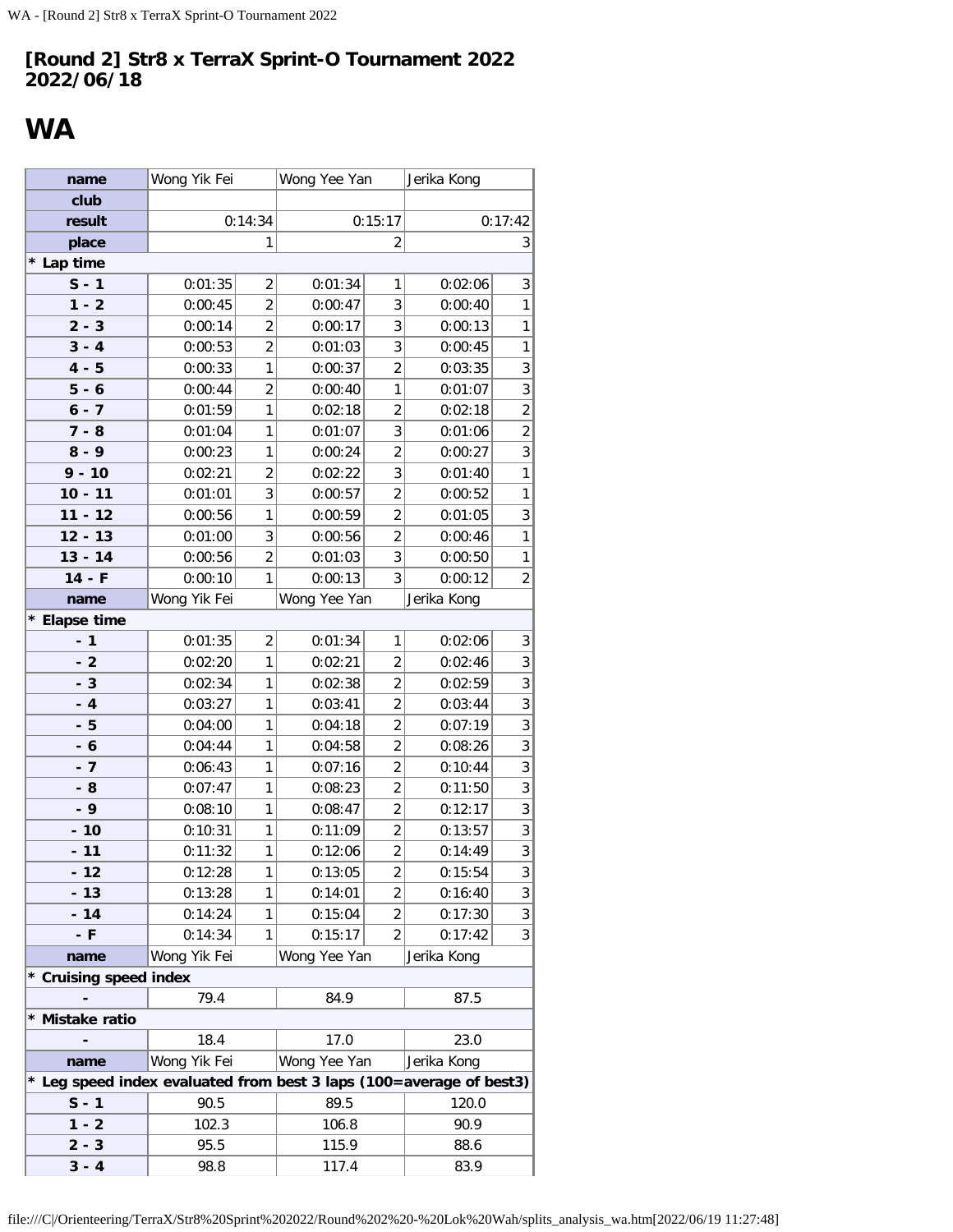WA - [Round 2] Str8 x TerraX Sprint-O Tournament 2022

| $4 - 5$   | 34.7                                        | 38.9           | 226.3          |
|-----------|---------------------------------------------|----------------|----------------|
| $5 - 6$   | 87.4                                        | 79.5           | 133.1          |
| $6 - 7$   | 90.4                                        | 104.8          | 104.8          |
| $7 - 8$   | 97.5                                        | 102.0          | 100.5          |
| $8 - 9$   | 93.2                                        | 97.3           | 109.5          |
| $9 - 10$  | 110.4                                       | 111.2          | 78.3           |
| $10 - 11$ | 107.6                                       | 100.6          | 91.8           |
| $11 - 12$ | 93.3                                        | 98.3           | 108.3          |
| $12 - 13$ | 111.1                                       | 103.7          | 85.2           |
| $13 - 14$ | 99.4                                        | 111.8          | 88.8           |
| $14 - F$  | 85.7                                        | 111.4          | 102.9          |
| average   | 91.9                                        | 96.4           | 111.7          |
| name      | Wong Yik Fei                                | Wong Yee Yan   | Jerika Kong    |
|           | Leg mistake time (negative value=very good) |                |                |
| $S - 1$   | 0:00:12                                     | 0:00:05        | 0:00:34        |
| $1 - 2$   | 0:00:10                                     | 0:00:10        | 0:00:01        |
| $2 - 3$   | 0:00:02                                     | 0:00:05        | 0:00:00        |
| $3 - 4$   | 0:00:10                                     | 0:00:17        | $-0:00:02$     |
| $4 - 5$   | $-0:00:42$                                  | $-0:00:44$     | 0:02:12        |
| $5 - 6$   | 0:00:04                                     | $-0:00:03$     | 0:00:23        |
| $6 - 7$   | 0:00:14                                     | 0:00:26        | 0:00:23        |
| $7 - 8$   | 0:00:12                                     | 0:00:11        | 0:00:09        |
| $8 - 9$   | 0:00:03                                     | 0:00:03        | 0:00:05        |
| $9 - 10$  | 0:00:40                                     | 0:00:34        | $-0:00:12$     |
| $10 - 11$ | 0:00:16                                     | 0:00:09        | 0:00:02        |
| $11 - 12$ | 0:00:08                                     | 0:00:08        | 0:00:12        |
| $12 - 13$ | 0:00:17                                     | 0:00:10        | $-0:00:01$     |
| $13 - 14$ | 0:00:11                                     | 0:00:15        | 0:00:01        |
| $14 - F$  | 0:00:01                                     | 0:00:03        | 0:00:02        |
| total     | 0:02:41                                     | 0:02:36        | 0:04:04        |
|           | * Ideal finishing time without mistake      |                |                |
|           | 0:11:53                                     | 0:12:41        | 0:13:38        |
| name      | Wong Yik Fei                                | Wong Yee Yan   | Jerika Kong    |
| club      |                                             |                |                |
| result    | 0:14:34                                     | 0:15:17        | 0:17:42        |
| place     | 1                                           | $\overline{2}$ | 3 <sup>1</sup> |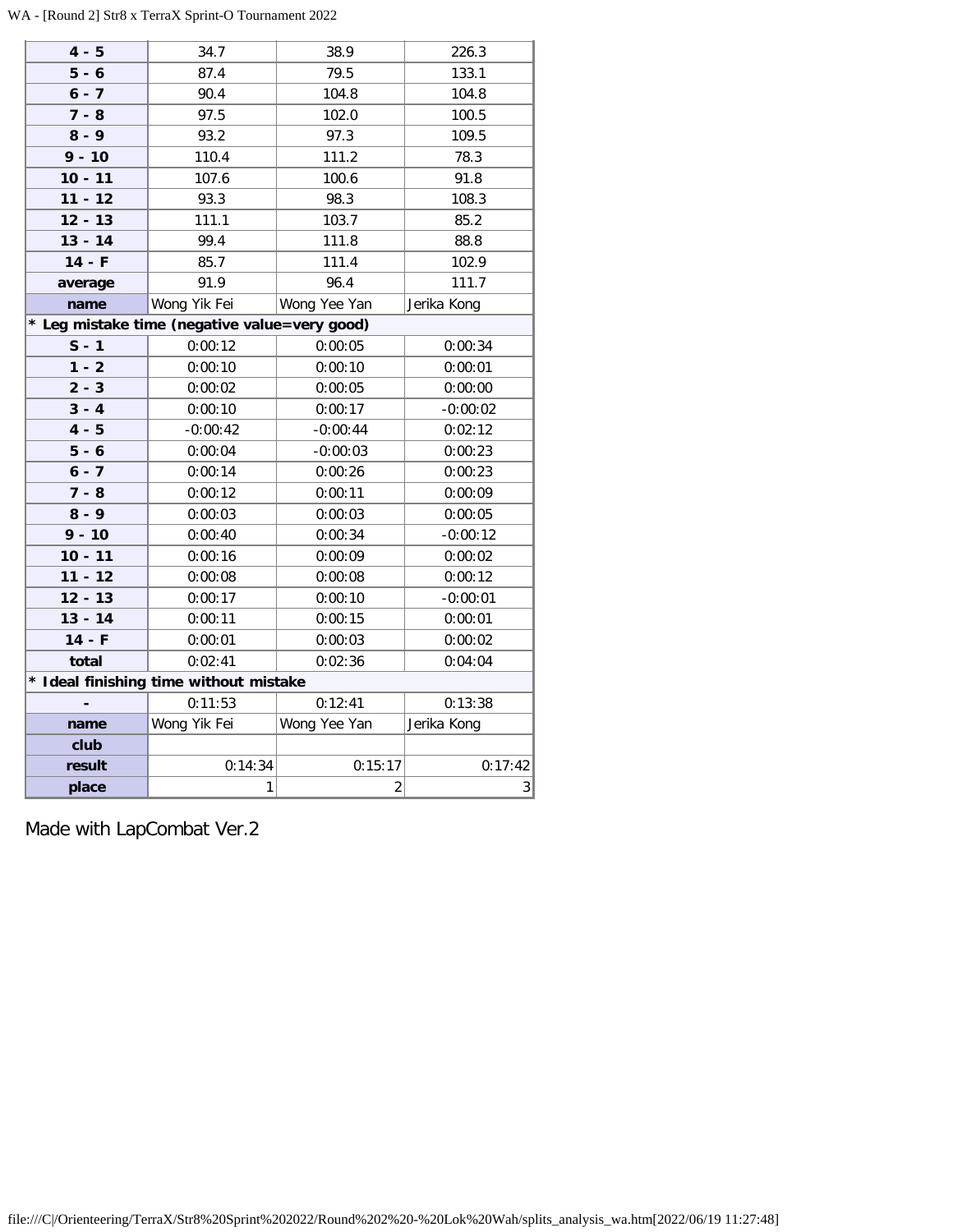### **MB/WA**

| name                   | Cheung Ho Lam<br>Marcus                        | Wong Yik Fei       | Kwong Tsz Chun Wong Yee Yan                                               |                       | Lo Man Hay                                             | Jerika Kong                               | Chan Long Hei                         | Wong Sze Yeuk                              | Lui Bok                                      | Leung Ngo Fung   Tsoi Kin To                    |                                  | Chan Pak Hei<br>Rvan           | Chu Cheuk Him                   | Lo Hui Yin               | Xie Linghao<br>Harry                                    | Ng Ching Kiu                     | Aiden Lui                        | Tsang Suen Hoi Kyle Tsang          |                                       |
|------------------------|------------------------------------------------|--------------------|---------------------------------------------------------------------------|-----------------------|--------------------------------------------------------|-------------------------------------------|---------------------------------------|--------------------------------------------|----------------------------------------------|-------------------------------------------------|----------------------------------|--------------------------------|---------------------------------|--------------------------|---------------------------------------------------------|----------------------------------|----------------------------------|------------------------------------|---------------------------------------|
| club                   |                                                |                    |                                                                           |                       |                                                        |                                           |                                       |                                            |                                              |                                                 |                                  |                                |                                 |                          |                                                         |                                  |                                  |                                    |                                       |
| result<br>place        | 0:12:58                                        | 0:14:34            | 0:14:53<br>3                                                              | 0:15:17               | 0:17:22<br>$\overline{4}$                              | 0:17:42<br>5                              | 0:18:04                               | 0:19:48<br>8                               | 0:20:04                                      | 0:21:52<br>10 <sup>1</sup>                      | 0:22:23<br>11                    | 0:24:22<br>12                  | 0:26:17<br>13                   | 0:26:24                  | 0:26:32<br>14<br>15                                     | 0:27:02<br>16                    | 0:28:25<br>17                    | 0:31:26<br>18                      | 0:33:21<br>19                         |
| Lap time               |                                                |                    |                                                                           |                       |                                                        |                                           |                                       |                                            |                                              |                                                 |                                  |                                |                                 |                          |                                                         |                                  |                                  |                                    |                                       |
| $S - 1$                | 0:01:34<br>$\overline{2}$                      | 0:01:35            | 0:01:24<br>5 <sup>5</sup><br>$\overline{1}$                               | 0:01:34               | 2 <br>0:01:41                                          | 8 <sup>1</sup><br>$0:02:06$ 13            | 0:01:40<br>-7                         | 0:01:48<br>9                               | 0:01:37<br>-6                                | 0:02:30<br>15                                   | $0:01:53$ 11                     | 0:01:34<br>$\overline{2}$      | $0:01:59$ 12                    | 0:01:49                  | 10<br>$0:02:47$ 17                                      | $0:02:13$ 14                     | $0:03:28$ 19                     | $0:02:40$ 16                       | 18<br>0:03:07                         |
| $1 - 2$<br>$2 - 3$     | 0:00:43<br>0:00:15                             | 0:00:45<br>0:00:14 | 0:00:42<br>$\overline{2}$<br>0:00:14<br>$\overline{2}$                    | 0:00:47<br>0:00:17    | 0:01:02<br>0:00:16<br>8                                | 0:00:40<br>16<br>6<br>0:00:13             | 0:00:48<br>0:00:18<br>10              | 0:00:56<br>13<br>19<br>0:00:23             | 0:00:48<br>0:00:16                           | 0:00:53<br>10<br>0:00:17<br>8<br>6 <sup>1</sup> | 0:00:53<br>0:00:18<br>10         | 0:00:49<br>0:00:20<br>15       | 0:01:00<br>15<br>0:00:20<br>15  | 0:00:54<br>0:00:18       | 12<br>0:01:14<br>18<br>0:00:19<br>10<br>14              | 0:00:50<br>0:00:22               | 0:01:05<br>17<br>0:00:18<br>10   | 0:01:29<br>19<br>0:00:15<br>$\sim$ | 0:00:56<br>-13<br>0:00:21<br>17       |
| $3 - 4$                | 0:00:46                                        | 0:00:53            | 0:00:58<br>4 <sup>1</sup>                                                 | 0:01:03               | -5<br>0:01:12                                          | 0:00:45<br>10                             | 0:01:13<br>11                         | 0:01:11<br>9                               | 0:01:05                                      | 0:01:16<br>13                                   | 0:01:15<br>12                    | 0:01:03                        | 0:01:17<br>14                   | 0:01:40                  | 0:01:25<br>17<br>16                                     | 0:01:05                          | 0:01:52<br>18                    | 0:01:23<br>15                      | 0:03:01<br><b>19</b>                  |
| $4 - 5$                | 0:00:33                                        | 0:00:33            | 0:00:31<br>2<br>11                                                        | 0:00:37               | 0:00:41<br>-5                                          | 8 <sup>1</sup><br>0:03:35<br>18           | 0:00:35                               | 0:00:41<br>8 <sup>1</sup>                  | 0:00:42<br>10 <sup>1</sup><br>$\overline{7}$ | 0:03:07<br>17                                   | 0:00:40                          | 0:07:08<br>19                  | 0:00:45<br>14                   | 0:00:42                  | 10 <sup>1</sup><br>0:00:52<br>16                        | 0:00:42<br>10<br>19              | 0:00:42<br>10                    | 0:00:37<br>5 <sup>1</sup>          | 0:00:48<br>15                         |
| $5 - 6$<br>$6 - 7$     | 0:00:38<br>0:01:51                             | 0:00:44<br>0:01:59 | 0:01:26<br>11<br>0:02:01                                                  | 0:00:40<br>0:02:18    | $\overline{2}$<br>0:01:26<br>0:02:24<br>6 <sup>1</sup> | 11<br>0:01:07<br>0:02:18<br>8             | 0:00:49<br>0:01:57                    | 0:00:53<br>6 <sup>1</sup><br>0:02:36<br>10 | 0:00:58<br>0:02:38<br>11                     | 0:00:41<br>$\vert$ 3<br>0:02:31<br>9            | 0:03:22<br>0:04:32               | 0:01:04<br>0:02:13             | 0:02:44<br>14<br>0:03:29<br>15  | 0:03:16<br>0:04:09       | 16<br>0:01:16<br>10<br>0:03:13<br>13<br>16              | 0:05:37<br>0:02:45               | 0:03:14<br>-15<br>0:03:27<br>-14 | 0:04:11<br>18<br>0:04:28<br>17     | 0:02:10<br>13<br>0:05:01<br>19        |
| $7 - 8$                | 0:01:01                                        | 0:01:04            | 0:01:00                                                                   | 0:01:07               | 5 <sup>1</sup><br>0:01:21                              | 10<br>0:01:06                             | 0:01:12                               | 0:01:23<br>11                              | 0:01:59<br>15                                | 0:01:48<br>14                                   | 0:01:10                          | 0:01:07                        | 0:04:02<br>19                   | 0:01:12                  | 0:01:36<br>13<br>8                                      | 0:02:02                          | 0:02:03<br>18                    | 0:02:02<br>16                      | 0:01:31<br>12                         |
| $8 - 9$                | 0:00:20                                        | 0:00:23            | 0:00:20<br>5<br>$\overline{2}$                                            | 0:00:24               | 0:01:17<br>6                                           | 15<br>0:00:27                             | 0:00:37<br>11                         | 0:02:03<br><b>17</b>                       | 0:00:27<br>7                                 | 12<br>0:00:41                                   | 0:00:36<br>10                    | 0:00:28                        | 0:00:18<br>-1                   | 0:02:15                  | 19<br>0:01:24<br>16                                     | 0:01:00<br>-14                   | 0:02:09<br><b>18</b>             | 0:00:22<br>$\vert$ 4               | 0:00:41<br>12                         |
| $9 - 10$<br>$10 - 11$  | 0:01:32<br>0:00:48                             | 0:02:21<br>0:01:01 | 0:02:16<br>5 <sup>1</sup><br>0:00:56<br>$\vert$ 3                         | 0:02:22<br>0:00:57    | 7<br>0:01:57<br>5 <sup>1</sup><br>0:00:56              | 3 <sup>1</sup><br>0:01:40<br>3<br>0:00:52 | 0:02:49<br>10<br>-21<br>0:01:36<br>16 | 0:02:46<br>-9<br>0:01:11<br>12             | 0:04:12<br>16<br>0:01:02                     | 0:02:34<br>8<br>0:01:06<br>9                    | 0:02:05<br>4<br>0:01:00          | 0:03:35<br>12<br>0:01:07<br>10 | 0:03:56<br>15<br>0:01:26<br>14  | 0:03:38<br>0:01:27       | 13<br>0:05:30<br>18<br>15<br>0:01:20<br>13              | 0:04:20<br>-17<br>0:01:08        | 0:03:07<br>11<br>0:01:58<br>17   | 0:06:39<br>19<br>0:02:05<br>18     | 0:03:48<br>-14<br>0:02:05<br>18       |
| $11 - 12$              | 0:00:50                                        | 0:00:56            | 0:00:58<br>3                                                              | 0:00:59               | 0:01:06<br>$\overline{4}$                              | 0:01:05<br>6                              | 0:01:53<br>-17                        | 0:01:18<br>8                               | 0:01:47<br>15                                | 0:01:27<br>11                                   | 0:01:36<br>-14                   | 0:01:25<br>10                  | 0:01:51<br>16                   | 0:01:17                  | 0:01:59<br>18                                           | 0:01:27                          | 0:01:19                          | 0:01:33<br>13                      | 0:04:11<br>19                         |
| $12 - 13$              | 0:01:02                                        | 0:01:00            | 0:01:00<br>4 <sup>1</sup>                                                 | 0:00:56               | $\vert$ 2<br>0:00:56                                   | $\left  \right $<br>0:00:46               | 0:01:09                               | 0:01:15<br>10 <sup>1</sup>                 | 0:01:08                                      | 0:01:16<br>11                                   | 0:01:41<br>15                    | 0:01:09                        | 0:01:44<br>16                   | 0:02:06                  | 18<br>0:01:39<br>14                                     | 0:01:30<br>-12                   | 0:02:03<br>17                    | 0:01:38<br>13                      | 0:03:13<br><b>19</b>                  |
| $13 - 14$<br>$14 - F$  | 0:00:54<br>0:00:11                             | 0:00:56<br>0:00:10 | 0:00:57<br>5 <sub>1</sub><br>0:00:10                                      | 0:01:03<br>0:00:13    | 0:00:56<br>-61<br>0:00:11<br>11                        | 0:00:50<br>$\frac{3}{3}$<br>0:00:12<br>3  | 0:01:13<br>10<br>0:00:15              | 0:01:09<br>-8<br>0:00:15<br>13             | 0:01:14<br>11<br>0:00:11                     | 0:01:23<br>13<br>$0:00:22$ 17                   | 0:01:09<br>0:00:13               | 0:01:08<br>0:00:12             | 0:01:14<br>11<br>0:00:12<br>-61 | 0:01:29<br>0:00:12       | 15<br>0:01:29<br>15<br>0:00:29<br>19<br>6               | 0:01:46<br>-18<br>0:00:15<br>-13 | 0:01:28<br>-14<br>0:00:12        | 0:01:45<br>17<br>$0:00:19$ 16      | 0:02:02<br>19<br>0:00:26<br>18        |
|                        | Cheung Ho Lam                                  | Wong Yik Fei       |                                                                           |                       | Lo Man Hay                                             |                                           |                                       |                                            |                                              |                                                 |                                  | Chan Pak Hei                   |                                 | Lo Hui Yin               | Xie Linghao                                             |                                  |                                  |                                    |                                       |
| name<br>* Elapse time  | Marcus                                         |                    | wong Tsz Chun                                                             | Wong Yee Yan          |                                                        | Jerika Kong                               | Chan Long Hei                         | Vong Sze Yeuk                              | Lui Bok                                      | Leung Ngo Fung                                  | Tsoi Kin To                      | Ryan                           | hu Cheuk Him                    |                          | Harry                                                   | Ng Ching Kiu                     | Aiden Lui                        | sang Suen Hoi                      | Kyle Tsang                            |
| $-1$                   | 0:01:34                                        | 0:01:35            | 0:01:24                                                                   | 0:01:34               | 0:01:41<br>$\overline{2}$                              | 0:02:06<br>8                              | 0:01:40                               | 0:01:48<br>9                               | 0:01:37<br>-6                                | 0:02:30<br>15                                   | 0:01:53                          | 0:01:34                        | 0:01:59<br>12                   | 0:01:49                  | 0:02:47<br>10 <sup>1</sup><br>17                        | 0:02:13                          | 0:03:28<br>19                    | 0:02:40<br>16                      | 0:03:07                               |
| $-2$                   | 0:02:17                                        | 0:02:20            | 0:02:06                                                                   | 0:02:21               | 4 <sup>1</sup><br>0:02:43                              | 0:02:46<br>9<br>12                        | 0:02:28                               | 0:02:44<br>10                              | 0:02:25<br>6                                 | 15<br>0:03:23                                   | 0:02:46<br>-11                   | 0:02:23                        | 0:02:59<br>13                   | 0:02:43                  | 0:04:01<br>16                                           | 0:03:03                          | 0:04:33<br>-19                   | 0:04:09<br>18                      | 0:04:03<br>$\overline{1}$             |
| $-3$<br>$-4$           | 0:02:32<br>$\overline{\phantom{a}}$<br>0:03:18 | 0:02:34<br>0:03:27 | 3<br>0:02:20<br>11<br>0:03:18                                             | 0:02:38<br>0:03:41    | 0:02:59<br>-41<br>0:04:1'                              | 0:02:59<br>8 <sup>1</sup><br>0:03:44<br>9 | 0:02:46<br>0:03:59                    | 0:03:07<br>12<br>0:04:18<br>10             | 0:02:41<br>- 5<br>0:03:46                    | 15<br>0:03:40<br>0:04:56<br>15                  | 0:03:04<br>-11<br>0:04:19        | 0:02:43<br>0:03:46             | 0:03:19<br>13<br>0:04:36<br>13  | 0:03:01<br>0:04:41       | 10 <sup>1</sup><br>0:04:20<br>16<br>0:05:45<br>14<br>16 | 0:03:25<br>14<br>0:04:30         | 0:04:51<br>19<br>0:06:43<br>18   | 0:04:24<br>18<br>0:05:47<br>17     | 0:04:24<br>17<br>0:07:25<br><b>19</b> |
| $-5$                   | 0:03:51                                        | 0:04:00            | 0:03:49                                                                   | 0:04:18               | 0:04:52                                                | $\overline{7}$<br>0:07:19                 | 0:04:34                               | $\mathsf{q}$<br>0:04:59                    | 0:04:28                                      | 0:08:03<br>17                                   | 0:04:59                          | 0:10:54<br>19                  | 0:05:21<br>11                   | 0:05:23                  | 14<br>12<br>0:06:37                                     | 0:05:12                          | 0:07:25<br>-16                   | 13<br>0:06:24                      | 0:08:13<br>18                         |
| - 6                    | 0:04:29                                        | 0:04:44            | 0:05:15<br>4 <sup>1</sup><br>2                                            | 0:04:58               | 0:06:18<br>$\vert$ 3                                   | 8 <sup>1</sup><br>0:08:26<br>12           | 0:05:23                               | 0:05:52<br>7 <sup>1</sup>                  | 0:05:26                                      | 0:08:44<br>14                                   | 0:08:21<br>11                    | 0:11:58<br>19                  | 0:08:05<br>10 <sup>1</sup>      | 0:08:39                  | 13<br>0:07:53                                           | $\vert$ 9<br>0:10:49             | 0:10:39<br>17                    | 0:10:35<br>16                      | 0:10:23<br>15                         |
| $-7$<br>- 8            | 0:06:20<br>0:07:21                             | 0:06:43<br>0:07:47 | 0:07:16<br>$\overline{2}$<br>$\vert$ 3<br>0:08:16<br>$\mathbf{3}$         | 0:07:16<br>0:08:23    | 0:08:42<br>3 <sup>1</sup><br>0:10:03<br>-41            | 0:10:44<br>8 <sup>1</sup><br>8<br>0:11:50 | 0:07:20<br>0:08:32                    | 0:08:28<br>0:09:51                         | 0:08:04<br>-61<br>0:10:03                    | 0:11:15<br>11<br>0:13:03<br>11                  | 0:12:53<br>-14<br>0:14:03<br>-13 | 0:14:11<br>17<br>0:15:18<br>14 | 0:11:34<br>12<br>0:15:36<br>15  | 0:12:48<br>0:14:00       | 13<br>0:11:06<br>10<br>12<br>0:12:42<br>10              | 0:13:34<br>15<br>0:15:36<br>-15  | 0:14:06<br>16<br>0:16:09<br>-17  | 0:15:03<br>18<br>0:17:05<br>19     | 0:15:24<br>19<br>0:16:55<br><b>18</b> |
| $-9$                   | 0:07:41                                        | 0:08:10            | 0:08:36<br>3                                                              | 0:08:47               | 0:11:20<br>$\vert$ 4                                   | $\overline{7}$<br>0:12:17                 | 0:09:09                               | 0:11:54<br>$\vert$ 8                       | 0:10:30                                      | 0:13:44<br>10                                   | 0:14:39                          | 0:15:46<br>13                  | 0:15:54<br>14                   | 0:16:15                  | 15<br>0:14:06<br>11                                     | 0:16:36                          | 0:18:18<br>19                    | 0:17:27<br>17                      | 0:17:36<br>18                         |
| $-10$                  | 0:09:13                                        | 0:10:31            | 0:10:52<br>$\vert$ 3                                                      | 0:11:09               | 0:13:17<br>4 <sup>1</sup>                              | 6<br>0:13:57                              | 0:11:58                               | 0:14:40<br>8                               | 0:14:42                                      | 0:16:18<br>10 <sup>1</sup>                      | 0:16:44                          | 0:19:21<br>12                  | 0:19:50<br>14                   | 0:19:53                  | 15<br>0:19:36<br>13                                     | 0:20:56                          | $0:21:25$ 18                     | 0:24:06<br>19                      | 0:21:24                               |
| $-11$                  | 0:10:01                                        | 0:11:32            | $\overline{2}$<br>0:11:48<br>3 <sup>1</sup>                               | 0:12:06               | 0:14:13<br>$\sim$                                      | 6 <sup>1</sup><br>0:14:49                 | 0:13:34                               | 0:15:51<br>9                               | 0:15:44<br>$\vert$ 8                         | 0:17:24<br>10                                   | 0:17:44<br>- 11                  | 0:20:28<br>12                  | 0:21:16<br>14                   | 0:21:20                  | 15<br>0:20:56<br>13                                     | 0:22:04                          | 0:23:23<br>17                    | 0:26:11<br>19                      | 0:23:29<br>18                         |
| $-12$<br>$-13$         | 0:10:51<br>0:11:53                             | 0:12:28<br>0:13:28 | 0:12:46<br>$\mathcal{P}$<br>3<br>0:13:46<br>$\vert$ 3                     | 0:13:05<br>0:14:01    | 0:15:19<br>-41<br>0:16:15                              | 5 <sub>1</sub><br>0:15:54<br>5<br>0:16:40 | 0:15:27<br>0:16:36                    | 0:17:09<br>$\vert$ 8<br>0:18:24            | 0:17:31<br>0:18:39                           | 0:18:51<br>10<br>9<br>0:20:07<br>10             | 0:19:20<br>- 11<br>0:21:01       | 0:21:53<br>12<br>0:23:02<br>12 | 0:23:07<br>15<br>0:24:51<br>15  | 0:22:37<br>0:24:43       | 13<br>0:22:55<br>-14<br>14<br>0:24:34<br>13             | 0:23:31<br>-16<br>0:25:01        | 0:24:42<br>- 17<br>0:26:45       | 0:27:44<br>19<br>0:29:22<br>18     | 0:27:40<br>18<br>0:30:53<br>-19       |
| - 14                   | 0:12:47                                        | 0:14:24            | 0:14:43<br>$\overline{3}$                                                 | 0:15:04               | 0:17:11                                                | 5<br>0:17:30                              | 0:17:49                               | 0:19:33<br>8                               | 0:19:53                                      | 0:21:30<br>10<br>9                              | 0:22:10<br>- 11                  | 0:24:10<br>-12                 | 0:26:05<br>14                   | 0:26:12                  | 15<br>0:26:03<br>13                                     | 0:26:47                          | 0:28:13<br>17                    | 0:31:07<br>18                      | 0:32:55<br>19                         |
| - F                    | 0:12:58                                        | 0:14:34            | 0:14:53<br>3<br>-2                                                        | 0:15:17               | 0:17:22<br>4 <sup>1</sup>                              | 5<br>0:17:42                              | 0:18:04                               | 0:19:48<br>8 <sup>1</sup>                  | 0:20:04<br>-91                               | $0:21:52$ 10                                    | $0:22:23$ 11                     | 0:24:22<br>12                  | 0:26:17<br>13                   | 0:26:24                  | 0:26:32<br>14<br>15                                     | 0:27:02<br>- 16                  | $0:28:25$ 17                     | 0:31:26<br>18                      | 0:33:21<br>1 <sup>1</sup>             |
| name                   | Cheung Ho Lam<br>Marcus                        | Wong Yik Fei       | wong Tsz Chun   Wong Yee Yan                                              |                       | Lo Man Hay                                             | Jerika Kong                               | Chan Long Hei                         | Vong Sze Yeuk                              | Lui Bok                                      | Leung Ngo Fung Tsoi Kin To                      |                                  | Chan Pak Hei<br>Ryan           | Chu Cheuk Him                   | Lo Hui Yin               | Xie Linghao<br>Harry                                    | Ng Ching Kiu                     | Aiden Lui                        | lsang Suen Hoi                     | Kyle Tsang                            |
| $\sim$                 | <sup>*</sup> Cruising speed index<br>93.2      | 103.4              | 100.0                                                                     | 107.4                 | 111.3                                                  | 96.7                                      | 112.8                                 | 130.1                                      | 124.1                                        | 133.4                                           | 122.0                            | 115.2                          | 150.9                           | 136.5                    | 164.5                                                   | 140.3                            | 164.4                            | 172.7                              | 191.0                                 |
| Mistake ratio          |                                                |                    |                                                                           |                       |                                                        |                                           |                                       |                                            |                                              |                                                 |                                  |                                |                                 |                          |                                                         |                                  |                                  |                                    |                                       |
|                        | 6.2<br>Cheung Ho Lam                           | 7.0                | 12.8                                                                      | 8.3                   | 16.6                                                   | 29.0                                      | 19.5                                  | 14.6                                       | 20.8                                         | 21.5                                            | 29.0                             | 38.9<br>Chan Pak Hei           | 27.5                            | 34.2                     | 19.5<br>Xie Linghao                                     | 32.9                             | 26.0                             | 29.9                               | 28.2                                  |
| name                   | Marcus                                         | Wong Yik Fei       | Kwong Tsz Chun Wong Yee Yan                                               |                       | Lo Man Hay                                             | Jerika Kong                               | Chan Long Hei                         | Wong Sze Yeuk                              | Lui Bok                                      | Leung Ngo Fung                                  | Tsoi Kin To                      | Rvan                           | Chu Cheuk Him                   | Lo Hui Yin               | Harry                                                   | Ng Ching Kiu                     | Aiden Lui                        | Tsang Suen Hoi                     | Kyle Tsano                            |
| $S - 1$                | 103.7                                          | 104.8              | Leg speed index evaluated from best 3 laps (100=average of best3)<br>92.6 | 103.7                 | 111.4                                                  | 139.0                                     | 110.3                                 | 119.1                                      | 107.0                                        | 165.4                                           | 124.6                            | 103.7                          | 131.3                           | 120.2                    | 184.2                                                   | 146.7                            | 229.4                            | 176.5                              | 206.3                                 |
| $1 - 2$                | 103.2                                          | 108.0              | 100.8                                                                     | 112.8                 | 148.8                                                  | 96.0                                      | 115.2                                 | 134.4                                      | 115.2                                        | 127.2                                           | 127.2                            | 117.6                          | 144.0                           | 129.6                    | 177.6                                                   | 120.0                            | 156.0                            | 213.6                              | 134.4                                 |
| $2 - 3$                | 109.8                                          | 102.4              | 102.4                                                                     | 124.4                 | 117.1                                                  | 95.1                                      | 131.7                                 | 168.3                                      | 117.1                                        | 124.4                                           | 131.7                            | 146.3                          | 146.3                           | 131.7                    | 139.0                                                   | 161.0                            | 131.7                            | 109.8                              | 153.7                                 |
| $3 - 4$<br>$4 - 5$     | 95.8<br>102.1                                  | 110.4<br>102.1     | 120.8<br>95.9                                                             | 131.3<br>114.4        | 150.0<br>126.8                                         | 93.8<br>664.9                             | 152.1<br>108.2                        | 147.9<br>126.8                             | 135.4<br>129.9                               | 158.3<br>578.4                                  | 156.3<br>123.7                   | 131.3<br>1323.7                | 160.4<br>139.2                  | 208.3<br>129.9           | 177.1<br>160.8                                          | 135.4<br>129.9                   | 233.3<br>129.9                   | 172.9<br>114.4                     | 377.1<br>148.5                        |
| $5 - 6$                | 95.8                                           | 110.9              | 216.8                                                                     | 100.8                 | 216.8                                                  | 168.9                                     | 123.5                                 | 133.6                                      | 146.2                                        | 103.4                                           | 509.2                            | 161.3                          | 413.4                           | 494.1                    | 191.6                                                   | 849.6                            | 489.1                            | 632.8                              | 327.7                                 |
| $6 - 7$                | 96.0                                           | 102.9              | 104.6                                                                     | 119.3                 | 124.5                                                  | 119.3                                     | 101.2                                 | 134.9                                      | 136.6                                        | 130.5                                           | 235.2                            | 115.0                          | 180.7                           | 215.3                    | 166.9                                                   | 142.7                            | 179.0                            | 231.7                              | 260.2                                 |
| $7 - 8$<br>$8 - 9$     | 98.9<br>103.4                                  | 103.8<br>119.0     | 97.3<br>103.4                                                             | 108.6<br>124.1        | 131.4<br>398.3                                         | 107.0<br>139.7                            | 116.8<br>191.4                        | 134.6<br>636.2                             | 193.0<br>139.7                               | 175.1<br>212.1                                  | 113.5<br>186.2                   | 108.6<br>144.8                 | 392.4<br>93.1                   | 116.8<br>698.3           | 155.7<br>434.5                                          | 197.8<br>310.3                   | 199.5<br>667.2                   | 197.8<br>113.8                     | 147.6<br>212.1                        |
| $9 - 10$               | 89.3                                           | 136.9              | 132.0                                                                     | 137.9                 | 113.6                                                  | 97.1                                      | 164.1                                 | 161.2                                      | 244.7                                        | 149.5                                           | 121.4                            | 208.7                          | 229.1                           | 211.7                    | 320.4                                                   | 252.4                            | 181.6                            | 387.4                              | 221.4                                 |
| 10 - 11                | 92.3                                           | 117.3              | 107.7                                                                     | 109.6                 | 107.7                                                  | 100.0                                     | 184.6                                 | 136.5                                      | 119.2                                        | 126.9                                           | 115.4                            | 128.8                          | 165.4                           | 167.3                    | 153.8                                                   | 130.8                            | 226.9                            | 240.4                              | 240.4                                 |
| $11 - 12$<br>$12 - 13$ | 91.5<br>117.7                                  | 102.4<br>113.9     | 106.1<br>113.9                                                            | 107.9<br>106.3        | 120.7<br>106.3                                         | 118.9<br>87.3                             | 206.7<br>131.0                        | 142.7<br>142.4                             | 195.7<br>129.1                               | 159.1<br>144.3                                  | 175.6<br>191.8                   | 155.5<br>131.0                 | 203.0<br>197.5                  | 140.9<br>239.2           | 217.7<br>188.0                                          | 159.1<br>170.9                   | 144.5<br>233.5                   | 170.1<br>186.1                     | 459.1<br>366.5                        |
| $13 - 14$              | 101.3                                          | 105.0              | 106.9                                                                     | 118.1                 | 105.0                                                  | 93.8                                      | 136.9                                 | 129.4                                      | 138.8                                        | 155.6                                           | 129.4                            | 127.5                          | 138.8                           | 166.9                    | 166.9                                                   | 198.8                            | 165.0                            | 196.9                              | 228.8                                 |
| $14 - F$               | 106.5                                          | 96.8               | 96.8                                                                      | 125.8                 | 106.5                                                  | 116.1                                     | 145.2                                 | 145.2                                      | 106.5                                        | 212.9                                           | 125.8                            | 116.1                          | 116.1                           | 116.1                    | 280.6                                                   | 145.2                            | 116.1                            | 183.9                              | 251.6                                 |
| average                | 98.6                                           | 110.8              | 113.2                                                                     | 116.3                 | 132.1                                                  | 134.7                                     | 137.4                                 | 150.6                                      | 152.7                                        | 166.4                                           | 170.3                            | 185.4                          | 200.0                           | 200.8                    | 201.9                                                   | 205.7                            | 216.2                            | 239.1                              | 253.7                                 |
| name                   | Cheung Ho Lam<br>Marcus                        | Wong Yik Fei       | (wong Tsz Chun Wong Yee Yan                                               |                       | Lo Man Hay                                             | Jerika Kong                               | Chan Long Hei                         | Wong Sze Yeuk                              | Lui Bok                                      | eung Ngo Fung Tsoi Kin To                       |                                  | Chan Pak Hei<br>Ryan           | Chu Cheuk Him                   | Lo Hui Yin               | Xie Linghao<br>Harry                                    | Ng Ching Kiu                     | Aiden Lui                        | Tsang Suen Hoi Kyle Tsang          |                                       |
|                        | * Leg mistake time (negative value=very good)  |                    |                                                                           |                       |                                                        |                                           |                                       |                                            |                                              |                                                 |                                  |                                |                                 |                          |                                                         |                                  |                                  |                                    |                                       |
| $S - 1$<br>$1 - 2$     | 0:00:09<br>0:00:04                             | 0:00:01<br>0:00:02 | $-0:00:07$<br>0:00:00                                                     | $-0:00:03$<br>0:00:02 | 0:00:00<br>0:00:16                                     | 0:00:38<br>0:00:00                        | $-0:00:02$<br>0:00:01                 | $-0:00:10$<br>0:00:02                      | $-0:00:15$<br>$-0:00:04$                     | 0:00:29<br>$-0:00:03$                           | 0:00:02<br>0:00:02               | $-0:00:10$<br>0:00:01          | $-0:00:18$<br>$-0:00:03$        | $-0:00:15$<br>$-0:00:03$ | 0:00:18<br>0:00:05                                      | 0:00:06<br>$-0:00:08$            | 0:00:59<br>$-0:00:03$            | 0:00:03<br>0:00:17                 | 0:00:14<br>$-0:00:24$                 |
| $2 - 3$                | 0:00:02                                        | 0:00:00            | 0:00:00                                                                   | 0:00:02               | 0:00:01                                                | 0:00:00                                   | 0:00:03                               | 0:00:05                                    | 0:00:01                                      | $-0:00:01$                                      | 0:00:01                          | 0:00:04                        | 0:00:01                         | 0:00:01                  | $-0:00:03$                                              | 0:00:03                          | $-0:00:04$                       | $-0:00:09$                         | $-0:00:05$                            |
| $3 - 4$                | 0:00:01                                        | 0:00:03            | 0:00:10                                                                   | 0:00:11               | 0:00:19                                                | $-0:00:01$                                | 0:00:19                               | 0:00:09                                    | 0:00:05                                      | 0:00:12                                         | 0:00:16                          | 0:00:08                        | 0:00:05                         | 0:00:34                  | 0:00:06                                                 | $-0:00:02$                       | 0:00:33                          | 0:00:00                            | 0:01:29                               |
| $4 - 5$<br>$5 - 6$     | 0:00:03                                        | 0:00:00<br>0:00:03 | $-0:00:01$<br>0:00:46                                                     | 0:00:02<br>$-0:00:03$ | 0:00:05<br>0:00:42                                     | 0:03:04<br>0:00:29                        | $-0:00:01$<br>0:00:04                 | $-0:00:01$<br>0:00:01                      | 0:00:02<br>0:00:09                           | 0:02:24<br>$-0:00:12$                           | 0:00:01<br>0:02:34               | 0:06:31<br>0:00:18             | $-0:00:04$<br>0:01:44           | $-0:00:02$<br>0:02:22    | $-0:00:01$<br>0:00:11                                   | $-0:00:03$<br>0:04:41            | $-0:00:11$<br>0:02:09            | $-0:00:19$<br>0:03:03              | $-0:00:14$<br>0:00:54                 |
| $6 - 7$                |                                                |                    |                                                                           |                       |                                                        |                                           |                                       |                                            |                                              |                                                 |                                  |                                |                                 |                          |                                                         |                                  |                                  |                                    | 0:01:20                               |
|                        | 0:00:01<br>0:00:03                             | 0:00:01            | 0:00:05                                                                   | 0:00:14               | 0:00:15                                                | 0:00:26                                   | $-0:00:13$                            | 0:00:06                                    | 0:00:14                                      | $-0:00:03$                                      | 0:02:11                          | 0:00:00                        | 0:00:34                         | 0:01:31                  | 0:00:03                                                 | 0:00:03                          | 0:00:17                          | 0:01:08                            |                                       |
| $7 - 8$                | 0:00:04                                        | 0:00:00            | $-0:00:02$                                                                | 0:00:01               | 0:00:12                                                | 0:00:06                                   | 0:00:02                               | 0:00:03                                    | 0:00:42                                      | 0:00:26                                         | $-0:00:05$                       | $-0:00:04$                     | 0:02:29                         | $-0:00:12$               | $-0:00:05$                                              | 0:00:35                          | 0:00:22                          | 0:00:16                            | $-0:00:27$                            |
| $8 - 9$                | 0:00:02                                        | 0:00:03            | 0:00:01                                                                   | 0:00:03               | 0:00:55                                                | 0:00:08                                   | 0:00:15                               | 0:01:38                                    | 0:00:03                                      | 0:00:15                                         | 0:00:12                          | 0:00:06                        | $-0:00:11$                      | 0:01:49                  | 0:00:52                                                 | 0:00:33                          | 0:01:37                          | $-0:00:11$                         | 0:00:04                               |
| $9 - 10$               | $-0:00:04$                                     | 0:00:35            | 0:00:33                                                                   | 0:00:31               | 0:00:02                                                | 0:00:00                                   | 0:00:53                               | 0:00:32                                    | 0:02:04                                      | 0:00:17                                         | 0:00:01                          | 0:01:36                        | 0:01:21                         | 0:01:17                  | 0:02:41                                                 | 0:01:55                          | 0:00:18                          | 0:03:41                            | 0:00:31                               |
| $10 - 11$<br>$11 - 12$ | 0:00:00<br>0:00:01                             | 0:00:07<br>0:00:01 | 0:00:04<br>0:00:03                                                        | 0:00:01<br>0:00:00    | $-0:00:02$<br>0:00:05                                  | 0:00:02<br>0:00:12                        | 0:00:37<br>0:00:51                    | 0:00:03<br>0:00:07                         | $-0:00:03$<br>0:00:39                        | $-0:00:03$<br>0:00:14                           | $-0:00:03$<br>0:00:29            | 0:00:07<br>0:00:22             | 0:00:08<br>0:00:28              | 0:00:16<br>0:00:02       | $-0:00:06$<br>0:00:29                                   | $-0:00:05$<br>0:00:10            | 0:00:33<br>$-0:00:11$            | 0:00:35<br>$-0:00:01$              | 0:00:26<br>0:02:27                    |
| $12 - 13$<br>$13 - 14$ | 0:00:13<br>0:00:04                             | 0:00:06<br>0:00:01 | 0:00:07<br>0:00:04                                                        | 0:00:01<br>0:00:06    | $-0:00:03$<br>$-0:00:03$                               | $-0:00:05$<br>$-0:00:02$                  | 0:00:10<br>0:00:13                    | 0:00:06<br>0:00:00                         | 0:00:03<br>0:00:08                           | 0:00:06<br>0:00:12                              | 0:00:37<br>0:00:04               | 0:00:08<br>0:00:07             | 0:00:25<br>$-0:00:07$           | 0:00:54<br>0:00:16       | 0:00:12<br>0:00:01                                      | 0:00:16<br>0:00:31               | 0:00:36<br>0:00:00               | 0:00:07<br>0:00:13                 | 0:01:32<br>0:00:20                    |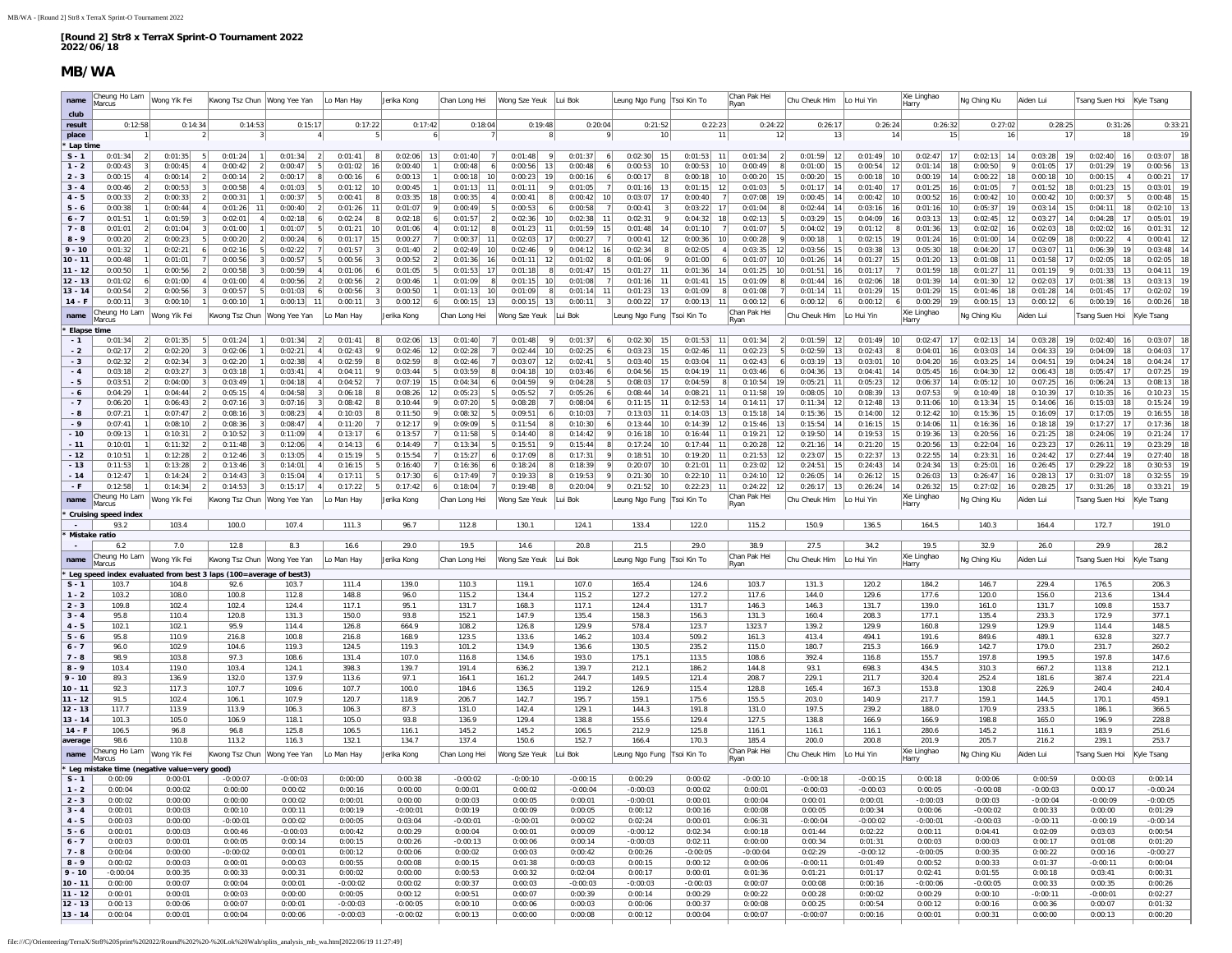| $14 - F$ | 0:00:01                                | 0:00:01      | 0:00:00        | 0:00:02      | 0:00:01    | 0:00:02     | 0:00:03      | 0:00:02               | $-0:00:02$ | 0:00:08                    | 0:00:00 | 0:00:00      | $-0:00:04$    | $-0:00:02$ | 0:00:12     | 0:00:00      | $-0:00:05$ | 0:00:01                   | 0:00:06 |
|----------|----------------------------------------|--------------|----------------|--------------|------------|-------------|--------------|-----------------------|------------|----------------------------|---------|--------------|---------------|------------|-------------|--------------|------------|---------------------------|---------|
| total    | 0:00:48                                | 0:01:01      | 0:01:54        | 0:01:16      | 0:02:53    | 0:05:08     | 0:03:32      | 0:02:53               | 0:04:10    | 0:04:42                    | 0:06:30 | 0:09:28      | 0:07:13       | 0:09:02    | 0:05:11     | 0:08:54      | 0:07:24    | 0:09:24                   | 0:09:24 |
|          | * Ideal finishing time without mistake |              |                |              |            |             |              |                       |            |                            |         |              |               |            |             |              |            |                           |         |
|          | 0:12:10                                | 0:13:33      | 0:12:59        | 0:14:01      | 0:14:29    | 0:12:34     | 0:14:32      | 0:16:55               | 0:15:54    | 0:17:10                    | 0:15:53 | 0:14:54      | 2:19:04       | 0:17:22    | 0:21:21     | 0:18:08      | 0:21:01    | 0:22:02                   | 0:23:57 |
|          | Cheung Ho Lam<br>Marcus                | Wong Yik Fei | Kwong Tsz Chun | Wong Yee Yan | Lo Man Hav | Jerika Kong | Chan Long He | Wong Sze Yeuk Lui Bok |            | Leung Ngo Fung Tsoi Kin To |         | Chan Pak Hei | Chu Cheuk Him | Lo Hui Yin | Xie Linghao | Na China Kiu | Aiden Lui  | Tsang Suen Hoi Kyle Tsang |         |
| club     |                                        |              |                |              |            |             |              |                       |            |                            |         |              |               |            |             |              |            |                           |         |
| result   | 0:12:58                                | 0:14:34      | 0:14:53        | 0:15:17      | 0:17:22    | 0:17:42     | 0:18:04      | 0:19:48               | 0:20:04    | 0:21:52                    | 0:22:23 | 0:24:22      | 0:26:17       | 0:26:24    | 0:26:32     | 0:27:02      | 0:28:25    | 0:31:26                   | 0:33:21 |
| place    |                                        |              |                |              |            |             |              |                       |            |                            |         |              | 13            |            |             |              |            |                           |         |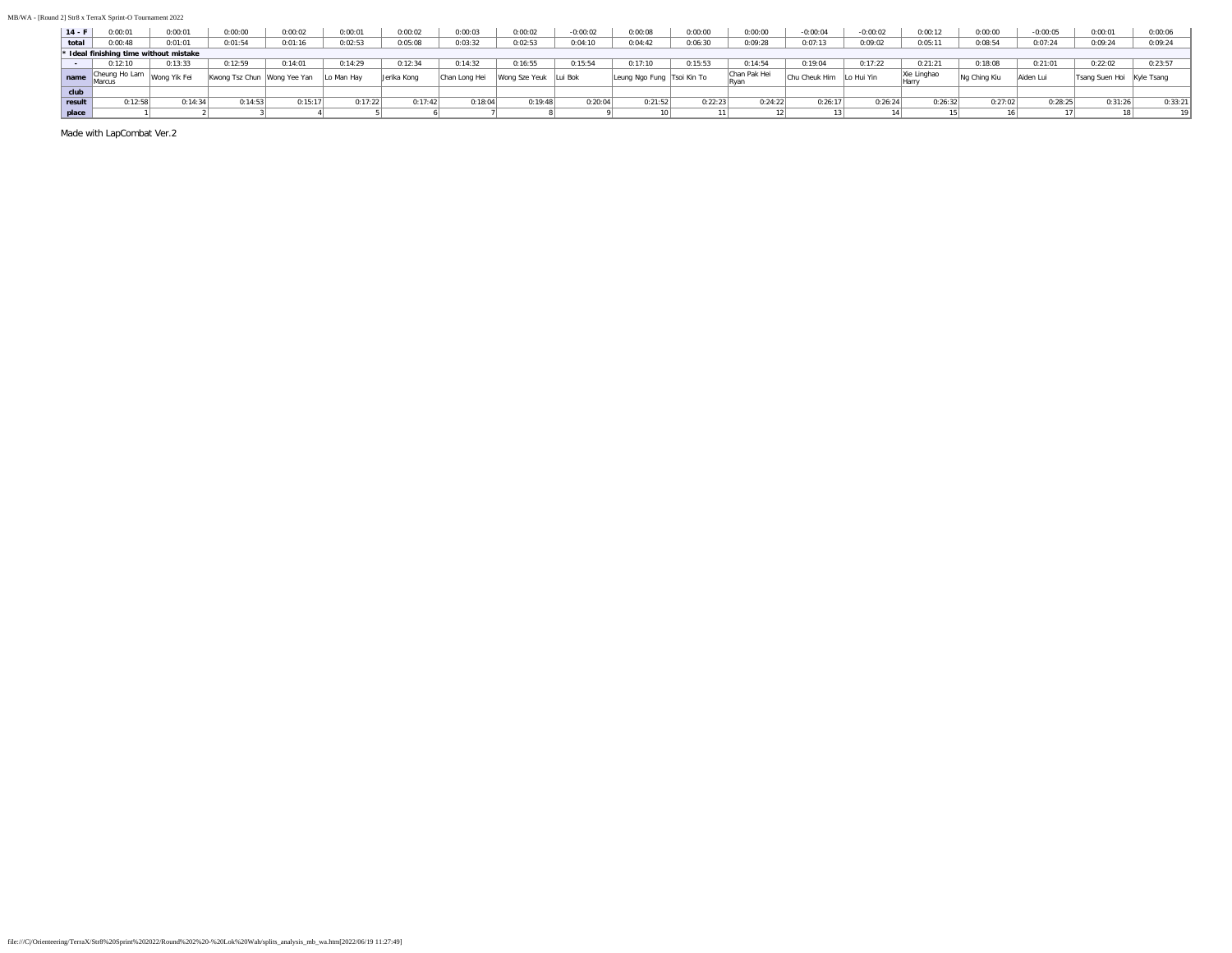# <span id="page-21-0"></span>**WS**

| name               | Lui Lai Han<br>Dennex                                             |                     | Ho So Han          |                     | Chan Ka Man        |                     | Au Wing See        |                     | Chan Yin Wan       |                | Wong Yuk Ching<br>Lam |                | Leung Yee May                |                                  | Wong Yuk Hing             |
|--------------------|-------------------------------------------------------------------|---------------------|--------------------|---------------------|--------------------|---------------------|--------------------|---------------------|--------------------|----------------|-----------------------|----------------|------------------------------|----------------------------------|---------------------------|
| club               |                                                                   |                     |                    |                     |                    |                     |                    |                     |                    |                |                       |                |                              |                                  |                           |
| result             | 0:13:36                                                           |                     |                    | 0:15:08             | 0:15:10            |                     |                    | 0:17:25             |                    | 0:29:29        |                       | 0:34:51        |                              | 0:38:12                          | <b>DISQ</b>               |
| place              |                                                                   | 1                   |                    | 2                   |                    | 3                   |                    | 4                   |                    | 5              |                       | 6              |                              | 7                                |                           |
| Lap time           |                                                                   |                     |                    |                     |                    |                     |                    |                     |                    |                |                       |                |                              |                                  |                           |
| $S - 1$            | 0:01:47                                                           | 2                   | 0:01:36            | 1                   | 0:02:03            | 3                   | 0:02:04            | 4                   | 0:02:32            | 6              | 0:03:33               | 7              | 0:10:43                      | 8                                | 0:02:24<br>5              |
| $1 - 2$            | 0:01:06                                                           | 4                   | 0:00:45            | 1                   | 0:00:58            | 3                   | 0:00:53            | $\overline{2}$      | 0:01:11            | 5              | 0:01:30               | 8              | 0:01:19                      | $\overline{7}$                   | 0:01:12<br>6              |
| $2 - 3$            | 0:00:18                                                           | 2                   | 0:00:17            | 1                   | 0:00:25<br>0:01:04 | 6                   | 0:00:21            | 5                   | 0:00:18            | $\overline{c}$ | 0:00:27               | 8              | 0:00:26                      | $\overline{7}$                   | $\overline{c}$<br>0:00:18 |
| $3 - 4$<br>$4 - 5$ | 0:01:01<br>0:00:39                                                | 2<br>$\overline{2}$ | 0:00:59<br>0:00:35 | 1                   |                    | 3<br>3              | 0:01:13            | 4<br>4              | 0:01:20            | 5<br>5         | 0:02:44               | 7              | 0:04:09                      | 8<br>$\overline{7}$              | 0:01:26<br>6<br>X         |
|                    |                                                                   |                     | 0:03:01            | 1                   | 0:00:42            | $\overline{2}$      | 0:00:44<br>0:01:10 | 3                   | 0:00:51<br>0:06:26 | $\overline{7}$ | 0:01:16<br>0:03:00    | 6<br>5         | 0:01:22                      |                                  | 0:03:09                   |
| $5 - 6$            | 0:00:47                                                           | 1                   |                    | 6<br>1              | 0:00:51            | 3                   |                    | 5                   |                    | 7              |                       | 8              | 0:02:01                      | 4<br>6                           | 4                         |
| 6 - 7<br>$7 - 8$   | 0:02:10<br>0:01:03                                                | 2<br>$\overline{2}$ | 0:01:56<br>0:01:21 | 5                   | 0:02:35<br>0:00:59 | $\mathbf{1}$        | 0:03:20<br>0:01:03 | $\overline{2}$      | 0:04:11<br>0:01:59 | 6              | 0:04:16<br>0:05:35    | 8              | 0:04:05<br>0:02:00           | $\overline{7}$                   | 0:02:46<br>0:01:18<br>4   |
| $8 - 9$            | 0:00:22                                                           | 1                   | 0:00:23            | $\sqrt{2}$          | 0:00:29            | 4                   | 0:00:30            | 5                   | 0:00:25            | 3              | 0:02:08               | 8              | 0:00:53                      | $\overline{7}$                   | 0:00:31<br>6              |
| $9 - 10$           | 0:00:52                                                           | $\overline{2}$      | 0:00:49            | $\mathbf{1}$        | 0:00:56            | 3                   | 0:00:57            | $\overline{4}$      | 0:01:07            | 5              | 0:01:33               | $\overline{7}$ | 0:01:57                      | 8                                | 0:01:16<br>6              |
| $10 - 11$          | 0:00:35                                                           | $\mathbf{1}$        | 0:00:36            | $\sqrt{2}$          | 0:00:42            | 4                   | 0:00:41            | 3                   | 0:00:45            | 5              | 0:01:09               | $\overline{7}$ | 0:01:23                      | 8                                | 0:00:50<br>6              |
| $11 - 12$          | 0:01:50                                                           | 2                   | 0:01:29            | $\mathbf{1}$        | 0:02:05            | 3                   | 0:03:00            | 5                   | 0:03:01            | 6              | 0:04:15               | $\overline{7}$ | 0:04:48                      | 8                                | 0:02:13                   |
| $12 - 13$          | 0:00:54                                                           | 1                   | 0:01:08            | $\overline{2}$      | 0:01:09            | 3 <sup>1</sup>      | 0:01:17            | 4                   | 0:05:03            | 8              | 0:02:10               | 6              | 0:02:21                      | $\overline{7}$                   | 0:01:22                   |
| $13 - F$           | 0:00:12                                                           | 1                   | 0:00:13            | 4                   | 0:00:12            | $\mathbf{1}$        | 0:00:12            | 1                   | 0:00:20            | 6              | 0:01:15               | 8              | 0:00:45                      | $\overline{7}$                   | 0:00:14                   |
| name               | Lui Lai Han<br>Dennex                                             |                     | Ho So Han          |                     | Chan Ka Man        |                     | Au Wing See        |                     | Chan Yin Wan       |                | Wong Yuk Ching<br>Lam |                | Leung Yee May                |                                  | Wong Yuk Hing             |
| <b>Elapse time</b> |                                                                   |                     |                    |                     |                    |                     |                    |                     |                    |                |                       |                |                              |                                  |                           |
| - 1                | 0:01:47                                                           | $\overline{2}$      | 0:01:36            | $\mathbf{1}$        | 0:02:03            | 3 <sup>1</sup>      | 0:02:04            | 4                   | 0:02:32            | 6              | 0:03:33               | $\overline{7}$ | 0:10:43                      | 8 <sup>1</sup>                   | 0:02:24<br>5              |
| $-2$               | 0:02:53                                                           | $\overline{2}$      | 0:02:21            | 1                   | 0:03:01            | 4                   | 0:02:57            | 3                   | 0:03:43            | 6              | 0:05:03               | $\overline{7}$ | 0:12:02                      | 8                                | 5<br>0:03:36              |
| $-3$               | 0:03:11                                                           | $\overline{2}$      | 0:02:38            | 1                   | 0:03:26            | 4                   | 0:03:18            | 3                   | 0:04:01            | 6              | 0:05:30               | $\overline{7}$ | 0:12:28                      | 8                                | 5<br>0:03:54              |
| - 4                | 0:04:12                                                           | $\overline{2}$      | 0:03:37            | $\mathbf{1}$        | 0:04:30            | $\overline{3}$      | 0:04:31            | $\overline{4}$      | 0:05:21            | 6              | 0:08:14               | $\overline{7}$ | 0:16:37                      | 8                                | 5<br>0:05:20              |
| - 5                | 0:04:51                                                           | 2                   | 0:04:12            | $\mathbf{1}$        | 0:05:12            | $\overline{3}$      | 0:05:15            | $\overline{4}$      | 0:06:12            | 5              | 0:09:30               | 6              | 0:17:59                      | $\overline{7}$                   |                           |
| - 6                | 0:05:38                                                           | 1                   | 0:07:13            | 4                   | 0:06:03            | $\overline{2}$      | 0:06:25            | 3                   | 0:12:38            | 6              | 0:12:30               | 5              | 0:20:00                      | $\overline{7}$                   | 0:08:29                   |
| - 7                | 0:07:48                                                           | 1                   | 0:09:09            | 3                   | 0:08:38            | $\overline{2}$      | 0:09:45            | 4                   | 0:16:49            | 6              | 0:16:46               | 5              | 0:24:05                      | $\overline{7}$                   | 0:11:15                   |
| - 8                | 0:08:51                                                           | 1                   | 0:10:30            | 3                   | 0:09:37            | $\overline{2}$      | 0:10:48            | 4                   | 0:18:48            | 5              | 0:22:21               | 6              | 0:26:05                      | $\overline{7}$                   | 0:12:33                   |
| - 9                | 0:09:13                                                           | 1                   | 0:10:53            | 3                   | 0:10:06            | $\overline{2}$      | 0:11:18            | 4                   | 0:19:13            | 5              | 0:24:29               | 6              | 0:26:58                      | $\overline{7}$                   | 0:13:04                   |
| $-10$              | 0:10:05                                                           | $\mathbf{1}$        | 0:11:42            | 3                   | 0:11:02            | $\overline{c}$      | 0:12:15            | 4<br>$\overline{4}$ | 0:20:20            | 5<br>5         | 0:26:02               | 6              | 0:28:55                      | $\overline{7}$<br>$\overline{7}$ | 0:14:20                   |
| $-11$<br>$-12$     | 0:10:40<br>0:12:30                                                | $\mathbf{1}$<br>1   | 0:12:18<br>0:13:47 | 3<br>$\overline{2}$ | 0:11:44<br>0:13:49 | $\overline{c}$<br>3 | 0:12:56<br>0:15:56 | 4                   | 0:21:05<br>0:24:06 | 5              | 0:27:11<br>0:31:26    | 6<br>6         | 0:30:18<br>0:35:06           | $\overline{7}$                   | 0:15:10<br>0:17:23        |
| $-13$              | 0:13:24                                                           | $\mathbf{1}$        | 0:14:55            | $\overline{c}$      | 0:14:58            | 3 <sup>1</sup>      | 0:17:13            | 4                   | 0:29:09            | 5              | 0:33:36               | 6              | 0:37:27                      | $\overline{7}$                   | 0:18:45                   |
| - F                | 0:13:36                                                           | 1                   | 0:15:08            | $\overline{c}$      | $0:15:10$ 3        |                     | 0:17:25            | 4                   | 0:29:29            | 5              | 0:34:51               | $6\vert$       | 0:38:12                      | $\overline{7}$                   | 0:18:59                   |
| name               | Lui Lai Han<br>Dennex                                             |                     | Ho So Han          |                     | Chan Ka Man        |                     | Au Wing See        |                     | Chan Yin Wan       |                | Lam                   |                | Wong Yuk Ching Leung Yee May |                                  | Wong Yuk Hing             |
|                    | <b>Cruising speed index</b>                                       |                     |                    |                     |                    |                     |                    |                     |                    |                |                       |                |                              |                                  |                           |
|                    | 93.5                                                              |                     | 86.4               |                     | 104.1              |                     | 110.5              |                     | 138.9              |                | 187.1                 |                | 192.3                        |                                  | 125.7                     |
|                    | Mistake ratio                                                     |                     |                    |                     |                    |                     |                    |                     |                    |                |                       |                |                              |                                  |                           |
| $\blacksquare$     | 6.7                                                               |                     | 21.9               |                     | 6.9                |                     | 13.8               |                     | 37.1               |                | 27.0                  |                | 32.5                         |                                  |                           |
| name               | Lui Lai Han<br>Dennex                                             |                     | Ho So Han          |                     | Chan Ka Man        |                     | Au Wing See        |                     | Chan Yin Wan       |                | Wong Yuk Ching<br>Lam |                | Leung Yee May                |                                  | Wong Yuk Hing             |
|                    | Leg speed index evaluated from best 3 laps (100=average of best3) |                     |                    |                     |                    |                     |                    |                     |                    |                |                       |                |                              |                                  |                           |
| $S - 1$            | 98.5                                                              |                     | 88.3               |                     | 113.2              |                     | 114.1              |                     | 139.9              |                | 196.0                 |                | 591.7                        |                                  | 132.5                     |
| $1 - 2$            | 126.9                                                             |                     | 86.5               |                     | 111.5              |                     | 101.9              |                     | 136.5              |                | 173.1                 |                | 151.9                        |                                  | 138.5                     |
| $2 - 3$            | 101.9                                                             |                     | 96.2               |                     | 141.5              |                     | 118.9              |                     | 101.9              |                | 152.8                 |                | 147.2                        |                                  | 101.9                     |
| $3 - 4$            | 99.5                                                              |                     | 96.2               |                     | 104.3              |                     | 119.0              |                     | 130.4              |                | 267.4                 |                | 406.0                        |                                  | 140.2                     |
| $4 - 5$            | 100.9                                                             |                     | 90.5               |                     | 108.6              |                     | 113.8              |                     | 131.9              |                | 196.6                 |                | 212.1                        |                                  |                           |
| $5 - 6$            | 83.9                                                              |                     | 323.2              |                     | 91.1               |                     | 125.0              |                     | 689.3              |                | 321.4                 |                | 216.1                        |                                  | $\sim$                    |
| $6 - 7$            | 97.3                                                              |                     | 86.8               |                     | 116.0              |                     | 149.6              |                     | 187.8              |                | 191.5                 |                | 183.3                        |                                  | 124.2                     |
| $7 - 8$            | 102.2                                                             |                     | 131.4              |                     | 95.7               |                     | 102.2              |                     | 193.0              |                | 543.2                 |                | 194.6                        |                                  | 126.5                     |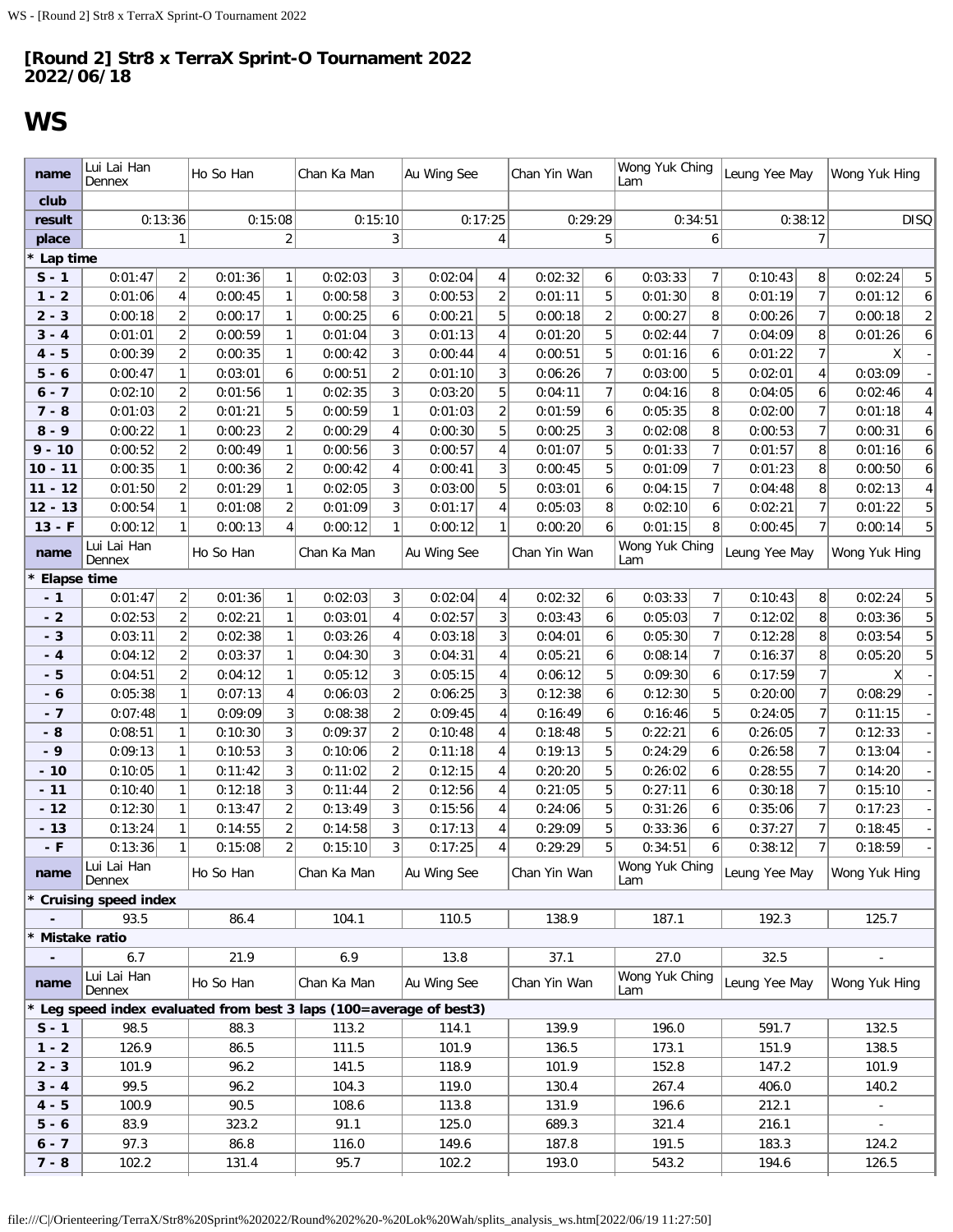### WS - [Round 2] Str8 x TerraX Sprint-O Tournament 2022

| $8 - 9$   | 94.3                                 | 98.6                                        | 124.3       | 128.6       | 107.1        | 548.6                 | 227.1          | 132.9                    |
|-----------|--------------------------------------|---------------------------------------------|-------------|-------------|--------------|-----------------------|----------------|--------------------------|
| $9 - 10$  | 99.4                                 | 93.6                                        | 107.0       | 108.9       | 128.0        | 177.7                 | 223.6          | 145.2                    |
| $10 - 11$ | 93.8                                 | 96.4                                        | 112.5       | 109.8       | 120.5        | 184.8                 | 222.3          | 133.9                    |
| $11 - 12$ | 101.9                                | 82.4                                        | 115.7       | 166.7       | 167.6        | 236.1                 | 266.7          | 123.1                    |
| $12 - 13$ | 84.8                                 | 106.8                                       | 108.4       | 120.9       | 475.9        | 204.2                 | 221.5          | 128.8                    |
| $13 - F$  | 100.0                                | 108.3                                       | 100.0       | 100.0       | 166.7        | 625.0                 | 375.0          | 116.7                    |
| average   | 98.7                                 | 109.9                                       | 110.1       | 126.5       | 214.1        | 253.0                 | 277.4          | $\mathbf{r}$             |
| name      | Lui Lai Han<br>Dennex                | Ho So Han                                   | Chan Ka Man | Au Wing See | Chan Yin Wan | Wong Yuk Ching<br>Lam | Leung Yee May  | Wong Yuk Hing            |
|           |                                      | Leg mistake time (negative value=very good) |             |             |              |                       |                |                          |
| $S - 1$   | 0:00:05                              | 0:00:02                                     | 0:00:10     | 0:00:04     | 0:00:01      | 0:00:10               | 0:07:14        | 0:00:07                  |
| $1 - 2$   | 0:00:17                              | 0:00:00                                     | 0:00:04     | $-0:00:04$  | $-0:00:01$   | $-0:00:07$            | $-0:00:21$     | 0:00:07                  |
| $2 - 3$   | 0:00:01                              | 0:00:02                                     | 0:00:07     | 0:00:01     | $-0:00:07$   | $-0:00:06$            | $-0:00:08$     | $-0:00:04$               |
| $3 - 4$   | 0:00:04                              | 0:00:06                                     | 0:00:00     | 0:00:05     | $-0:00:05$   | 0:00:49               | 0:02:11        | 0:00:09                  |
| $4 - 5$   | 0:00:03                              | 0:00:02                                     | 0:00:02     | 0:00:01     | $-0:00:03$   | 0:00:04               | 0:00:08        |                          |
| $5 - 6$   | $-0:00:05$                           | 0:02:13                                     | $-0:00:07$  | 0:00:08     | 0:05:08      | 0:01:15               | 0:00:13        |                          |
| $6 - 7$   | 0:00:05                              | 0:00:01                                     | 0:00:16     | 0:00:52     | 0:01:05      | 0:00:06               | $-0:00:12$     | $-0:00:02$               |
| $7 - 8$   | 0:00:05                              | 0:00:28                                     | $-0:00:05$  | $-0:00:05$  | 0:00:33      | 0:03:40               | 0:00:01        | 0:00:01                  |
| $8 - 9$   | 0:00:00                              | 0:00:03                                     | 0:00:05     | 0:00:04     | $-0:00:07$   | 0:01:24               | 0:00:08        | 0:00:02                  |
| $9 - 10$  | 0:00:03                              | 0:00:04                                     | 0:00:02     | 0:00:01     | $-0:00:06$   | $-0:00:05$            | 0:00:16        | 0:00:10                  |
| $10 - 11$ | 0:00:00                              | 0:00:04                                     | 0:00:03     | 0:00:00     | $-0:00:07$   | 0:00:01               | 0:00:11        | 0:00:03                  |
| $11 - 12$ | 0:00:09                              | $-0:00:04$                                  | 0:00:13     | 0:01:01     | 0:00:31      | 0:00:53               | 0:01:20        | $-0:00:03$               |
| $12 - 13$ | $-0:00:05$                           | 0:00:13                                     | 0:00:03     | 0:00:07     | 0:03:35      | 0:00:11               | 0:00:19        | 0:00:02                  |
| $13 - F$  | 0:00:01                              | 0:00:03                                     | 0:00:00     | $-0:00:01$  | 0:00:03      | 0:00:53               | 0:00:22        | $-0:00:01$               |
| total     | 0:00:55                              | 0:03:18                                     | 0:01:03     | 0:02:24     | 0:10:57      | 0:09:24               | 0:12:24        | $\overline{\phantom{a}}$ |
|           | Ideal finishing time without mistake |                                             |             |             |              |                       |                |                          |
|           | 0:12:41                              | 0:11:50                                     | 0:14:07     | 0:15:01     | 0:18:32      | 0:25:27               | 0:25:48        |                          |
| name      | Lui Lai Han<br>Dennex                | Ho So Han                                   | Chan Ka Man | Au Wing See | Chan Yin Wan | Wong Yuk Ching<br>Lam | Leung Yee May  | Wong Yuk Hing            |
| club      |                                      |                                             |             |             |              |                       |                |                          |
| result    | 0:13:36                              | 0:15:08                                     | 0:15:10     | 0:17:25     | 0:29:29      | 0:34:51               | 0:38:12        | <b>DISQ</b>              |
| place     | $\mathbf{1}$                         | 2                                           | 3           | 4           | $5\vert$     | 6                     | $\overline{7}$ |                          |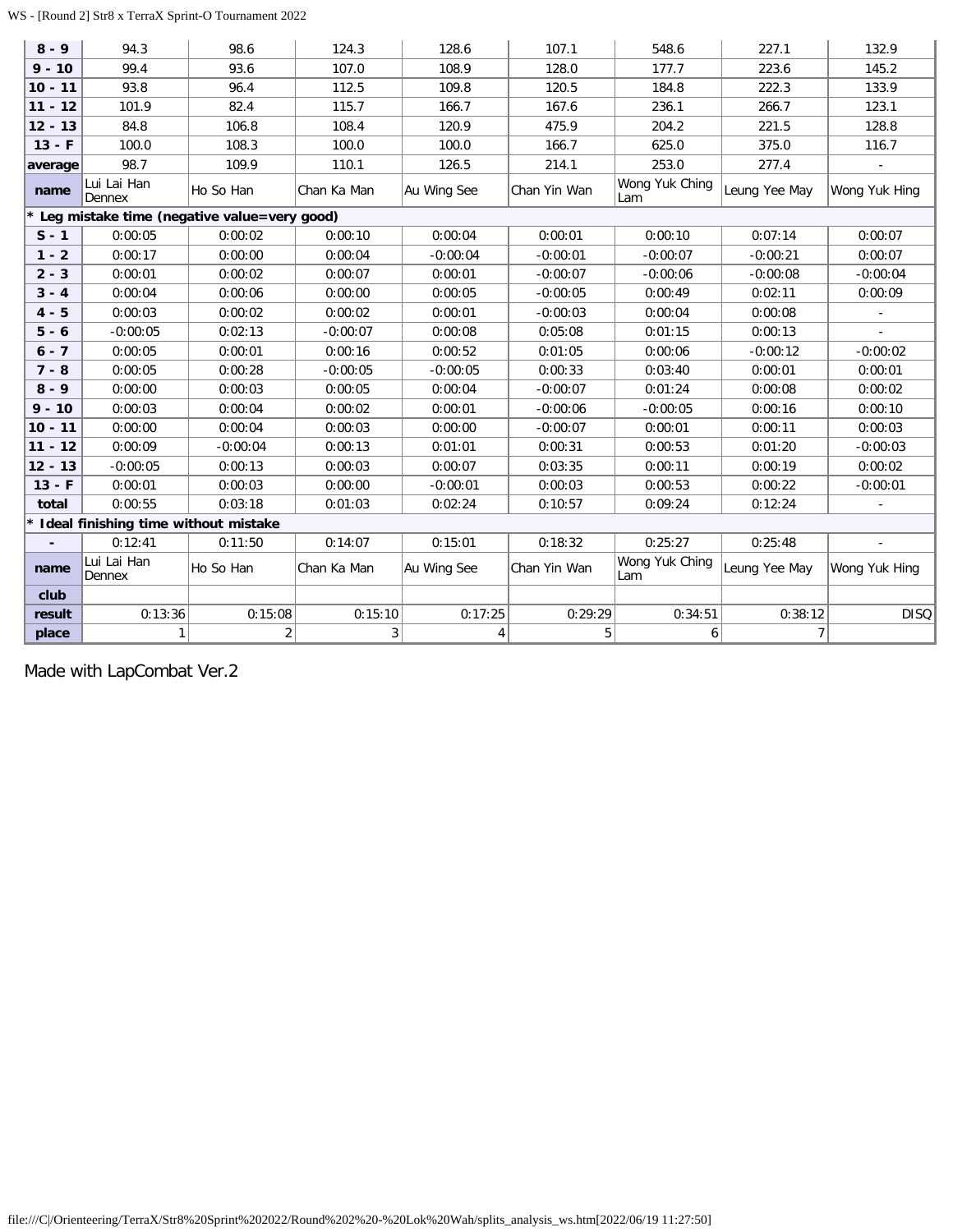# <span id="page-23-0"></span>**WB**

| name            | Lam Giselle Cheuk<br>See                                            |                | Lee Tsz Yau |                | Choy Hiu Nam |                         | Lin Hong Yui |                |
|-----------------|---------------------------------------------------------------------|----------------|-------------|----------------|--------------|-------------------------|--------------|----------------|
| club            |                                                                     |                |             |                |              |                         |              |                |
| result          |                                                                     | 0:16:27        |             | 0:25:34        |              | 0:26:12                 |              | 0:36:13        |
| place           |                                                                     | 1              |             | $\overline{2}$ |              | 3                       |              | 4              |
| * Lap time      |                                                                     |                |             |                |              |                         |              |                |
| $S - 1$         | 0:02:13                                                             | 2              | 0:01:39     | 1              | 0:03:35      | 3                       | 0:04:31      | 4              |
| $1 - 2$         | 0:00:52                                                             | 2              | 0:00:45     | 1              | 0:01:10      | 3                       | 0:02:36      | $\overline{4}$ |
| $2 - 3$         | 0:00:17                                                             | $\overline{2}$ | 0:00:59     | 4              | 0:00:15      | 1                       | 0:00:46      | 3 <sup>1</sup> |
| $3 - 4$         | 0:00:58                                                             | 1              | 0:01:44     | 3              | 0:01:29      | $\overline{2}$          | 0:02:42      | $\overline{4}$ |
| $4 - 5$         | 0:00:37                                                             | $\overline{2}$ | 0:00:34     | 1              | 0:00:43      | 3                       | 0:01:41      | $\overline{4}$ |
| $5 - 6$         | 0:00:50                                                             | 1              | 0:06:55     | 4              | 0:03:23      | 3                       | 0:02:19      | $\overline{2}$ |
| $6 - 7$         | 0:03:15                                                             | 1              | 0:06:22     | 4              | 0:03:54      | $\overline{2}$          | 0:05:22      | 3 <sup>1</sup> |
| $7 - 8$         | 0:01:28                                                             | $\overline{2}$ | 0:01:25     | $\mathbf{1}$   | 0:04:10      | $\overline{\mathbf{4}}$ | 0:03:02      | $\overline{3}$ |
| $8 - 9$         | 0:00:29                                                             | $\overline{2}$ | 0:00:21     | $\mathbf{1}$   | 0:01:04      | 3                       | 0:01:39      | $\overline{4}$ |
| $9 - 10$        | 0:00:57                                                             | $\overline{2}$ | 0:00:48     | $\mathbf{1}$   | 0:00:59      | 3                       | 0:01:28      | $\overline{4}$ |
| $10 - 11$       | 0:00:43                                                             | $\overline{2}$ | 0:00:30     | $\mathbf{1}$   | 0:00:55      | 3                       | 0:01:23      | $\overline{4}$ |
| $11 - 12$       | 0:02:13                                                             | $\mathbf{1}$   | 0:02:17     | $\overline{2}$ | 0:02:59      | 3                       | 0:06:08      | $\overline{4}$ |
| $12 - 13$       | 0:01:20                                                             | $\overline{2}$ | 0:01:03     | 1              | 0:01:20      | $\overline{2}$          | 0:02:09      | $\overline{4}$ |
| $13 - F$        | 0:00:15                                                             | $\overline{2}$ | 0:00:12     | 1              | 0:00:16      | 3                       | 0:00:27      | $\overline{4}$ |
| name            | Lam Giselle Cheuk<br>See                                            |                | Lee Tsz Yau |                | Choy Hiu Nam |                         | Lin Hong Yui |                |
| * Elapse time   |                                                                     |                |             |                |              |                         |              |                |
| $-1$            | 0:02:13                                                             | $\overline{2}$ | 0:01:39     | 1              | 0:03:35      | 3                       | 0:04:31      | 4              |
| $-2$            | 0:03:05                                                             | $\overline{2}$ | 0:02:24     | $\mathbf{1}$   | 0:04:45      | 3                       | 0:07:07      | $\overline{4}$ |
| $-3$            | 0:03:22                                                             | 1              | 0:03:23     | $\overline{2}$ | 0:05:00      | 3                       | 0:07:53      | $\overline{4}$ |
| $-4$            | 0:04:20                                                             | 1              | 0:05:07     | $\overline{2}$ | 0:06:29      | 3                       | 0:10:35      | $\overline{4}$ |
| $-5$            | 0:04:57                                                             | 1              | 0:05:41     | $\overline{2}$ | 0:07:12      | 3                       | 0:12:16      | $\overline{4}$ |
| $-6$            | 0:05:47                                                             | 1              | 0:12:36     | 3              | 0:10:35      | $\overline{2}$          | 0:14:35      | 4              |
| $-7$            | 0:09:02                                                             | 1              | 0:18:58     | 3              | 0:14:29      | $\overline{2}$          | 0:19:57      | $\overline{4}$ |
| $-8$            | 0:10:30                                                             | $\mathbf{1}$   | 0:20:23     | 3              | 0:18:39      | $\overline{2}$          | 0:22:59      | 4              |
| $-9$            | 0:10:59                                                             | $\mathbf{1}$   | 0:20:44     | 3              | 0:19:43      | $\overline{2}$          | 0:24:38      | $\overline{4}$ |
| $-10$           | 0:11:56                                                             | 1              | 0:21:32     | 3              | 0:20:42      | $\overline{2}$          | 0:26:06      | 4              |
| $-11$           | 0:12:39                                                             | 1              | 0:22:02     | $\overline{3}$ | 0:21:37      | $\overline{2}$          | 0:27:29      | $\overline{4}$ |
| $-12$           | 0:14:52                                                             | 1              | 0:24:19     | $\overline{2}$ | 0:24:36      | 3                       | 0:33:37      | 4              |
| $-13$           | 0:16:12                                                             | 1              | 0:25:22     | $\overline{a}$ | 0:25:56      | 3                       | 0:35:46      | 4              |
| - F             | 0:16:27                                                             | 1              | 0:25:34     | $\overline{a}$ | 0:26:12      | 3                       | 0:36:13      | 4              |
| name            | Lam Giselle Cheuk<br>See                                            |                | Lee Tsz Yau |                | Choy Hiu Nam |                         | Lin Hong Yui |                |
|                 | * Cruising speed index                                              |                |             |                |              |                         |              |                |
|                 | 67.5                                                                |                | 78.1        |                | 103.5        |                         | 136.9        |                |
| * Mistake ratio |                                                                     |                |             |                |              |                         |              |                |
|                 | 20.1                                                                |                | 40.0        |                | 21.7         |                         | 25.6         |                |
| name            | Lam Giselle Cheuk<br>See                                            |                | Lee Tsz Yau |                | Choy Hiu Nam |                         | Lin Hong Yui |                |
|                 | * Leg speed index evaluated from best 3 laps (100=average of best3) |                |             |                |              |                         |              |                |
| $S - 1$         | 89.3                                                                |                | 66.4        |                | 144.3        |                         | 181.9        |                |
| $1 - 2$         | 93.4                                                                |                | 80.8        |                | 125.7        |                         | 280.2        |                |
| $2 - 3$         | 65.4                                                                |                | 226.9       |                | 57.7         |                         | 176.9        |                |

file:///C|/Orienteering/TerraX/Str8%20Sprint%202022/Round%202%20-%20Lok%20Wah/splits\_analysis\_wb.htm[2022/06/19 11:27:51]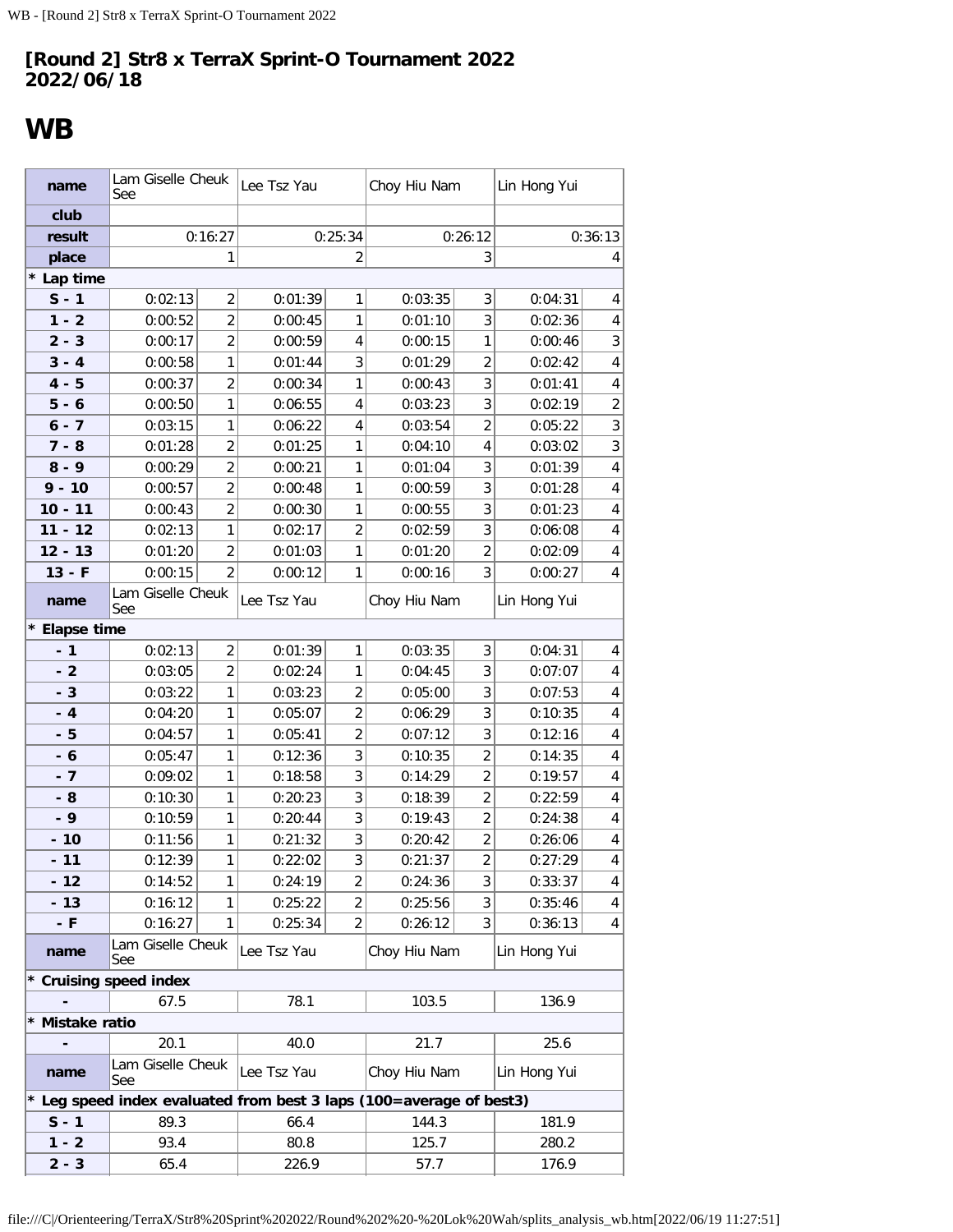# WB - [Round 2] Str8 x TerraX Sprint-O Tournament 2022

| $3 - 4$   | 69.3                                          | 124.3          | 106.4        | 193.6           |
|-----------|-----------------------------------------------|----------------|--------------|-----------------|
| $4 - 5$   | 97.4                                          | 89.5           | 113.2        | 265.8           |
| $5 - 6$   | 38.3                                          | 317.6          | 155.4        | 106.4           |
| $6 - 7$   | 77.9                                          | 152.6          | 93.5         | 128.6           |
| $7 - 8$   | 74.4                                          | 71.8           | 211.3        | 153.8           |
| $8 - 9$   | 76.3                                          | 55.3           | 168.4        | 260.5           |
| $9 - 10$  | 104.3                                         | 87.8           | 107.9        | 161.0           |
| $10 - 11$ | 100.8                                         | 70.3           | 128.9        | 194.5           |
| $11 - 12$ | 88.9                                          | 91.5           | 119.6        | 245.9           |
| $12 - 13$ | 107.6                                         | 84.8           | 107.6        | 173.5           |
| $13 - F$  | 104.7                                         | 83.7           | 111.6        | 188.4           |
| average   | 80.5                                          | 125.2          | 128.3        | 177.3           |
| name      | Lam Giselle Cheuk<br>See                      | Lee Tsz Yau    | Choy Hiu Nam | Lin Hong Yui    |
|           | * Leg mistake time (negative value=very good) |                |              |                 |
| $S - 1$   | 0:00:32                                       | $-0:00:17$     | 0:01:01      | 0:01:07         |
| $1 - 2$   | 0:00:14                                       | 0:00:02        | 0:00:12      | 0:01:20         |
| $2 - 3$   | 0:00:01                                       | 0:00:39        | $-0:00:12$   | 0:00:10         |
| $3 - 4$   | 0:00:01                                       | 0:00:39        | 0:00:02      | 0:00:47         |
| $4 - 5$   | 0:00:11                                       | 0:00:04        | 0:00:04      | 0:00:49         |
| $5 - 6$   | $-0:00:38$                                    | 0:05:13        | 0:01:08      | $-0:00:40$      |
| $6 - 7$   | 0:00:26                                       | 0:03:06        | $-0:00:25$   | $-0:00:21$      |
| $7 - 8$   | 0:00:08                                       | $-0:00:07$     | 0:02:08      | 0:00:20         |
| $8 - 9$   | 0:00:03                                       | $-0:00:09$     | 0:00:25      | 0:00:47         |
| $9 - 10$  | 0:00:20                                       | 0:00:05        | 0:00:02      | 0:00:13         |
| $10 - 11$ | 0:00:14                                       | $-0:00:03$     | 0:00:11      | 0:00:25         |
| $11 - 12$ | 0:00:32                                       | 0:00:20        | 0:00:24      | 0:02:43         |
| $12 - 13$ | 0:00:30                                       | 0:00:05        | 0:00:03      | 0:00:27         |
| $13 - F$  | 0:00:05                                       | 0:00:01        | 0:00:01      | 0:00:07         |
| total     | 0:03:18                                       | 0:10:14        | 0:05:41      | 0:09:16         |
|           | * Ideal finishing time without mistake        |                |              |                 |
|           | 0:13:09                                       | 0:15:20        | 0:20:31      | 0:26:57         |
| name      | Lam Giselle Cheuk<br>See                      | Lee Tsz Yau    | Choy Hiu Nam | Lin Hong Yui    |
| club      |                                               |                |              |                 |
| result    | 0:16:27                                       | 0:25:34        | 0:26:12      | 0:36:13         |
| place     | $\mathbf{1}$                                  | $\overline{2}$ | 3            | $\vert 4 \vert$ |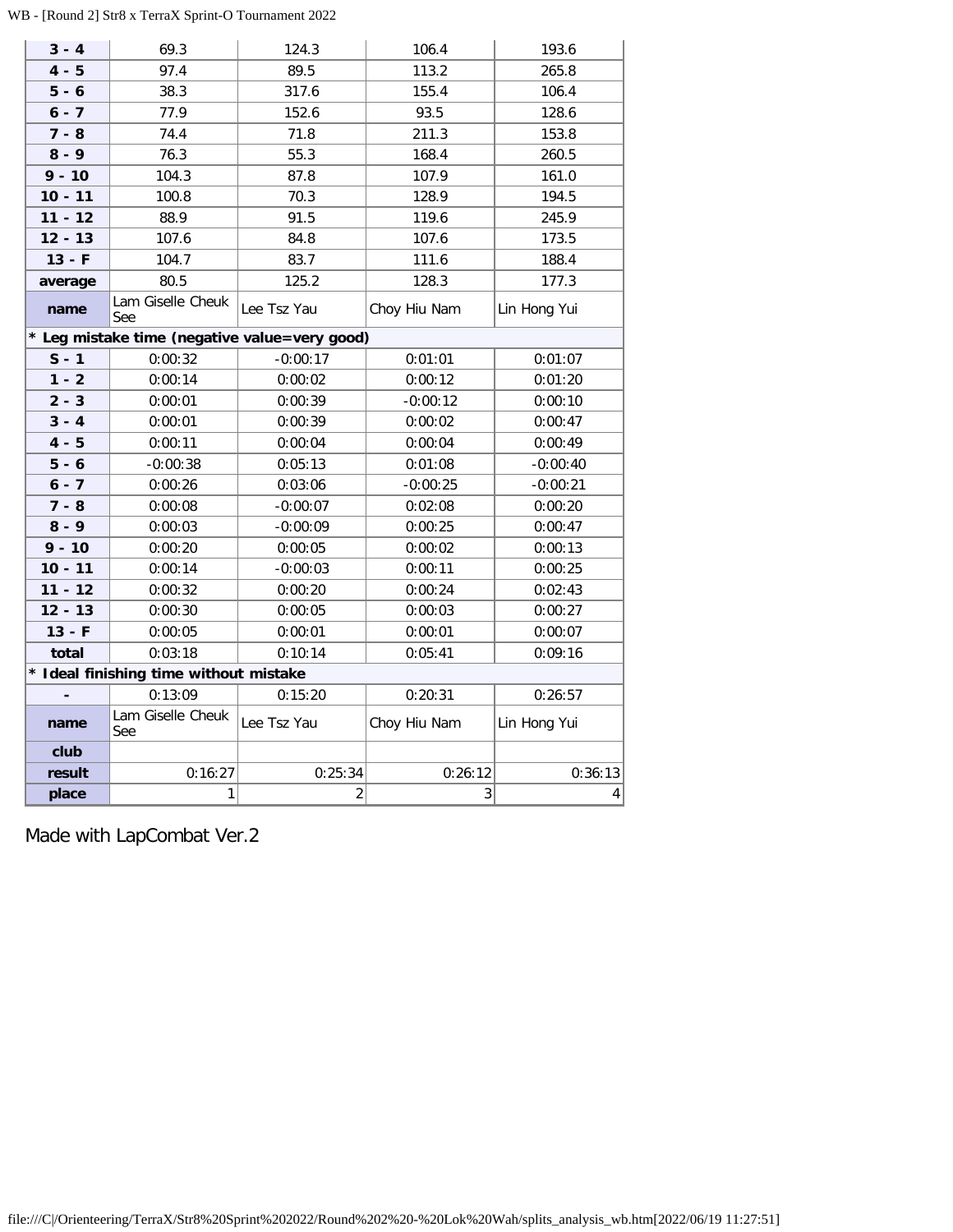# <span id="page-25-0"></span>**TEENDUO**

| name                                                                | Ng Pak Ying / Ng<br>Pak Lam |              |  |  |  |
|---------------------------------------------------------------------|-----------------------------|--------------|--|--|--|
| club                                                                |                             |              |  |  |  |
| result                                                              |                             | 0:31:07      |  |  |  |
| place                                                               |                             | 1            |  |  |  |
| * Lap time                                                          |                             |              |  |  |  |
| $S - 1$                                                             | 0:02:39                     | 1            |  |  |  |
| $1 - 2$                                                             | 0:01:05                     | 1            |  |  |  |
| $2 - 3$                                                             | 0:00:30                     | 1            |  |  |  |
| $3 - 4$                                                             | 0:03:00                     | 1            |  |  |  |
| $4 - 5$                                                             | 0:00:47                     | 1            |  |  |  |
| $5 - 6$                                                             | 0:02:04                     | 1            |  |  |  |
| $6 - 7$                                                             | 0:06:19                     | 1            |  |  |  |
| $7 - 8$                                                             | 0:04:17                     | 1            |  |  |  |
| $8 - 9$                                                             | 0:01:39                     | 1            |  |  |  |
| $9 - 10$                                                            | 0:01:42                     | 1            |  |  |  |
| $10 - 11$                                                           | 0:01:57                     | 1            |  |  |  |
| $11 - 12$                                                           | 0:03:31                     | 1            |  |  |  |
| $12 - 13$                                                           | 0:01:19                     | 1            |  |  |  |
| $13 - F$                                                            | 0:00:18                     | 1            |  |  |  |
| name                                                                | Ng Pak Ying / Ng<br>Pak Lam |              |  |  |  |
| * Elapse time                                                       |                             |              |  |  |  |
| $-1$                                                                | 0:02:39                     | 1            |  |  |  |
| $-2$                                                                | 0:03:44                     | 1            |  |  |  |
| - 3                                                                 | 0:04:14                     | 1            |  |  |  |
| $-4$                                                                | 0:07:14                     | 1            |  |  |  |
| - 5                                                                 | 0:08:01                     | 1            |  |  |  |
| - 6                                                                 | 0:10:05                     | 1            |  |  |  |
| - 7                                                                 | 0:16:24                     | 1            |  |  |  |
| - 8                                                                 | 0:20:41                     | 1            |  |  |  |
| $-9$                                                                | 0:22:20                     | 1            |  |  |  |
| $-10$                                                               | 0:24:02                     | 1            |  |  |  |
| $-11$                                                               | 0:25:59                     | $\mathbf{1}$ |  |  |  |
| $-12$                                                               | 0:29:30                     | 1            |  |  |  |
| $-13$                                                               | 0:30:49                     | 1            |  |  |  |
| - F                                                                 | 0:31:07                     | 1            |  |  |  |
| name                                                                | Ng Pak Ying / Ng<br>Pak Lam |              |  |  |  |
| * Cruising speed index                                              |                             |              |  |  |  |
|                                                                     | 100.0                       |              |  |  |  |
| * Mistake ratio                                                     |                             |              |  |  |  |
|                                                                     |                             |              |  |  |  |
| name                                                                | Ng Pak Ying / Ng<br>Pak Lam |              |  |  |  |
| * Leg speed index evaluated from best 3 laps (100=average of best3) |                             |              |  |  |  |
| $S - 1$                                                             | 100.0                       |              |  |  |  |
| $1 - 2$                                                             | 100.0                       |              |  |  |  |
| $2 - 3$                                                             | 100.0                       |              |  |  |  |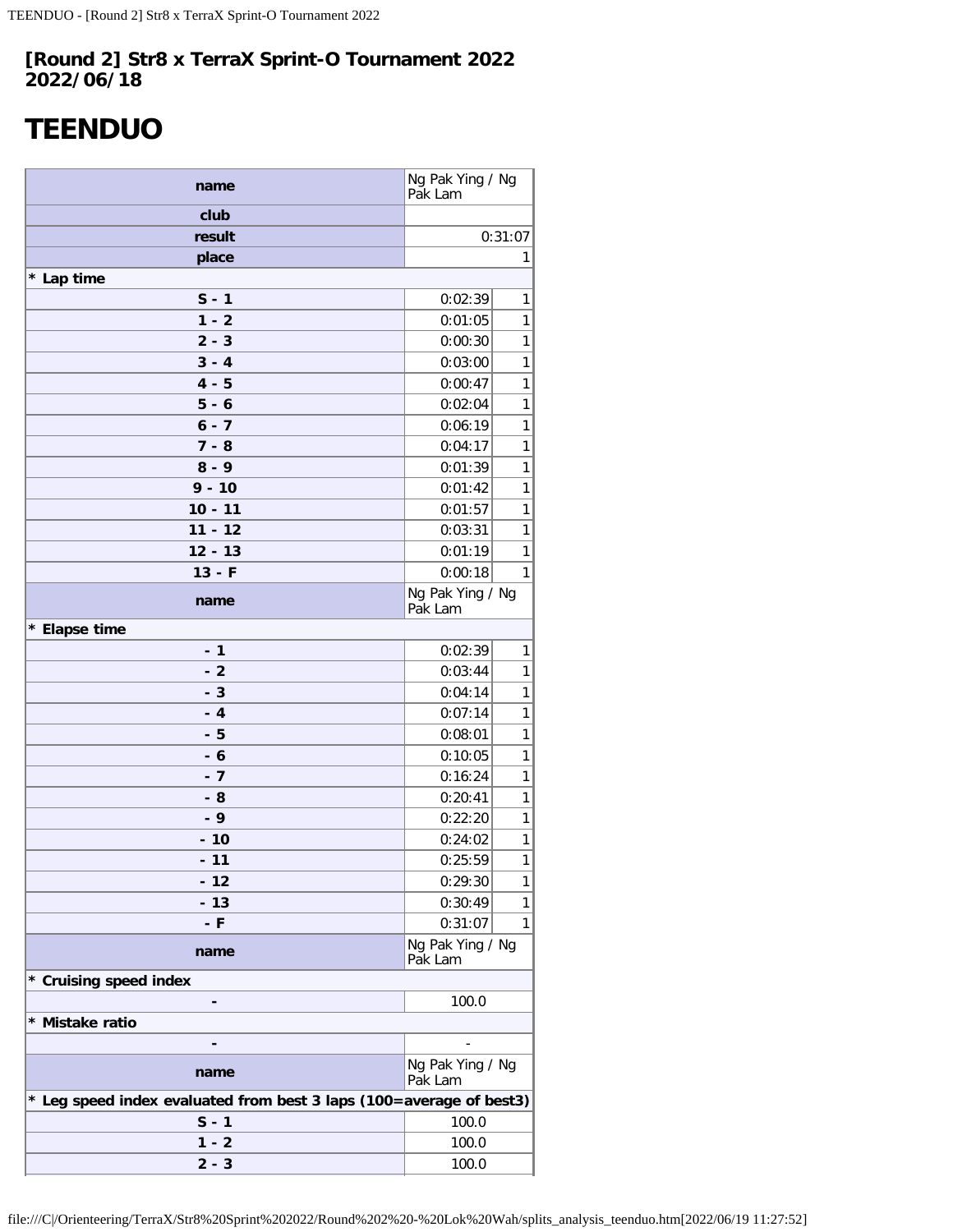TEENDUO - [Round 2] Str8 x TerraX Sprint-O Tournament 2022

| $3 - 4$                                       | 100.0                       |
|-----------------------------------------------|-----------------------------|
| $4 - 5$                                       | 100.0                       |
| $5 - 6$                                       | 100.0                       |
| $6 - 7$                                       | 100.0                       |
| $7 - 8$                                       | 100.0                       |
| $8 - 9$                                       | 100.0                       |
| $9 - 10$                                      | 100.0                       |
| $10 - 11$                                     | 100.0                       |
| $11 - 12$                                     | 100.0                       |
| $12 - 13$                                     | 100.0                       |
| $13 - F$                                      | 100.0                       |
| average                                       | 100.0                       |
| name                                          | Ng Pak Ying / Ng<br>Pak Lam |
| * Leg mistake time (negative value=very good) |                             |
| $S - 1$                                       | 0:00:00                     |
| $1 - 2$                                       | 0:00:00                     |
| $2 - 3$                                       | 0:00:00                     |
| $3 - 4$                                       | 0:00:00                     |
| $4 - 5$                                       | 0:00:00                     |
| $5 - 6$                                       | 0:00:00                     |
| $6 - 7$                                       | 0:00:00                     |
| $7 - 8$                                       | 0:00:00                     |
| $8 - 9$                                       | 0:00:00                     |
| $9 - 10$                                      | 0:00:00                     |
| $10 - 11$                                     | 0:00:00                     |
| $11 - 12$                                     | 0:00:00                     |
| $12 - 13$                                     | 0:00:00                     |
| $13 - F$                                      | 0:00:00                     |
| total                                         | 0:00:00                     |
| * Ideal finishing time without mistake        |                             |
|                                               | 0:31:07                     |
| name                                          | Ng Pak Ying / Ng<br>Pak Lam |
| club                                          |                             |
| result                                        | 0:31:07                     |
| place                                         | 1                           |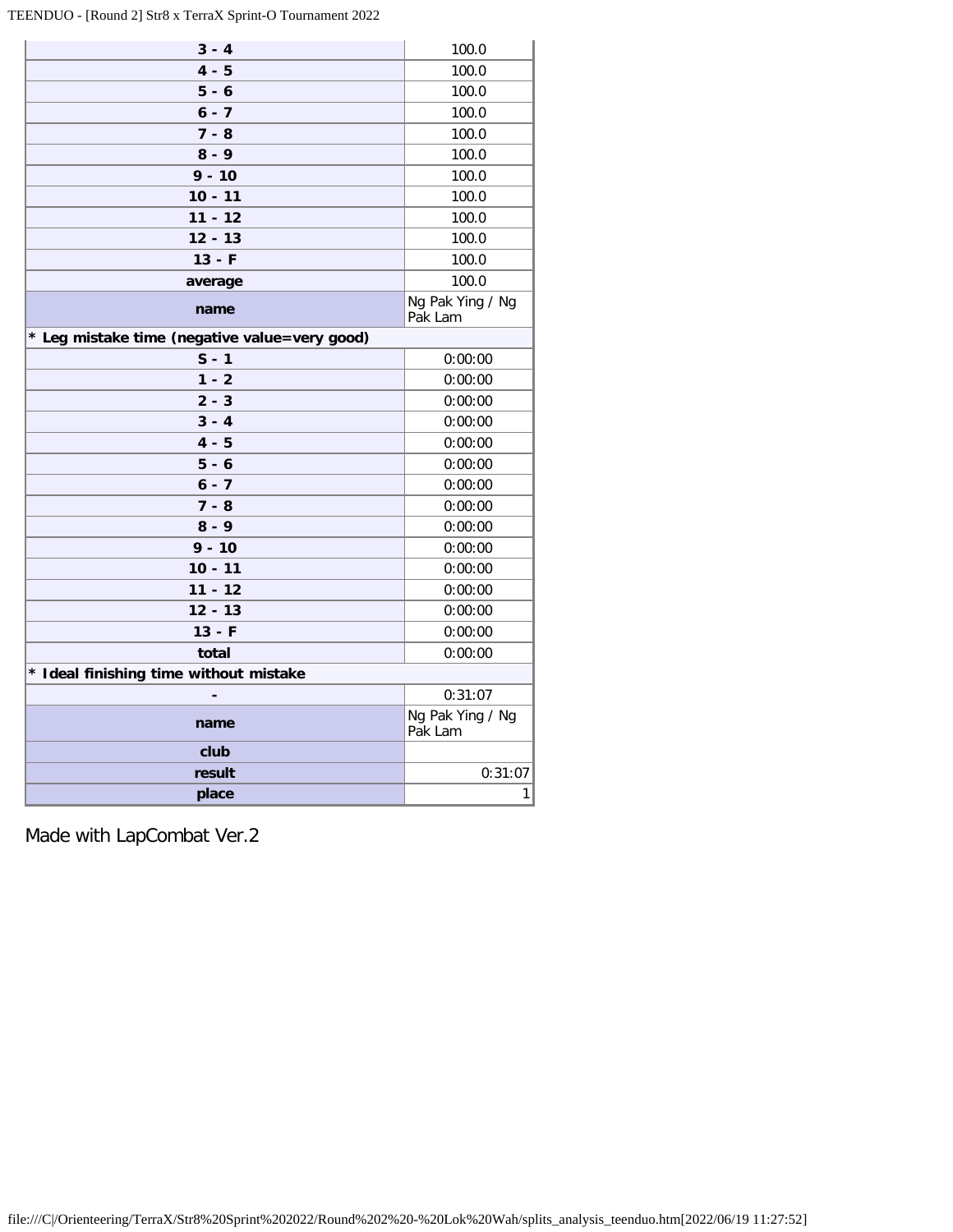# **WS/WB/TEENDUO**

| name               | ui Lai Han<br>Dennex                                              |                  | Ho So Han     |                | Chan Ka Man    |                  | Lam Giselle<br>Cheuk See |                      | Au Wing See    |                | Lee Tsz Yau    |                | Choy Hiu Nam   |                           | Chan Yin Wan   |                        | Ng Pak Ying / Ng   Wong Yuk Ching<br>Pak Lam | Lam            | Lin Hong Yui              | Leung Yee May          | Wong Yuk Hing             |
|--------------------|-------------------------------------------------------------------|------------------|---------------|----------------|----------------|------------------|--------------------------|----------------------|----------------|----------------|----------------|----------------|----------------|---------------------------|----------------|------------------------|----------------------------------------------|----------------|---------------------------|------------------------|---------------------------|
| club               |                                                                   |                  |               |                |                |                  | 0:16:27                  |                      | 0:17:25        |                |                |                |                |                           |                |                        | 0:31:07                                      |                |                           |                        | <b>DISO</b>               |
| result<br>place    | 0:13:36                                                           | $\mathbf{1}$     | 0:15:08       | $\overline{2}$ |                | 0:15:10<br>3     |                          |                      |                | 5              |                | 0:25:34<br>6   |                | 0:26:12<br>$\overline{7}$ | 0:29:29        | 8 <sup>1</sup>         | 9                                            | 0:34:51<br>10  | 0:36:13<br>11             | 0:38:12<br>12          |                           |
| Lap time           |                                                                   |                  |               |                |                |                  |                          |                      |                |                |                |                |                |                           |                |                        |                                              |                |                           |                        |                           |
| $S - 1$            | 0:01:47                                                           | $\vert$ 3        | 0:01:36       | $\overline{1}$ | 0:02:03        | 4                | 0:02:13                  | 6                    | 0:02:04        | 5 <sup>5</sup> | 0:01:39        | $\overline{2}$ | 0:03:35        | 11                        | 0:02:32        | 8                      | 0:02:39<br>9 <sup>1</sup>                    | 0:03:33<br>10  | 0:04:31<br>12             | 0:10:43<br>13          | $\overline{7}$<br>0:02:24 |
| $1 - 2$            | 0:01:06                                                           | 7                | 0:00:45       | $\overline{1}$ | 0:00:58        | 5                | 0:00:52                  | $\overline{3}$       | 0:00:53        | $\overline{4}$ | 0:00:45        | $\overline{1}$ | 0:01:10        | 8                         | 0:01:11        | $\overline{9}$         | 6<br>0:01:05                                 | 0:01:30<br>12  | 13<br>0:02:36             | 0:01:19<br>11          | 0:01:12<br>10             |
| $2 - 3$            | 0:00:18                                                           | $\vert$          | 0:00:17       | $\overline{2}$ | 0:00:25        | 8 <sup>1</sup>   | 0:00:17                  | $\overline{2}$       | 0:00:21        | $\overline{7}$ | 0:00:59        | 13             | 0:00:15        |                           | 0:00:18        | $\boldsymbol{\Lambda}$ | 0:00:30<br>11                                | 0:00:27<br>10  | 12<br>0:00:46             | 0:00:26<br>9           | $\overline{4}$<br>0:00:18 |
| $3 - 4$            | 0:01:01                                                           | 3                | 0:00:59       | $\overline{2}$ | 0:01:04        | $\vert$          | 0:00:58                  | $\overline{1}$       | 0:01:13        | 5              | 0:01:44        | q              | 0:01:29        | 8                         | 0:01:20        | 6                      | 12<br>0:03:00                                | 0:02:44<br>11  | 10<br>0:02:42             | 0:04:09<br>13          | $\overline{7}$<br>0:01:26 |
| $4 - 5$            | 0:00:39                                                           | 4 <sup>1</sup>   | 0:00:35       | $\overline{2}$ | 0:00:42        | 5 <sup>1</sup>   | 0:00:37                  | -3                   | 0:00:44        | $\overline{7}$ | 0:00:34        |                | 0:00:43        | $6 \mid$                  | 0:00:51        | $\mathbf{q}$           | 0:00:47<br>8                                 | 0:01:16<br>10  | 12<br>0:01:41             | 11<br>0:01:22          | X                         |
| $5 - 6$            | 0:00:47                                                           | 1                | 0:03:01       | 9              | 0:00:51        | 3                | 0:00:50                  | $\overline{2}$       | 0:01:10        | $\overline{4}$ | 0:06:55        | 12             | 0:03:23        | 10 <sup>1</sup>           | 0:06:26        | 11                     | 0:02:04<br>6                                 | 0:03:00<br>-8  | $\overline{7}$<br>0:02:19 | 0:02:01<br>5           | 0:03:09                   |
| $6 - 7$            | 0:02:10                                                           | $\left 2\right $ | 0:01:56       |                | 0:02:35        | 3                | 0:03:15                  | 5                    | 0:03:20        | 6              | 0:06:22        | 13             | 0:03:54        | $\overline{7}$            | 0:04:11        | 9                      | 0:06:19<br>12                                | 0:04:16<br>10  | 11<br>0:05:22             | 0:04:05<br>8           | 0:02:46<br>$\overline{4}$ |
| $7 - 8$            | 0:01:03                                                           | $\overline{2}$   | 0:01:21       | 5              | 0:00:59        | $\mathbf{1}$     | 0:01:28                  |                      | 0:01:03        | $\overline{2}$ | 0:01:25        | 6              | 0:04:10        | 11                        | 0:01:59        | 8                      | 0:04:17<br>12                                | 13<br>0:05:35  | 0:03:02<br>10             | 0:02:00<br>9           | 0:01:18<br>$\overline{4}$ |
| $8 - 9$            | 0:00:22                                                           | $\overline{2}$   | 0:00:23       | 3              | 0:00:29        | 5                | 0:00:29                  | 5                    | 0:00:30        | $\overline{7}$ | 0:00:21        |                | 0:01:04        | 10                        | 0:00:25        | $\overline{4}$         | 11<br>0:01:39                                | 0:02:08<br>13  | 11<br>0:01:39             | 0:00:53<br>$\mathbf Q$ | 8<br>0:00:31              |
| $9 - 10$           | 0:00:52                                                           | 3                | 0:00:49       | $\overline{2}$ | 0:00:56        | 4 <sup>1</sup>   | 0:00:57                  | 5                    | 0:00:57        | 5 <sup>1</sup> | 0:00:48        |                | 0:00:59        | $\overline{7}$            | 0:01:07        | 8                      | 0:01:42<br>12                                | 0:01:33<br>11  | 0:01:28<br>10             | 13<br>0:01:57          | 9<br>0:01:16              |
| $10 - 11$          | 0:00:35                                                           | $\overline{2}$   | 0:00:36       | 3              | 0:00:42        | 5 <sup>2</sup>   | 0:00:43                  | 6                    | 0:00:41        | $\overline{4}$ | 0:00:30        |                | 0:00:55        | 9                         | 0:00:45        | $\overline{7}$         | 0:01:57<br>13                                | 0:01:09<br>10  | 0:01:23<br>11             | 0:01:23<br>11          | 0:00:50<br>8              |
| $11 - 12$          | 0:01:50                                                           | $\overline{2}$   | 0:01:29       |                | 0:02:05        | 3                | 0:02:13                  |                      | 0:03:00        | 8              | 0:02:17        | 6              | 0:02:59        | 7                         | 0:03:01        | 9                      | 0:03:31<br>10                                | 0:04:15<br>11  | 13<br>0:06:08             | 12<br>0:04:48          | 0:02:13<br>$\overline{4}$ |
| $12 - 13$          | 0:00:54                                                           | $\mathbf{1}$     | 0:01:08       | -3             | 0:01:09        | $\vert$          | 0:01:20                  | 7                    | 0:01:17        | 5 <sup>1</sup> | 0:01:03        |                | 0:01:20        | $\overline{7}$            | 0:05:03        | 13                     | 0:01:19<br>$6 \mid$                          | 0:02:10<br>11  | 0:02:09<br>10             | 0:02:21<br>12          | 0:01:22<br>9              |
| $13 - F$           | 0:00:12                                                           | $\mathbf{1}$     | 0:00:13       | 5              | 0:00:12        | $\mathbf{1}$     | 0:00:15                  | $\overline{7}$       | 0:00:12        | $\mathbf{1}$   | 0:00:12        |                | 0:00:16        | 8                         | 0:00:20        | 10                     | 0:00:18<br>9                                 | 0:01:15<br>13  | 11<br>0:00:27             | 12<br>0:00:45          | 0:00:14<br>6              |
| name               | ui Lai Han<br>Dennex                                              |                  | Ho So Han     |                | Chan Ka Man    |                  | Lam Giselle<br>Cheuk See |                      | Au Wing See    |                | Lee Tsz Yau    |                | Choy Hiu Nam   |                           | Chan Yin Wan   |                        | Ng Pak Ying / Ng   Wong Yuk Ching<br>Pak Lam | Lam            | Lin Hong Yui              | Leung Yee May          | Wong Yuk Hing             |
| Elapse time        |                                                                   |                  |               |                |                |                  |                          |                      |                |                |                |                |                |                           |                |                        |                                              |                |                           |                        |                           |
| $-1$               | 0:01:47                                                           | $\overline{3}$   | 0:01:36       |                | 0:02:03        | $\overline{4}$   | 0:02:13                  | 6                    | 0:02:04        | 5              | 0:01:39        | $\overline{2}$ | 0:03:35        | 11                        | 0:02:32        | 8                      | $\vert$<br>0:02:39                           | 0:03:33<br>10  | 0:04:31<br>12             | 13<br>0:10:43          | $\overline{7}$<br>0:02:24 |
| $-2$               | 0:02:53                                                           | $\lceil$         | 0:02:21       |                | 0:03:01        | 5                | 0:03:05                  | 6                    | 0:02:57        | $\overline{4}$ | 0:02:24        | $\overline{2}$ | 0:04:45        | 10                        | 0:03:43        | 8                      | 0:03:44<br>$\vert 9 \vert$                   | 0:05:03<br>11  | 12<br>0:07:07             | 0:12:02<br>13          | $\overline{7}$<br>0:03:36 |
| - 3                | 0:03:11                                                           | $\left 2\right $ | 0:02:38       | $\mathbf{1}$   | 0:03:26        | $6 \mid$         | 0:03:22                  | $\overline{4}$       | 0:03:18        | 3              | 0:03:23        | -5             | 0:05:00        | 10                        | 0:04:01        | -8                     | 0:04:14<br>9                                 | 0:05:30<br>11  | 12<br>0:07:53             | 13<br>0:12:28          | $\overline{7}$<br>0:03:54 |
| $-4$               | 0:04:12                                                           | $\left  \right $ | 0:03:37       | $\overline{1}$ | 0:04:30        | 4                | 0:04:20                  | 3                    | 0:04:31        | 5              | 0:05:07        | 6              | 0:06:29        | 9                         | 0:05:21        | 8                      | 0:07:14<br>10                                | 0:08:14<br>11  | 12<br>0:10:35             | 0:16:37<br>13          | $\overline{7}$<br>0:05:20 |
| $-5$               | 0:04:51                                                           | $\overline{2}$   | 0:04:12       |                | 0:05:12        | $\overline{4}$   | 0:04:57                  | 3                    | 0:05:15        | 5              | 0:05:41        | 6              | 0:07:12        | 8                         | 0:06:12        | $\overline{7}$         | 0:08:01<br>9                                 | 0:09:30<br>10  | 11<br>0:12:16             | 12<br>0:17:59          |                           |
| - 6                | 0:05:38                                                           | $\overline{1}$   | 0:07:13       | 5              | 0:06:03        | 3                | 0:05:47                  | $\overline{2}$       | 0:06:25        | $\overline{4}$ | 0:12:36        |                | 0:10:35        | $\overline{7}$            | 0:12:38        | 10                     | 6<br>0:10:05                                 | 0:12:30<br>8   | 11<br>0:14:35             | 0:20:00<br>12          | 0:08:29                   |
| $-7$               | 0:07:48                                                           | 1                | 0:09:09       |                | 0:08:38        | $\left 2\right $ | 0:09:02                  | 3                    | 0:09:45        | 5              | 0:18:58        | 10             | 0:14:29        | 6                         | 0:16:49        | $\mathbf{Q}$           | 0:16:24<br>7                                 | 0:16:46<br>-8  | 0:19:57<br>11             | 12<br>0:24:05          | 0:11:15                   |
| - 8                | 0:08:51                                                           | 1                | 0:10:30       | 3              | 0:09:37        | 2 <sup>1</sup>   | 0:10:30                  | 3                    | 0:10:48        | 5              | 0:20:23        | -8             | 0:18:39        | 6                         | 0:18:48        | $\overline{7}$         | 0:20:41<br>9                                 | 0:22:21<br>10  | 0:22:59<br>11             | 0:26:05<br>12          | 0:12:33                   |
| $-9$               | 0:09:13                                                           | 1                | 0:10:53       | 3              | 0:10:06        | 2                | 0:10:59                  | $\overline{\Lambda}$ | 0:11:18        | 5 <sub>5</sub> | 0:20:44        | -8             | 0:19:43        | 7                         | 0:19:13        | $\vert 6 \vert$        | 0:22:20<br>9                                 | 0:24:29<br>10  | 0:24:38<br>11             | 0:26:58<br>12          | 0:13:04                   |
| $-10$              | 0:10:05                                                           | $\mathbf{1}$     | 0:11:42       | 3              | 0:11:02        | $\overline{2}$   | 0:11:56                  |                      | 0:12:15        | 5              | 0:21:32        | Я              | 0:20:42        | $\overline{7}$            | 0:20:20        | 6                      | 0:24:02<br>9                                 | 0:26:02<br>10  | 0:26:06<br>11             | 0:28:55<br>12          | 0:14:20                   |
| $-11$              | 0:10:40                                                           | $\overline{1}$   | 0:12:18       | 3              | 0:11:44        | $\overline{2}$   | 0:12:39                  |                      | 0:12:56        | 5              | 0:22:02        | Я              | 0:21:37        | $\overline{7}$            | 0:21:05        | 6                      | 0:25:59<br>9                                 | 0:27:11<br>10  | 11<br>0:27:29             | 0:30:18<br>12          | 0:15:10                   |
| $-12$              | 0:12:30                                                           | 1                | 0:13:47       | $\overline{2}$ | 0:13:49        | $\vert$ 3        | 0:14:52                  |                      | 0:15:56        | 5              | 0:24:19        |                | 0:24:36        | 8                         | 0:24:06        | -6                     | 0:29:30<br>9                                 | 0:31:26<br>10  | 0:33:37<br>11             | 0:35:06<br>12          | 0:17:23                   |
| $-13$              | 0:13:24                                                           | $\mathbf{1}$     | 0:14:55       | 2              | 0:14:58        | $\vert$ 3        | 0:16:12                  | 4                    | 0:17:13        | 5              | 0:25:22        | $\epsilon$     | 0:25:56        | $\overline{7}$            | 0:29:09        | 8                      | 0:30:49<br>9                                 | 0:33:36<br>10  | 11<br>0:35:46             | 0:37:27<br>12          | 0:18:45                   |
| $-F$               | 0:13:36                                                           | $\mathbf{1}$     | 0:15:08       | $\overline{2}$ | 0:15:10        | $\vert$ 3        | 0:16:27                  | $\overline{4}$       | 0:17:25        | 5              | 0:25:34        | 6              | 0:26:12        | 7                         | 0:29:29        | 8 <sup>1</sup>         | 9<br>0:31:07                                 | 0:34:51<br>10  | 11<br>0:36:13             | 0:38:12<br>12          | 0:18:59                   |
| name               | ui Lai Han.<br>Dennex                                             |                  | Ho So Han     |                | Chan Ka Man    |                  | Lam Giselle<br>Cheuk See |                      | Au Wing See    |                | Lee Tsz Yau    |                | Choy Hiu Nam   |                           | Chan Yin Wan   |                        | Ng Pak Ying / Ng Wong Yuk Ching<br>Pak Lam   | Lam            | Lin Hong Yui              | Leung Yee May          | Wong Yuk Hing             |
|                    | <b>Cruising speed index</b>                                       |                  |               |                |                |                  |                          |                      |                |                |                |                |                |                           |                |                        |                                              |                |                           |                        |                           |
|                    | 97.7                                                              |                  | 89.9          |                | 108.5          |                  | 112.4                    |                      | 116.8          |                | 104.0          |                | 143.1          |                           | 146.6          |                        | 165.0                                        | 198.2          | 240.1                     | 199.7                  | 125.7                     |
| Mistake ratio      |                                                                   |                  |               |                |                |                  | 11.9                     |                      |                |                |                |                |                |                           |                |                        |                                              | 26.2           |                           |                        |                           |
|                    | 6.3<br>Lui Lai Han                                                |                  | 23.1          |                | 7.0            |                  | Lam Giselle              |                      | 13.0           |                | 48.0           |                | 30.4           |                           | 36.2           |                        | 33.1<br>Ng Pak Ying / Ng   Wong Yuk Ching    |                | 15.0                      | 33.2                   |                           |
| name               | Dennex                                                            |                  | Ho So Han     |                | Chan Ka Man    |                  | Cheuk See                |                      | Au Wing See    |                | Lee Tsz Yau    |                | Choy Hiu Nam   |                           | Chan Yin Wan   |                        | Pak Lam                                      | Lam            | Lin Hong Yui              | Leung Yee May          | Wong Yuk Hing             |
|                    | Leg speed index evaluated from best 3 laps (100=average of best3) |                  |               |                |                |                  |                          |                      |                |                |                |                |                |                           |                |                        |                                              |                |                           |                        |                           |
| $S - 1$            | 106.3                                                             |                  | 95.4          |                | 122.2          |                  | 132.1                    |                      | 123.2          |                | 98.3           |                | 213.6          |                           | 151.0          |                        | 157.9                                        | 211.6          | 269.2                     | 638.7                  | 143.0                     |
| $1 - 2$            | 139.4                                                             |                  | 95.1          |                | 122.5          |                  | 109.9                    |                      | 112.0          |                | 95.1           |                | 147.9          |                           | 150.0          |                        | 137.3                                        | 190.1          | 329.6                     | 166.9                  | 152.1                     |
| $2 - 3$            | 110.2                                                             |                  | 104.1         |                | 153.1          |                  | 104.1                    |                      | 128.6          |                | 361.2          |                | 91.8           |                           | 110.2          |                        | 183.7                                        | 165.3          | 281.6                     | 159.2                  | 110.2                     |
| $3 - 4$            | 102.8                                                             |                  | 99.4          |                | 107.9          |                  | 97.8                     |                      | 123.0          |                | 175.3          |                | 150.0          |                           | 134.8          |                        | 303.4                                        | 276.4          | 273.0                     | 419.7                  | 144.9                     |
| $4 - 5$            | 110.4                                                             |                  | 99.1          |                | 118.9          |                  | 104.7                    |                      | 124.5<br>141.9 |                | 96.2           |                | 121.7          |                           | 144.3          |                        | 133.0<br>251.4                               | 215.1          | 285.8                     | 232.1                  | $\sim$                    |
| $5 - 6$<br>$6 - 7$ | 95.3<br>97.3                                                      |                  | 366.9<br>86.8 |                | 103.4<br>116.0 |                  | 101.4<br>145.9           |                      | 149.6          |                | 841.2<br>285.8 |                | 411.5<br>175.1 |                           | 782.4<br>187.8 |                        | 283.5                                        | 364.9<br>191.5 | 281.8<br>240.9            | 245.3<br>183.3         | 124.2                     |
| $7 - 8$            | 102.2                                                             |                  | 131.4         |                | 95.7           |                  | 142.7                    |                      | 102.2          |                | 137.8          |                | 405.4          |                           | 193.0          |                        | 416.8                                        | 543.2          | 295.1                     | 194.6                  | 126.5                     |
|                    |                                                                   |                  |               |                |                |                  |                          |                      |                |                |                |                |                |                           |                |                        |                                              |                |                           |                        |                           |

file:///C|/Orienteering/TerraX/Str8%20Sprint%202022/Round%202%20-%20Lok%20Wah/splits\_analysis\_ws\_wb\_teenduo.htm[2022/06/19 11:27:52]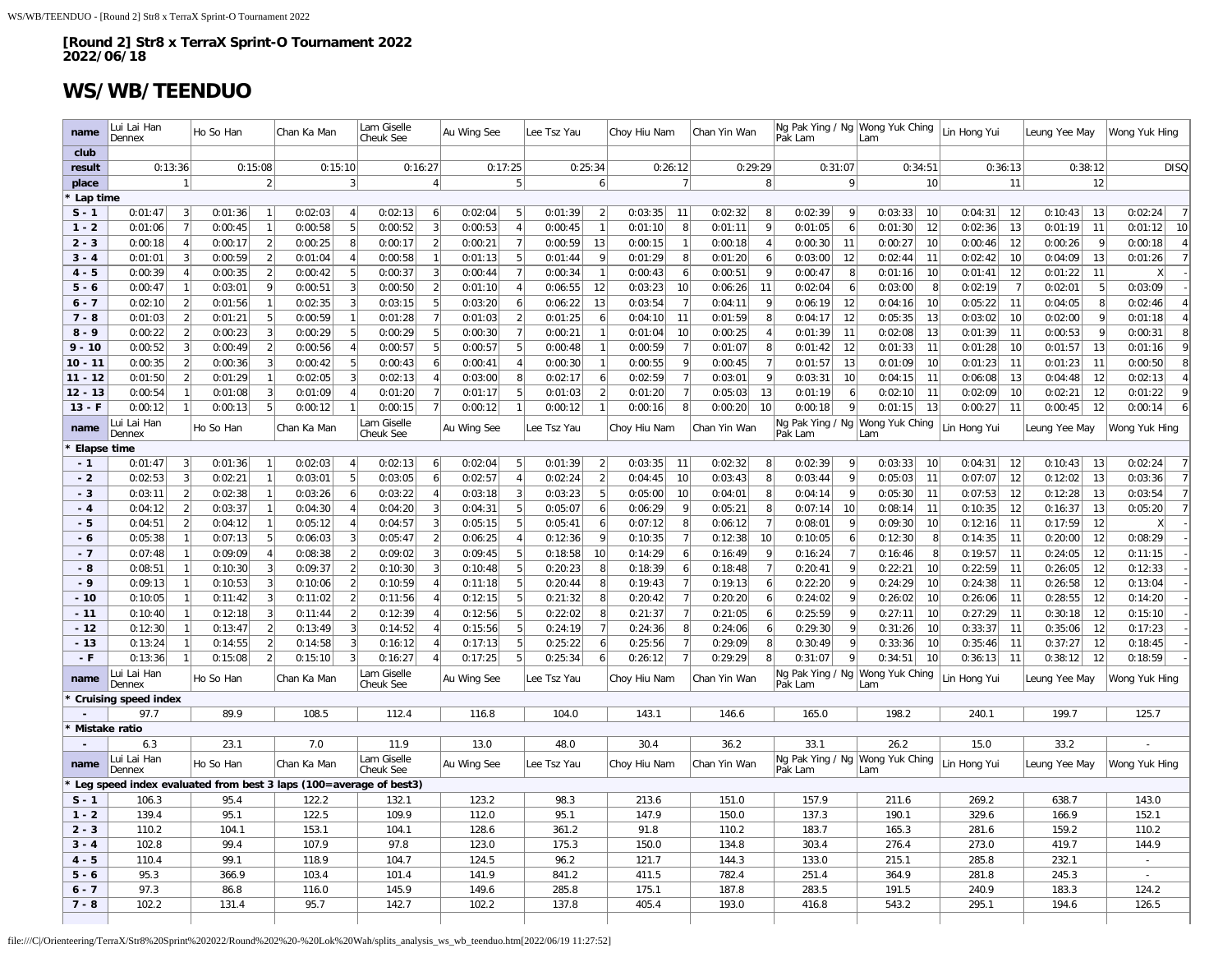### WS/WB/TEENDUO - [Round 2] Str8 x TerraX Sprint-O Tournament 2022

| $8 - 9$   | 100.0                                | 104.5                                       | 131.8       | 131.8                    | 136.4       | 95.5        | 290.9          | 113.6        | 450.0                                      | 581.8      | 450.0        | 240.9         | 140.9         |
|-----------|--------------------------------------|---------------------------------------------|-------------|--------------------------|-------------|-------------|----------------|--------------|--------------------------------------------|------------|--------------|---------------|---------------|
| $9 - 10$  | 104.7                                | 98.7                                        | 112.8       | 114.8                    | 114.8       | 96.6        | 118.8          | 134.9        | 205.4                                      | 187.2      | 177.2        | 235.6         | 153.0         |
| $10 - 11$ | 104.0                                | 106.9                                       | 124.8       | 127.7                    | 121.8       | 89.1        | 163.4          | 133.7        | 347.5                                      | 205.0      | 246.5        | 246.5         | 148.5         |
| $11 - 12$ | 101.9                                | 82.4                                        | 115.7       | 123.1                    | 166.7       | 126.9       | 165.7          | 167.6        | 195.4                                      | 236.1      | 340.7        | 266.7         | 123.1         |
| $12 - 13$ | 87.6                                 | 110.3                                       | 111.9       | 129.7                    | 124.9       | 102.2       | 129.7          | 491.4        | 128.1                                      | 210.8      | 209.2        | 228.6         | 133.0         |
| $13 - F$  | 100.0                                | 108.3                                       | 100.0       | 125.0                    | 100.0       | 100.0       | 133.3          | 166.7        | 150.0                                      | 625.0      | 225.0        | 375.0         | 116.7         |
| average   | 103.2                                | 114.8                                       | 115.1       | 124.8                    | 132.2       | 194.0       | 198.8          | 223.7        | 236.1                                      | 264.5      | 274.8        | 289.9         |               |
| name      | Lui Lai Han<br>Dennex                | Ho So Han                                   | Chan Ka Man | Lam Giselle<br>Cheuk See | Au Wing See | Lee Tsz Yau | Choy Hiu Nam   | Chan Yin Wan | Ng Pak Ying / Ng Wong Yuk Ching<br>Pak Lam | Lam        | Lin Hong Yui | Leung Yee May | Wong Yuk Hing |
|           |                                      | Leg mistake time (negative value=very good) |             |                          |             |             |                |              |                                            |            |              |               |               |
| $S - 1$   | 0:00:09                              | 0:00:05                                     | 0:00:14     | 0:00:20                  | 0:00:06     | $-0:00:06$  | 0:01:11        | 0:00:04      | $-0:00:07$                                 | 0:00:13    | 0:00:29      | 0:07:22       | 0:00:17       |
| $1 - 2$   | 0:00:20                              | 0:00:02                                     | 0:00:07     | $-0:00:01$               | $-0:00:02$  | $-0:00:04$  | 0:00:02        | 0:00:02      | $-0:00:13$                                 | $-0:00:04$ | 0:00:42      | $-0:00:16$    | 0:00:13       |
| $2 - 3$   | 0:00:02                              | 0:00:02                                     | 0:00:07     | $-0:00:01$               | 0:00:02     | 0:00:42     | $-0:00:08$     | $-0:00:06$   | 0:00:03                                    | $-0:00:05$ | 0:00:07      | $-0:00:07$    | $-0:00:03$    |
| $3 - 4$   | 0:00:03                              | 0:00:06                                     | 0:00:00     | $-0:00:09$               | 0:00:04     | 0:00:42     | 0:00:04        | $-0:00:07$   | 0:01:22                                    | 0:00:46    | 0:00:20      | 0:02:11       | 0:00:11       |
| $4 - 5$   | 0:00:04                              | 0:00:03                                     | 0:00:04     | $-0:00:03$               | 0:00:03     | $-0:00:03$  | $-0:00:08$     | 0:00:01      | $-0:00:11$                                 | 0:00:06    | 0:00:16      | 0:00:11       |               |
| $5 - 6$   | $-0:00:01$                           | 0:02:17                                     | $-0:00:03$  | $-0:00:05$               | 0:00:12     | 0:06:04     | 0:02:12        | 0:05:14      | 0:00:43                                    | 0:01:22    | 0:00:21      | 0:00:22       | $\sim$        |
| $6 - 7$   | 0:00:01                              | $-0:00:04$                                  | 0:00:10     | 0:00:45                  | 0:00:44     | 0:04:03     | 0:00:43        | 0:00:55      | 0:02:38                                    | $-0:00:09$ | 0:00:01      | $-0:00:22$    | $-0:00:02$    |
| $7 - 8$   | 0:00:03                              | 0:00:26                                     | $-0:00:08$  | 0:00:19                  | $-0:00:09$  | 0:00:21     | 0:02:42        | 0:00:29      | 0:02:35                                    | 0:03:33    | 0:00:34      | $-0:00:03$    | 0:00:00       |
| $8 - 9$   | 0:00:01                              | 0:00:03                                     | 0:00:05     | 0:00:04                  | 0:00:04     | $-0:00:02$  | 0:00:33        | $-0:00:07$   | 0:01:03                                    | 0:01:24    | 0:00:46      | 0:00:09       | 0:00:03       |
| $9 - 10$  | 0:00:03                              | 0:00:04                                     | 0:00:02     | 0:00:01                  | $-0:00:01$  | $-0:00:04$  | $-0:00:12$     | $-0:00:06$   | 0:00:20                                    | $-0:00:05$ | $-0:00:31$   | 0:00:18       | 0:00:14       |
| $10 - 11$ | 0:00:02                              | 0:00:06                                     | 0:00:05     | 0:00:05                  | 0:00:02     | $-0:00:05$  | 0:00:07        | $-0:00:04$   | 0:01:01                                    | 0:00:02    | 0:00:02      | 0:00:16       | 0:00:08       |
| $11 - 12$ | 0:00:04                              | $-0:00:08$                                  | 0:00:08     | 0:00:12                  | 0:00:54     | 0:00:25     | 0:00:24        | 0:00:23      | 0:00:33                                    | 0:00:41    | 0:01:49      | 0:01:12       | $-0:00:03$    |
| $12 - 13$ | $-0:00:06$                           | 0:00:13                                     | 0:00:02     | 0:00:11                  | 0:00:05     | $-0:00:01$  | $-0:00:08$     | 0:03:33      | $-0:00:23$                                 | 0:00:08    | $-0:00:19$   | 0:00:18       | 0:00:04       |
| $13 - F$  | 0:00:00                              | 0:00:02                                     | $-0:00:01$  | 0:00:02                  | $-0:00:02$  | 0:00:00     | $-0:00:01$     | 0:00:02      | $-0:00:02$                                 | 0:00:51    | $-0:00:02$   | 0:00:21       | $-0:00:01$    |
| total     | 0:00:52                              | 0:03:29                                     | 0:01:04     | 0:01:58                  | 0:02:16     | 0:12:17     | 0:07:58        | 0:10:41      | 0:10:19                                    | 0:09:07    | 0:05:27      | 0:12:40       |               |
|           | Ideal finishing time without mistake |                                             |             |                          |             |             |                |              |                                            |            |              |               |               |
|           | 0:12:44                              | 0:11:39                                     | 0:14:06     | 0:14:29                  | 0:15:09     | 0:13:17     | 0:18:14        | 0:18:48      | 0:20:48                                    | 0:25:44    | 0:30:46      | 0:25:32       | $\sim$        |
| name      | Lui Lai Han<br>Dennex                | Ho So Han                                   | Chan Ka Man | Lam Giselle<br>Cheuk See | Au Wing See | Lee Tsz Yau | Choy Hiu Nam   | Chan Yin Wan | Ng Pak Ying / Ng Wong Yuk Ching<br>Pak Lam | Lam        | Lin Hong Yui | Leung Yee May | Wong Yuk Hing |
| club      |                                      |                                             |             |                          |             |             |                |              |                                            |            |              |               |               |
| result    | 0:13:36                              | 0:15:08                                     | 0:15:10     | 0:16:27                  | 0:17:25     | 0:25:34     | 0:26:12        | 0:29:29      | 0:31:07                                    | 0:34:51    | 0:36:13      | 0:38:12       | <b>DISQ</b>   |
| place     |                                      | $\overline{2}$                              | 3           | $\overline{4}$           | 5           | 6           | 7 <sup>1</sup> | 8            | 9 <sup>1</sup>                             | 10         | 11           | 12            |               |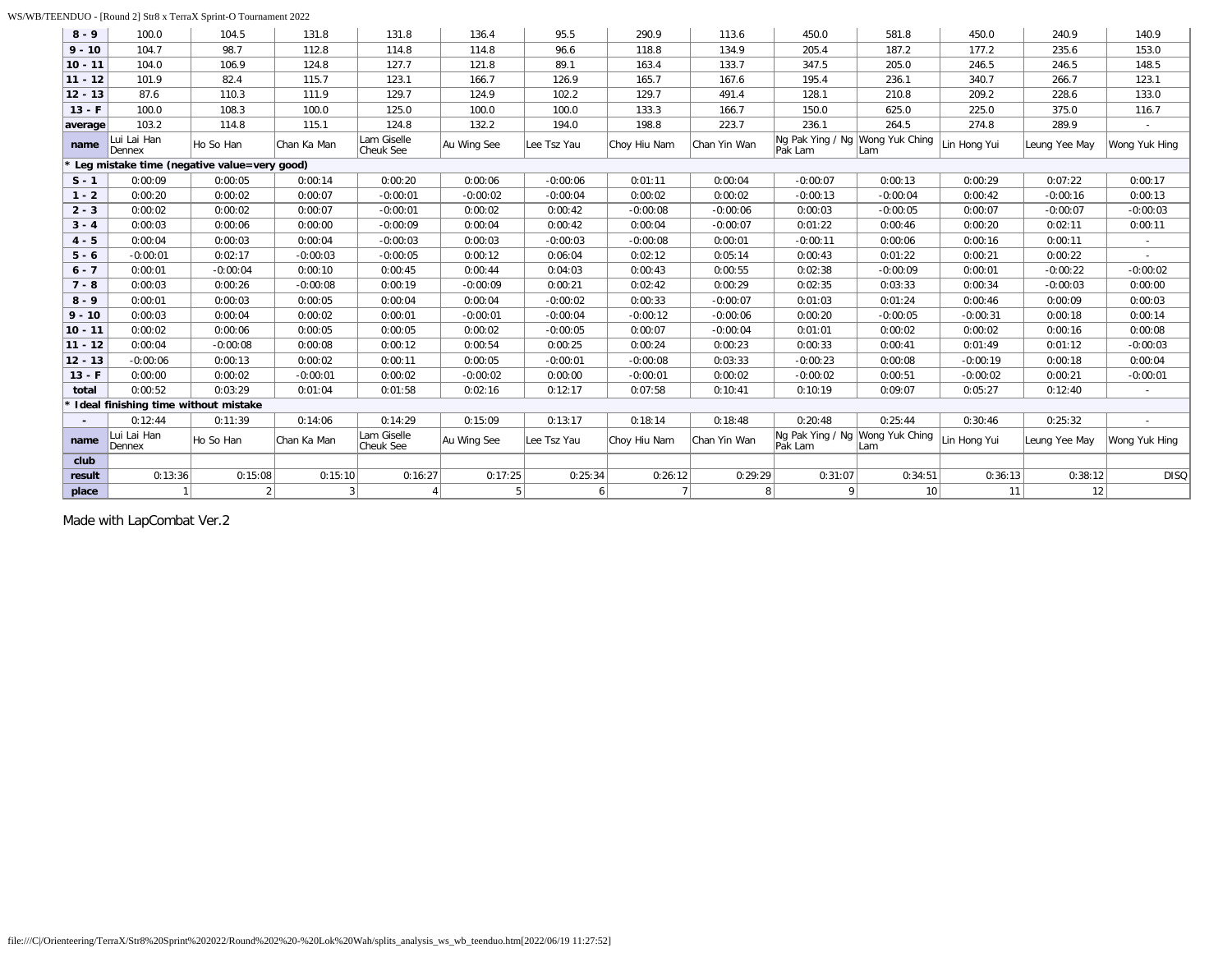### **MC**

<span id="page-29-0"></span>

| name                | Au Cheuk Nam<br>Janko                                                     | Chan One                                    | <b>Trevor Milas</b>                  | Cheung Tin Yan<br>Nathan                  | Ng Yat Hei                                             | Lee Chun Kit                         | Lau Tsun Nok<br>Isaac           | Ron Tsang                          | Adrian Lui                     | Cheung Chung<br>Kiu            | Lai Dun Yi                     | Yuen Tsz Hei                              | Tsoi Ka Lok                            |
|---------------------|---------------------------------------------------------------------------|---------------------------------------------|--------------------------------------|-------------------------------------------|--------------------------------------------------------|--------------------------------------|---------------------------------|------------------------------------|--------------------------------|--------------------------------|--------------------------------|-------------------------------------------|----------------------------------------|
| club                |                                                                           |                                             |                                      |                                           |                                                        |                                      |                                 |                                    |                                |                                |                                |                                           |                                        |
| result              | 0:09:58                                                                   | 0:10:33                                     | 0:13:31                              | 0:14:17                                   | 0:15:50                                                | 0:20:30                              | 0:25:54                         | 0:31:46                            | 0:33:22                        | 0:42:21                        | 0:44:20                        | <b>DISQ</b>                               | <b>DISQ</b>                            |
| place               | 1                                                                         | 2                                           | 3                                    | $\overline{4}$                            | 5                                                      | 6                                    | 7                               | 8                                  | 9                              | 10                             | 11                             |                                           |                                        |
| Lap time            |                                                                           |                                             |                                      |                                           |                                                        |                                      |                                 |                                    |                                |                                |                                |                                           |                                        |
| $S - 1$             | $\left 2\right $<br>0:01:19                                               | 0:01:15<br>$\overline{1}$                   | 5<br>0:01:52                         | 0:01:35<br>3                              | 0:02:00<br>6 <sup>1</sup>                              | 0:03:52<br>-12                       | 0:02:51<br>10                   | 0:02:43<br>9                       | 0:02:17<br>8                   | 0:03:00<br>11                  | 0:09:05<br>13                  | 0:01:36<br>$\overline{4}$                 | 0:02:11<br>$\overline{7}$              |
| $1 - 2$             | $\overline{2}$<br>0:02:12                                                 | $\overline{1}$<br>0:02:06                   | $\overline{5}$<br>0:03:30            | 8<br>0:04:37                              | 9<br>0:04:40                                           | 10<br>0:05:30                        | 12<br>0:11:30                   | 0:04:21<br>$\overline{7}$          | 13<br>0:12:00                  | 0:06:59<br>11                  | $\sqrt{3}$<br>0:02:34          | 0:02:50<br>$\overline{4}$                 | 0:04:04<br>$\vert 6 \vert$             |
| $2 - 3$             | 2 <br>0:00:41                                                             | 0:00:42<br>3                                | 0:00:40<br>$\overline{1}$            | 0:01:46<br>10                             | 0:02:31<br>11                                          | 0:01:03<br>$\overline{7}$            | 0:00:44<br>$\overline{4}$       | 0:02:44<br>12                      | 0:01:26<br>8                   | 0:05:50<br>13                  | 9<br>0:01:43                   | 0:00:49<br>5                              | 0:00:51<br>6 <sup>1</sup>              |
| $3 - 4$             | 5 <sup>2</sup><br>0:00:29                                                 | 0:00:28<br>3                                | 7<br>0:00:31                         | 0:00:27<br>$\overline{2}$                 | 0:00:31<br>$\overline{7}$                              | 0:01:00<br>10                        | 12<br>0:01:39                   | 0:01:49<br>13                      | 0:00:30<br>6                   | 0:00:54<br>9                   | $\mathbf{1}$<br>0:00:22        | 0:01:14<br>11                             | $\overline{3}$<br>0:00:28              |
| $4 - 5$             | $\left 2\right $<br>0:00:15                                               | 0:00:14<br>$\overline{1}$                   | 9 <br>0:00:31                        | 0:00:16<br>3                              | 0:00:18<br>$\overline{4}$                              | 0:00:34<br>11                        | 0:00:18<br>4                    | 0:01:13<br>13                      | 9<br>0:00:31                   | 0:00:50<br>12                  | 8<br>0:00:27                   | 0:00:20<br>6                              | 7<br>0:00:25                           |
| $5 - 6$             | 0:01:24<br>$\vert$ 3                                                      | 0:00:59                                     | 7<br>0:02:29                         | 0:01:12<br>$\overline{2}$                 | 5<br>0:01:55                                           | 0:02:03<br>6                         | 8<br>0:02:33                    | 0:06:59<br>10                      | 0:07:27<br>11                  | 0:03:08<br>9                   | 12<br>0:08:18                  | 0:01:44<br>$\vert$                        | X                                      |
| $6 - 7$             | $6 \mid$<br>0:00:36                                                       | 0:00:26                                     | 2 <br>0:00:32                        | 11<br>0:01:33                             | $\overline{4}$<br>0:00:35                              | 0:00:46<br>8                         | $\vert$ 3<br>0:00:33            | 0:01:55<br>12                      | 0:01:29<br>10                  | 0:01:18<br>9                   | $\overline{7}$<br>0:00:37      | 0:00:35<br>$\overline{4}$                 | 0:01:19                                |
| $7 - 8$             | 7<br>0:01:09                                                              | 0:00:53<br>$\overline{2}$                   | 5 <sup>2</sup><br>0:01:03            | 0:00:36<br>$\mathbf{1}$                   | 2<br>0:00:53                                           | 0:02:52<br>10                        | 0:01:28<br>8                    | 0:04:57<br>11                      | 0:02:39<br> 9                  | 0:14:30<br>13                  | 12<br>0:08:04                  | 0:00:55<br>$\overline{4}$                 | 0:01:08<br>6                           |
| $8 - 9$             | $\overline{3}$<br>0:00:23                                                 | 0:00:21<br>$\overline{1}$                   | 0:00:26<br>8 <sup>1</sup>            | 0:00:25<br>6                              | 0:00:25<br>6                                           | 0:00:23<br>3                         | 13<br>0:02:07                   | 0:00:34<br>10                      | 0:00:57<br>11                  | 0:00:58<br>12                  | 9 <br>0:00:27                  | 5<br>0:00:24                              | 0:00:21<br>$\mathbf{1}$                |
| $9 - 10$            | $\left  \right $<br>0:00:30                                               | 10<br>0:01:45                               | 0:00:38<br>4 <sup>1</sup>            | 0:00:28<br>$\mathbf{1}$                   | $\vert$ 3<br>0:00:32                                   | 0:00:52<br>$\overline{7}$            | 0:00:41<br>$6 \mid$             | 0:01:56<br>11                      | 0:01:32<br>9                   | 0:01:26<br>8                   | 13<br>0:09:41                  | 0:02:13<br>12                             | $\overline{4}$<br>0:00:38              |
| $10 - 11$           | 0:00:48                                                                   | 0:01:02<br>$\overline{2}$                   | 3<br>0:01:06                         | 0:01:10                                   | 5<br>0:01:15                                           | 5<br>0:01:15                         | $\overline{7}$<br>0:01:17       | 0:02:11<br>-9                      | 8<br>0:01:35                   | 0:03:01<br>11                  | 0:02:18<br>10                  | X                                         | X                                      |
| $11 - F$            | 1<br>0:00:12                                                              | 7<br>0:00:22                                | $\overline{3}$<br>0:00:13            | 0:00:12                                   | 5<br>0:00:15                                           | 0:00:20<br>6                         | $\overline{3}$<br>0:00:13       | 8 <sup>1</sup><br>0:00:24          | 11<br>0:00:59                  | 0:00:27<br>$\mathbf{q}$        | 10<br>0:00:44                  | 0:01:00                                   | 0:01:20                                |
| name                | Au Cheuk Nam                                                              | Chan One                                    | <b>Trevor Milas</b>                  | Cheung Tin Yan                            | Ng Yat Hei                                             | Lee Chun Kit                         | Lau Tsun Nok                    | Ron Tsang                          | Adrian Lui                     | Cheung Chung                   | Lai Dun Yi                     | Yuen Tsz Hei                              | Tsoi Ka Lok                            |
|                     | Janko                                                                     |                                             |                                      | Nathan                                    |                                                        |                                      | Isaac                           |                                    |                                | Kiu                            |                                |                                           |                                        |
| Elapse time<br>$-1$ |                                                                           | $\mathbf{1}$                                |                                      |                                           |                                                        |                                      |                                 | 9                                  | 8                              |                                |                                |                                           | $\overline{7}$                         |
| $-2$                | 0:01:19<br>$\left  \right $<br>$\overline{2}$<br>0:03:31                  | 0:01:15<br>0:03:21                          | 0:01:52<br>5<br>0:05:22              | 0:01:35<br>$\overline{3}$<br>0:06:12<br>5 | 0:02:00<br>6 <sup>1</sup><br>0:06:40<br>$\overline{7}$ | 0:03:52<br>12<br>0:09:22<br>9        | 0:02:51<br>10<br>13<br>0:14:21  | 0:02:43<br>0:07:04<br>8            | 0:02:17<br>12<br>0:14:17       | 0:03:00<br>11<br>0:09:59<br>10 | 0:09:05<br>13<br>0:11:39<br>11 | 0:01:36<br>$\overline{4}$<br>3<br>0:04:26 | 0:02:11<br>$\boldsymbol{6}$<br>0:06:15 |
| $-3$                | $\left 2\right $<br>0:04:12                                               |                                             | $\overline{4}$                       |                                           | $\overline{7}$                                         | -9                                   | 11                              |                                    |                                |                                |                                |                                           |                                        |
| $-4$                |                                                                           | 0:04:03                                     | 0:06:02<br>$\vert$                   | 0:07:58<br>6                              | 0:09:11                                                | 0:10:25                              | 0:15:05                         | 0:09:48<br>8<br>9                  | 0:15:43<br>12                  | 0:15:49<br>13                  | 0:13:22<br>10                  | 0:05:15<br>3                              | 5<br>0:07:06<br>$\overline{5}$         |
|                     | 0:04:41<br>$\left 2\right $<br>2                                          | 0:04:31<br>$\overline{1}$<br>$\overline{1}$ | 0:06:33<br>$\overline{4}$            | 0:08:25<br>6                              | 0:09:42<br>7<br>$\overline{7}$                         | 0:11:25<br>8<br>0:11:59              | 0:16:44<br>13                   | 0:11:37<br>9                       | 0:16:13<br>11                  | 0:16:43<br>12<br>0:17:33       | 0:13:44<br>10                  | 0:06:29<br>$\overline{3}$                 | 0:07:34<br>5<br>0:07:59                |
| $-5$                | 0:04:56                                                                   | 0:04:45                                     | 0:07:04<br>$\overline{4}$            | 0:08:41<br>6<br>-5                        | 0:10:00                                                | 8                                    | 0:17:02<br>12                   | 0:12:50<br>9                       | 0:16:44<br>11                  | 13                             | 0:14:11<br>10                  | 0:06:49<br>3                              | X                                      |
| - 6<br>$-7$         | $\left  \right $<br>0:06:20<br>$\overline{2}$                             | 0:05:44<br>0:06:10                          | 0:09:33                              | 0:09:53<br>5                              | 0:11:55<br>$6 \mid$                                    | 0:14:02<br>$\overline{7}$<br>0:14:48 | 8 <br>0:19:35<br>8 <sup>1</sup> | 0:19:49                            | 0:24:11<br>12                  | 0:20:41<br>10<br>0:21:59       | 0:22:29<br>11<br>11            | 0:08:33<br>3<br>3                         | 0:09:18                                |
| - 8                 | 0:06:56<br>0:08:05<br>$\overline{2}$                                      | 0:07:03                                     | 0:10:05<br>0:11:08<br>$\overline{A}$ | 0:11:26<br>0:12:02<br>5                   | 6<br>0:12:30<br>0:13:23<br>6                           | 0:17:40<br>$\overline{7}$            | 0:20:08<br>0:21:36<br>8         | 0:21:44<br>0:26:41<br>$\mathbf{q}$ | 0:25:40<br>12<br>0:28:19<br>10 | 10<br>0:36:29<br>12            | 0:23:06<br>0:31:10<br>11       | 0:09:08<br>0:10:03<br>$\overline{3}$      | 0:10:26                                |
| $-9$                | 0:08:28<br>$\left 2\right $                                               | 0:07:24                                     | 0:11:34<br>$\overline{4}$            | 0:12:27<br>-5                             | 0:13:48<br>$6 \mid$                                    | 0:18:03<br>$\overline{7}$            | 0:23:43<br>8                    | 0:27:15<br><sup>9</sup>            | 0:29:16<br>10                  | 0:37:27<br>12                  | 0:31:37<br>11                  | 0:10:27<br>3                              | 0:10:47                                |
| $-10$               | 0:08:58<br>1                                                              | 0:09:09<br>$\overline{2}$                   | 3<br>0:12:12                         | 0:12:55<br>5                              | 6<br>0:14:20                                           | 0:18:55<br>$\overline{7}$            | 8<br>0:24:24                    | 0:29:11<br>9                       | 0:30:48<br>10 <sup>1</sup>     | 0:38:53<br>11                  | 12<br>0:41:18                  | 0:12:40<br>$\vert$                        | 0:11:25                                |
| $-11$               | 0:09:46<br>$\vert$ 1                                                      | 0:10:11<br>$\overline{2}$                   | 3<br>0:13:18                         | 0:14:05                                   | 5<br>0:15:35                                           | 0:20:10<br>$\vert 6 \vert$           | 0:25:41<br>7                    | 8<br>0:31:22                       | 0:32:23<br> 9                  | 0:41:54<br>10                  | 0:43:36<br>11                  | X                                         | X                                      |
| $-F$                | 0:09:58<br>$\mathbf{1}$                                                   | 0:10:33                                     | 3<br>0:13:31                         | 0:14:17                                   | 5 <sup>1</sup><br>0:15:50                              | 6<br>0:20:30                         | 0:25:54<br>$\overline{7}$       | 0:31:46<br>8                       | 9 <br>0:33:22                  | 0:42:21<br>10                  | 11<br>0:44:20                  | 0:13:40                                   | 0:12:45                                |
|                     | Au Cheuk Nam                                                              |                                             |                                      | Cheung Tin Yan                            |                                                        |                                      | Lau Tsun Nok                    |                                    |                                | Cheung Chung                   |                                |                                           |                                        |
| name                | Janko                                                                     | Chan One                                    | <b>Trevor Milas</b>                  | Nathan                                    | Ng Yat Hei                                             | Lee Chun Kit                         | Isaac                           | Ron Tsang                          | Adrian Lui                     | Kiu                            | Lai Dun Yi                     | Yuen Tsz Hei                              | Tsoi Ka Lok                            |
|                     | <b>Cruising speed index</b>                                               |                                             |                                      |                                           |                                                        |                                      |                                 |                                    |                                |                                |                                |                                           |                                        |
| $\blacksquare$      | 93.0                                                                      | 88.7                                        | 120.3                                | 101.4                                     | 124.7                                                  | 161.9                                | 152.7                           | 195.8                              | 202.1                          | 264.6                          | 140.3                          | 118.9                                     | 151.1                                  |
| Mistake ratio       |                                                                           |                                             |                                      |                                           |                                                        |                                      |                                 |                                    |                                |                                |                                |                                           |                                        |
|                     | 11.8                                                                      | 20.4                                        | 17.4                                 | 33.9                                      | 26.6                                                   | 27.6                                 | 47.5                            | 41.9                               | 45.9                           | 42.7                           | 72.0                           |                                           |                                        |
| name                | Au Cheuk Nam                                                              | Chan One                                    | <b>Trevor Milas</b>                  | Cheung Tin Yan                            | Ng Yat Hei                                             | Lee Chun Kit                         | Lau Tsun Nok                    | Ron Tsang                          | Adrian Lui                     | Cheung Chung                   | Lai Dun Yi                     | Yuen Tsz Hei                              | Tsoi Ka Lok                            |
|                     | Janko                                                                     |                                             |                                      | Nathan                                    |                                                        |                                      | Isaac                           |                                    |                                | Kiu                            |                                |                                           |                                        |
| $S - 1$             | Leg speed index evaluated from best 3 laps (100=average of best3)<br>95.2 | 90.4                                        | 134.9                                | 114.5                                     | 144.6                                                  | 279.5                                | 206.0                           | 196.4                              | 165.1                          | 216.9                          | 656.6                          | 115.7                                     | 157.8                                  |
| $1 - 2$             | 96.1                                                                      | 91.7                                        | 152.9                                | 201.7                                     | 203.9                                                  | 240.3                                | 502.4                           | 190.0                              | 524.3                          | 305.1                          | 112.1                          | 123.8                                     | 177.7                                  |
| $2 - 3$             | 100.0                                                                     | 102.4                                       | 97.6                                 | 258.5                                     | 368.3                                                  | 153.7                                | 107.3                           | 400.0                              | 209.8                          | 853.7                          | 251.2                          | 119.5                                     | 124.4                                  |
| $3 - 4$             | 113.0                                                                     | 109.1                                       | 120.8                                | 105.2                                     | 120.8                                                  | 233.8                                | 385.7                           | 424.7                              | 116.9                          | 210.4                          | 85.7                           | 288.3                                     | 109.1                                  |
|                     |                                                                           |                                             |                                      |                                           |                                                        |                                      |                                 |                                    |                                |                                |                                |                                           |                                        |
| $4 - 5$             | 100.0                                                                     | 93.3                                        | 206.7                                | 106.7                                     | 120.0                                                  | 226.7                                | 120.0                           | 486.7                              | 206.7                          | 333.3                          | 180.0                          | 133.3                                     | 166.7                                  |
| $5 - 6$             | 117.2                                                                     | 82.3                                        | 207.9                                | 100.5                                     | 160.5                                                  | 171.6                                | 213.5                           | 584.7                              | 623.7                          | 262.3                          | 694.9                          | 145.1                                     | $\sim$                                 |
| $6 - 7$             | 118.7                                                                     | 85.7                                        | 105.5                                | 306.6                                     | 115.4                                                  | 151.6                                | 108.8                           | 379.1                              | 293.4                          | 257.1                          | 122.0                          | 115.4                                     |                                        |
| $7 - 8$             | 145.8                                                                     | 112.0                                       | 133.1                                | 76.1                                      | 112.0                                                  | 363.4                                | 185.9                           | 627.5                              | 335.9                          | 1838.0                         | 1022.5                         | 116.2                                     | 143.7                                  |
| $8 - 9$             | 106.2                                                                     | 96.9                                        | 120.0                                | 115.4                                     | 115.4                                                  | 106.2                                | 586.2                           | 156.9                              | 263.1                          | 267.7                          | 124.6                          | 110.8                                     | 96.9                                   |
| $9 - 10$            | 100.0                                                                     | 350.0                                       | 126.7                                | 93.3                                      | 106.7                                                  | 173.3                                | 136.7                           | 386.7                              | 306.7                          | 286.7                          | 1936.7                         | 443.3                                     | 126.7                                  |
| $10 - 11$           | 81.8                                                                      | 105.7                                       | 112.5                                | 119.3                                     | 127.8                                                  | 127.8                                | 131.3                           | 223.3                              | 161.9                          | 308.5                          | 235.2                          | $\sim$                                    | $\sim$                                 |
| $11 - F$            | 97.3                                                                      | 178.4                                       | 105.4                                | 97.3                                      | 121.6                                                  | 162.2                                | 105.4                           | 194.6                              | 478.4                          | 218.9                          | 356.8                          |                                           | $\sim$                                 |
|                     |                                                                           |                                             |                                      |                                           |                                                        |                                      |                                 |                                    |                                |                                |                                |                                           |                                        |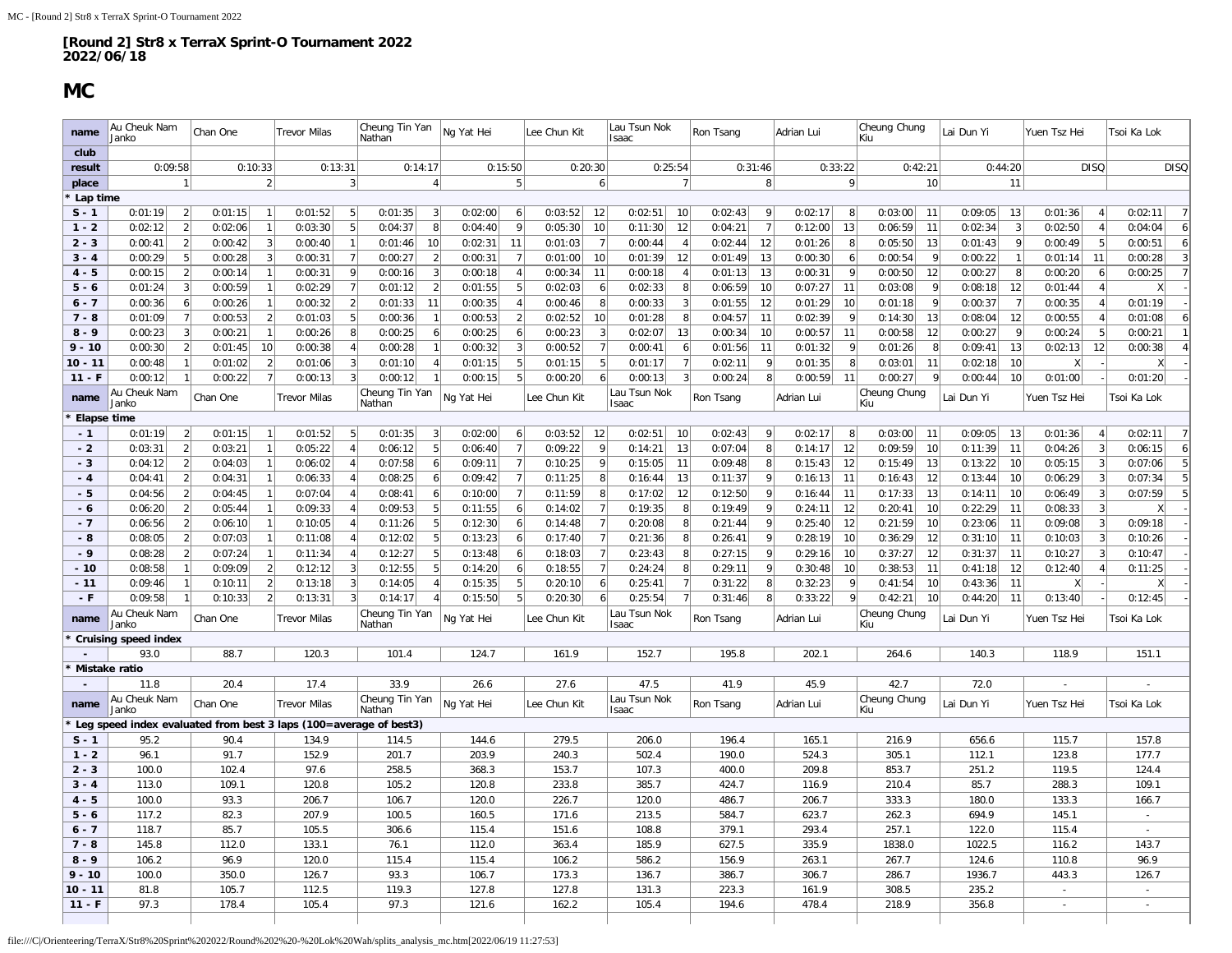### MC - [Round 2] Str8 x TerraX Sprint-O Tournament 2022

| average   | 104.2                                       | 110.3      | 141.3               | 149.3                    | 165.5      | 214.3        | 270.7                        | 332.1      | 348.8      | 442.7                 | 463.4      |              |                          |
|-----------|---------------------------------------------|------------|---------------------|--------------------------|------------|--------------|------------------------------|------------|------------|-----------------------|------------|--------------|--------------------------|
| name      | Au Cheuk Nam<br>Janko                       | Chan One   | <b>Trevor Milas</b> | Cheung Tin Yan<br>Nathan | Ng Yat Hei | Lee Chun Kit | Lau Tsun Nok<br>Isaac        | Ron Tsang  | Adrian Lui | Cheung Chung<br>Kiu   | Lai Dun Yi | Yuen Tsz Hei | Tsoi Ka Lok              |
|           | Leg mistake time (negative value=very good) |            |                     |                          |            |              |                              |            |            |                       |            |              |                          |
| $S - 1$   | 0:00:02                                     | 0:00:01    | 0:00:12             | 0:00:11                  | 0:00:17    | 0:01:38      | 0:00:44                      | 0:00:00    | $-0:00:31$ | $-0:00:40$            | 0:07:09    | $-0:00:03$   | 0:00:06                  |
| $1 - 2$   | 0:00:04                                     | 0:00:04    | 0:00:45             | 0:02:18                  | 0:01:49    | 0:01:48      | 0:08:00                      | $-0:00:08$ | 0:07:22    | 0:00:56               | $-0:00:39$ | 0:00:07      | 0:00:36                  |
| $2 - 3$   | 0:00:03                                     | 0:00:06    | $-0:00:09$          | 0:01:04                  | 0:01:40    | $-0:00:03$   | $-0:00:19$                   | 0:01:24    | 0:00:03    | 0:04:02               | 0:00:45    | 0:00:00      | $-0:00:11$               |
| $3 - 4$   | 0:00:05                                     | 0:00:05    | 0:00:00             | 0:00:01                  | $-0:00:01$ | 0:00:18      | 0:01:00                      | 0:00:59    | $-0:00:22$ | $-0:00:14$            | $-0:00:14$ | 0:00:43      | $-0:00:11$               |
| $4 - 5$   | 0:00:01                                     | 0:00:01    | 0:00:13             | 0:00:01                  | 0:00:01    | 0:00:10      | $-0:00:05$                   | 0:00:44    | 0:00:01    | 0:00:10               | 0:00:06    | 0:00:02      | 0:00:02                  |
| $5 - 6$   | 0:00:17                                     | $-0:00:05$ | 0:01:03             | 0:00:01                  | 0:00:26    | 0:00:07      | 0:00:44                      | 0:04:39    | 0:05:02    | $-0:00:02$            | 0:06:37    | 0:00:19      | $\sim$                   |
| $6 - 7$   | 0:00:08                                     | 0:00:01    | $-0:00:04$          | 0:01:02                  | $-0:00:03$ | $-0:00:03$   | $-0:00:13$                   | 0:00:56    | 0:00:28    | $-0:00:02$            | $-0:00:06$ | $-0:00:01$   | $\sim$                   |
| $7 - 8$   | 0:00:25                                     | 0:00:11    | 0:00:06             | $-0:00:12$               | $-0:00:06$ | 0:01:35      | 0:00:16                      | 0:03:24    | 0:01:03    | 0:12:25               | 0:06:58    | $-0:00:01$   | $-0:00:04$               |
| $8 - 9$   | 0:00:03                                     | 0:00:02    | 0:00:00             | 0:00:03                  | $-0:00:02$ | $-0:00:12$   | 0:01:34                      | $-0:00:08$ | 0:00:13    | 0:00:01               | $-0:00:03$ | $-0:00:02$   | $-0:00:12$               |
| $9 - 10$  | 0:00:02                                     | 0:01:18    | 0:00:02             | $-0:00:02$               | $-0:00:05$ | 0:00:03      | $-0:00:05$                   | 0:00:57    | 0:00:31    | 0:00:07               | 0:08:59    | 0:01:37      | $-0:00:07$               |
| $10 - 11$ | $-0:00:07$                                  | 0:00:10    | $-0:00:05$          | 0:00:11                  | 0:00:02    | $-0:00:20$   | $-0:00:13$                   | 0:00:16    | $-0:00:24$ | 0:00:26               | 0:00:56    | $\sim$       | $\sim$                   |
| $11 - F$  | 0:00:01                                     | 0:00:11    | $-0:00:02$          | 0:00:01                  | 0:00:00    | 0:00:00      | $-0:00:06$                   | 0:00:00    | 0:00:34    | -0:00:06              | 0:00:27    | $\sim$       | $\sim$                   |
| total     | 0:01:11                                     | 0:02:09    | 0:02:21             | 0:04:51                  | 0:04:13    | 0:05:39      | 0:12:18                      | 0:13:18    | 0:15:18    | 0:18:05               | 0:31:56    | $\sim$       | $\overline{\phantom{a}}$ |
|           | Ideal finishing time without mistake        |            |                     |                          |            |              |                              |            |            |                       |            |              |                          |
|           | 0:08:47                                     | 0:08:24    | 0:11:10             | 0:09:26                  | 0:11:37    | 0:14:51      | 0:13:36                      | 0:18:28    | 0:18:04    | 0:24:16               | 0:12:24    | $\sim$       | $\overline{\phantom{a}}$ |
| name      | Au Cheuk Nam<br>Janko                       | Chan One   | <b>Trevor Milas</b> | Cheung Tin Yan<br>Nathan | Ng Yat Hei | Lee Chun Kit | Lau Tsun Nok<br><b>Isaac</b> | Ron Tsang  | Adrian Lui | Cheung Chung<br>lKiu. | Lai Dun Yi | Yuen Tsz Hei | Tsoi Ka Lok              |
| club      |                                             |            |                     |                          |            |              |                              |            |            |                       |            |              |                          |
| result    | 0:09:58                                     | 0:10:33    | 0:13:31             | 0:14:17                  | 0:15:50    | 0:20:30      | 0:25:54                      | 0:31:46    | 0:33:22    | 0:42:21               | 0:44:20    | <b>DISQ</b>  | <b>DISQ</b>              |
| place     |                                             |            |                     |                          |            |              |                              |            |            | 10                    | 11         |              |                          |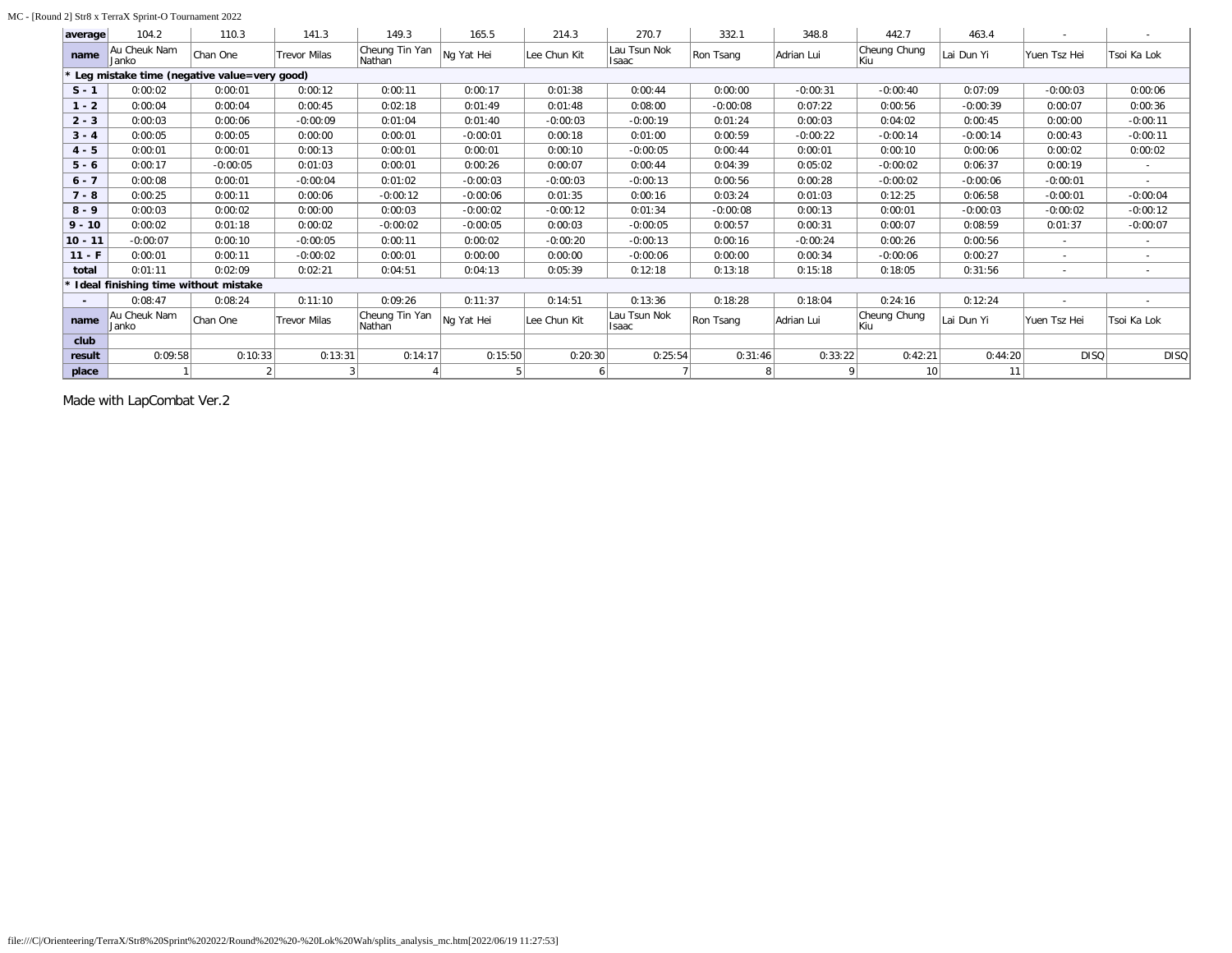# <span id="page-31-0"></span>**WC**

| name                     | Chung Pui Ching        |                | Leung Sophie                                                        |                         | Tam Meryl |                  | Agnes Sy     |                         | Wong Yung Jim |                         |
|--------------------------|------------------------|----------------|---------------------------------------------------------------------|-------------------------|-----------|------------------|--------------|-------------------------|---------------|-------------------------|
| club                     |                        |                |                                                                     |                         |           |                  |              |                         |               |                         |
| result                   |                        | 0:10:44        |                                                                     | 0:10:56                 |           | 0:15:15          |              | 0:19:22                 |               | 0:22:16                 |
| place                    |                        | 1              | $\overline{2}$                                                      |                         | 3         |                  |              | 4                       | 5             |                         |
| * Lap time               |                        |                |                                                                     |                         |           |                  |              |                         |               |                         |
| $S - 1$                  | 0:01:35                | 1              | 0:01:40                                                             | $\overline{c}$          | 0:03:32   | 5                | 0:02:08      | 3                       | 0:03:06       | 4                       |
| $1 - 2$                  | 0:02:07                | $\mathbf{1}$   | 0:02:53                                                             | 3                       | 0:02:28   | $\overline{2}$   | 0:04:02      | 4                       | 0:04:47       | 5                       |
| $2 - 3$                  | 0:00:46                | 1              | 0:00:48                                                             | $\overline{2}$          | 0:02:07   | 5                | 0:00:57      | 3                       | 0:01:05       | $\overline{\mathbf{4}}$ |
| $3 - 4$                  | 0:00:28                | 1              | 0:00:30                                                             | $\overline{c}$          | 0:00:34   | 4                | 0:00:30      | $\overline{\mathbf{c}}$ | 0:00:49       | 5                       |
| $4 - 5$                  | 0:00:20                | 3              | 0:00:19                                                             | $\overline{2}$          | 0:00:17   | 1                | 0:00:36<br>4 |                         | 0:00:59       | 5                       |
| $5 - 6$                  | 0:01:12                | $\overline{2}$ | 0:01:10                                                             | $\mathbf{1}$            | 0:01:52   | 4                | 0:01:23      | 3                       | 0:02:51       | 5                       |
| $6 - 7$                  | 5<br>0:01:18           |                | 0:00:33                                                             | $\overline{\mathbf{c}}$ | 0:00:29   | 1                | 0:00:35      | 3                       | 0:00:47       | $\overline{4}$          |
| $7 - 8$                  | 0:00:40                | $\overline{c}$ | 0:00:37                                                             | 1                       | 0:00:53   | $\sqrt{3}$       | 0:03:21      | 5                       | 0:02:19       | 4                       |
| $8 - 9$                  | 3<br>0:00:34           |                | 0:00:24                                                             | 1                       | 0:00:31   | $\boldsymbol{2}$ | 0:01:06      | 4                       | 0:01:41       | 5                       |
| $9 - 10$                 | 1<br>0:00:30           |                | 0:00:31                                                             | $\overline{c}$          | 0:00:38   | 3                | 0:01:45      | 5                       | 0:01:20       | $\pmb{4}$               |
| $10 - 11$                | 0:01:00                | 1              | 0:01:15                                                             | $\overline{2}$          | 0:01:40   | 3                | 0:02:22      | 5                       | 0:01:50       | $\pmb{4}$               |
| $11 - F$                 | 0:00:14                | 1              | 0:00:16                                                             | 3                       | 0:00:14   | 1                | 0:00:37      | 4                       | 0:00:42       | 5                       |
| name                     | Chung Pui Ching        |                | Leung Sophie                                                        |                         | Tam Meryl |                  | Agnes Sy     |                         | Wong Yung Jim |                         |
| * Elapse time            |                        |                |                                                                     |                         |           |                  |              |                         |               |                         |
| $-1$                     | 0:01:35                | 1              | 0:01:40                                                             | $\overline{2}$          | 0:03:32   | 5                | 0:02:08      | 3                       | 0:03:06       | 4                       |
| $-2$                     | 0:03:42                | $\mathbf{1}$   | 0:04:33                                                             | $\overline{c}$          | 0:06:00   | $\sqrt{3}$       | 0:06:10      | 4                       | 0:07:53       | 5                       |
| $-3$                     | 0:04:28                | 1              | 0:05:21                                                             | $\overline{2}$          | 0:08:07   | 4                | 0:07:07      | 3                       | 0:08:58       | $\mathbf 5$             |
| $-4$                     | 0:04:56                | $\mathbf{1}$   | 0:05:51                                                             | $\overline{2}$          | 0:08:41   | 4                | 0:07:37      | 3                       | 0:09:47       | 5                       |
| $-5$                     | 0:05:16                | 1              | 0:06:10                                                             | $\overline{c}$          | 0:08:58   | 4                | 0:08:13      | 3                       | 0:10:46       | $\mathbf 5$             |
| $-6$                     | 0:06:28                | 1              | 0:07:20                                                             | $\overline{c}$          | 0:10:50   | 4                | 0:09:36      | 3                       | 0:13:37       | 5                       |
| $-7$                     | 0:07:46                | 1              | 0:07:53                                                             | $\overline{2}$          | 0:11:19   | 4                | 0:10:11      | 3                       | 0:14:24       | $\mathbf 5$             |
| $-8$                     | 0:08:26                | 1              | 0:08:30                                                             | $\overline{2}$          | 0:12:12   | $\sqrt{3}$       | 0:13:32      | 4                       | 0:16:43       | 5                       |
| $-9$                     | 0:09:00                | $\overline{c}$ | 0:08:54                                                             | $\mathbf{1}$            | 0:12:43   | 3                | 0:14:38      | 4                       | 0:18:24       | $\mathbf 5$             |
| $-10$                    | 0:09:30                | $\overline{c}$ | 0:09:25                                                             | 1                       | 0:13:21   | 3                | 0:16:23      | 4                       | 0:19:44       | 5                       |
| $-11$                    | 0:10:30                | 1              | 0:10:40                                                             | $\overline{2}$          | 0:15:01   | 3                | 0:18:45      | 4                       | 0:21:34       | $\mathbf 5$             |
| $-$ F                    | 0:10:44                | $\mathbf{1}$   | 0:10:56                                                             | $\overline{2}$          | 0:15:15   | 3                | 0:19:22      | 4                       | 0:22:16       | 5                       |
| name                     | Chung Pui Ching        |                | Leung Sophie                                                        |                         | Tam Meryl |                  | Agnes Sy     |                         | Wong Yung Jim |                         |
|                          | * Cruising speed index |                |                                                                     |                         |           |                  |              |                         |               |                         |
|                          | 84.1                   |                | 91.4                                                                |                         | 103.9     |                  | 129.5        |                         | 166.3         |                         |
| * Mistake ratio          |                        |                |                                                                     |                         |           |                  |              |                         |               |                         |
| $\overline{\phantom{a}}$ | 14.5                   |                | 8.6                                                                 |                         | 26.5      |                  | 30.4         |                         | 21.1          |                         |
| name                     | Chung Pui Ching        |                | Leung Sophie                                                        |                         | Tam Meryl |                  | Agnes Sy     |                         | Wong Yung Jim |                         |
|                          |                        |                | * Leg speed index evaluated from best 3 laps (100=average of best3) |                         |           |                  |              |                         |               |                         |
| $S - 1$                  | 88.2                   |                | 92.9                                                                |                         | 196.9     |                  | 118.9        |                         | 172.8         |                         |
| $1 - 2$                  | 85.0                   |                | 115.8                                                               |                         | 99.1      |                  | 162.1        |                         | 192.2         |                         |
| $2 - 3$                  | 91.4                   |                | 95.4                                                                |                         | 252.3     |                  | 113.2        |                         | 129.1         |                         |
| $3 - 4$                  | 95.5                   |                | 102.3                                                               |                         | 115.9     |                  | 102.3        |                         | 167.0         |                         |
| $4 - 5$                  | 107.1                  |                | 101.8                                                               |                         | 91.1      |                  | 192.9        |                         | 316.1         |                         |
| $5 - 6$                  | 96.0                   |                | 93.3                                                                |                         | 149.3     |                  | 110.7        |                         | 228.0         |                         |
| $6 - 7$                  | 241.2                  |                | 102.1                                                               |                         | 89.7      |                  | 108.2        |                         | 145.4         |                         |
| $7 - 8$                  | 92.3                   |                | 85.4                                                                |                         | 122.3     |                  | 463.8        |                         | 320.8         |                         |
| $8 - 9$                  | 114.6                  |                | 80.9                                                                |                         | 104.5     |                  | 222.5        |                         | 340.4         |                         |
| $9 - 10$                 | 90.9                   |                | 93.9                                                                |                         | 115.2     |                  | 318.2        |                         | 242.4         |                         |

file:///C|/Orienteering/TerraX/Str8%20Sprint%202022/Round%202%20-%20Lok%20Wah/splits\_analysis\_wc.htm[2022/06/19 11:27:54]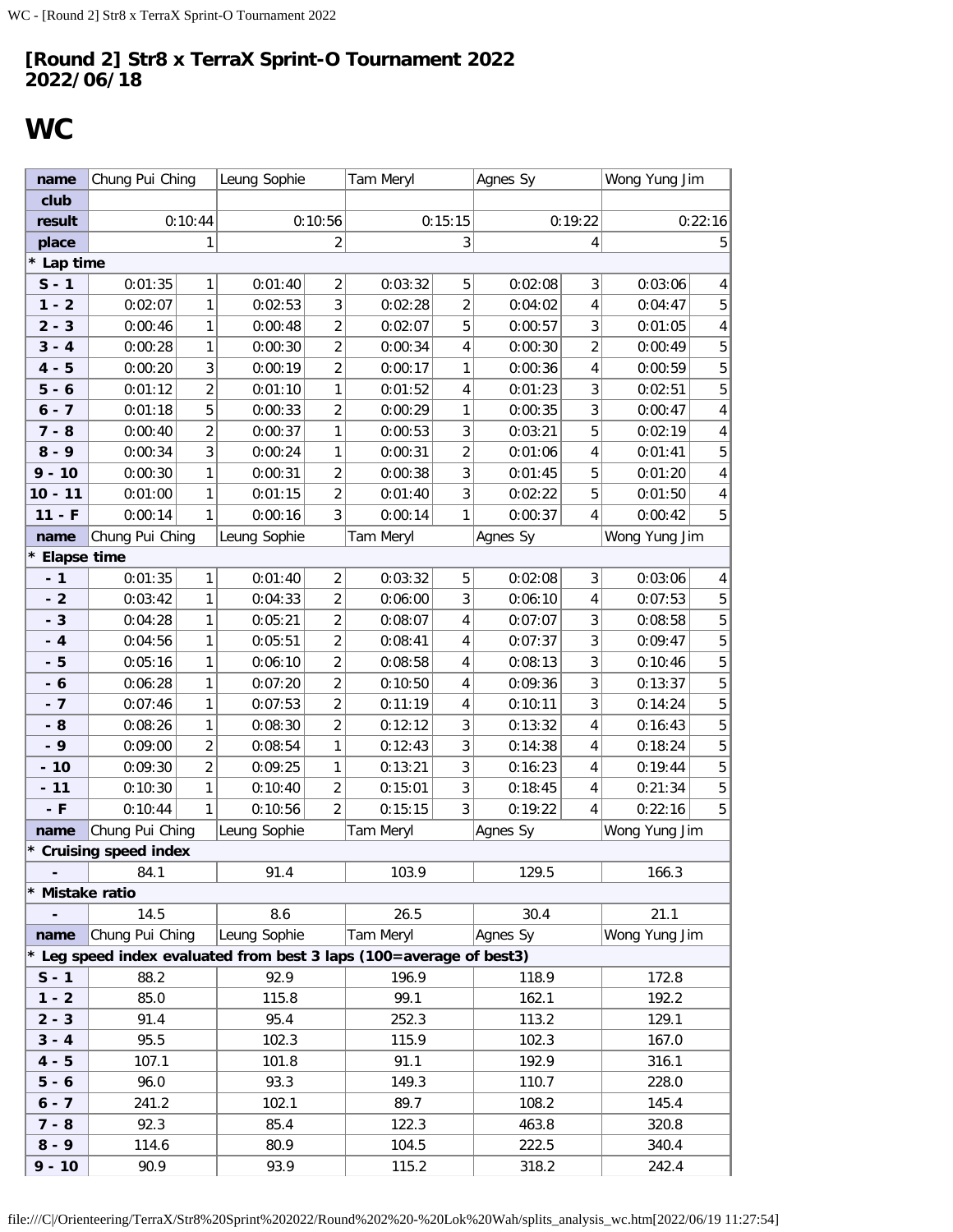## WC - [Round 2] Str8 x TerraX Sprint-O Tournament 2022

| $10 - 11$      | 76.6                                   | 95.7                                          | 127.7      | 181.3      | 140.4         |
|----------------|----------------------------------------|-----------------------------------------------|------------|------------|---------------|
| $11 - F$       | 95.5                                   | 109.1                                         | 95.5       | 252.3      | 286.4         |
| average        | 97.3                                   | 99.1                                          | 138.3      | 175.6      | 201.9         |
| name           | Chung Pui Ching                        | Leung Sophie                                  | Tam Meryl  | Agnes Sy   | Wong Yung Jim |
|                |                                        | * Leg mistake time (negative value=very good) |            |            |               |
| $S - 1$        | 0:00:04                                | 0:00:02                                       | 0:01:40    | $-0:00:11$ | 0:00:07       |
| $1 - 2$        | 0:00:01                                | 0:00:36                                       | $-0:00:07$ | 0:00:49    | 0:00:39       |
| $2 - 3$        | 0:00:04                                | 0:00:02                                       | 0:01:15    | $-0:00:08$ | $-0:00:19$    |
| $3 - 4$        | 0:00:03                                | 0:00:03                                       | 0:00:04    | $-0:00:08$ | 0:00:00       |
| $4 - 5$        | 0:00:04                                | 0:00:02                                       | $-0:00:02$ | 0:00:12    | 0:00:28       |
| $5 - 6$        | 0:00:09                                | 0:00:01                                       | 0:00:34    | $-0:00:14$ | 0:00:46       |
| $6 - 7$        | 0:00:51                                | 0:00:03                                       | $-0:00:05$ | $-0:00:07$ | $-0:00:07$    |
| $7 - 8$        | 0:00:04                                | $-0:00:03$                                    | 0:00:08    | 0:02:25    | 0:01:07       |
| $8 - 9$        | 0:00:09                                | $-0:00:03$                                    | 0:00:00    | 0:00:28    | 0:00:52       |
| $9 - 10$       | 0:00:02                                | 0:00:01                                       | 0:00:04    | 0:01:02    | 0:00:25       |
| $10 - 11$      | $-0:00:06$                             | 0:00:03                                       | 0:00:19    | 0:00:41    | $-0:00:20$    |
| $11 - F$       | 0:00:02                                | 0:00:03                                       | $-0:00:01$ | 0:00:18    | 0:00:18       |
| total          | 0:01:33                                | 0:00:57                                       | 0:04:03    | 0:05:54    | 0:04:41       |
|                | * Ideal finishing time without mistake |                                               |            |            |               |
| $\blacksquare$ | 0:09:11                                | 0:09:59                                       | 0:11:12    | 0:13:28    | 0:17:35       |
| name           | Chung Pui Ching                        | Leung Sophie                                  | Tam Meryl  | Agnes Sy   | Wong Yung Jim |
| club           |                                        |                                               |            |            |               |
| result         | 0:10:44                                | 0:10:56                                       | 0:15:15    | 0:19:22    | 0:22:16       |
| place          | 1                                      | 2                                             | 3          | 4          | 5             |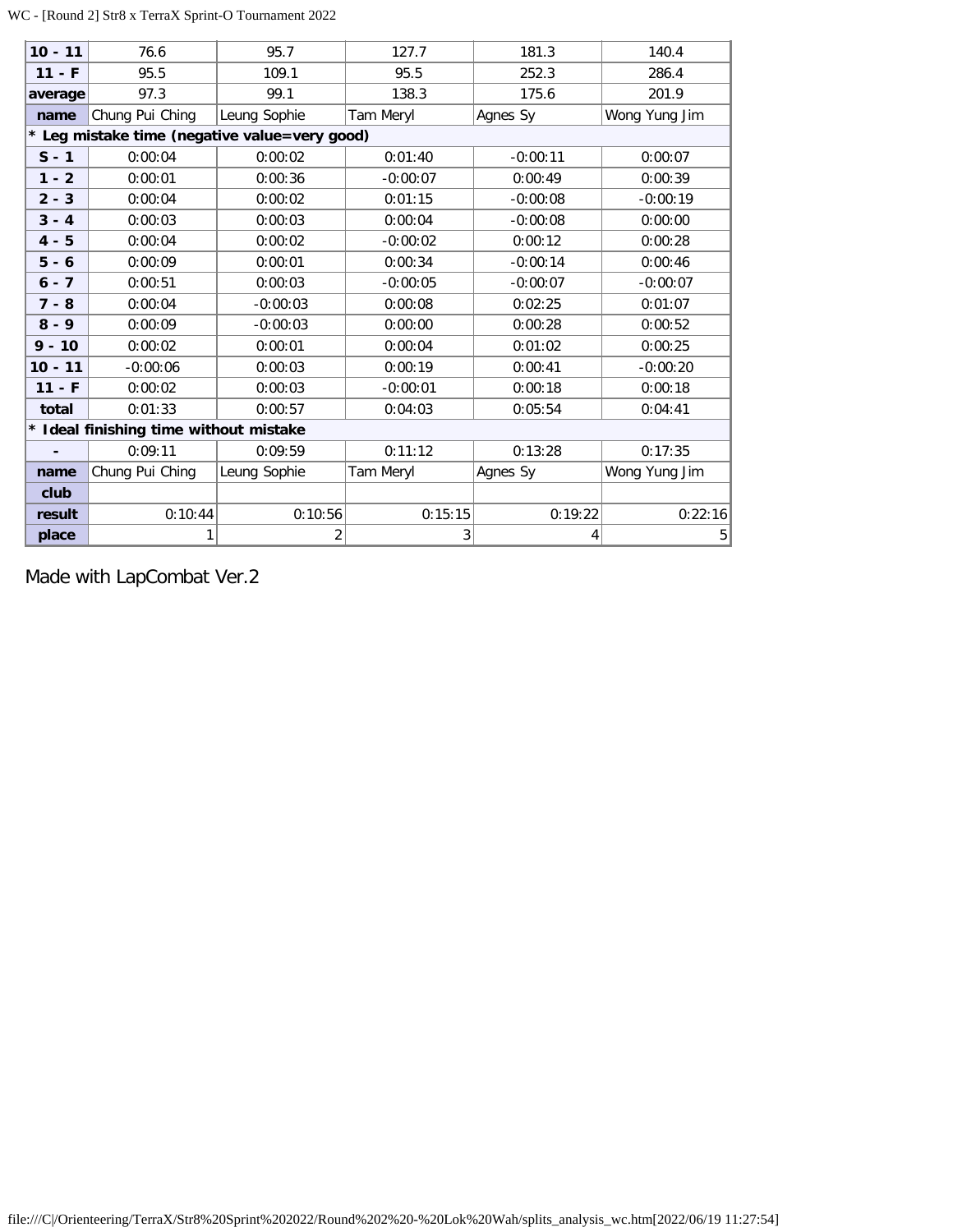# <span id="page-33-0"></span>**CATI**

| name                                                                | Lai Kin Chung /<br>Lau Hiu Yu |                | Jacky Yue / Phyllis<br>Ngan |                | Lau Shan Shan<br>Lisa / Fan Cheuk<br>Yan Cheryl |                |  |
|---------------------------------------------------------------------|-------------------------------|----------------|-----------------------------|----------------|-------------------------------------------------|----------------|--|
| club                                                                |                               |                |                             |                |                                                 |                |  |
| result                                                              |                               | 0:12:07        |                             | 0:17:31        | 0:22:01                                         |                |  |
| place                                                               |                               | 1              |                             | 2              | 3                                               |                |  |
| * Lap time                                                          |                               |                |                             |                |                                                 |                |  |
| $S - 1$                                                             | 0:01:31                       | 1              | 0:01:49                     | $\overline{2}$ | 0:03:45<br>3                                    |                |  |
| $1 - 2$                                                             | 0:01:47                       | 1              | 0:04:04                     | 3              | 0:03:41                                         | $\overline{2}$ |  |
| $2 - 3$                                                             | 0:02:42                       | $\overline{2}$ | 0:01:59                     | 1              | 0:02:42                                         | $\overline{2}$ |  |
| $3 - 4$                                                             | 0:00:27                       | 1              | 0:03:16                     | 3              | 0:00:41                                         | $\overline{2}$ |  |
| $4 - 5$                                                             | 0:00:16                       | 1              | 0:00:19                     | 3              | 0:00:17                                         | $\overline{2}$ |  |
| $5 - 6$                                                             | 0:00:57                       | 1              | 0:01:05                     | 2              | 0:01:14                                         | 3 <sup>1</sup> |  |
| $6 - 7$                                                             | 0:00:43                       | $\overline{2}$ | 0:00:40                     | 1              | 0:02:11                                         | 3 <sup>1</sup> |  |
| $7 - 8$                                                             | 0:00:35                       | 1              | 0:01:21                     | 2              | 0:02:31                                         | 3              |  |
| $8 - 9$                                                             | 0:01:05                       | 3              | 0:00:35                     | 1              | 0:00:57                                         | $\overline{2}$ |  |
| $9 - 10$                                                            | 0:00:53                       | 1              | 0:00:59                     | 2              | 0:02:16                                         | $\overline{3}$ |  |
| $10 - 11$                                                           | 0:00:56                       | 1              | 0:01:08                     | 2              | 0:01:17                                         | $\overline{3}$ |  |
| $11 - F$                                                            | 0:00:15                       | 1              | 0:00:16                     | $\overline{2}$ | 0:00:29                                         | 3 <sup>1</sup> |  |
| name                                                                | Lai Kin Chung /<br>Lau Hiu Yu |                | Jacky Yue / Phyllis<br>Ngan |                | Lau Shan Shan<br>Lisa / Fan Cheuk<br>Yan Cheryl |                |  |
| * Elapse time                                                       |                               |                |                             |                |                                                 |                |  |
| $-1$                                                                | 0:01:31                       | 1              | 0:01:49                     | 2              | 0:03:45                                         | 3              |  |
| $-2$                                                                | 0:03:18                       | 1              | 0:05:53                     | $\overline{2}$ | 0:07:26                                         | 3 <sup>1</sup> |  |
| $-3$                                                                | 0:06:00                       | 1              | 0:07:52                     | $\overline{2}$ | 0:10:08                                         | 3 <sup>1</sup> |  |
| - 4                                                                 | 0:06:27                       | 1              | 0:11:08                     | 3              | 0:10:49                                         | $\overline{2}$ |  |
| - 5                                                                 | 0:06:43                       | 1              | 0:11:27                     | 3              | 0:11:06                                         | $\overline{2}$ |  |
| - 6                                                                 | 0:07:40                       | 1              | 0:12:32                     | 3              | 0:12:20                                         | $\overline{2}$ |  |
| $-7$                                                                | 0:08:23                       | 1              | 0:13:12                     | 2              | 0:14:31                                         | 3 <sup>1</sup> |  |
| - 8                                                                 | 0:08:58                       | 1              | 0:14:33                     | $\overline{2}$ | 0:17:02                                         | 3 <sup>1</sup> |  |
| - 9                                                                 | 0:10:03                       | 1              | 0:15:08                     | 2              | 0:17:59                                         | 3              |  |
| $-10$                                                               | 0:10:56                       | 1              | 0:16:07                     | $\overline{2}$ | 0:20:15                                         | 3              |  |
| $-11$                                                               | 0:11:52                       | 1              | 0:17:15                     | $\overline{2}$ | 0:21:32                                         | 3 <sup>1</sup> |  |
| - F                                                                 | 0:12:07                       | 1              | 0:17:31                     | $2\vert$       | 0:22:01                                         | 3 <sup>1</sup> |  |
| name                                                                | Lai Kin Chung /<br>Lau Hiu Yu |                | Jacky Yue / Phyllis<br>Ngan |                | Lau Shan Shan<br>Lisa / Fan Cheuk<br>Yan Cheryl |                |  |
| * Cruising speed index                                              |                               |                |                             |                |                                                 |                |  |
|                                                                     | 50.8                          |                | 75.9                        |                | 103.3                                           |                |  |
| * Mistake ratio                                                     |                               |                |                             |                |                                                 |                |  |
|                                                                     | 31.7                          |                | 27.5                        |                | 23.1                                            |                |  |
| name                                                                | Lai Kin Chung /<br>Lau Hiu Yu |                | Jacky Yue / Phyllis<br>Ngan |                | Lau Shan Shan<br>Lisa / Fan Cheuk<br>Yan Cheryl |                |  |
| * Leg speed index evaluated from best 3 laps (100=average of best3) |                               |                |                             |                |                                                 |                |  |
| $S - 1$                                                             | 64.2                          |                | 76.9                        |                | 158.8                                           |                |  |
| $1 - 2$                                                             | 56.1                          |                | 128.0                       |                | 115.9                                           |                |  |
| $2 - 3$                                                             | 109.7                         |                | 80.6                        |                | 109.7                                           |                |  |
| $3 - 4$                                                             | 30.7                          |                | 222.7                       |                | 46.6                                            |                |  |

file:///C|/Orienteering/TerraX/Str8%20Sprint%202022/Round%202%20-%20Lok%20Wah/splits\_analysis\_cati.htm[2022/06/19 11:27:55]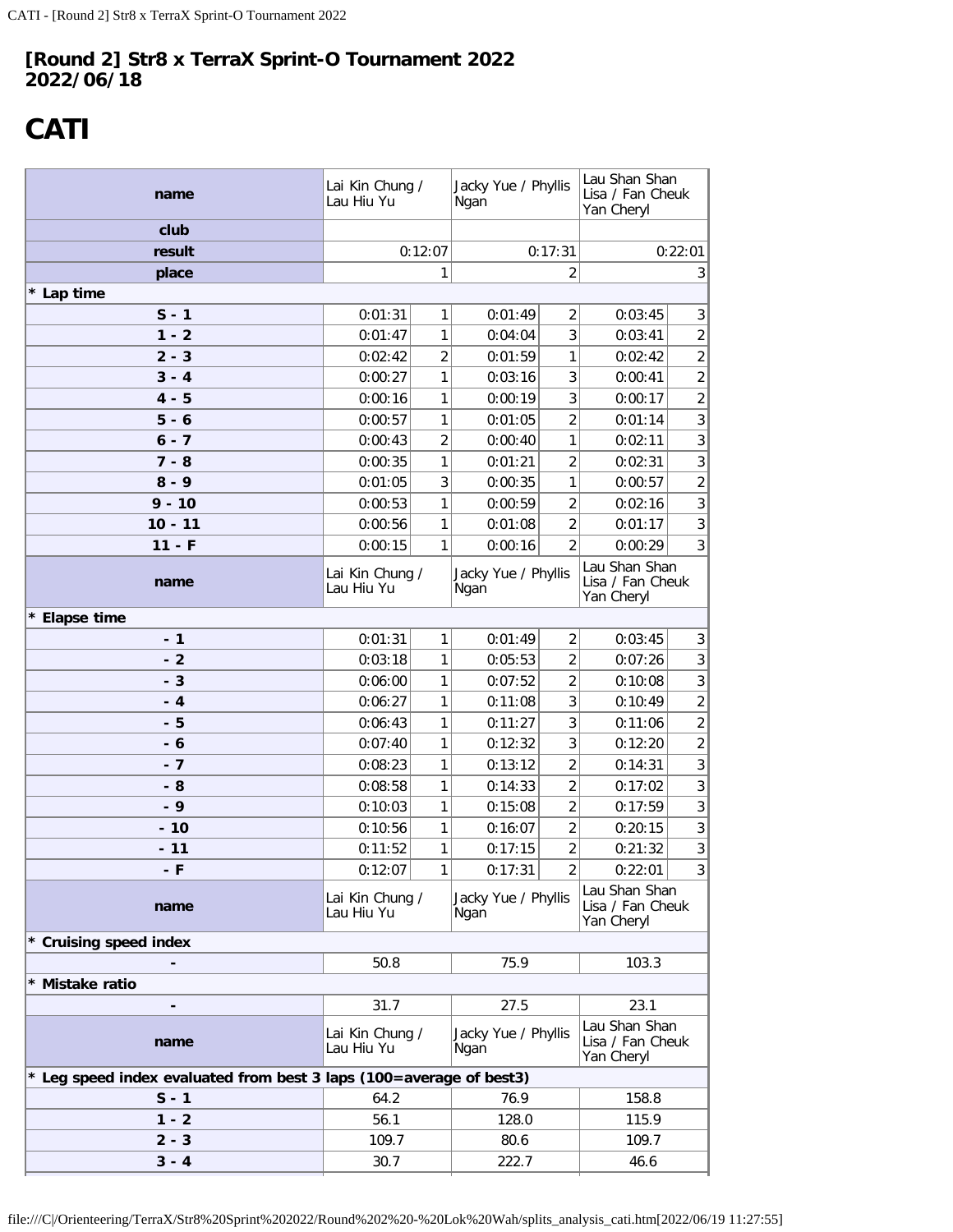### CATI - [Round 2] Str8 x TerraX Sprint-O Tournament 2022

| $4 - 5$                                       | 92.3                          | 109.6                       | 98.1                                            |  |
|-----------------------------------------------|-------------------------------|-----------------------------|-------------------------------------------------|--|
| $5 - 6$                                       | 87.2                          | 99.5                        | 113.3                                           |  |
| $6 - 7$                                       | 60.3                          | 56.1                        | 183.6                                           |  |
| $7 - 8$                                       | 39.3                          | 91.0                        | 169.7                                           |  |
| $8 - 9$                                       | 124.2                         | 66.9                        | 108.9                                           |  |
| $9 - 10$                                      | 64.1                          | 71.4                        | 164.5                                           |  |
| $10 - 11$                                     | 83.6                          | 101.5                       | 114.9                                           |  |
| $11 - F$                                      | 75.0                          | 80.0                        | 145.0                                           |  |
| average                                       | 70.4                          | 101.7                       | 127.9                                           |  |
| name                                          | Lai Kin Chung /<br>Lau Hiu Yu | Jacky Yue / Phyllis<br>Ngan | Lau Shan Shan<br>Lisa / Fan Cheuk<br>Yan Cheryl |  |
| * Leg mistake time (negative value=very good) |                               |                             |                                                 |  |
| $S - 1$                                       | 0:00:19                       | 0:00:01                     | 0:01:19                                         |  |
| $1 - 2$                                       | 0:00:10                       | 0:01:39                     | 0:00:24                                         |  |
| $2 - 3$                                       | 0:01:27                       | 0:00:07                     | 0:00:09                                         |  |
| $3 - 4$                                       | $-0:00:18$                    | 0:02:09                     | $-0:00:50$                                      |  |
| $4 - 5$                                       | 0:00:07                       | 0:00:06                     | 0:00:01                                         |  |
| $5 - 6$                                       | 0:00:24                       | 0:00:15                     | 0:00:07                                         |  |
| $6 - 7$                                       | 0:00:07                       | $-0:00:14$                  | 0:00:57                                         |  |
| $7 - 8$                                       | $-0:00:10$                    | 0:00:13                     | 0:00:59                                         |  |
| $8 - 9$                                       | 0:00:38                       | $-0:00:05$                  | 0:00:03                                         |  |
| $9 - 10$                                      | 0:00:11                       | $-0:00:04$                  | 0:00:51                                         |  |
| $10 - 11$                                     | 0:00:22                       | 0:00:17                     | 0:00:08                                         |  |
| $11 - F$                                      | 0:00:05                       | 0:00:01                     | 0:00:08                                         |  |
| total                                         | 0:03:50                       | 0:04:49                     | 0:05:05                                         |  |
| * Ideal finishing time without mistake        |                               |                             |                                                 |  |
|                                               | 0:08:17                       | 0:12:42                     | 0:16:56                                         |  |
| name                                          | Lai Kin Chung /<br>Lau Hiu Yu | Jacky Yue / Phyllis<br>Ngan | Lau Shan Shan<br>Lisa / Fan Cheuk<br>Yan Cheryl |  |
| club                                          |                               |                             |                                                 |  |
| result                                        | 0:12:07                       | 0:17:31                     | 0:22:01                                         |  |
| place                                         | 1                             | $\overline{2}$              | 3                                               |  |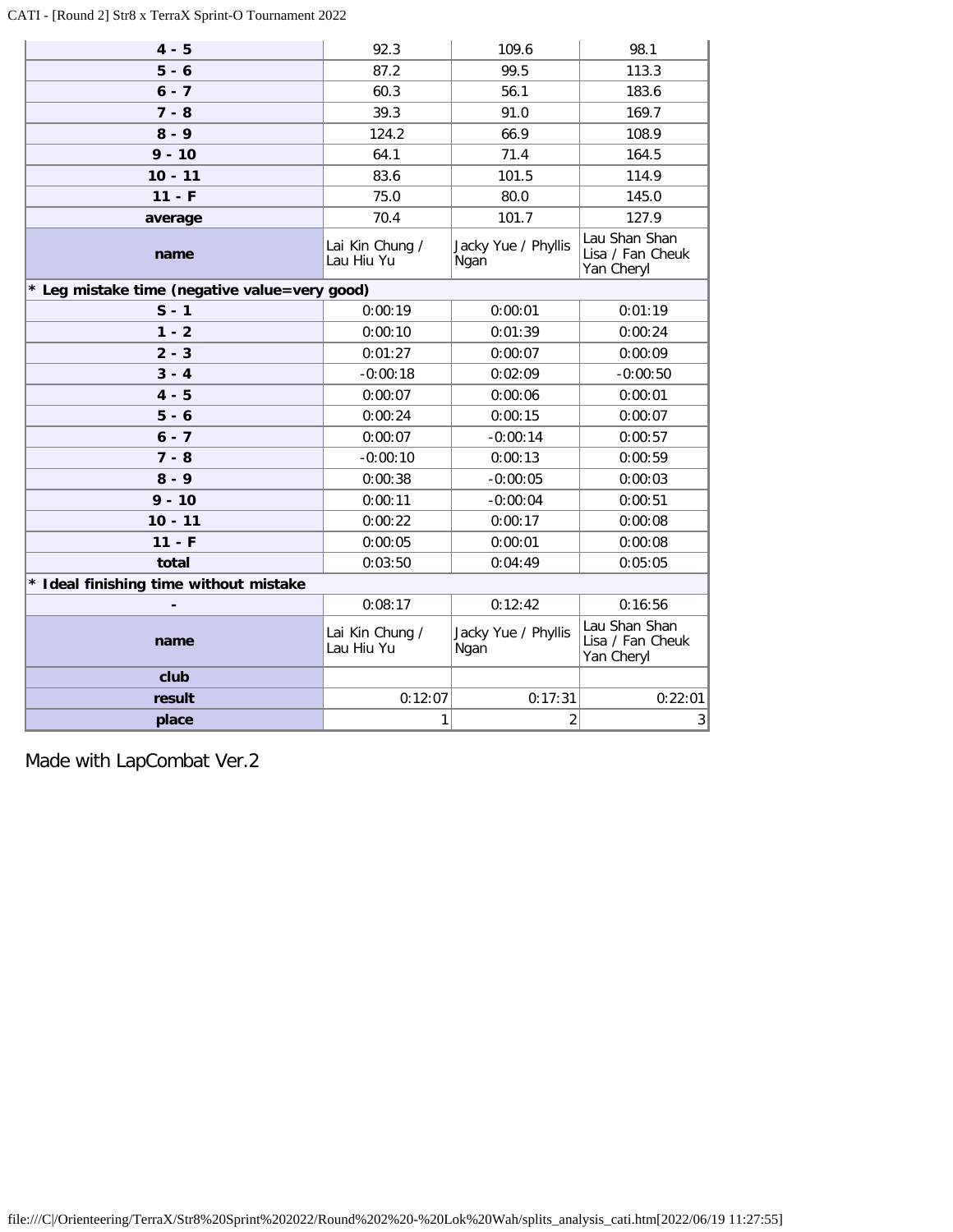# <span id="page-35-0"></span>**FAMILY**

| name                                                                   | Tsui Chung Him<br>/ Man Sze Sze                         |                | Chan Pak Lam<br>Isaac / Tsui Sai Kit   Warren / Chan<br>King Chung |                | Selina Chen / Peter<br>Cheng / Yu Cheng |                         | Lee Chi Ho / Lee<br>Yuen Ying / Wong<br>Wing Yin |                 |
|------------------------------------------------------------------------|---------------------------------------------------------|----------------|--------------------------------------------------------------------|----------------|-----------------------------------------|-------------------------|--------------------------------------------------|-----------------|
| club                                                                   |                                                         |                |                                                                    |                |                                         |                         |                                                  |                 |
| result                                                                 |                                                         | 0:11:09        |                                                                    | 0:13:22        |                                         | 0:18:26                 | 0:19:50                                          |                 |
| place                                                                  |                                                         | 1              |                                                                    | 2              |                                         | 3                       | 4                                                |                 |
| * Lap time                                                             |                                                         |                |                                                                    |                |                                         |                         |                                                  |                 |
| $S - 1$                                                                | 0:01:08                                                 | 1              | 0:01:45                                                            | 2              | 0:02:41                                 | 3                       | 0:05:29                                          | $\vert 4 \vert$ |
| $1 - 2$                                                                | 0:01:57                                                 | 1              | 0:04:00                                                            | 4              | 0:03:31                                 | $\overline{2}$          | 0:03:37                                          | 3               |
| $2 - 3$                                                                | 0:00:37                                                 | 1              | 0:01:08                                                            | 3              | 0:01:02                                 | $\overline{\mathbf{c}}$ | 0:01:46                                          | 4               |
| $3 - 4$                                                                | 0:00:26                                                 | 1              | 0:00:27                                                            | 2              | 0:00:27                                 | $\overline{2}$          | 0:00:36                                          | 4               |
| $4 - 5$                                                                | 0:00:19                                                 | $\overline{2}$ | 0:00:17                                                            | 1              | 0:00:28                                 | 3                       | 0:00:38                                          | $\vert 4 \vert$ |
| $5 - 6$                                                                | 0:01:19                                                 | 1              | 0:01:21                                                            | $\overline{2}$ | 0:04:51                                 | 4                       | 0:02:32                                          | 3 <sup>1</sup>  |
| $6 - 7$                                                                | 0:01:47                                                 | 4              | 0:00:34                                                            | $\mathbf{1}$   | 0:00:42                                 | $\overline{2}$          | 0:01:01                                          | 3 <sup>1</sup>  |
| $7 - 8$                                                                | 0:01:08                                                 | 3              | 0:00:43                                                            | $\mathbf{1}$   | 0:01:05                                 | $\overline{2}$          | 0:01:34                                          | $\vert 4 \vert$ |
| $8 - 9$                                                                | 0:00:23                                                 | $\overline{2}$ | 0:00:30                                                            | 3              | 0:00:33                                 | 4                       | 0:00:18                                          | 1               |
| $9 - 10$                                                               | 0:00:46                                                 | 3              | 0:00:41                                                            | $\mathbf{1}$   | 0:01:25                                 | 4                       | 0:00:42                                          | $\mathbf{2}$    |
| $10 - 11$                                                              | 0:00:57                                                 | $\mathbf{1}$   | 0:01:40                                                            | 4              | 0:01:14                                 | $\overline{2}$          | 0:01:21                                          | 3 <sup>1</sup>  |
| $11 - F$                                                               | 0:00:22                                                 | 3 <sup>1</sup> | 0:00:16                                                            | $\mathbf{1}$   | 0:00:27                                 | 4                       | 0:00:16                                          | 1               |
| name                                                                   | Tsui Chung Him<br>Isaac / Tsui Sai Kit<br>/ Man Sze Sze |                | Chan Pak Lam<br>Warren / Chan<br>King Chung                        |                | Selina Chen / Peter<br>Cheng / Yu Cheng |                         | Lee Chi Ho / Lee<br>Yuen Ying / Wong<br>Wing Yin |                 |
| * Elapse time                                                          |                                                         |                |                                                                    |                |                                         |                         |                                                  |                 |
| $-1$                                                                   | 0:01:08                                                 | 1              | 0:01:45                                                            | $\overline{2}$ | 0:02:41                                 | 3                       | 0:05:29                                          | 4 <sup>1</sup>  |
| $-2$                                                                   | 0:03:05                                                 | 1              | 0:05:45                                                            | $\overline{2}$ | 0:06:12                                 | 3                       | 0:09:06                                          | $\vert 4 \vert$ |
| $-3$                                                                   | 0:03:42                                                 | 1              | 0:06:53                                                            | $\overline{2}$ | 0:07:14                                 | 3                       | 0:10:52                                          | $\vert 4 \vert$ |
| $-4$                                                                   | 0:04:08                                                 | 1              | 0:07:20                                                            | $\overline{2}$ | 0:07:41                                 | 3                       | 0:11:28                                          | $\vert 4 \vert$ |
| - 5                                                                    | 0:04:27                                                 | 1              | 0:07:37                                                            | $\overline{2}$ | 0:08:09                                 | 3                       | 0:12:06                                          | $\vert 4 \vert$ |
| $-6$                                                                   | 0:05:46                                                 | $\mathbf{1}$   | 0:08:58                                                            | $\overline{2}$ | 0:13:00                                 | 3                       | 0:14:38                                          | $\vert 4 \vert$ |
| $-7$                                                                   | 0:07:33                                                 | 1              | 0:09:32                                                            | $\overline{2}$ | 0:13:42                                 | 3                       | 0:15:39                                          | $\vert 4 \vert$ |
| $-8$                                                                   | 0:08:41                                                 | $\mathbf{1}$   | 0:10:15                                                            | $\overline{2}$ | 0:14:47                                 | 3                       | 0:17:13                                          | $\vert 4 \vert$ |
| $-9$                                                                   | 0:09:04                                                 | 1              | 0:10:45                                                            | $\overline{2}$ | 0:15:20                                 | 3                       | 0:17:31                                          | $\vert 4 \vert$ |
| $-10$                                                                  | 0:09:50                                                 | 1              | 0:11:26                                                            | $\overline{2}$ | 0:16:45                                 | 3                       | 0:18:13                                          | 4               |
| $-11$                                                                  | 0:10:47                                                 | 1              | 0:13:06                                                            | $\overline{c}$ | 0:17:59                                 | 3                       | 0:19:34                                          | 4 <sup>1</sup>  |
| - F                                                                    | 0:11:09                                                 | 1              | 0:13:22                                                            | $\overline{2}$ | 0:18:26                                 | $\overline{3}$          | 0:19:50                                          | $\vert 4 \vert$ |
| name                                                                   | Tsui Chung Him<br>Isaac / Tsui Sai Kit<br>/ Man Sze Sze |                | Chan Pak Lam<br>Warren / Chan<br>King Chung                        |                | Selina Chen / Peter<br>Cheng / Yu Cheng |                         | Lee Chi Ho / Lee<br>Yuen Ying / Wong<br>Wing Yin |                 |
| <b>Cruising speed index</b>                                            |                                                         |                |                                                                    |                |                                         |                         |                                                  |                 |
| -                                                                      | 66.5                                                    |                | 83.8                                                               |                | 109.6                                   |                         | 113.7                                            |                 |
| Mistake ratio                                                          |                                                         |                |                                                                    |                |                                         |                         |                                                  |                 |
|                                                                        | 25.9                                                    |                | 22.7                                                               |                | 25.9                                    |                         | 29.1                                             |                 |
| name                                                                   | Tsui Chung Him<br>Isaac / Tsui Sai Kit<br>/ Man Sze Sze |                | Chan Pak Lam<br>Warren / Chan<br>King Chung                        |                | Selina Chen / Peter<br>Cheng / Yu Cheng |                         | Lee Chi Ho / Lee<br>Yuen Ying / Wong<br>Wing Yin |                 |
| Leg speed index evaluated from best 3 laps (100=average of best3)<br>* |                                                         |                |                                                                    |                |                                         |                         |                                                  |                 |
| $S - 1$                                                                | 61.1                                                    |                | 94.3                                                               |                | 144.6                                   |                         | 295.5                                            |                 |
| $1 - 2$                                                                | 64.4                                                    |                | 132.1                                                              |                | 116.1                                   |                         | 119.4                                            |                 |
| $2 - 3$                                                                | 66.5                                                    |                | 122.2                                                              |                | 111.4                                   |                         | 190.4                                            |                 |
| $3 - 4$                                                                | 97.5                                                    |                | 101.3                                                              |                | 101.3                                   |                         | 135.0                                            |                 |
|                                                                        |                                                         |                |                                                                    |                |                                         |                         |                                                  |                 |

file:///C|/Orienteering/TerraX/Str8%20Sprint%202022/Round%202%20-%20Lok%20Wah/splits\_analysis\_family.htm[2022/06/19 11:27:55]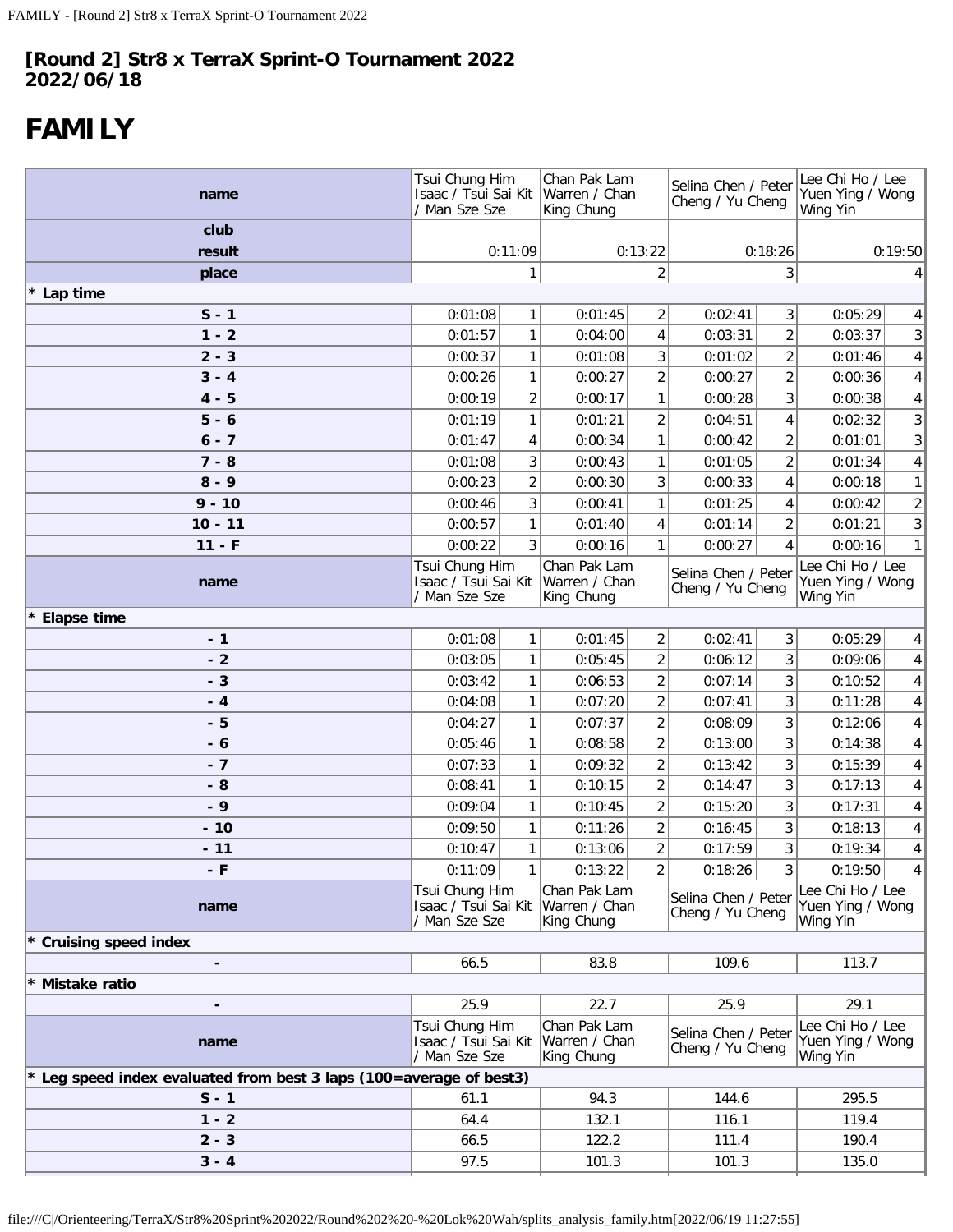### FAMILY - [Round 2] Str8 x TerraX Sprint-O Tournament 2022

| $4 - 5$                                       | 89.1                                                    | 79.7                                        | 131.3                                   | 178.1                                            |  |  |
|-----------------------------------------------|---------------------------------------------------------|---------------------------------------------|-----------------------------------------|--------------------------------------------------|--|--|
| $5 - 6$                                       | 76.0                                                    | 77.9                                        | 279.8                                   | 146.2                                            |  |  |
| $6 - 7$                                       | 234.3                                                   | 74.5                                        | 92.0                                    | 133.6                                            |  |  |
| $7 - 8$                                       | 115.9                                                   | 73.3                                        | 110.8                                   | 160.2                                            |  |  |
| $8 - 9$                                       | 97.2                                                    | 126.8                                       | 139.4                                   | 76.1                                             |  |  |
| $9 - 10$                                      | 107.0                                                   | 95.3                                        | 197.7                                   | 97.7                                             |  |  |
| $10 - 11$                                     | 80.7                                                    | 141.5                                       | 104.7                                   | 114.6                                            |  |  |
| $11 - F$                                      | 122.2                                                   | 88.9                                        | 150.0                                   | 88.9                                             |  |  |
| average                                       | 88.0                                                    | 105.5                                       | 145.5                                   | 156.5                                            |  |  |
| name                                          | Tsui Chung Him<br>Isaac / Tsui Sai Kit<br>/ Man Sze Sze | Chan Pak Lam<br>Warren / Chan<br>King Chung | Selina Chen / Peter<br>Cheng / Yu Cheng | Lee Chi Ho / Lee<br>Yuen Ying / Wong<br>Wing Yin |  |  |
| * Leg mistake time (negative value=very good) |                                                         |                                             |                                         |                                                  |  |  |
| $S - 1$                                       | $-0:00:06$                                              | 0:00:12                                     | 0:00:39                                 | 0:03:22                                          |  |  |
| $1 - 2$                                       | $-0:00:04$                                              | 0:01:28                                     | 0:00:12                                 | 0:00:10                                          |  |  |
| $2 - 3$                                       | 0:00:00                                                 | 0:00:21                                     | 0:00:01                                 | 0:00:43                                          |  |  |
| $3 - 4$                                       | 0:00:08                                                 | 0:00:05                                     | $-0:00:02$                              | 0:00:06                                          |  |  |
| $4 - 5$                                       | 0:00:05                                                 | 0:00:01                                     | 0:00:05                                 | 0:00:14                                          |  |  |
| $5 - 6$                                       | 0:00:10                                                 | $-0:00:06$                                  | 0:02:57                                 | 0:00:34                                          |  |  |
| $6 - 7$                                       | 0:01:17                                                 | $-0:00:04$                                  | $-0:00:08$                              | 0:00:09                                          |  |  |
| $7 - 8$                                       | 0:00:29                                                 | $-0:00:06$                                  | 0:00:01                                 | 0:00:27                                          |  |  |
| $8 - 9$                                       | 0:00:07                                                 | 0:00:10                                     | 0:00:07                                 | $-0:00:09$                                       |  |  |
| $9 - 10$                                      | 0:00:17                                                 | 0:00:05                                     | 0:00:38                                 | $-0:00:07$                                       |  |  |
| $10 - 11$                                     | 0:00:10                                                 | 0:00:41                                     | $-0:00:03$                              | 0:00:01                                          |  |  |
| $11 - F$                                      | 0:00:10                                                 | 0:00:01                                     | 0:00:07                                 | $-0:00:04$                                       |  |  |
| total                                         | 0:02:53                                                 | 0:03:02                                     | 0:04:47                                 | 0:05:46                                          |  |  |
| * Ideal finishing time without mistake        |                                                         |                                             |                                         |                                                  |  |  |
|                                               | 0:08:16                                                 | 0:10:20                                     | 0:13:39                                 | 0:14:04                                          |  |  |
| name                                          | Tsui Chung Him<br>Isaac / Tsui Sai Kit<br>/ Man Sze Sze | Chan Pak Lam<br>Warren / Chan<br>King Chung | Selina Chen / Peter<br>Cheng / Yu Cheng | Lee Chi Ho / Lee<br>Yuen Ying / Wong<br>Wing Yin |  |  |
| club                                          |                                                         |                                             |                                         |                                                  |  |  |
| result                                        | 0:11:09                                                 | 0:13:22                                     | 0:18:26                                 | 0:19:50                                          |  |  |
| place                                         | $\mathbf{1}$                                            | $\overline{2}$                              | $\mathsf 3$                             | $4\vert$                                         |  |  |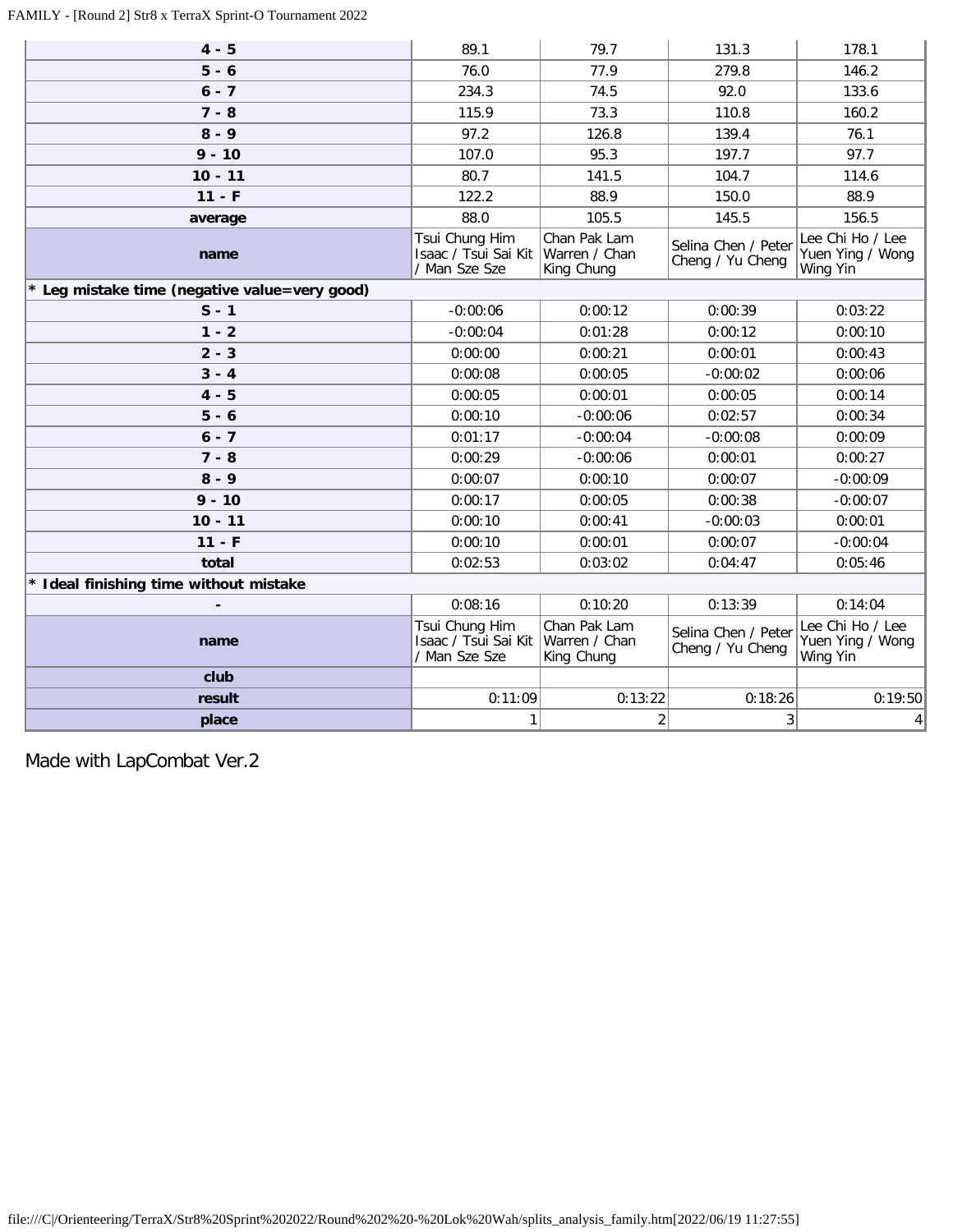# <span id="page-37-0"></span>**BEGINNER**

| name                                                                | Chan Po Yee |         |  |  |
|---------------------------------------------------------------------|-------------|---------|--|--|
| club                                                                |             |         |  |  |
| result                                                              |             | 0:13:54 |  |  |
| place                                                               |             | 1       |  |  |
| * Lap time                                                          |             |         |  |  |
| $S - 1$                                                             | 0:02:07     | 1       |  |  |
| $1 - 2$                                                             | 0:03:23     | 1       |  |  |
| $2 - 3$                                                             | 0:01:00     | 1       |  |  |
| $3 - 4$                                                             | 0:00:26     | 1       |  |  |
| $4 - 5$                                                             | 0:00:23     | 1       |  |  |
| $5 - 6$                                                             | 0:01:34     | 1       |  |  |
| $6 - 7$                                                             | 0:00:44     | 1       |  |  |
| $7 - 8$                                                             | 0:01:20     | 1       |  |  |
| $8 - 9$                                                             | 0:00:32     | 1       |  |  |
| $9 - 10$                                                            | 0:00:54     | 1       |  |  |
| $10 - 11$                                                           | 0:01:14     | 1       |  |  |
| $11 - F$                                                            | 0:00:17     | 1       |  |  |
| name                                                                | Chan Po Yee |         |  |  |
| * Elapse time                                                       |             |         |  |  |
| $-1$                                                                | 0:02:07     | 1       |  |  |
| $-2$                                                                | 0:05:30     | 1       |  |  |
| $-3$                                                                | 0:06:30     | 1       |  |  |
| $-4$                                                                | 0:06:56     | 1       |  |  |
| - 5                                                                 | 0:07:19     | 1       |  |  |
| $-6$                                                                | 0:08:53     | 1       |  |  |
| $-7$                                                                | 0:09:37     | 1       |  |  |
| - 8                                                                 | 0:10:57     | 1       |  |  |
| $-9$                                                                | 0:11:29     | 1       |  |  |
| $-10$                                                               | 0:12:23     | 1       |  |  |
| $-11$                                                               | 0:13:37     | 1       |  |  |
| - F                                                                 | 0:13:54     | 1       |  |  |
| name                                                                | Chan Po Yee |         |  |  |
| * Cruising speed index                                              |             |         |  |  |
|                                                                     | 100.0       |         |  |  |
| * Mistake ratio                                                     |             |         |  |  |
|                                                                     |             |         |  |  |
| name                                                                | Chan Po Yee |         |  |  |
| * Leg speed index evaluated from best 3 laps (100=average of best3) |             |         |  |  |
| $S - 1$                                                             | 100.0       |         |  |  |
| $1 - 2$                                                             | 100.0       |         |  |  |
| $2 - 3$                                                             | 100.0       |         |  |  |
| $3 - 4$                                                             | 100.0       |         |  |  |
| $4 - 5$                                                             | 100.0       |         |  |  |
| $5 - 6$                                                             | 100.0       |         |  |  |
| $6 - 7$                                                             | 100.0       |         |  |  |
| $7 - 8$                                                             | 100.0       |         |  |  |
| $8 - 9$                                                             | 100.0       |         |  |  |
| $9 - 10$                                                            | 100.0       |         |  |  |

file:///C|/Orienteering/TerraX/Str8%20Sprint%202022/Round%202%20-%20Lok%20Wah/splits\_analysis\_beginner.htm[2022/06/19 11:27:56]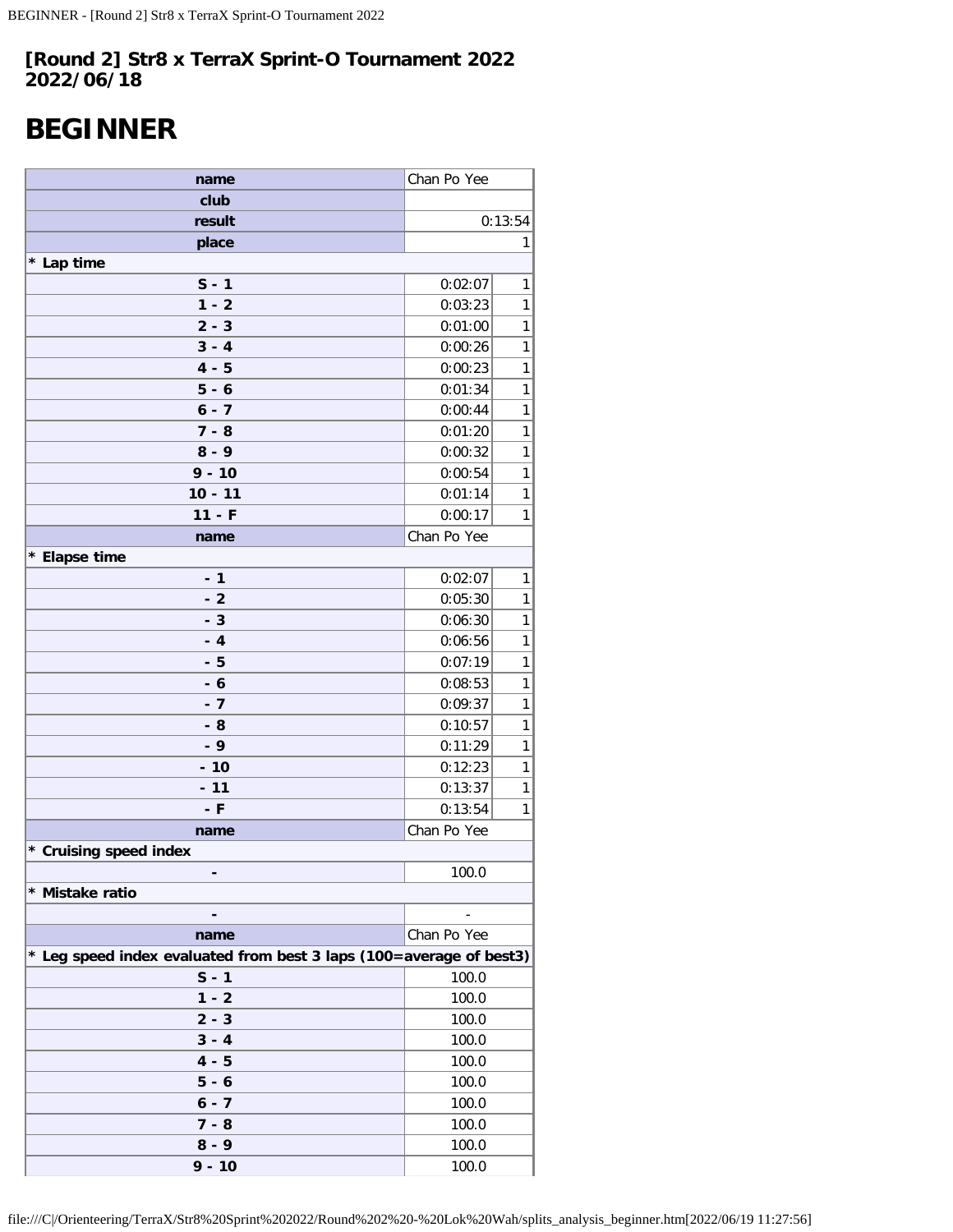# BEGINNER - [Round 2] Str8 x TerraX Sprint-O Tournament 2022

| $10 - 11$                                     | 100.0       |
|-----------------------------------------------|-------------|
| $11 - F$                                      | 100.0       |
| average                                       | 100.0       |
| name                                          | Chan Po Yee |
| * Leg mistake time (negative value=very good) |             |
| $S - 1$                                       | 0:00:00     |
| $1 - 2$                                       | 0:00:00     |
| $2 - 3$                                       | 0:00:00     |
| $3 - 4$                                       | 0:00:00     |
| $4 - 5$                                       | 0:00:00     |
| $5 - 6$                                       | 0:00:00     |
| $6 - 7$                                       | 0:00:00     |
| $7 - 8$                                       | 0:00:00     |
| $8 - 9$                                       | 0:00:00     |
| $9 - 10$                                      | 0:00:00     |
| $10 - 11$                                     | 0:00:00     |
| $11 - F$                                      | 0:00:00     |
| total                                         | 0:00:00     |
| * Ideal finishing time without mistake        |             |
|                                               | 0:13:54     |
| name                                          | Chan Po Yee |
| club                                          |             |
| result                                        | 0:13:54     |
| place                                         | 1           |